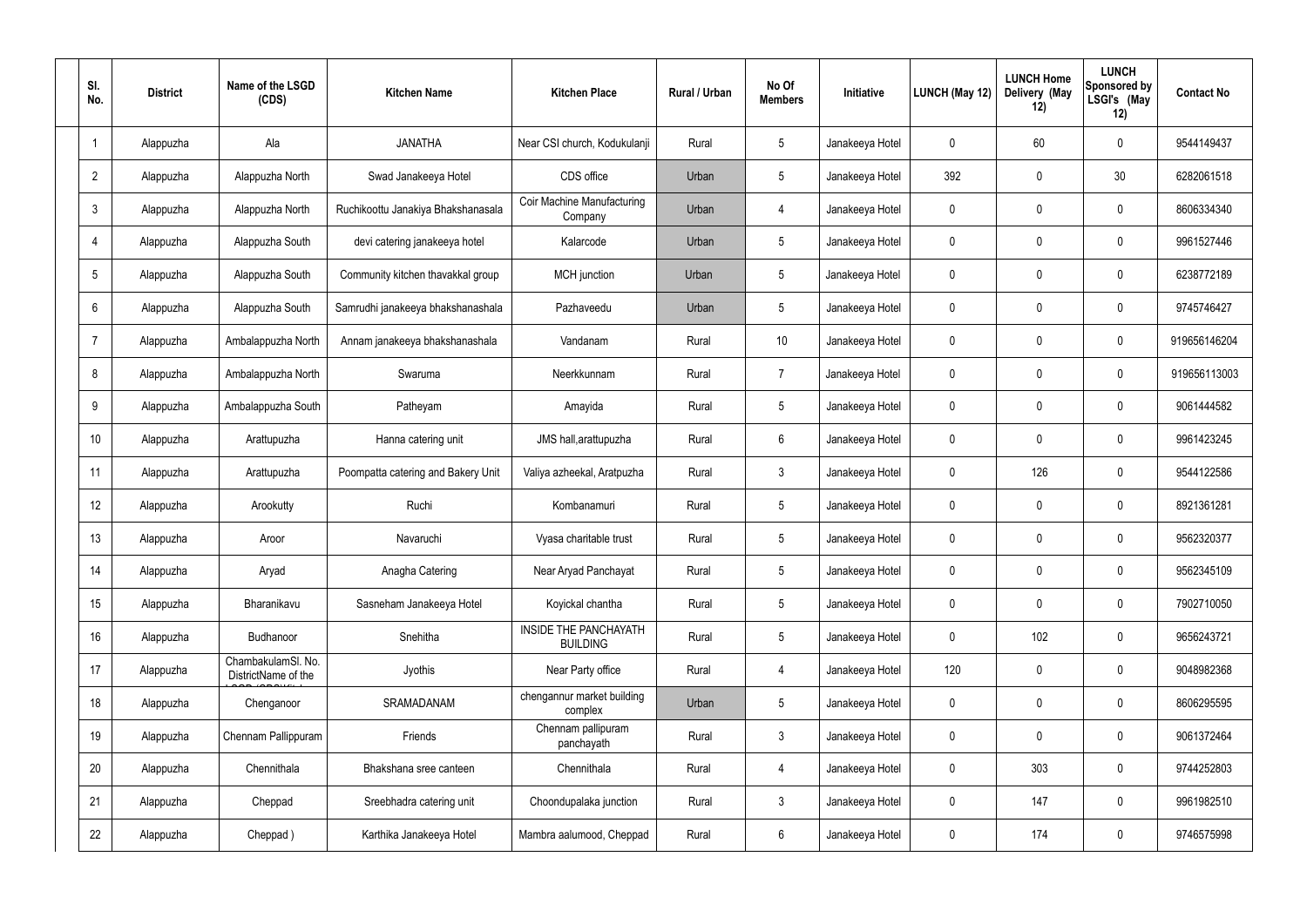|    | SI.<br>No.      | <b>District</b> | Name of the LSGD<br>(CDS) | <b>Kitchen Name</b>           | <b>Kitchen Place</b>                           | <b>Rural / Urban</b> | No Of<br><b>Members</b> | Initiative      | LUNCH (May 12) | <b>LUNCH Home</b><br>Delivery (May<br>12) | <b>LUNCH</b><br>Sponsored by<br>LSGI's (May<br>12) | <b>Contact No</b> |
|----|-----------------|-----------------|---------------------------|-------------------------------|------------------------------------------------|----------------------|-------------------------|-----------------|----------------|-------------------------------------------|----------------------------------------------------|-------------------|
|    | 23              | Alappuzha       | Cheriyanad                | <b>DARSANA</b>                | <b>Near GOLDEN PALACE</b><br><b>AUDITORIUM</b> | Rural                | 5                       | Janakeeya Hotel | 0              | 46                                        | $\mathbf 0$                                        | 9747958424        |
|    | 24              | Alappuzha       | Cherthala Municipality    | Santwanam                     | Ward 10                                        | Urban                | 5                       | Janakeeya Hotel | 0              | 0                                         | $\pmb{0}$                                          | 8848178001        |
|    | 25              | Alappuzha       | Cherthala Municipality    | NULM canteen                  | Cherthala Municipality                         | Urban                | 5                       | Janakeeya Hotel | 0              | 0                                         | $\pmb{0}$                                          | 6282870356        |
|    | 26              | Alappuzha       | Cherthala South           | Kashinandana                  | Cherthala S                                    | Rural                | 10                      | Janakeeya Hotel | 0              | 0                                         | $\mathbf 0$                                        | 9745940057        |
|    | 27              | Alappuzha       | Cheruthana                | Sreedurga janakeeya hotel     | Near govt HSS aayaparambu                      | Rural                | $\overline{4}$          | Janakeeya Hotel | 0              | 0                                         | $\mathbf 0$                                        | 9961178936        |
|    | 28              | Alappuzha       | Chettikulangara           | SREE VINAYAKA JANAKEEYA HOTEL | <b>KARIPUZHA</b>                               | Rural                | $\mathfrak{Z}$          | Janakeeya Hotel | 0              | 0                                         | $\mathbf 0$                                        | 9656810109        |
|    | 29              | Alappuzha       | Chingoli                  | souhridam unit                | karthikappally I p school                      | Rural-:-             | $\mathfrak{Z}$          | Janakeeya Hotel | 0              | 192                                       | $\mathbf 0$                                        | 7559808470        |
|    | 30 <sup>°</sup> | Alappuzha       | Chunakkara                | Vanitha Canteen               | Chunakkara                                     | Rural                | $\mathfrak{Z}$          | Janakeeya Hotel | 0              | 0                                         | $\mathbf 0$                                        | 9400509985        |
|    | 31              | Alappuzha       | Devikulangara             | $Thripthi--++$                | Buds school, devikulangara                     | Rural                | $\overline{4}$          | Janakeeya Hotel | 0              | 102                                       | $\mathbf 0$                                        | 9746712528        |
|    | 32              | Alappuzha       | Edathua                   | Theertham-                    | Edathua market                                 | Rural                | $\mathfrak{Z}$          | Janakeeya Hotel | 192            | $\mathbf 0$                               | $\mathbf 0$                                        | 9544351169        |
|    | 33              | Alappuzha       | Ezhupunna                 | Neethipeedam                  | Eramalloor                                     | Rural                | 8                       | Janakeeya Hotel | 0              | $\mathbf 0$                               | $\pmb{0}$                                          | 9946790986        |
|    | 34              | Alappuzha       | Harippad                  | Swad------:--:                | A private Hotel's Kitchen                      | Urban                | 4                       | Janakeeya Hotel | 0              | $\mathbf 0$                               | $\mathbf 0$                                        | 9562373933        |
|    | 35              | Alappuzha       | Kadakkarappally           | Soorya                        | Kandamangalam temple<br>auditorium             | Rural                | 5                       | Janakeeya Hotel | 0              | $\mathbf 0$                               | $\mathbf 0$                                        | 9895266763        |
|    | 36              | Alappuzha       | Kainakary                 | Sivakashi                     | Near Panchayath                                | Rural                | 5                       | Janakeeya Hotel | 0              | $\pmb{0}$                                 | $\pmb{0}$                                          | 8111821552        |
|    | 37              | Alappuzha       | Kandalloor                | Annapoorna Hotel              | Near Velanchira junction                       | Rural                | $\overline{4}$          | Janakeeya Hotel | 0              | $\pmb{0}$                                 | $\pmb{0}$                                          | -9747600181       |
|    | 38              | Alappuzha       | Kanjikuzhy                | Santhwanam                    | Opposite NSS college                           | Rural                | 5                       | Janakeeya Hotel | 0              | $\boldsymbol{0}$                          | $\pmb{0}$                                          | 9605307328        |
|    | 39              | Alappuzha       | Karthikappally            | Ruchi                         | Community hall                                 | Rural                | $6\overline{6}$         | Janakeeya Hotel | $\mathbf 0$    | $\overline{0}$                            | $\pmb{0}$                                          | 9747607478        |
|    | 40              | Alappuzha       | Karuvatta                 | Karunya janakeeya hotel       | Near Aashramam junction                        | Rural                | $6\overline{6}$         | Janakeeya Hotel | 0              | $\pmb{0}$                                 | $\pmb{0}$                                          | 916282508791      |
|    | 41              | Alappuzha       | Kavalam                   | Koottukari Janakeeya Hotel    | <b>Near Permanent Outlet</b>                   | Rural                | 5                       | Janakeeya Hotel | 126            | $\overline{0}$                            | $\pmb{0}$                                          | 9744173219        |
|    | 42              | Alappuzha       | Kayamkulam West           | palazhy catering unit         | Kallummood junction                            | Urban                | 5                       | Janakeeya Hotel | 0              | $\pmb{0}$                                 | $\pmb{0}$                                          | 9388819110        |
|    | 43              | Alappuzha       | Kodamthurath              | <b>MATRUSAKTHI</b>            | <b>KUTHIYATHODE</b>                            | Rural                | 5                       | Janakeeya Hotel | 0              | $\boldsymbol{0}$                          | $\pmb{0}$                                          | 8281687439        |
| ۵Q | 44              | Alappuzha       | Krishnapuram              | Kanivu catering unit          | Near SCB, kappil                               | Rural                | 4                       | Janakeeya Hotel | 0              | $\pmb{0}$                                 | $\pmb{0}$                                          | 9544047480        |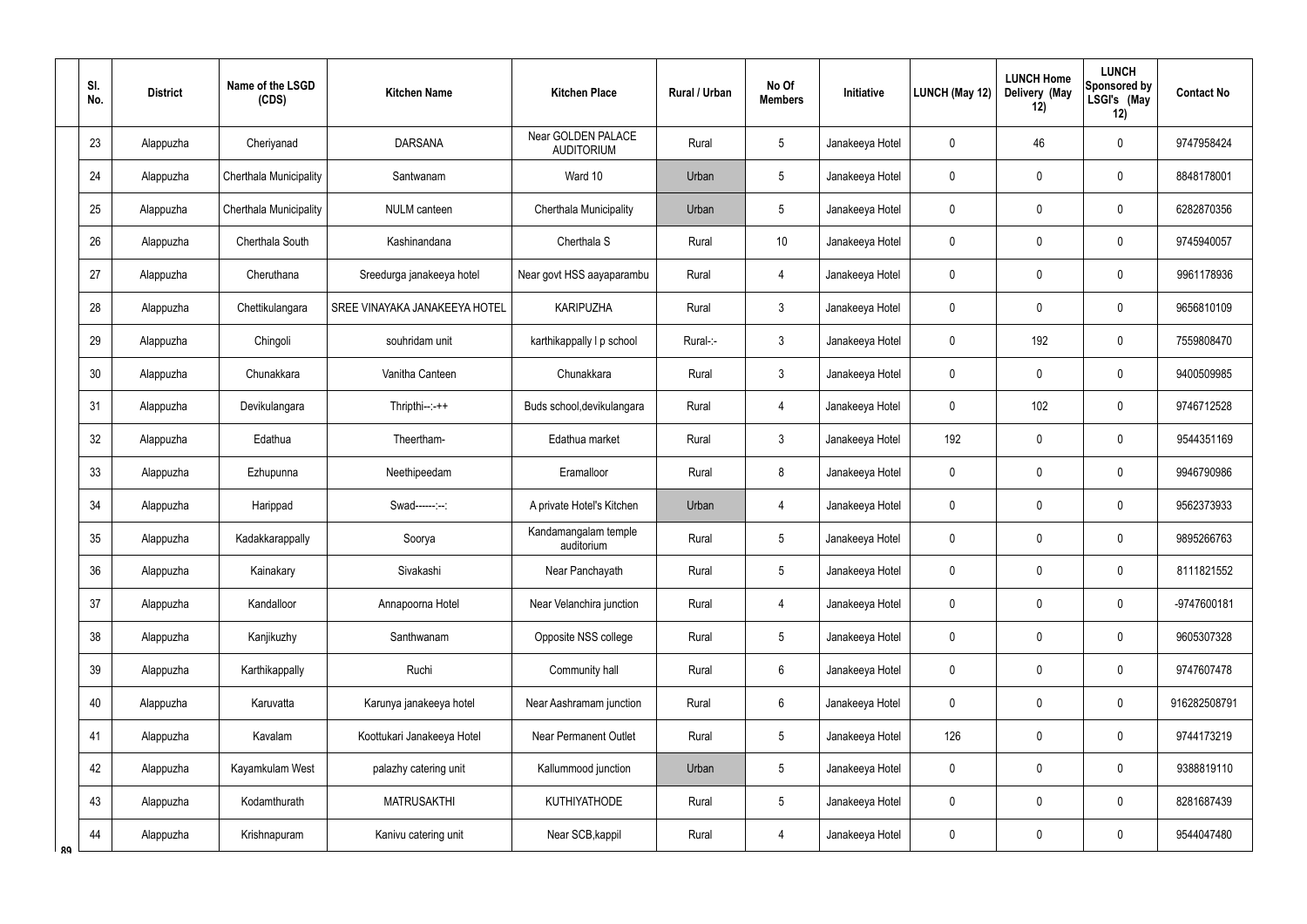|    | SI.<br>No. | <b>District</b> | Name of the LSGD<br>(CDS)   | <b>Kitchen Name</b>             | <b>Kitchen Place</b>                        | Rural / Urban | No Of<br><b>Members</b> | Initiative      | LUNCH (May 12) | <b>LUNCH Home</b><br>Delivery (May<br>12) | <b>LUNCH</b><br>Sponsored by<br>LSGI's (May<br>12) | <b>Contact No</b> |
|----|------------|-----------------|-----------------------------|---------------------------------|---------------------------------------------|---------------|-------------------------|-----------------|----------------|-------------------------------------------|----------------------------------------------------|-------------------|
| ರ್ | 45         | Alappuzha       | Kumarapuram                 | Mahadeva jankeeya hotel         | Near kavarattu temple                       | Rural         | $\mathbf{3}$            | Janakeeya Hotel | $\mathbf 0$    | $\mathbf 0$                               | $\mathbf 0$                                        | 918606736168      |
|    | 46         | Alappuzha       | Kumarapuram                 | Navodhaya janakeeya hotel       | Kumarapuram                                 | Rural         | $\mathbf{3}$            | Janakeeya Hotel | $\mathbf 0$    | $\mathbf 0$                               | $\mathbf 0$                                        | 9037499871        |
|    | 47         | Alappuzha       | Kuthiyathode                | Ruchi Janakeeya Hotel           | Near kuthiyathode panchayath<br>office      | Rural         | 5 <sup>5</sup>          | Janakeeya Hotel | $\mathbf 0$    | $\mathbf 0$                               | $\mathbf 0$                                        | 9249269374        |
|    | 48         | Alappuzha       | Mannanchery                 | Snehitha                        | Panchayat building                          | Rural         | $\overline{4}$          | Janakeeya Hotel | $\mathbf 0$    | $\mathbf 0$                               | $\mathbf 0$                                        | 9544461740        |
|    | 49         | Alappuzha       | Mannar                      | Snehadhara                      | Kunnathur devasom                           | Rural         | $5\phantom{.0}$         | Janakeeya Hotel | $\mathbf 0$    | 220                                       | $\mathbf 0$                                        | 9567853570        |
|    | 50         | Alappuzha       | Mararikulam North           | Ruchisree                       | Kanichukulangara                            | Rural         | $5\overline{)}$         | Janakeeya Hotel | $\mathbf 0$    | $\mathbf 0$                               | $\mathbf 0$                                        |                   |
|    | 51         | Alappuzha       | Mararikulam South           | Snehasparsham                   | Kattoor                                     | Rural         | 4                       | Janakeeya Hotel | $\mathbf 0$    | 50                                        | $\mathbf 0$                                        | 9747881642        |
|    | 52         | Alappuzha       | Mavelikkara<br>Thamarakulam | Thripthi Catering               | Thamarakulam                                | Rural         | $5\phantom{.0}$         | Janakeeya Hotel | $\mathbf 0$    | $\mathbf 0$                               | $\mathbf 0$                                        | 8281558036        |
|    | 53         | Alappuzha       | Mavelikkara<br>Thekkekara   | Bhai catering                   | Pallarimangalam                             | Rural         | 5 <sup>5</sup>          | Janakeeya Hotel | $\mathbf 0$    | $\mathbf 0$                               | $\mathbf 0$                                        | 9539851155        |
|    | 54         | Alappuzha       | Mavelikkara<br>Thekkekara   | Snehatheeram                    | Kurathikkadu                                | Rural         | $5\overline{)}$         | Janakeeya Hotel | $\mathbf 0$    | $\mathbf 0$                               | $\mathbf 0$                                        | 9656960190        |
|    | 55         | Alappuzha       | Muhamma                     | <b>SNV Catering</b>             | Near Community Health<br>Centre             | Rural         | $5\phantom{.0}$         | Janakeeya Hotel | 180            | $\mathbf 0$                               | $\mathbf 0$                                        | 9605388763        |
|    | 56         | Alappuzha       | Mulakkuzha                  | Snehathanal                     | Mulakkuzha                                  | Rural         | $5\phantom{.0}$         | Janakeeya Hotel | $\mathbf 0$    | 80                                        | $\mathbf 0$                                        | 9037085079        |
|    | 57         | Alappuzha       | Muttar                      | Ruchi Catering Unit             | Panchayat Building                          | Rural         |                         | Janakeeya Hotel | 106            | $\mathbf 0$                               | $\mathbf 0$                                        | 9072276826        |
|    | 58         | Alappuzha       | Nedumudy                    | Oruma                           | Champakulam                                 | Rural         | $5\phantom{.0}$         | Janakeeya Hotel | 141            | $\mathbf 0$                               | $\mathbf 0$                                        | 9188536147        |
|    | 59         | Alappuzha       | Neelamperoor                | Amrutha Janakeeya Bhakshanasala | Panchayat Building                          | Rural         | $3\phantom{a}$          | Janakeeya Hotel | 32             | $\pmb{0}$                                 | $\mathbf 0$                                        | 9656167060        |
|    | 60         | Alappuzha       | Nooranad                    | Amma Canteen                    | Inside market place, Noornad                | Rural         | 5 <sub>5</sub>          | Janakeeya Hotel | $\mathbf 0$    | $\mathbf 0$                               | $\mathbf 0$                                        | 7034377340        |
|    | 61         | Alappuzha       | Palamel                     | Arogya Canteen                  | Panchayat office compound                   | Rural         | 4                       | Janakeeya Hotel | $\mathbf 0$    | $\mathbf 0$                               | $\mathbf 0$                                        | 9497107651        |
|    | 62         | Alappuzha       | Pallippad                   | Annapoorneswari catering unit   | Irattakulangara junction                    | Rural         | 5 <sup>5</sup>          | Janakeeya Hotel | $\mathbf 0$    | $\mathbf 0$                               | $\mathbf 0$                                        | 9562318624        |
|    | 63         | Alappuzha       | Panavally                   | Harikrishnan                    | near nalpatheneswaram<br>temple             | Rural         | $\overline{1}$          | Janakeeya Hotel | $\mathbf 0$    | $\mathbf 0$                               | $\mathbf 0$                                        | 9961774363        |
|    | 64         | Alappuzha       | Pandanad                    | Sreebhadra                      | Muthavazhi                                  | Rural         | 5 <sub>5</sub>          | Janakeeya Hotel | $\mathbf 0$    | 112                                       | $\mathbf 0$                                        | 9947120239        |
|    | 65         | Alappuzha       | Pathiyoor                   | Dakshina catering unit          | Mahalekshmi auditorium,<br>kareelakulangara | Rural         | $5\phantom{.0}$         | Janakeeya Hotel | $\mathbf 0$    | 162                                       | $\mathbf 0$                                        | 9048200655        |
|    | 66         | Alappuzha       | Pattanakkad                 | Aparna                          | Opposite of pattanakkad<br>gramapanchayath  | Rural         | 5 <sub>5</sub>          | Janakeeya Hotel | $\pmb{0}$      | $\pmb{0}$                                 | $\boldsymbol{0}$                                   | 9037450634        |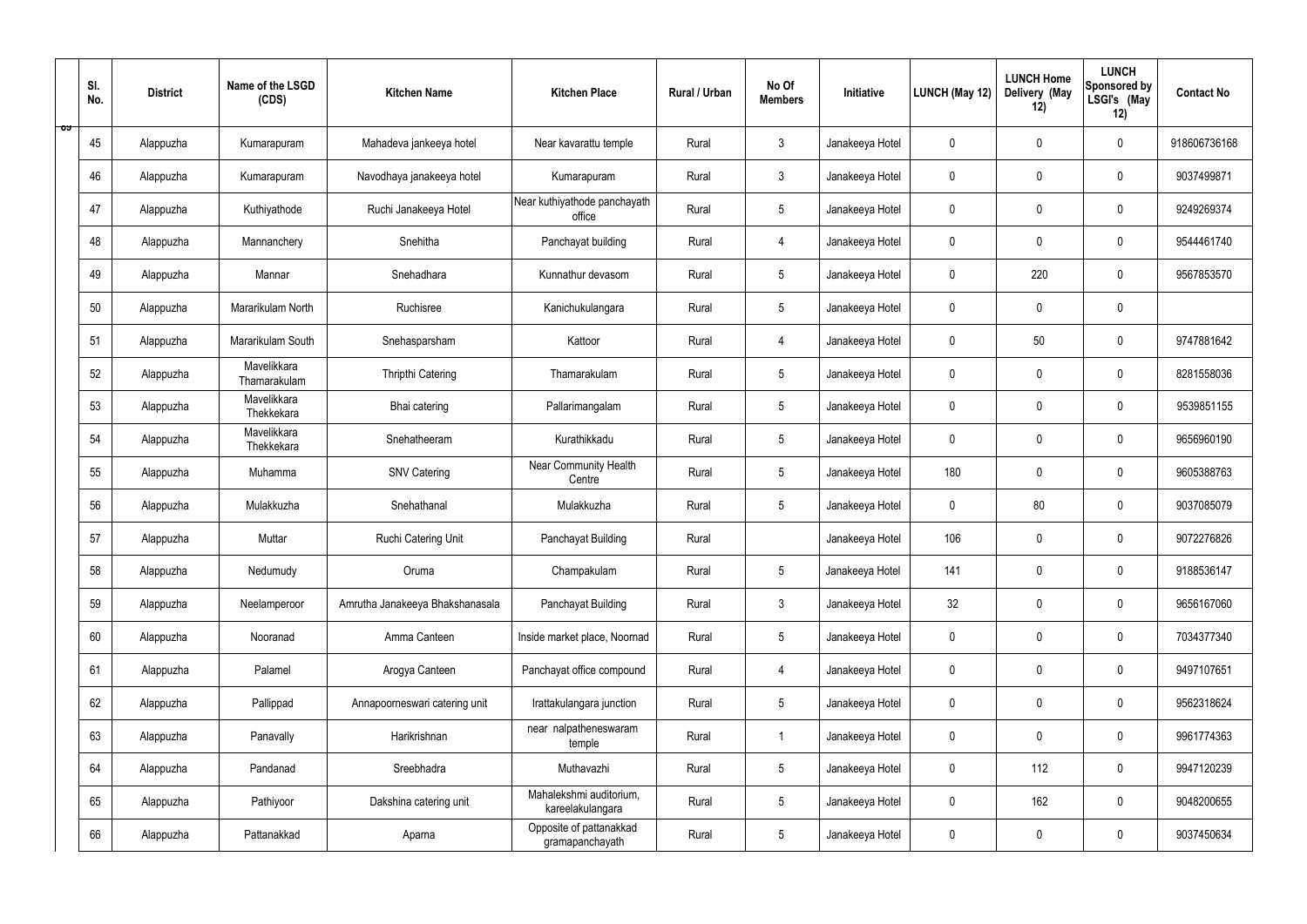| SI.<br>No. | <b>District</b> | Name of the LSGD<br>(CDS) | <b>Kitchen Name</b>         | <b>Kitchen Place</b>                                        | Rural / Urban | No Of<br><b>Members</b> | Initiative      | LUNCH (May 12) | <b>LUNCH Home</b><br>Delivery (May<br>12) | <b>LUNCH</b><br>Sponsored by<br>LSGI's (May<br>12) | <b>Contact No</b> |
|------------|-----------------|---------------------------|-----------------------------|-------------------------------------------------------------|---------------|-------------------------|-----------------|----------------|-------------------------------------------|----------------------------------------------------|-------------------|
| 67         | Alappuzha       | Perumbalam                | Amritham                    | Near by govt hospital                                       | Rural         | 4                       | Janakeeya Hotel | $\mathbf 0$    | $\mathbf 0$                               | $\mathbf 0$                                        | 8592809257        |
| 68         | Alappuzha       | Pulincunnu                | Nanma Janakeeya Hotel       | Near Krishi Bhavan                                          | Rural         | $5\phantom{.0}$         | Janakeeya Hotel | 78             | $\mathbf 0$                               | $\overline{0}$                                     | 9544752465        |
| 69         | Alappuzha       | Puliyoor                  | <b>UPPUM MULAKUM</b>        | <b>INSIDE PANCHAYATH</b><br>COMPOUND                        | Rural         | $5\phantom{.0}$         | Janakeeya Hotel | $\mathbf 0$    | $\mathbf 0$                               | $\mathbf 0$                                        | 6238836314        |
| 70         | Alappuzha       | Punnapra North            | Annapoorneshwary            | Janajagrithi                                                | Rural         | $\overline{4}$          | Janakeeya Hotel | $\mathbf 0$    | $\mathbf 0$                               | $\mathbf 0$                                        | 8129450136        |
| 71         | Alappuzha       | Punnapra South            | Thripthy janakeeya hotel    | Punnapra south                                              | Rural         | 9                       | Janakeeya Hotel | $\mathbf 0$    | $\mathbf 0$                               | $\mathbf 0$                                        | 9846179646        |
| 72         | Alappuzha       | Purakad                   | Pulari                      | Purakkad gp                                                 | Rural         | $5\overline{)}$         | Janakeeya Hotel | $\mathbf 0$    | $\mathbf 0$                               | $\mathbf 0$                                        | 7034494313        |
| 73         | Alappuzha       | Purakad                   | Thiruvonam catering service | Thottappally                                                | Rural         | $\overline{4}$          | Janakeeya Hotel | $\mathbf 0$    | $\mathbf 0$                               | $\mathbf 0$                                        |                   |
| 74         | Alappuzha       | Ramankary                 | Kudumbashree Vanitha Hotel  | Ramankary Town, Opposite<br>Judicial First Class Magistrate | Rural         | 4                       | Janakeeya Hotel | 127            | $\mathbf 0$                               | $\mathbf 0$                                        | 8281314746        |
| 75         | Alappuzha       | Thaicattussery            | Unarv                       | Thyakattusheri junction                                     | Rural         | 4                       | Janakeeya Hotel | $\mathbf 0$    | $\mathbf 0$                               | $\mathbf 0$                                        | 9605897567        |
| 76         | Alappuzha       | Thakazhy                  | Thripthi Thakazhy           | <b>GBHSS Thakazhy</b>                                       | Rural         | 6                       | Janakeeya Hotel | 108            | $\mathbf 0$                               | $\mathbf 0$                                        | 9747405368        |
| 77         | Alappuzha       | Thalavady                 | Snehitha                    | Vellakinar                                                  | Rural         | $5\phantom{.0}$         | Janakeeya Hotel | 192            | 0                                         | $\mathbf 0$                                        |                   |
| 78         | Alappuzha       | Thannermukkom             | Patheyam                    | Panchayath office                                           | Rural         | 4                       | Janakeeya Hotel | $\mathbf 0$    | $\mathbf 0$                               | $\mathbf 0$                                        | 9633933288        |
| 79         | Alappuzha       | Thazhakkara               | Akshaya catering            | Building at glassfactory<br>junction                        | Rural         | $5\phantom{.0}$         | Janakeeya Hotel | $\mathbf 0$    | $\mathbf 0$                               | $\mathbf 0$                                        | 9847177930        |
| 80         | Alappuzha       | Thiruvanvandoor           | <b>SREE KRISHNA</b>         | Near pravinkoodu junction,                                  | Rural         | 5 <sub>5</sub>          | Janakeeya Hotel | $\mathbf 0$    | 118                                       | $\mathbf 0$                                        | 9446627175        |
| 81         | Alappuzha       | Thrikkunnappuzha          | Akshara janakeeya hotel     | KV jetty road                                               | Rural         | $5\overline{)}$         | Janakeeya Hotel | $\mathbf 0$    | $\pmb{0}$                                 | $\boldsymbol{0}$                                   | 918891921223      |
| 82         | Alappuzha       | Thuravoor                 | RUCHI JANAKEEYA HOTEL       | Near alakkaparambu                                          | Rural         | $5\overline{)}$         | Janakeeya Hotel | $\pmb{0}$      | $\pmb{0}$                                 | $\pmb{0}$                                          | 8157934346        |
| 83         | Alappuzha       | Vallikunnam               | Samthripthi                 | Padayanivattom temple<br>Auditorium                         | Rural         | $\overline{4}$          | Janakeeya Hotel | $\mathbf 0$    | $\pmb{0}$                                 | $\pmb{0}$                                          | 8078962129        |
| 84         | Alappuzha       | Vayalar                   | Five star                   | Near Nagamkulangara Market                                  | Rural         | $5\overline{)}$         | Janakeeya Hotel | $\mathbf 0$    | $\pmb{0}$                                 | $\pmb{0}$                                          | 8606081847        |
| 85         | Alappuzha       | Veeyapuram                | Swad 2                      | Veeyapuram jn                                               | Rural         | $5\phantom{.0}$         | Janakeeya Hotel | $\mathbf 0$    | $\pmb{0}$                                 | $\mathbf 0$                                        |                   |
| 86         | Alappuzha       | Veeyapuram                | Karuthal                    | Payippad LPS                                                | Rural         | $5\overline{)}$         | Janakeeya Hotel | $\mathbf 0$    | $\pmb{0}$                                 | $\pmb{0}$                                          | 8606846513        |
| 87         | Alappuzha       | Veliyanad                 | Manus Janakeeya Hotel       | Kurishmoodu, Near Veliyanadu<br>Grama Panchayat             | Rural         | $\mathbf{3}$            | Janakeeya Hotel | 55             | $\pmb{0}$                                 | $\mathbf 0$                                        | 8086782924        |
| 88         | Alappuzha       | Venmoney                  | Annapoorna                  | Poyka                                                       | Rural         | 5 <sub>5</sub>          | Janakeeya Hotel | $\pmb{0}$      | 211                                       | $\pmb{0}$                                          |                   |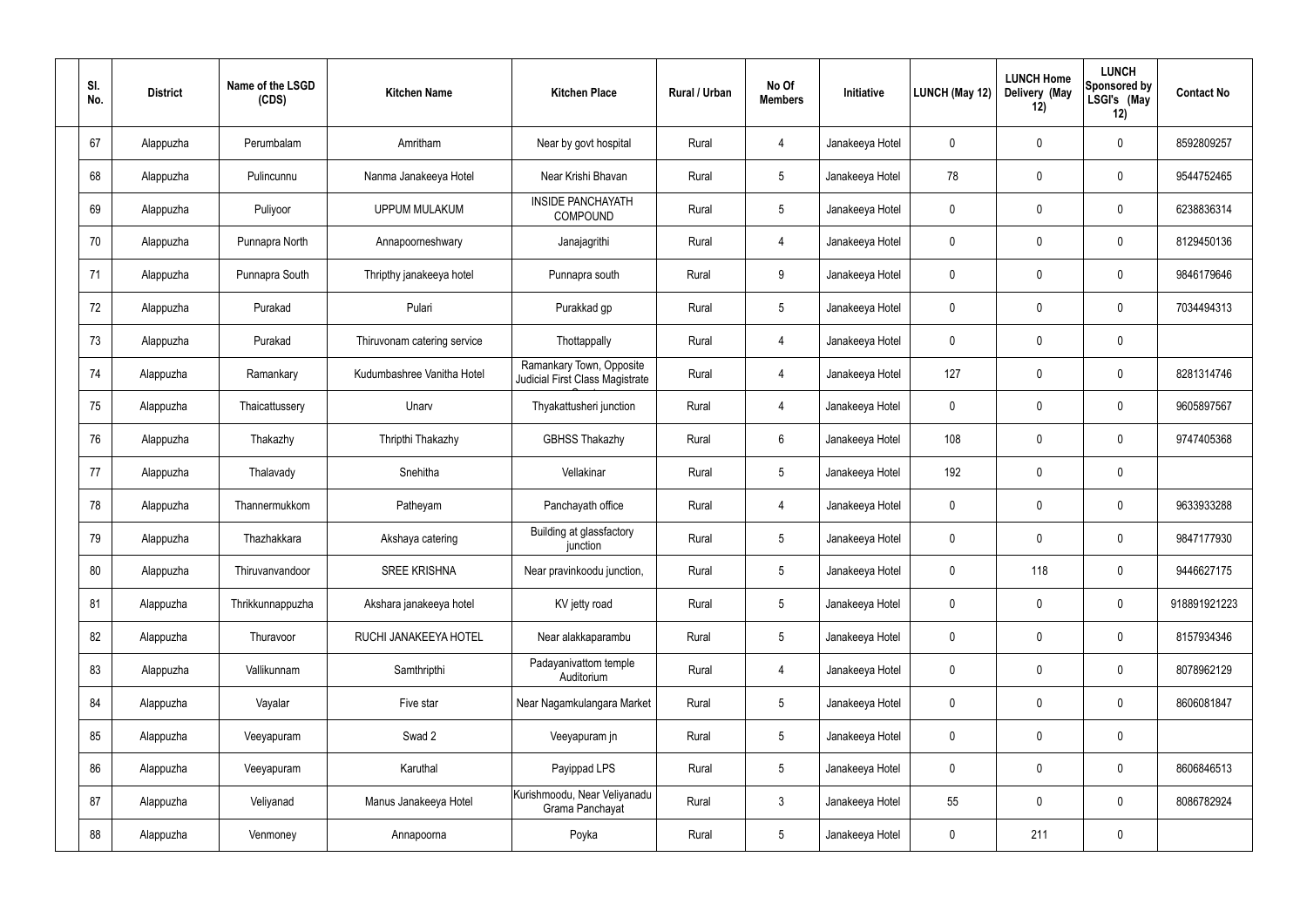|    | SI.<br>No.      | <b>District</b> | Name of the LSGD<br>(CDS) | <b>Kitchen Name</b>              | <b>Kitchen Place</b>         | Rural / Urban | No Of<br><b>Members</b> | Initiative      | LUNCH (May 12)  | <b>LUNCH Home</b><br>Delivery (May<br>12) | <b>LUNCH</b><br><b>Sponsored by</b><br>LSGI's (May<br>12) | <b>Contact No</b> |
|----|-----------------|-----------------|---------------------------|----------------------------------|------------------------------|---------------|-------------------------|-----------------|-----------------|-------------------------------------------|-----------------------------------------------------------|-------------------|
| 89 |                 |                 |                           |                                  |                              |               | 415                     |                 | 1849            | 2205                                      | 30 <sub>o</sub>                                           |                   |
|    | -1              | Ernakulam       | Aikkaranad                | Subiksha Janakeeya Hotel         | Kolancherry                  | Rural         | 4                       | Janakeeya Hotel | 527             | 0                                         | $\mathbf 0$                                               | 9074033529        |
|    | $\overline{2}$  | Ernakulam       | Alengade                  | Kasthurba kitchen                | Neerikkode                   | Rural         | $\mathfrak{Z}$          | Janakeeya Hotel | 91              | 0                                         | $\pmb{0}$                                                 | 9388462558        |
|    | 3               | Ernakulam       | Alengade                  | Thanima foods                    | Koduvazhanga                 | Rural         | $\mathbf{3}$            | Janakeeya Hotel | 73              | 0                                         | $\mathbf 0$                                               | 9349013322        |
|    | $\overline{4}$  | Ernakulam       | Alengade                  | Mr.Bakers                        | Malikam peedika              | Rural         | $\mathfrak{Z}$          | Janakeeya Hotel | 10 <sup>°</sup> | 0                                         | $\pmb{0}$                                                 | 9633887779        |
|    | 5               | Ernakulam       | Aluva                     | Ruchi janakeeya hotel            | Aluva                        | Urban         | 4                       | Janakeeya Hotel | 89              | 0                                         | 0                                                         | 9947236080        |
|    | 6               | Ernakulam       | Amballoor                 | Dhanshree catering               | St.ignatius schools Amballur | Rural         | $5\phantom{.0}$         | Janakeeya Hotel | 115             | 0                                         | $\mathbf 0$                                               | 8330081552        |
|    | $\overline{7}$  | Ernakulam       | Angamaly                  | Cafe Shree Canteen               | <b>Municipality Canteen</b>  | Urban         | $5\phantom{.0}$         | Janakeeya Hotel | 418             | 0                                         | 0                                                         | 9656619614        |
|    | 8               | Ernakulam       | Angamaly                  | Cafe Kudumbashree                | T B Junction                 | Urban         | $\mathfrak{Z}$          | Janakeeya Hotel | 84              | 0                                         | $\mathbf 0$                                               | 9447924974        |
|    | 9               | Ernakulam       | Arakuzha                  | Ruchi Janakeeya hotel, Arakkuzha | Pandappilly                  | Rural         | $5\phantom{.0}$         | Janakeeya Hotel | 120             | $\mathbf 0$                               | $\pmb{0}$                                                 | 9744864225        |
|    | 10 <sup>1</sup> | Ernakulam       | Assamannoor               | New Life kudumbasree Hotel       | Cherukunnam                  | Rural         | $\mathfrak{Z}$          | Janakeeya Hotel | 0               | $\mathbf 0$                               | $\pmb{0}$                                                 | 9656729450        |
|    | 11              | Ernakulam       | Avoly                     | Janakeeya Hotel, Avoli           | Hostel Junction, Avoli       | Rural         | $\mathfrak{Z}$          | Janakeeya Hotel | 0               | 0                                         | $\pmb{0}$                                                 | 9847983621        |
|    | 12              | Ernakulam       | Ayavana                   | Keralashree Janakeeya hotel      | Ayavana                      | Rural         | $5\phantom{.0}$         | Janakeeya Hotel | 24              | 0                                         | $\mathbf 0$                                               | 9744864210        |
|    | 13              | Ernakulam       | Ayyampuzha                | Sneha Janakeeya Hotel            | Ayyamppuzha                  | Rural         | 4                       | Janakeeya Hotel | $\pmb{0}$       | $\mathbf 0$                               | $\mathbf 0$                                               | 8590753551        |
|    | 14              | Ernakulam       | Ayyampuzha                | Five Star Hotel and Catering     | Panchayat Junction           | Rural         | $\overline{4}$          | Janakeeya Hotel | 140             | $\mathbf 0$                               | $\mathsf{0}$                                              | 9744836324        |
|    | 15              | Ernakulam       | Chendamangalam            | Anugraha Kudumbashree hotel      | Vadakkumpuram                | Rural         | $\overline{5}$          | Janakeeya Hotel | $\mathbf 0$     | $\mathbf 0$                               | $\mathsf{0}$                                              | 9061419729        |
|    | 16              | Ernakulam       | Chengamanade              | Mythri janakeeya hotel           | Purayar                      | Rural         | $5\phantom{.0}$         | Janakeeya Hotel | 150             | $\mathbf 0$                               | $\mathsf{0}$                                              | 9496818865        |
|    | 17              | Ernakulam       | Cheranalloor              | Chaithanya Janakeeya hotel       | Vishnupuram                  | Rural         | $\overline{5}$          | Janakeeya Hotel | $\mathbf 0$     | $\mathbf 0$                               | $\mathsf{0}$                                              | 9747411465        |
|    | 18              | Ernakulam       | Cheranalloor              | Adukkala                         | Chittoor                     | Rural         | $5\phantom{.0}$         | Janakeeya Hotel | $\pmb{0}$       | $\mathbf 0$                               | $\mathsf{0}$                                              | 9846423001        |
|    | 19              | Ernakulam       | Chittattukara             | Swadh Janakeeya Hotel            | Neendoor                     | Rural         | $\overline{5}$          | Janakeeya Hotel | $\mathbf 0$     | $\mathbf 0$                               | $\mathsf{0}$                                              | 9447812788        |
|    | 20              | Ernakulam       | Choornikkara              | Metro hotel                      | Ambattukavu                  | Rural         | $\mathfrak{Z}$          | Janakeeya Hotel | 303             | $\mathbf 0$                               | $\mathbf 0$                                               | 9605319455        |
|    | 21              | Ernakulam       | Chottanikkara             | Ahalya Cafe                      | Kottayatthupara              | Rural         | $6\,$                   | Janakeeya Hotel | 70              | $\pmb{0}$                                 | $\mathsf{0}$                                              | 9567512337        |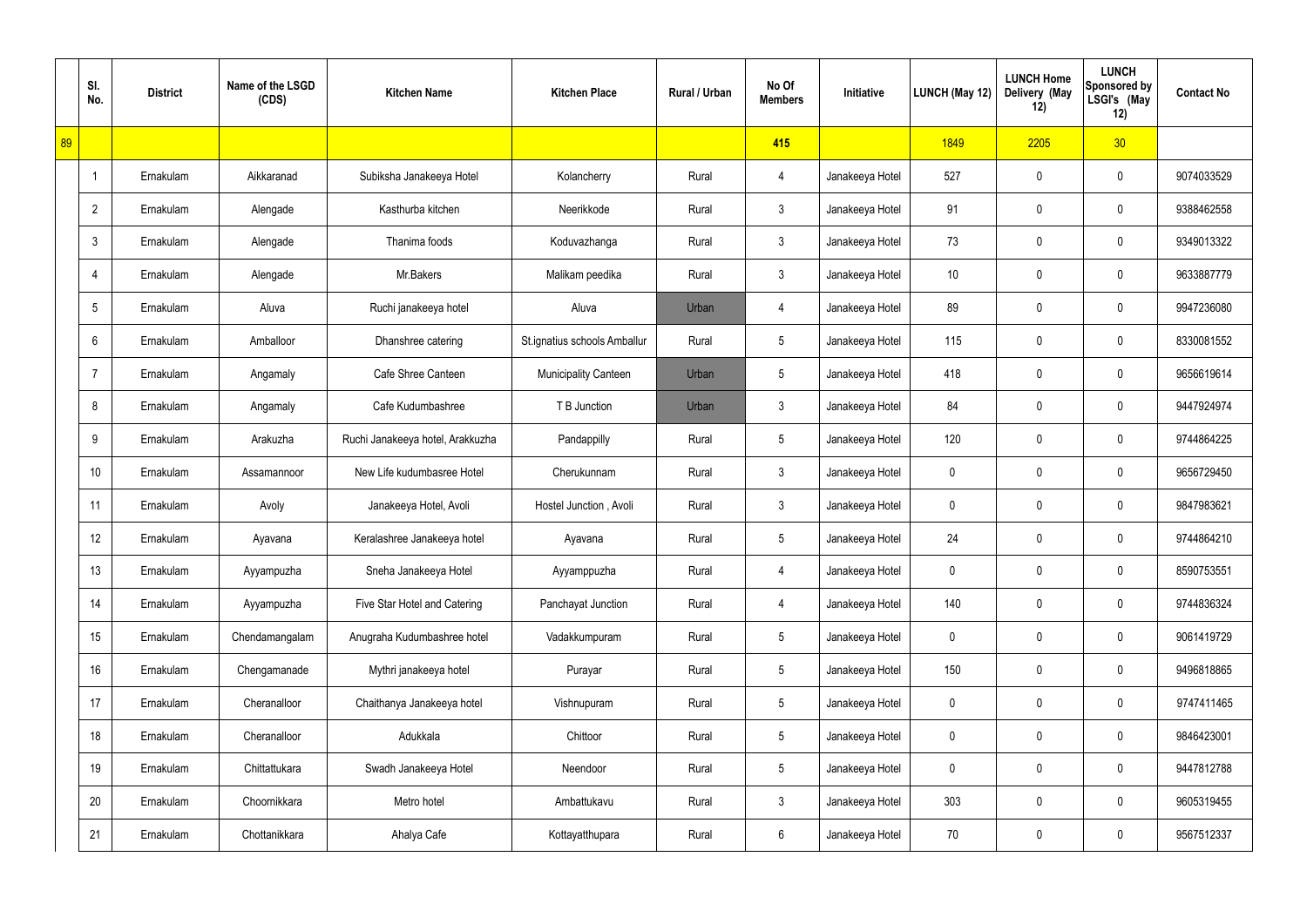| SI.<br>No. | <b>District</b> | Name of the LSGD<br>(CDS) | <b>Kitchen Name</b>                | <b>Kitchen Place</b>                 | Rural / Urban | No Of<br><b>Members</b> | Initiative      | LUNCH (May 12) | <b>LUNCH Home</b><br>Delivery (May<br>12) | <b>LUNCH</b><br>Sponsored by<br>LSGI's (May<br>12) | <b>Contact No</b> |
|------------|-----------------|---------------------------|------------------------------------|--------------------------------------|---------------|-------------------------|-----------------|----------------|-------------------------------------------|----------------------------------------------------|-------------------|
| 22         | Ernakulam       | Edakkattuvayal            | SANDHVANAM JANAKEEYA HOTEL         | <b>PEPPATHI</b>                      | Rural         | $\mathfrak{Z}$          | Janakeeya Hotel | 0              | 0                                         | $\boldsymbol{0}$                                   | 9447047980        |
| 23         | Ernakulam       | Edathala                  | Veetiloru oonne                    | Manalimukke                          | Rural         | $\mathbf{3}$            | Janakeeya Hotel | 192            | 0                                         | $\pmb{0}$                                          |                   |
| 24         | Ernakulam       | Edathala                  | Souhridam Kudumbashree canteen     | Edathala                             | Rural         | $\mathbf{3}$            | Janakeeya Hotel | 260            | 0                                         | $\boldsymbol{0}$                                   | 7593057378        |
| 25         | Ernakulam       | Edavanakkad               | Royal Hotel                        | Edavanakad                           | Rural         | $\mathfrak{Z}$          | Janakeeya Hotel | 0              | 0                                         | $\boldsymbol{0}$                                   | 9446742863        |
| 26         | Ernakulam       | Elanji                    | janakiya hotel elanji              | elanji punjayathu junction           | Rural         | $5\,$                   | Janakeeya Hotel | 20             | 0                                         | $\boldsymbol{0}$                                   | 8921266850        |
| 27         | Ernakulam       | Eloor                     | Nalanandhana janakeeya hotel       | Eloor                                | Urban         | $\mathbf{3}$            | Janakeeya Hotel | 260            | 0                                         | $\boldsymbol{0}$                                   | 8848524108        |
| 28         | Ernakulam       | Ezhikkara                 | Sree Rajarajeswari Janakeeya Hotel | Ezhikkara                            | Rural         | $5\,$                   | Janakeeya Hotel | 145            | $\boldsymbol{0}$                          | $\boldsymbol{0}$                                   | 7558020438        |
| 29         | Ernakulam       | Kadungalloor              | Snehitha janakeeya hotel           | Kadungalloor                         | Rural         | $\mathfrak{Z}$          | Janakeeya Hotel | 188            | 0                                         | $\boldsymbol{0}$                                   | $9.20E + 11$      |
| 30         | Ernakulam       | Kalady                    | Jyothi Vanitha Canteen             | Kalady                               | Rural         | $5\,$                   | Janakeeya Hotel | 250            | $\boldsymbol{0}$                          | $\boldsymbol{0}$                                   | 9544624439        |
| 31         | Ernakulam       | <b>Kalamassery East</b>   | Thanima Janakeeya Hotel            | Kangarappady Medical college<br>Road | Urban         | 3                       | Janakeeya Hotel | 338            | 0                                         | $\boldsymbol{0}$                                   | 9745481742        |
| 32         | Ernakulam       | <b>Kalamassery East</b>   | Nanma janakeeya hotel              | HMT, kalammassery                    | Urban         | $\mathbf{3}$            | Janakeeya Hotel | 368            | 0                                         | $\boldsymbol{0}$                                   | 9061986861        |
| 33         | Ernakulam       | <b>Kalamassery West</b>   | Pulari janakeeya hotel             | Kunamthai                            | Urban         | $\mathbf{3}$            | Janakeeya Hotel | 437            | 0                                         | $\boldsymbol{0}$                                   | 7736594305        |
| 34         | Ernakulam       | Kalamassery West          | Kismath janakeeya hotel            | Vattekkunnam                         | Urban         | 3                       | Janakeeya Hotel | 290            | 0                                         | $\boldsymbol{0}$                                   | 9895049873        |
| 35         | Ernakulam       | Kalloorkkad               | Puthuma Janakeeya Hotel            | Kallorkkad                           | Rural         | $\mathbf{3}$            | Janakeeya Hotel | 247            | 0                                         | $\mathbf 0$                                        | 7558091353        |
| 36         | Ernakulam       | Kanjoor                   | Ammachiyude Adukkala               | Parappuram                           | Rural         | $\mathbf{3}$            | Janakeeya Hotel | 123            | $\mathsf{0}$                              | $\mathbf 0$                                        | 8547064578        |
| 37         | Ernakulam       | Karukutty                 | Anugraha Janakeeya Hotel           | Pallissery                           | Rural         | $5\phantom{.0}$         | Janakeeya Hotel | 70             | 0                                         | $\mathbf 0$                                        | 8943838295        |
| 38         | Ernakulam       | Karumalloor               | Koottayma janakeeya hotel          | Kariyachira                          | Rural         | 4                       | Janakeeya Hotel | 101            | 0                                         | $\mathbf 0$                                        | 8281548828        |
| 39         | Ernakulam       | Kavalangad                | Five star Janakeeya Hotel          | Nellimattom                          | Rural         | $5\phantom{.0}$         | Janakeeya Hotel | 220            | 0                                         | $\mathbf 0$                                        | 9744705648        |
| 40         | Ernakulam       | Keerampara                | Abhaya Janakeeya Hotel             | Punnekkad                            | Rural         | 4                       | Janakeeya Hotel | 75             | 0                                         | $\mathbf 0$                                        | 9074528135        |
| 41         | Ernakulam       | Keezhmad                  | Sadyalayam janakeeya hotel         | Keezhmad                             | Rural         | $5\phantom{.0}$         | Janakeeya Hotel | 0              | 0                                         | $\mathbf 0$                                        | 7012778281        |
| 42         | Ernakulam       | Kochi East                | ANNAPOORNA JANAKEEYA HOTEL         | ALINCHUVADU                          | Urban         | $5\phantom{.0}$         | Janakeeya Hotel | 240            | 0                                         | $\mathbf 0$                                        | 9567529849        |
| 43         | Ernakulam       | Kochi East                | YUMMEES KITCHEN                    | VADUTHALA                            | Urban         | $5\,$                   | Janakeeya Hotel | 0              | $\pmb{0}$                                 | $\pmb{0}$                                          | 9497680558        |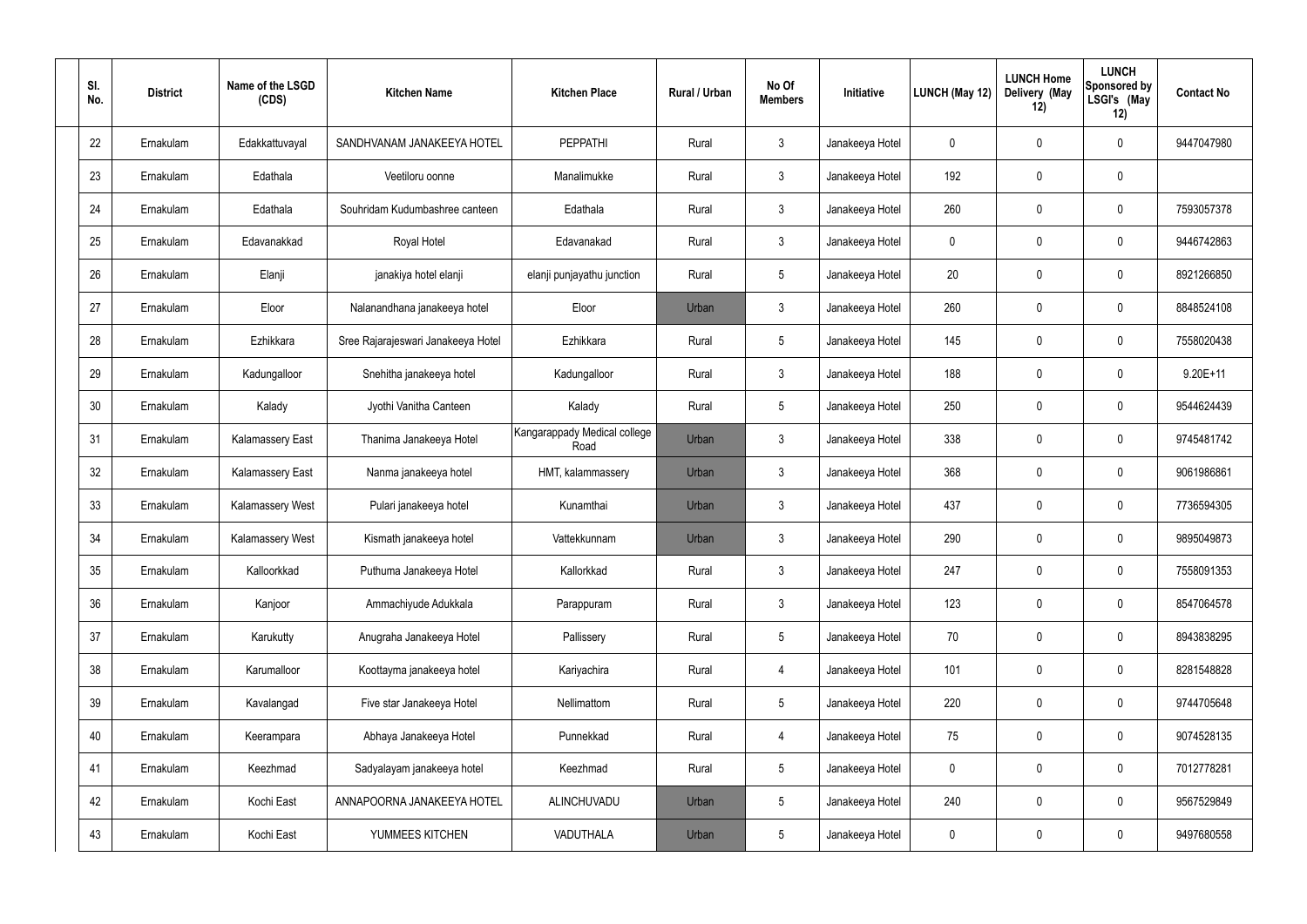|     | SI.<br>No. | <b>District</b> | Name of the LSGD<br>(CDS) | <b>Kitchen Name</b>              | <b>Kitchen Place</b>                      | Rural / Urban | No Of<br><b>Members</b> | Initiative      | <b>LUNCH (May 12)</b> | <b>LUNCH Home</b><br>Delivery (May<br>12) | <b>LUNCH</b><br><b>Sponsored by</b><br>LSGI's (May<br>12) | <b>Contact No</b> |
|-----|------------|-----------------|---------------------------|----------------------------------|-------------------------------------------|---------------|-------------------------|-----------------|-----------------------|-------------------------------------------|-----------------------------------------------------------|-------------------|
|     | 44         | Ernakulam       | Kochi East                | <b>ORUMA KITCHEN</b>             | <b>PACHALAM</b>                           | Urban         | $\mathfrak{Z}$          | Janakeeya Hotel | 195                   | 0                                         | $\pmb{0}$                                                 | 9497680558        |
|     | 45         | Ernakulam       | Kochi East                | <b>PONPULARI</b>                 | <b>KEERHI NAGAR,</b><br><b>ELAMAKKARA</b> | Urban         | $\mathbf{3}$            | Janakeeya Hotel | 346                   | 0                                         | $\pmb{0}$                                                 | 9446607548        |
|     | 46         | Ernakulam       | Kochi East                | <b>RUCHI CATERING</b>            | PUNNACKAL                                 | Urban         | $5\overline{)}$         | Janakeeya Hotel | 318                   | 0                                         | $\pmb{0}$                                                 | 9947080022        |
|     | 47         | Ernakulam       | Kochi East                | Samrudhi @ Kochi                 | Ernakulam North                           | Urban         | 14                      | Janakeeya Hotel | 2104                  | 846                                       | $\pmb{0}$                                                 | 9048609615        |
|     | 48         | Ernakulam       | Kochi South               | NEW AKSHAYA HOTEL                | PONNURUNNI                                | Urban         | $5\overline{)}$         | Janakeeya Hotel | 317                   | 0                                         | $\pmb{0}$                                                 | 8547855284        |
|     | 49         | Ernakulam       | Kochi South               | <b>AMMAS KITCHEN</b>             | <b>THEVARA</b>                            | Urban         | 4                       | Janakeeya Hotel | $\mathbf 0$           | 0                                         | $\pmb{0}$                                                 | 8547855284        |
|     | 50         | Ernakulam       | Kochi South               | <b>FRIENDS</b>                   | <b>MINI PARK</b>                          | Urban         | $5\overline{)}$         | Janakeeya Hotel | 130                   | 0                                         | $\pmb{0}$                                                 | 9567127064        |
|     | 51         | Ernakulam       | Kochi West                | NAMMUDE ADUKKALA                 | <b>ERAVELI COLONY</b>                     | Urban         | 5                       | Janakeeya Hotel | 321                   | 0                                         | 0                                                         | 9496025576        |
|     | 52         | Ernakulam       | Kochi West                | PUTHUMA KUDUMBASHREE HOTEL       | PALLURUTHY NADA                           | Urban         | $5\overline{)}$         | Janakeeya Hotel | 200                   | 0                                         | $\pmb{0}$                                                 | 9496025576        |
|     | 53         | Ernakulam       | Kochi West                | USHUS KUDUMBASHREE HOTEL         | <b>FORT KOCHI</b>                         | Urban         | 4                       | Janakeeya Hotel | 234                   | 0                                         | $\pmb{0}$                                                 | 9847866090        |
|     | 54         | Ernakulam       | Koothattukulam            | Niravu janakeeya hotel           | Near ksrtc bus stand<br>koothattukulam    | Urban         | $\mathfrak{Z}$          | Janakeeya Hotel | 169                   | 0                                         | $\pmb{0}$                                                 | 9656619614        |
|     | 55         | Ernakulam       | Koovappady                | Kaipunyam Janakeeya hotel        | Koovappady                                | Rural         | $5\overline{)}$         | Janakeeya Hotel | 98                    | 0                                         | $\pmb{0}$                                                 | 9526628158        |
|     | 56         | Ernakulam       | Kothamangalam             | P.K Janakeeya hotel              | Kothamangalam                             | Urban         | 3                       | Janakeeya Hotel | 0                     | 0                                         | 0                                                         | 8156869114        |
|     | 57         | Ernakulam       | Kothamangalam             | Thanima catering unit            | Kothamangalam                             | Urban         | 3                       | Janakeeya Hotel | 0                     | 0                                         | $\pmb{0}$                                                 | 9846664377        |
| 115 | 58         | Ernakulam       | Kottapady                 | Janakeeya Hotel                  | Kottappady junction                       | Rural         | $\mathbf{3}$            | Janakeeya Hotel | 166                   | 0                                         | $\mathbf 0$                                               | 9497406993        |
|     | 59         | Ernakulam       | Kottuvally                | Amritha Janakeeya Hotel          | kottuvally                                | Rural         | $5\overline{)}$         | Janakeeya Hotel | 70                    | 0                                         | $\pmb{0}$                                                 | 8590034196        |
|     | 60         | Ernakulam       | Kumbalam                  | JANAKEEYA HOTEL KUMBALAM         | <b>MADAVANA</b>                           | Rural         | $5\overline{)}$         | Janakeeya Hotel | 340                   | 0                                         | $\mathbf 0$                                               | 9746652717        |
|     | 61         | Ernakulam       | Kumbalangy                | St Antoneys kudumbashree         | OLD POST OFFICE                           | Rural         | $\mathbf{3}$            | Janakeeya Hotel | 140                   | 0                                         | $\pmb{0}$                                                 | 8138860764        |
|     | 62         | Ernakulam       | Kunnathunad               | Thripthi Janakeeya Hotel         | Pallikkara                                | Rural         | 6                       | Janakeeya Hotel | 110                   | 0                                         | $\mathbf 0$                                               | 9744561425        |
|     | 63         | Ernakulam       | Kunnukara                 | Greenchilly cafe                 | Kunnukara                                 | Rural         | $\mathbf{3}$            | Janakeeya Hotel | $35\,$                | 0                                         | $\pmb{0}$                                                 | 9496852989        |
|     | 64         | Ernakulam       | Kunnukara                 | Thanima canteen                  | North aduvassery                          | Rural         | $5\overline{)}$         | Janakeeya Hotel | 104                   | 0                                         | $\mathsf{0}$                                              | 9744200583        |
|     | 65         | Ernakulam       | Kuttampuzha               | Nila kudumbashree janakiya hotel | Mini stadium, vadattupara                 | Rural         | 6                       | Janakeeya Hotel | 79                    | 0                                         | 0                                                         | 9496754018        |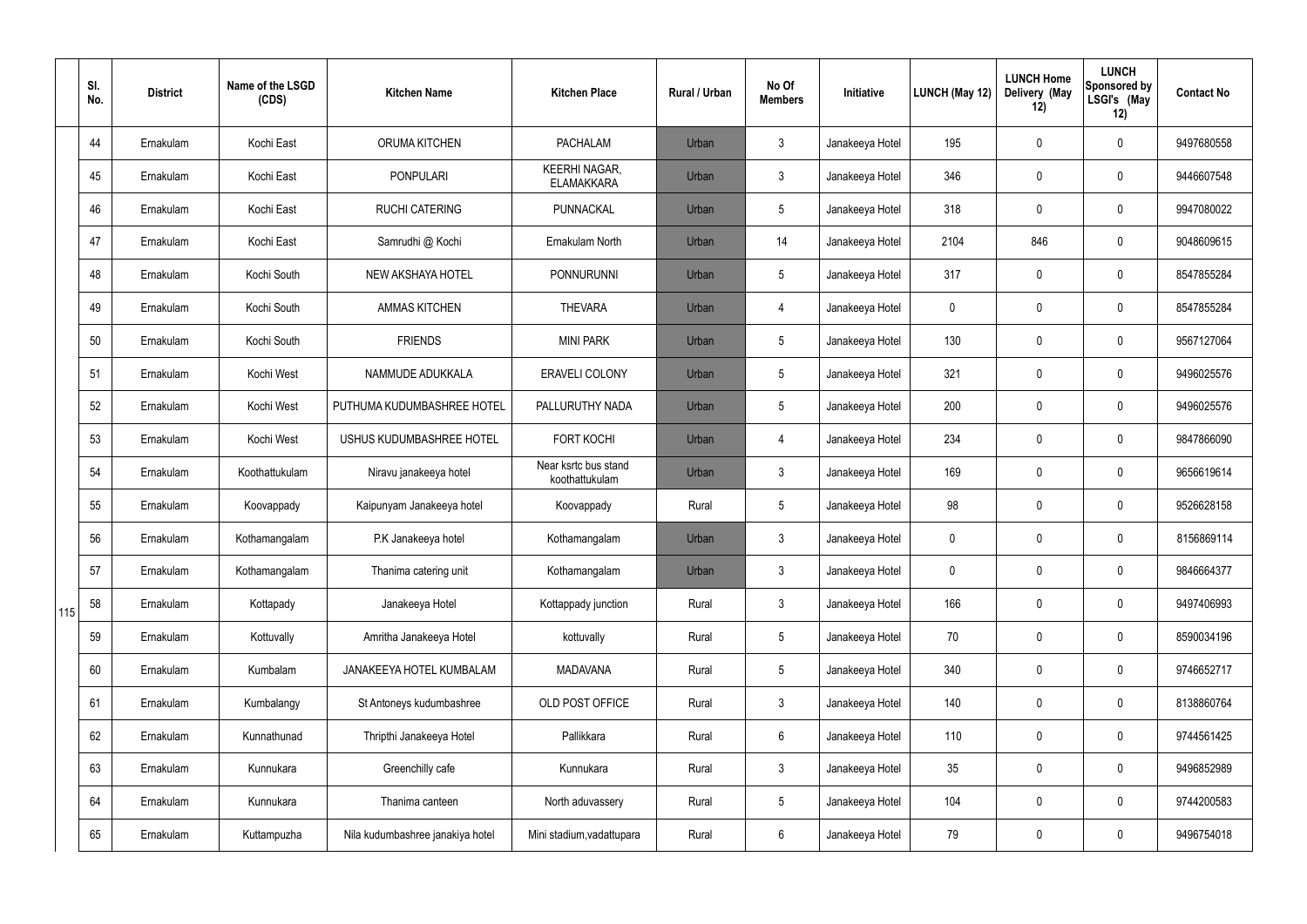| SI.<br>No. | <b>District</b> | Name of the LSGD<br>(CDS) | <b>Kitchen Name</b>            | <b>Kitchen Place</b>        | Rural / Urban | No Of<br><b>Members</b> | Initiative      | <b>LUNCH (May 12)</b> | <b>LUNCH Home</b><br>Delivery (May<br>12) | <b>LUNCH</b><br><b>Sponsored by</b><br>LSGI's (May<br>12) | <b>Contact No</b> |
|------------|-----------------|---------------------------|--------------------------------|-----------------------------|---------------|-------------------------|-----------------|-----------------------|-------------------------------------------|-----------------------------------------------------------|-------------------|
| 66         | Ernakulam       | Kuzhippilly               | Janakeeya hotel                | Kuzhupilli                  | Rural         | $\mathsf{O}$            | Janakeeya Hotel | 0                     | 0                                         | $\pmb{0}$                                                 | 9744631998        |
| 67         | Ernakulam       | Malayattoor               | Whats app Janakeeya Hotel      | Thottuva                    | Rural         | $\mathfrak{Z}$          | Janakeeya Hotel | 256                   | $\mathbf 0$                               | $\pmb{0}$                                                 | $9.19E + 11$      |
| 68         | Ernakulam       | Malayattoor               | Natturuchi Janakeeya Hotel     | Ettakkadavu                 | Rural         | $\mathbf{3}$            | Janakeeya Hotel | 236                   | 0                                         | $\pmb{0}$                                                 | 9745470234        |
| 69         | Ernakulam       | Maneed                    | Coral Island                   | Maneed                      | Rural         | $\overline{4}$          | Janakeeya Hotel | 108                   | $\mathbf 0$                               | $\mathbf 0$                                               | 7012652495        |
| 70         | Ernakulam       | Manjalloor                | Thanima Kudumbashree hotel     | Vazhakkulam                 | Rural         | $5\,$                   | Janakeeya Hotel | 302                   | 0                                         | $\pmb{0}$                                                 | 7306907918        |
| 71         | Ernakulam       | Manjapra                  | Sara's Kitchen                 | Puthenpalli                 | Rural         | $\mathfrak{Z}$          | Janakeeya Hotel | 0                     | 0                                         | $\mathbf 0$                                               | 8547392730        |
| 72         | Ernakulam       | Maradu                    | <b>VANITHA HOTEL</b>           | <b>KUNDANNOR JN</b>         | Urban         | $\overline{4}$          | Janakeeya Hotel | 0                     | 0                                         | $\mathbf 0$                                               | 9349505008        |
| 73         | Ernakulam       | Marady                    | Janakeeya hotel, Marady        | Unnakkuppa                  | Rural         | $\overline{4}$          | Janakeeya Hotel | 100                   | 0                                         | $\mathbf 0$                                               | 9947943177        |
| 74         | Ernakulam       | Mazhuvannoor              | Sruthi Janakeeya Hotel         | Valayanchirangara           | Rural         | $\mathbf{3}$            | Janakeeya Hotel | 201                   | 0                                         | $\mathbf 0$                                               | 9747924485        |
| 75         | Ernakulam       | Mookkannoor               | Mammaks Kitchen                | Mookkannoor                 | Rural         | $\mathbf{3}$            | Janakeeya Hotel | 198                   | $\mathbf 0$                               | $\pmb{0}$                                                 | $9.19E + 11$      |
| 76         | Ernakulam       | Mudakkuzha                | Janakeeya Hotel                | Mudakkuzha                  | Rural         | $\mathbf{3}$            | Janakeeya Hotel | 0                     | $\mathbf 0$                               | $\pmb{0}$                                                 | $9.19E + 11$      |
| 77         | Ernakulam       | Mulanthuruthy             | Sulabha                        | karikode, mulanthuruthy     | Rural         | $\mathbf 0$             | Janakeeya Hotel | 217                   | 0                                         | $\pmb{0}$                                                 | 9633427553        |
| 78         | Ernakulam       | Mulavukad                 | Kudumbashree Veetile bakshanam | Mulavukad                   | Rural         | $5\phantom{.0}$         | Janakeeya Hotel | 0                     | 68                                        | $\boldsymbol{0}$                                          | 9061339557        |
| 79         | Ernakulam       | Muvattupuzha              | Oottupura                      | Muvattupuzha                | Urban         | $\mathbf{3}$            | Janakeeya Hotel | 259                   | $\mathbf 0$                               | $\pmb{0}$                                                 |                   |
| 80         | Ernakulam       | Nayarambalam              | Four star cafe                 | Nayarambalam                | Rural         | $\mathbf{3}$            | Janakeeya Hotel | 0                     | $\mathbf 0$                               | $\mathbf 0$                                               | 8891755948        |
| 81         | Ernakulam       | Nedumbassery              | Thani Nadan                    | Athani                      | Rural         | $5\phantom{.0}$         | Janakeeya Hotel | 171                   | 0                                         | $\mathbf 0$                                               | 8138917514        |
| 82         | Ernakulam       | Nellikuzhy                | Janakeeya Hotel                | Nellikkuzhi                 | Rural         | $\mathbf{3}$            | Janakeeya Hotel | 0                     | $\mathbf 0$                               | $\mathbf 0$                                               | 9562713076        |
| 83         | Ernakulam       | Njarakkal                 | Kripa Catering Unit            | Njarakkal                   | Rural         | 3 <sup>1</sup>          | Janakeeya Hotel | 97                    | 0                                         | $\mathbf 0$                                               | 9567534006        |
| 84         | Ernakulam       | Okkal                     | Manna Janakeeya Hotel          | Edavoor                     | Rural         | $\overline{4}$          | Janakeeya Hotel | 0                     | $\mathbf 0$                               | $\mathbf 0$                                               | 9539507674        |
| 85         | Ernakulam       | Paingottoor               | Janakeeya hotel                | Paingottoor                 | Rural         | $\overline{7}$          | Janakeeya Hotel | 0                     | $\mathbf 0$                               | $\mathbf 0$                                               | 9656855730        |
| 86         | Ernakulam       | Paipra                    | Nanma Janakeeya Hotel          | Pezhakkappilly              | Rural         | $\mathbf{3}$            | Janakeeya Hotel | 176                   | $\mathbf 0$                               | $\mathbf 0$                                               | 9567747725        |
| 87         | Ernakulam       | Pallarimangalam           | Janakeeya Hotel                | Janakeeya Hotel, Koovalloor | Rural         | $\overline{4}$          | Janakeeya Hotel | 126                   | 0                                         | $\mathbf 0$                                               | 7025992310        |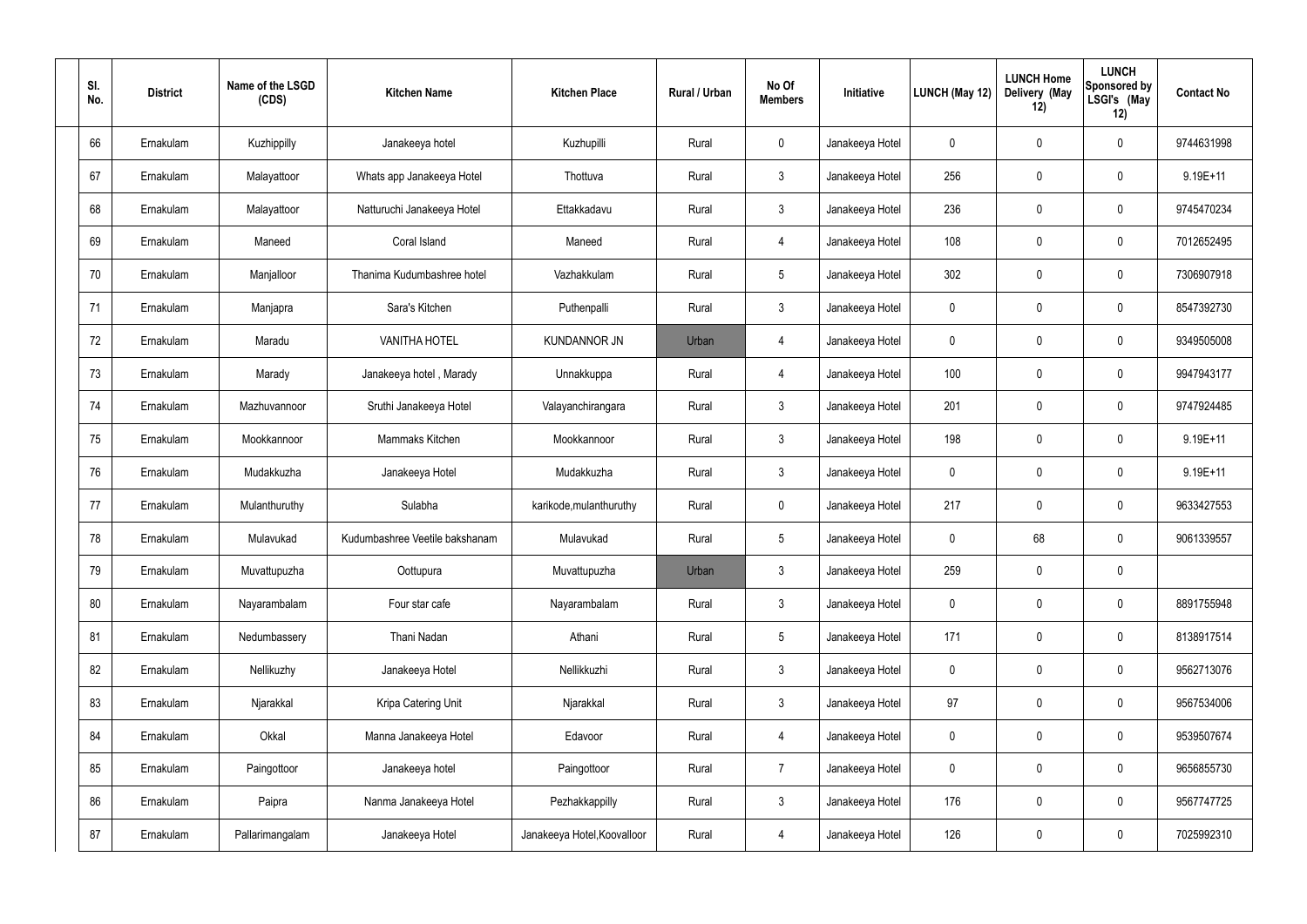| SI.<br>No. | <b>District</b> | Name of the LSGD<br>(CDS) | <b>Kitchen Name</b>                                             | <b>Kitchen Place</b>                        | Rural / Urban | No Of<br><b>Members</b> | Initiative      | LUNCH (May 12) | <b>LUNCH Home</b><br>Delivery (May<br>12) | <b>LUNCH</b><br><b>Sponsored by</b><br>LSGI's (May<br>12) | <b>Contact No</b> |
|------------|-----------------|---------------------------|-----------------------------------------------------------------|---------------------------------------------|---------------|-------------------------|-----------------|----------------|-------------------------------------------|-----------------------------------------------------------|-------------------|
| 88         | Ernakulam       | Pallipuram                | SANTHWANAM Janakeeyahotel                                       | Pothen valav                                | Rural         | $5\phantom{.0}$         | Janakeeya Hotel | 228            | 0                                         | $\pmb{0}$                                                 | 9747525176        |
| 89         | Ernakulam       | Pambakkuda                | viswastha catering unit                                         | pambakkuda block punjayathu<br>building     | Rural         | $\overline{4}$          | Janakeeya Hotel | 360            | $\mathbf 0$                               | $\pmb{0}$                                                 | 9946404045        |
| 90         | Ernakulam       | Parakkadave               | Thejus catering unit                                            | Moozhikkulam                                | Rural         | 10 <sup>°</sup>         | Janakeeya Hotel | 94             | 0                                         | $\pmb{0}$                                                 | 9847936303        |
| 91         | Ernakulam       | Paravoor                  | sree vigneswara sc cafe                                         | Govt.boys' HSS, N.Paravur                   | Urban         | $\overline{4}$          | Janakeeya Hotel | 95             | $\mathbf 0$                               | $\pmb{0}$                                                 |                   |
| 92         | Ernakulam       | Perumbavoor               | <b>JANAKEEYA HOTEL MINI CIVIL</b><br><b>STATION PERUMBAVOOR</b> | <b>CIVIL STATION</b>                        | Urban         | $\mathbf{3}$            | Janakeeya Hotel | 398            | 0                                         | $\pmb{0}$                                                 | 9847008734        |
| 93         | Ernakulam       | Perumbavoor               | Swath kudumbashree canteen                                      | Perumbavoor                                 | Urban         | $\mathbf{3}$            | Janakeeya Hotel | 304            | 0                                         | $\mathbf 0$                                               | 9847015470        |
| 94         | Ernakulam       | Perumbavoor               | Janakeeya Hotel                                                 | Kanjirakkad pallippady                      | Urban         | $\mathbf{3}$            | Janakeeya Hotel | 398            | 0                                         | $\pmb{0}$                                                 | 9847015470        |
| 95         | Ernakulam       | Pindimana                 | Janakeeya hotel                                                 | Muthamkuzhi                                 | Rural         | $\overline{4}$          | Janakeeya Hotel | 160            | 0                                         | $\mathbf 0$                                               | 9656297799        |
| 96         | Ernakulam       | Piravam                   | sneha canteen                                                   | municipality building base floor<br>piravom | Urban         | $\overline{4}$          | Janakeeya Hotel | 200            | 0                                         | $\mathbf 0$                                               | 8075376906        |
| 97         | Ernakulam       | Pootrikka                 | <b>GRANDMA JANAKEEYA HOTEL</b>                                  | <b>CHOONDI</b>                              | Rural         | $\mathfrak{Z}$          | Janakeeya Hotel | 0              | 0                                         | $\pmb{0}$                                                 | 9400550287        |
| 98         | Ernakulam       | Pothanikkad               | Taj hotel                                                       | Pothanikkad                                 | Rural         | $\mathbf{3}$            | Janakeeya Hotel | 65             | $\mathbf 0$                               | $\pmb{0}$                                                 | 9645079573        |
| 99         | Ernakulam       | Puthanvelikkara           | Panjami cafe kudumbashree                                       | Near panjayath office                       | Rural         | $5\phantom{.0}$         | Janakeeya Hotel | 118            | 0                                         | $\pmb{0}$                                                 | 9645530669        |
| 100        | Ernakulam       | Ramamangalam              | Kalavara janakeeya hotel                                        | ramamngalam                                 | Rural         | $\overline{4}$          | Janakeeya Hotel | 217            | $\mathbf 0$                               | $\mathbf 0$                                               | 9961344346        |
| 101        | Ernakulam       | Rayamangalam              | Arya canteen                                                    | Kuruppampady                                | Rural         | $\mathbf{3}$            | Janakeeya Hotel | 93             | $\mathbf 0$                               | $\mathbf 0$                                               | 8281825730        |
| 102        | Ernakulam       | Thirumarady               | janakiya hotel thirumarady                                      | edappara jn.                                | Rural         | $\mathbf{3}$            | Janakeeya Hotel | 60             | $\mathbf 0$                               | $\mathbf 0$                                               | 7594811868        |
| 103        | Ernakulam       | Thiruvaniyoor             | Thanima                                                         | Thiruvaniyoor                               | Rural         | $\mathbf 0$             | Janakeeya Hotel | 105            | 0                                         | $\mathbf 0$                                               | 9061239698        |
| 104        | Ernakulam       | Thrikkakkara East         | Thanima Janakeeya Hotel                                         | Kakkanad                                    | Urban         | 8                       | Janakeeya Hotel | 0              | 0                                         | $\mathbf 0$                                               | 9207134763        |
| 105        | Ernakulam       | Thrikkakkara west         | Janakeeya hotel                                                 | Chembumukku                                 | Urban         | $5\phantom{.0}$         | Janakeeya Hotel | 79             | $\mathbf 0$                               | $\mathbf 0$                                               | 9496530576        |
| 106        | Ernakulam       | Thrikkakara East          | Kalavara janakeeya hotel                                        | Kusumagiri kakkanadu                        | Urban         | $5\phantom{.0}$         | Janakeeya Hotel | 52             | $\mathbf 0$                               | $\mathbf 0$                                               | 8921205134        |
| 107        | Ernakulam       | Thuravoor                 | e-grill Janakeeya Hotel                                         | Yudapuram                                   | Rural         | $\overline{4}$          | Janakeeya Hotel | 430            | $\mathbf 0$                               | $\pmb{0}$                                                 | 9526845935        |
| 108        | Ernakulam       | Tripunithura              | Janakeeya Hotel Tripunithura                                    | Eroor                                       | Urban         | $\mathfrak{Z}$          | Janakeeya Hotel | 119            | 0                                         | $\mathbf 0$                                               | 8137977644        |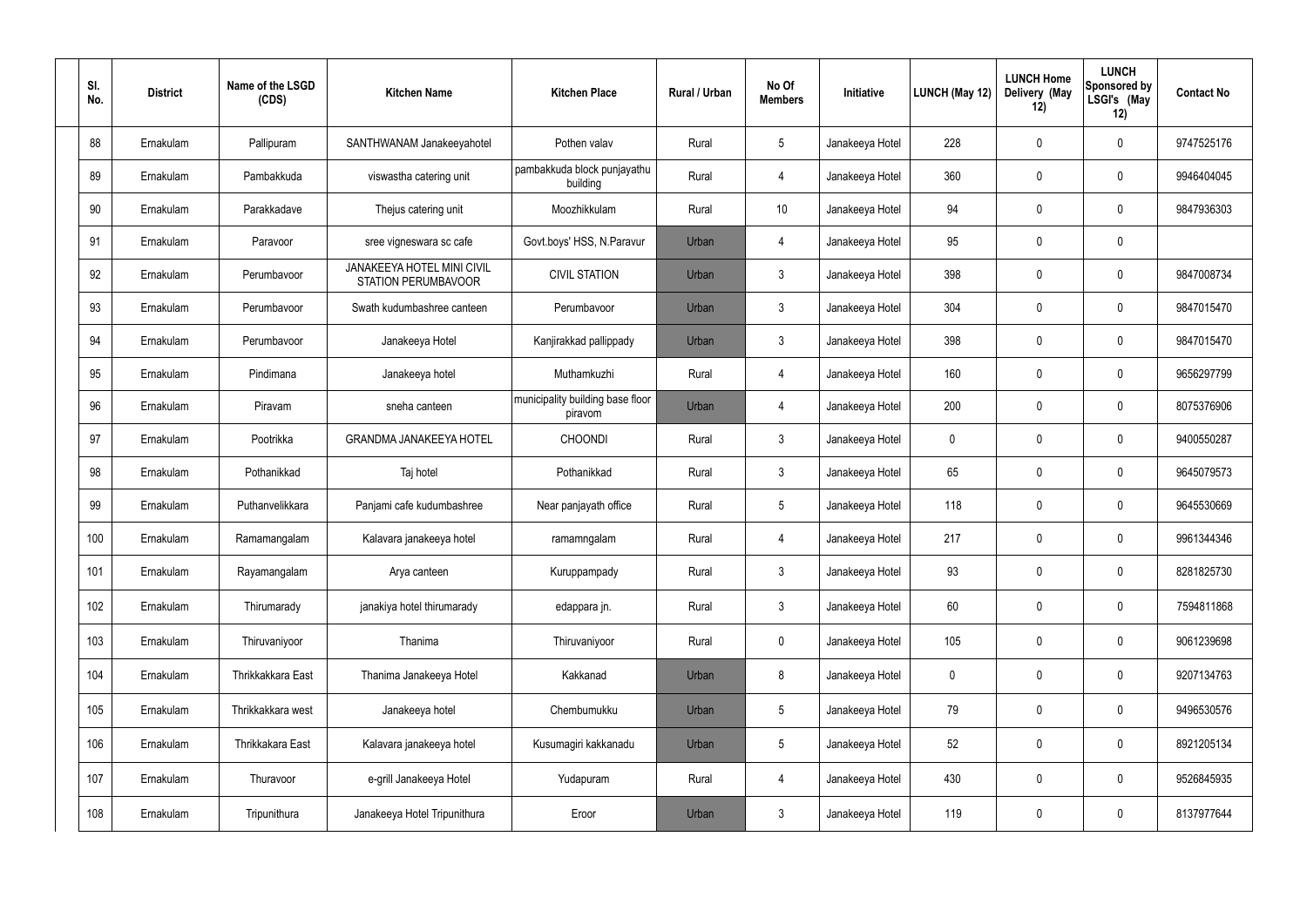|     | SI.<br>No.      | <b>District</b> | Name of the LSGD<br>(CDS) | <b>Kitchen Name</b>                         | <b>Kitchen Place</b>                              | Rural / Urban | No Of<br><b>Members</b> | Initiative      | LUNCH (May 12)   | <b>LUNCH Home</b><br>Delivery (May<br>12) | <b>LUNCH</b><br>Sponsored by<br>LSGI's (May<br>12) | <b>Contact No</b> |
|-----|-----------------|-----------------|---------------------------|---------------------------------------------|---------------------------------------------------|---------------|-------------------------|-----------------|------------------|-------------------------------------------|----------------------------------------------------|-------------------|
|     | 109             | Ernakulam       | Vadakkekkara              | vadakkekkara kudumbasree janakeeya<br>hotel | Madaplathuruth                                    | Rural         | 4                       | Janakeeya Hotel | 0                | 0                                         | $\pmb{0}$                                          | 8301806778        |
|     | 110             | Ernakulam       | Vadavukode<br>Puthancruz  | <b>JANAKEEYA HOTEL</b>                      | Puthencruz                                        | Rural         | $\mathbf{3}$            | Janakeeya Hotel | 160              | 0                                         | $\boldsymbol{0}$                                   | $9.19E + 11$      |
|     | 111             | Ernakulam       | Valakom                   | Ruchi                                       | Valakom                                           | Rural         | $5\phantom{.0}$         | Janakeeya Hotel | 85               | 0                                         | $\pmb{0}$                                          | 9074232700        |
|     | 112             | Ernakulam       | Varapuzha                 | <b>DURGA ACTIVITY</b>                       | CHETTIBHAGAM                                      | Rural         | 8                       | Janakeeya Hotel | 136              | 0                                         | $\pmb{0}$                                          | 9496160074        |
|     | 113             | Ernakulam       | Vazhakulam                | Three Star Hotel                            | Marampally                                        | Rural         | $\mathfrak{Z}$          | Janakeeya Hotel | 303              | 0                                         | $\pmb{0}$                                          | 6282644893        |
|     | 114             | Ernakulam       | Vengola                   | Janakeeya Hotel                             | Pathipalam                                        | Rural         | 5                       | Janakeeya Hotel | 51               | 0                                         | $\pmb{0}$                                          | 8137887455        |
|     | 115             | Ernakulam       | Vengoor                   | <b>JANAKEEYA HOTEL</b>                      | Choorathod                                        | Rural         | 4                       | Janakeeya Hotel | $\boldsymbol{0}$ | 0                                         | $\pmb{0}$                                          | 9656904682        |
| 114 |                 |                 |                           |                                             |                                                   |               | 449                     |                 | 18271            | 914                                       | $\overline{0}$                                     |                   |
|     | $\overline{1}$  | Idukki          | Adimaly                   | Friends Janakeeya Hotel                     | Adimaly                                           | Rural         | 4                       | Janakeeya Hotel | 186              | 0                                         | $\pmb{0}$                                          | 9961635779        |
|     | $\overline{2}$  | Idukki          | Alackode                  | Five Star Canteen                           | Elamdesham Block<br>Panchayath Building, Alakode  | Rural         | 5                       | Janakeeya Hotel | 35               | 0                                         | $\pmb{0}$                                          | 9961482164        |
|     | $\mathfrak{Z}$  | Idukki          | Arakkulam                 | Sabhalyam                                   | Moolamattom                                       | Rural         | 4                       | Janakeeya Hotel | 217              | 0                                         | $\pmb{0}$                                          | 8848124921        |
|     | $\overline{4}$  | Idukki          | Ayyappancovil             | Maria Janakeeya Hotel                       | Parappu                                           | Rural         | $\mathfrak{Z}$          | Janakeeya Hotel | 91               | 0                                         | $\pmb{0}$                                          | 9544622096        |
|     | $5\phantom{.0}$ | Idukki          | Bysonvalley               | Famous Janakiya Hotel                       | Pottankad                                         | Rural         |                         | Janakeeya Hotel | 96               | 0                                         | $\mathbf 0$                                        | 9744566398        |
|     | $6\,$           | Idukki          | Chakkupallam              | Vanithasree Janakeeya Hotel                 | Anakkara                                          | Rural         | $\mathfrak{Z}$          | Janakeeya Hotel | 356              | 0                                         | $\pmb{0}$                                          | 8075143547        |
|     | $\overline{7}$  | Idukki          | Devikulam                 | Kudumbashree Janakeeya Hotel                | Echo point                                        | Rural         | $\mathfrak{Z}$          | Janakeeya Hotel | 57               | 0                                         | $\pmb{0}$                                          | 8281640208        |
|     | 8               | Idukki          | Edavetty                  | Kudumbashree Janakeeya Hotel                | Edavetty                                          | Rural         | $\mathbf{3}$            | Janakeeya Hotel | $\mathbf 0$      | 0                                         | $\mathsf{0}$                                       | 6238694173        |
|     | $9\,$           | Idukki          | Erattayar                 | Vanitha Janakeeya Hotel                     | Erattayar                                         | Rural         | 4                       | Janakeeya Hotel | 100              |                                           |                                                    | 9188166929        |
|     | 10              | Idukki          | Kamakshi                  | Kripa Catering                              | Thankamani                                        | Rural         | $5\phantom{.0}$         | Janakeeya Hotel | 248              | 0                                         | $\pmb{0}$                                          | 9544021398        |
|     | 11              | Idukki          | Kanchiyar                 | Swadh Janakeeya Hotel                       | Kanchiyar                                         | Rural         | $5\phantom{.0}$         | Janakeeya Hotel | 169              | 0                                         | $\mathbf 0$                                        | 8606856496        |
|     | 12              | Idukki          | Kanjikkuzhi               | Samarppanam                                 | Kanjikkuzhi                                       | Rural         | 4                       | Janakeeya Hotel | 169              |                                           | $\mathbf{1}$                                       | 9447169262        |
|     | 13              | Idukki          | Kanthaloor                | Morningstar Janakeeya Hotel                 | Sahayagiri complex, near<br>Kanthalloor Bus stand | Rural         | 4                       | Janakeeya Hotel | 85               | 0                                         | $\mathbf 0$                                        | 9447941632        |
|     | 14              | Idukki          | Karimannoor               | Rujiya Catering Unit                        | Karimannoor                                       | Rural         | $5\phantom{.0}$         | Janakeeya Hotel | 64               | 0                                         | $\mathsf{0}$                                       | 9497454952        |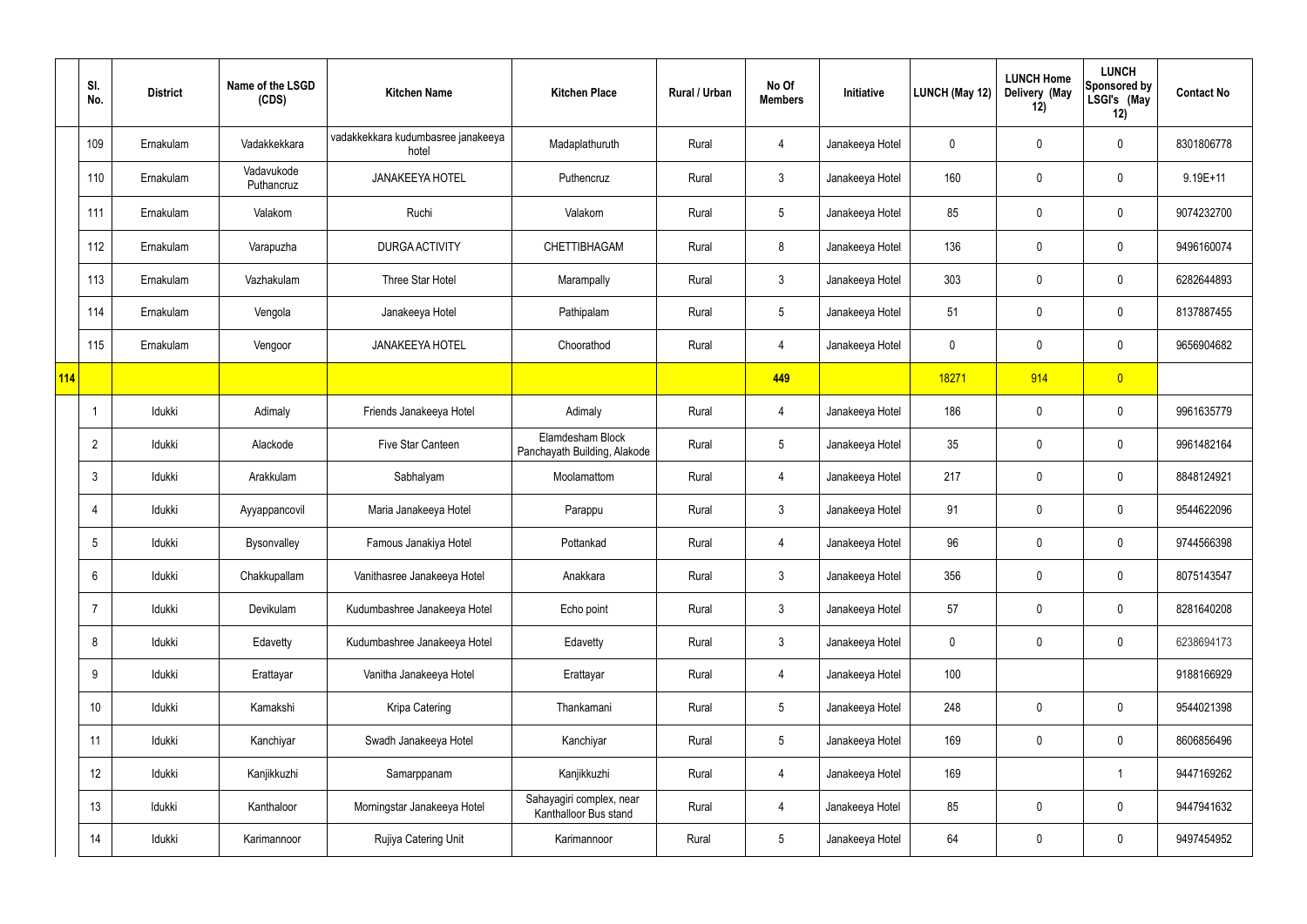|    | SI.<br>No. | <b>District</b> | Name of the LSGD<br>(CDS) | <b>Kitchen Name</b>                | <b>Kitchen Place</b>          | <b>Rural / Urban</b> | No Of<br><b>Members</b> | <b>Initiative</b> | <b>LUNCH (May 12)</b> | <b>LUNCH Home</b><br>Delivery (May<br>12) | <b>LUNCH</b><br>Sponsored by<br>LSGI's (May<br>12) | <b>Contact No</b> |
|----|------------|-----------------|---------------------------|------------------------------------|-------------------------------|----------------------|-------------------------|-------------------|-----------------------|-------------------------------------------|----------------------------------------------------|-------------------|
|    | 15         | Idukki          | Karunapuram               | Karuna Hotel                       | Panchayathu complex           | Rural                | 4                       | Janakeeya Hotel   | 288                   | 0                                         | $\mathbf 0$                                        | 9961152820        |
|    | 16         | Idukki          | Kattappana                | Karunya Janakeeya Hotel            | Kattappana                    | Urban                | $5\phantom{.0}$         | Janakeeya Hotel   | 315                   | 0                                         | $\mathbf 0$                                        | 9497684477        |
|    | 17         | Idukki          | Kodikkulam                | Kulirma Janakiya Hotel             | Kodikkulam                    | Rural                | 6                       | Janakeeya Hotel   | 56                    | 0                                         | $\pmb{0}$                                          | 9605111852        |
|    | 18         | Idukki          | Kokkayar                  | Sevana Janakeeya hotel             | 35th Mile                     | Rural                | $\mathfrak{Z}$          | Janakeeya Hotel   | $\mathbf 0$           | 0                                         | $\mathbf 0$                                        | 9562067674        |
|    | 19         | Idukki          | Konnathadi                | Friends Janakeeya Hotel            | Panickankudi                  | Rural                | $6\overline{6}$         | Janakeeya Hotel   | 0                     | 0                                         | $\pmb{0}$                                          | 9544048878        |
|    | 20         | Idukki          | Konnathadi                | Janapriya Janakeeya Hotel          | Konnathadi                    | Rural                | $\mathfrak{Z}$          | Janakeeya Hotel   | $\mathbf 0$           | 0                                         | $\mathbf 0$                                        | 9895147074        |
|    | 21         | Idukki          | Kudayathoor               | Kudumbashree Janakeeya Hotel       | Kanjar                        | Rural                | $\mathfrak{Z}$          | Janakeeya Hotel   | 112                   | 0                                         | $\pmb{0}$                                          | 9526762560        |
|    | 22         | Idukki          | Kumaramangalam            | Kumaramangalam Janakeeya Hotel     | Kumaramangalam                | Rural                | 4                       | Janakeeya Hotel   | 197                   | 0                                         | $\mathbf 0$                                        | 9745633509        |
|    | 23         | Idukki          | Kumili                    | Ruchi Hotel                        | Kumili                        | Rural                | 4                       | Janakeeya Hotel   | 0                     | 0                                         | 0                                                  | 9447980637        |
|    | 24         | Idukki          | Manakkadu                 | Vanitha Hotel                      | Chittoor                      | Rural                | $\mathfrak{Z}$          | Janakeeya Hotel   | 90                    | 0                                         | $\mathbf 0$                                        | 8330097933        |
| 50 | 25         | Idukki          | Mankulam                  | Jeevanam Catering Janakeeya Hotel  | Panchayathu Building          | Rural                | 4                       | Janakeeya Hotel   | 61                    | 0                                         | 0                                                  | 9495060505        |
|    | 26         | Idukki          | Mankulam                  | Happy Janakéeya Hotel              | Aanakkulam                    | Rural                | $\mathfrak{Z}$          | Janakeeya Hotel   | 48                    | 0                                         | $\mathbf 0$                                        | 9496251027        |
|    | 27         | Idukki          | Marayoor                  | Malabar food court Janakeeya Hotel | Marayoor Near IDCB bank       | Rural                | $\overline{4}$          | Janakeeya Hotel   | 117                   | 0                                         | $\mathbf 0$                                        | 9446925610        |
|    | 28         | Idukki          | Mariyapuram               | Anaswara Hotel & Catering          | Idukki                        | Rural                | $\overline{4}$          | Janakeeya Hotel   | 205                   | 0                                         | $\overline{2}$                                     | 9526329438        |
|    | 29         | Idukki          | Munnar                    | Annapoorna catering                | Lorry stand, old munnar       | Rural                | $5\phantom{.0}$         | Janakeeya Hotel   | 195                   | $\mathbf 0$                               | $\pmb{0}$                                          | 8281009478        |
|    | 30         | Idukki          | Muttom                    | Nila Janakeeya Hotel               | Muttom                        | Rural                | $\mathfrak{Z}$          | Janakeeya hotel   | 218                   | 0                                         | $\mathbf 0$                                        | 9961104818        |
|    | 31         | Idukki          | Nedumkandam               | Annus catering                     | Nedumkandam<br>Kizhakkekavala | Rural                | $\overline{4}$          | Janakeeya Hotel   | 265                   | $\mathbf 0$                               | $\mathsf{0}$                                       | 9747458576        |
|    | 32         | Idukki          | Pallivasal                | <b>Blessing Janakeeya Hotel</b>    | Pallivasal                    | Rural                | 4                       | Janakeeya Hotel   | 88                    | 0                                         | $\mathbf 0$                                        | 9947981574        |
|    | 33         | Idukki          | Pampadumpara              | Thripthy Janakeeya Hotel           | Pampadumpara                  | Rural                | $\mathbf{3}$            | Janakeeya Hotel   | 168                   | $\mathbf 0$                               | $\mathbf 0$                                        | 9207150558        |
|    | 34         | Idukki          | Peermedu                  | Thripthy Janakeeya Hotel           | Peermedu                      | Rural                | $\mathbf{3}$            | Janakeeya Hotel   | 108                   | $\mathbf 0$                               | $\mathbf 0$                                        | 9633311267        |
|    | 35         | Idukki          | Peruvanthanam             | Janakeeya Hotel                    | Peruvanthanam                 | Rural                | $5\phantom{.0}$         | Janakeeya Hotel   | 41                    | $\mathbf 0$                               | $\mathsf{0}$                                       | 9562274720        |
|    | 36         | Idukki          | Purappuzha                | Ammas Janakeeya Hotel              | Purappuzha                    | Rural                | $\mathfrak{Z}$          | Janakeeya Hotel   | 45                    | 0                                         | $\pmb{0}$                                          | 9744954032        |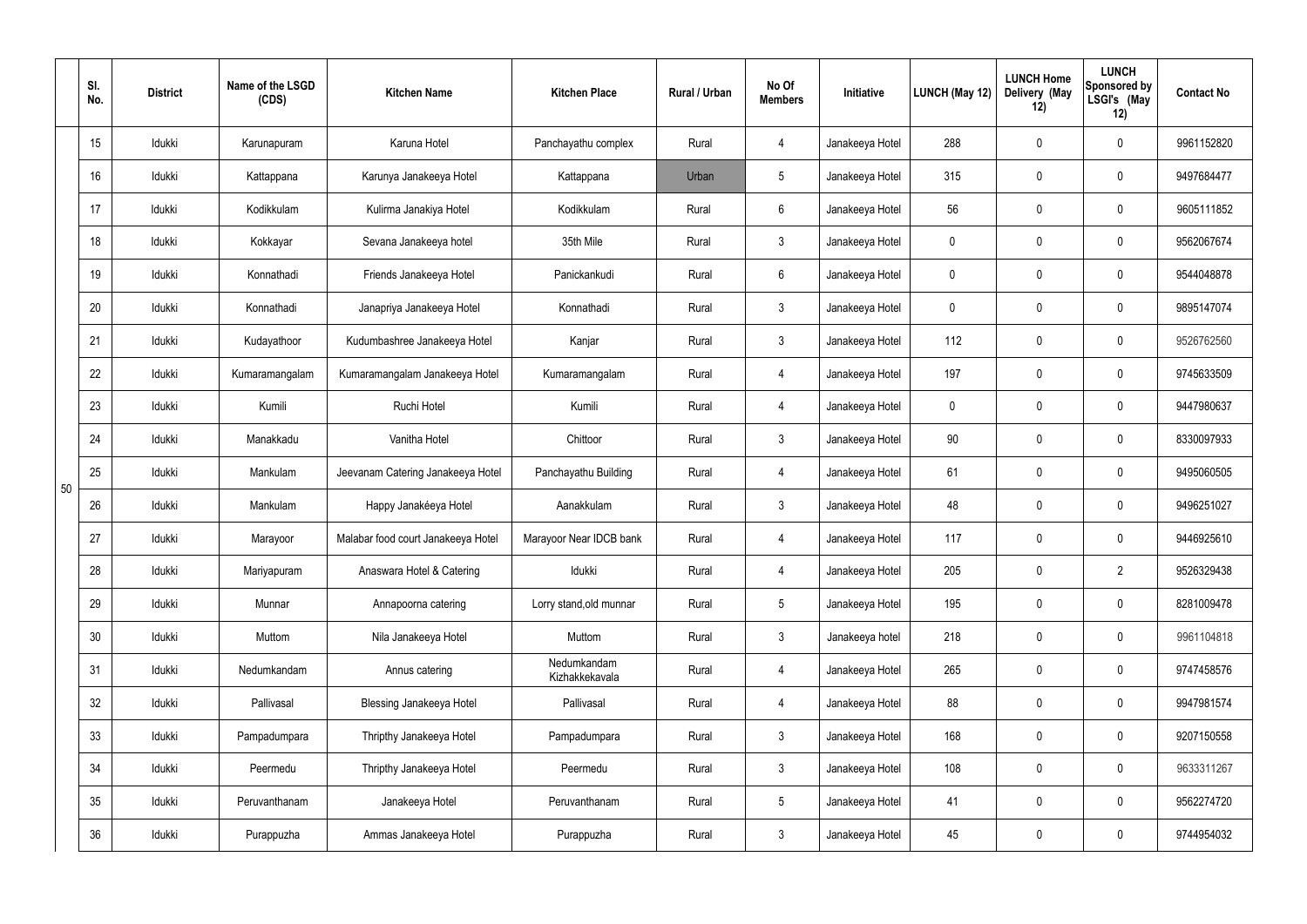|    | SI.<br>No.      | <b>District</b> | Name of the LSGD<br>(CDS) | <b>Kitchen Name</b>                       | <b>Kitchen Place</b>                      | Rural / Urban | No Of<br><b>Members</b> | Initiative      | LUNCH (May 12) | <b>LUNCH Home</b><br>Delivery (May<br>12) | <b>LUNCH</b><br>Sponsored by<br>LSGI's (May<br>12) | <b>Contact No</b> |
|----|-----------------|-----------------|---------------------------|-------------------------------------------|-------------------------------------------|---------------|-------------------------|-----------------|----------------|-------------------------------------------|----------------------------------------------------|-------------------|
|    | 37              | Idukki          | Rajakkadu                 | Janakeeya Hotel                           | Rajakkadu Town                            | Rural         | $\mathbf{3}$            | Janakeeya Hotel | 449            | $\mathbf 0$                               | $\mathbf 0$                                        | 9446766999        |
|    | 38              | Idukki          | Rajakumari                | Aiswarya Vanitha Restaurent               | Rajakumari South                          | Rural         | $\overline{4}$          | Janakeeya Hotel | 395            | $\mathbf 0$                               | $\mathbf 0$                                        | 9526570410        |
|    | 39              | Idukki          | Santhanpara               | Janakeeya Hotel                           | Santhanpara                               | Rural         | $\overline{4}$          | Janakeeya Hotel | 195            | $\mathbf 0$                               | $\mathbf 0$                                        | 9526174553        |
|    | 40              | Idukki          | Senapathy                 | Ammoose Hotel                             | Mangathotty                               | Rural         | $\mathbf{3}$            | Janakeeya Hotel | $\mathbf 0$    | $\mathbf 0$                               | $\mathbf 0$                                        | 9539396626        |
|    | 41              | Idukki          | Udumbannoor               | Kudumbashree Janakeeya Hotel              | Udumbannor                                | Rural         | $\mathfrak{Z}$          | Janakeeya Hotel | 287            | $\mathbf 0$                               | $\mathbf 0$                                        | 9633678438        |
|    | 42              | Idukki          | Upputhara                 | Samarppitha Janakeeya hotel               | Upputhara                                 | Rural         | $5\phantom{.0}$         | Janakeeya Hotel | 104            | $\mathbf 0$                               | $\mathbf 0$                                        | 9526590710        |
|    | 43              | Idukki          | Vandanmedu                | Dharshana Janakeeya Hotel                 | Vandanmedu                                | Rural         | $\overline{4}$          | Janakeeya Hotel | 129            | $\mathbf 0$                               | $\mathbf 0$                                        | 9744038737        |
|    | 44              | Idukki          | Vandiperiyar              | Vandiperiyar Janakeeya Hotel              | Vandiperiyar                              | Rural         | $5\phantom{.0}$         | Janakeeya Hotel | 167            | $\mathbf 0$                               | $\mathbf 0$                                        | 8086863254        |
|    | 45              | Idukki          | Vannappuram               | Souhrudham Janakeeya Hotel                | Vannappuram                               | Rural         | $5\phantom{.0}$         | Janakeeya Hotel | 37             | $\mathbf 0$                               | $\mathbf 0$                                        | 8113054492        |
|    | 46              | Idukki          | Vathikudy                 | Mahima                                    | Murickassery                              | Rural         | $\mathbf{3}$            | Janakeeya Hotel | $\mathbf 0$    | $\mathbf 0$                               | $\mathbf 0$                                        | 8289945652        |
|    | 47              | Idukki          | Vattavada                 | Vattavada Kudumbashree Janakeeya<br>Hotel | Keekkara, Kovilur                         | Rural         | 4                       | Janakeeya Hotel | $\mathbf 0$    | $\pmb{0}$                                 | $\mathbf 0$                                        | 9497790469        |
|    | 48              | Idukki          | Vazhathoppu               | Grahalakshmi Hotel & Catering             | Cheruthoni                                | Rural         | 4                       | Janakeeya Hotel | 200            | $\mathbf 0$                               | $\overline{4}$                                     | 9496178884        |
|    | 49              | Idukki          | Vellathooval              | Flowers Janakeeya Hotel                   | Vellathooval                              | Rural         | 4                       | Janakeeya Hotel | 54             | $\mathbf 0$                               | $\mathbf 0$                                        | 9961419892        |
|    | 50              | Idukki          | Velliyamattam             | Padhayam Kudumbashree Janakeeya<br>Hotel  | Velliyamattam                             | Rural         | 4                       | Janakeeya Hotel | 25             | $\pmb{0}$                                 | $\mathbf 0$                                        | 7902854627        |
| 50 |                 |                 |                           |                                           |                                           |               | 197                     |                 | 6532           | $\pmb{0}$                                 | $\overline{7}$                                     |                   |
|    |                 | Kannur          | Maloor                    | Maloor Janakeeya Hotel                    | Thrikandaripoyil, PO-<br>Thrikandaripoyil | Rural         | $\mathfrak{Z}$          | Janakeeya Hotel | 180            | $\pmb{0}$                                 | $\mathbf 0$                                        | 9656132294        |
|    | $\overline{2}$  | Kannur          | Kolachery                 | Janakeeya Hotel                           | Kolachery Paramba, PO-<br>Kolacheri       | Rural         | $5\phantom{.0}$         | Janakeeya Hotel | 341            | $\pmb{0}$                                 | $\mathfrak{Z}$                                     | 9895324699        |
|    | $\mathbf{3}$    | Kannur          | Pinarayi                  | Janakeeya hotel, Pinarayi                 | Pinarayi                                  | Rural         | $6\phantom{.}6$         | Janakeeya Hotel | 157            | $\pmb{0}$                                 | $\mathbf 0$                                        | 9447215211        |
|    | $\overline{4}$  | Kannur          | Muzhakunnu                | Thripthy Janakeeya Hotel                  | Kakkayangad, Muzhakkunnu                  | Rural         | $5\phantom{.0}$         | Janakeeya Hotel | 243            | $\pmb{0}$                                 | $\overline{2}$                                     | 9526047538        |
|    | $5\phantom{.0}$ | Kannur          | Chapparappadavu           | Kudumbasree janakeeya hotel               | Near village office,<br>Chapparappadav    | Rural         | $\mathbf{3}$            | Janakeeya Hotel | 215            | $\pmb{0}$                                 | $\mathbf 0$                                        | 9605413324        |
|    | 6               | Kannur          | Iritty                    | Roopasree Kudumbashree hotel              | Koolichembra                              | Urban         | 8                       | Janakeeya Hotel | 412            | $\pmb{0}$                                 | $\mathbf 0$                                        | 8589921533        |
|    | $\overline{7}$  | Kannur          | Dharmadam                 | Dharmadam Janakeeya hotel                 | Near Andalloor kav,<br>Dharmadam          | Rural         | $\mathbf{3}$            | Janakeeya Hotel | 101            | $\pmb{0}$                                 | $\mathbf 0$                                        | 9526975778        |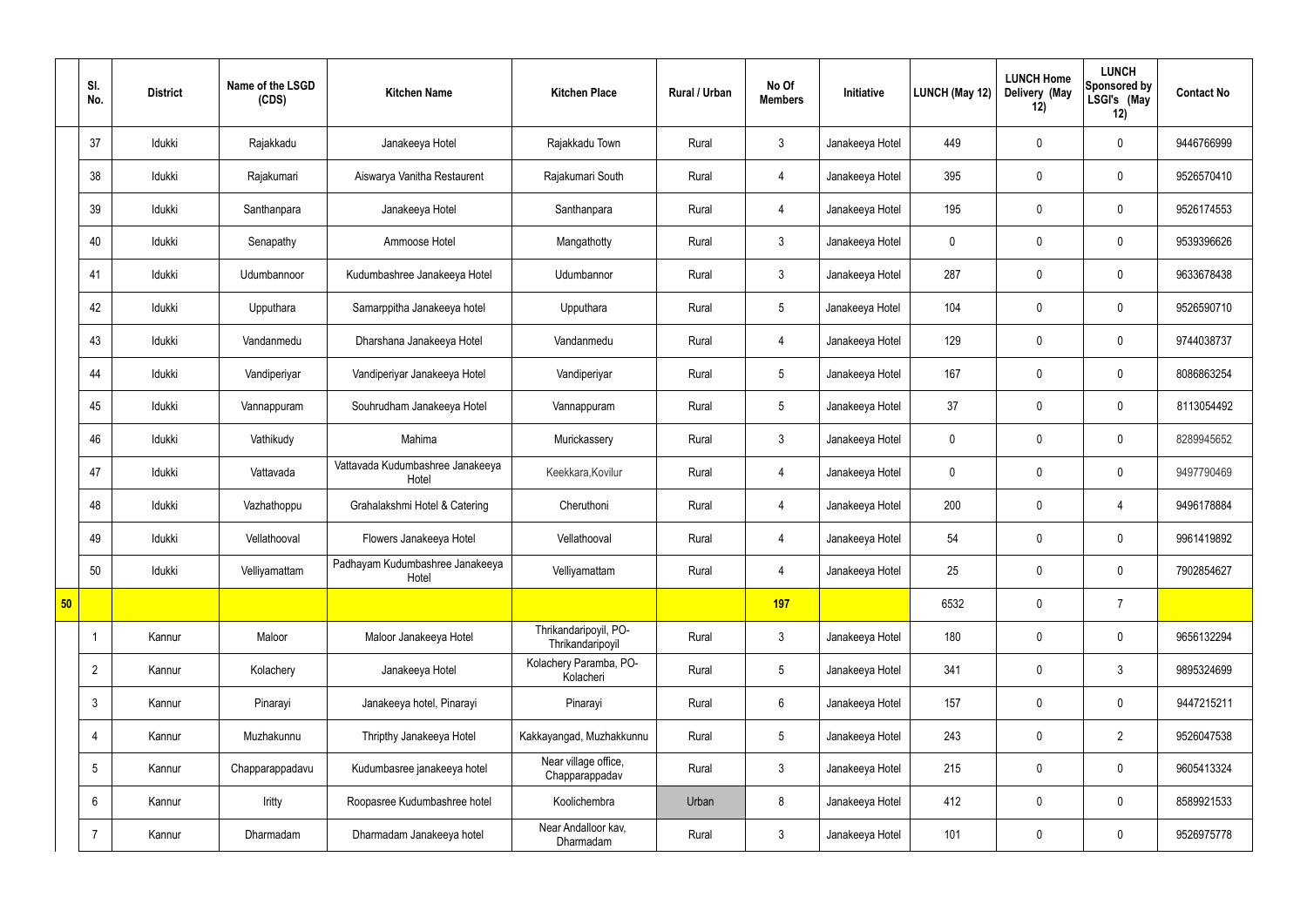| SI.<br>No. | <b>District</b> | Name of the LSGD<br>(CDS)   | <b>Kitchen Name</b>                                | <b>Kitchen Place</b>                           | Rural / Urban | No Of<br><b>Members</b> | Initiative      | <b>LUNCH (May 12)</b> | <b>LUNCH Home</b><br>Delivery (May<br>12) | <b>LUNCH</b><br>Sponsored by<br>LSGI's (May<br>12) | <b>Contact No</b> |
|------------|-----------------|-----------------------------|----------------------------------------------------|------------------------------------------------|---------------|-------------------------|-----------------|-----------------------|-------------------------------------------|----------------------------------------------------|-------------------|
| 8          | Kannur          | Peralassery                 | Janakeeya Hotel                                    | Peralassery Town, PO -<br>Mundallur            | Rural         | 9                       | Janakeeya Hotel | 448                   | 0                                         | $\mathbf 0$                                        | 70256213909       |
| 9          | Kannur          | Kadannappalli<br>Panappuzha | Kudumbasree janakeeya hotel                        | Chanthappura                                   | Rural         | $\overline{4}$          | Janakeeya Hotel | 145                   | 0                                         | $\pmb{0}$                                          | 9961089935        |
| 10         | Kannur          | Anthur                      | Janakeeya hotel                                    | Dharmasala                                     | Urban         | $5\phantom{.0}$         | Janakeeya Hotel | 294                   | $\boldsymbol{0}$                          | $\mathbf 0$                                        | 9544138650        |
| 11         | Kannur          | Cheruthazham                | Janakeeya Hotel (Thripthi<br>Kudumbashree Canteen) | Pilathara                                      | Rural         | $\mathbf{3}$            | Janakeeya Hotel | 202                   | $\boldsymbol{0}$                          | $\pmb{0}$                                          | 9947540361        |
| 12         | Kannur          | Peravoor                    | Kudumbashree Janakeeya Hotel                       | Peravoor Bus stand, Peravoor<br>P <sub>O</sub> | Rural         | $\mathbf{3}$            | Janakeeya Hotel | 196                   | $\boldsymbol{0}$                          | $\mathbf 0$                                        | 9947567857        |
| 13         | Kannur          | Kalliassery                 | Janakeeya Hotel                                    | Irinav Road, Payyattam, PO-<br>Irinav          | Rural         | $\overline{4}$          | Janakeeya Hotel | 230                   | $\boldsymbol{0}$                          |                                                    | 8848330570        |
| 14         | Kannur          | Panniyannur                 | Janakeeya Hotel                                    | Panoor Block office compound                   | Rural         | $6\phantom{.}6$         | Janakeeya Hotel | 328                   | $\boldsymbol{0}$                          | $\mathbf 0$                                        | 9447449875        |
| 15         | Kannur          | Kannapuram                  | Janakeeya Hotel                                    | Chynaclay road, Kannapuram                     | Rural         | $5\phantom{.0}$         | Janakeeya Hotel | 186                   | $\boldsymbol{0}$                          | 4                                                  | 8089127045        |
| 16         | Kannur          | Sreekandapuram              | Janakeeya Hotel                                    | Sreekandapuram, near bus<br>stand              | Urban         | $5\phantom{.0}$         | Janakeeya Hotel | 193                   | 0                                         | $\mathbf 0$                                        | 7591948757        |
| 17         | Kannur          | Thalasseri                  | Janakeeya Hotel                                    | New bus stand, Thalasseri                      | Urban         | $6\phantom{.}6$         | Janakeeya Hotel | 596                   | 0                                         | $\mathbf 0$                                        | 9446263864        |
| 18         | Kannur          | Chokli                      | Janakeeya Hotel                                    | Olavilam, Chokli                               | Rural         | $5\,$                   | Janakeeya Hotel | 110                   | $\boldsymbol{0}$                          | $\mathbf 0$                                        | 9846892821        |
| 19         | Kannur          | Udayagiri                   | Janakeeya Hotel                                    | Karthikapuram                                  | Rural         | 4                       | Janakeeya Hotel | 297                   | 0                                         | $\pmb{0}$                                          | 9562375342        |
| 20         | Kannur          | Karivellur Peralam          | Janakeeya Hotel                                    | Panchayah building,<br>Onakkunnu               | Rural         | 4                       | Janakeeya Hotel | 184                   | 0                                         | $\mathbf 0$                                        | 7025519714        |
| 21         | Kannur          | Muzhappilangad              | Janakeeya Hotel                                    | Near FCI godown,<br>Muzhappilangad             | Rural         | $5\overline{)}$         | Janakeeya Hotel | 148                   | $\pmb{0}$                                 | $\mathbf 0$                                        | 7306005267        |
| 22         | Kannur          | Narath                      | Janakeeya Hotel                                    | Janakeeya Hotel, Kambil,<br>Narath             | Rural         | $\overline{7}$          | Janakeeya Hotel | 213                   | 0                                         | $\overline{1}$                                     | 9747441162        |
| 23         | Kannur          | Payyannur                   | Janakeeya Hotel                                    | Municipality compoud,<br>Payyannur             | Urban         | 3 <sup>1</sup>          | Janakeeya Hotel | $\pmb{0}$             | 0                                         | $\mathbf 0$                                        | 9526620805        |
| 24         | Kannur          | Kangol Alappadamba          | Janakeeya Hotel                                    | Mathil, Near Kangol<br>Alappadamba Panchayath  | Rural         | $\overline{4}$          | Janakeeya Hotel | 90                    | 0                                         | $\mathbf 0$                                        | 9495296142        |
| 25         | Kannur          | Naduvil                     | Janakeeya Hotel                                    | Panchayath compound,<br>Naduvil town           | Rural         | $\overline{4}$          | Janakeeya Hotel | 112                   | 0                                         | $\mathbf 0$                                        | 7902902490        |
| 26         | Kannur          | Koothuparamba               | Janakeeya Hotel                                    | Manghad Vayal, Near HSS<br>Koothuparamba, PO-  | Urban         | 8                       | Janakeeya Hotel | 436                   | 0                                         | $\mathbf 0$                                        | 9645608253        |
| 27         | Kannur          | Kuttiatoor                  | Janakeeya Hotel                                    | Near Panchayath office,<br>Chattukappara       | Rural         | $5\,$                   | Janakeeya Hotel | 87                    | $\pmb{0}$                                 | $\mathbf 0$                                        | 9544644195        |
| 28         | Kannur          | Kathirur                    | Janakeeya Hotel                                    | Panchayath office building,<br>Kathirur        | Rural         | $5\,$                   | Janakeeya Hotel | 320                   | $\pmb{0}$                                 | $\mathbf 0$                                        | 8129404833        |
| 29         | Kannur          | Panoor                      | Janakeeya Hotel                                    | Elangode, Panoor                               | Urban         | $\sqrt{5}$              | Janakeeya Hotel | 265                   | $\pmb{0}$                                 | $\overline{1}$                                     | 9605852157        |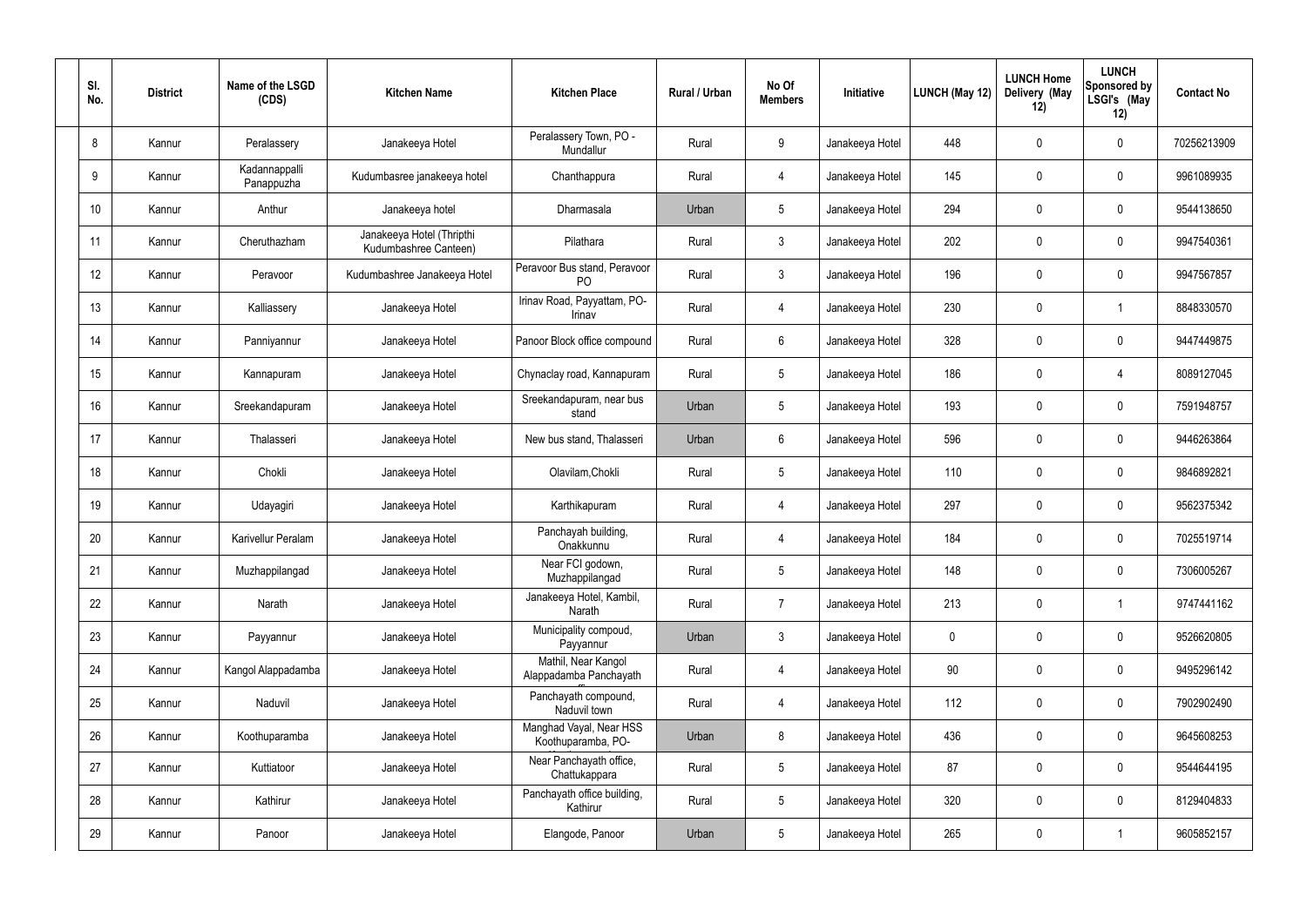|    | SI.<br>No. | <b>District</b> | Name of the LSGD<br>(CDS) | <b>Kitchen Name</b> | <b>Kitchen Place</b>                                           | Rural / Urban | No Of<br><b>Members</b> | Initiative      | <b>LUNCH (May 12)</b> | <b>LUNCH Home</b><br>Delivery (May<br>12) | <b>LUNCH</b><br><b>Sponsored by</b><br>LSGI's (May<br>12) | <b>Contact No</b> |
|----|------------|-----------------|---------------------------|---------------------|----------------------------------------------------------------|---------------|-------------------------|-----------------|-----------------------|-------------------------------------------|-----------------------------------------------------------|-------------------|
|    | 30         | Kannur          | Chirakkal                 | Janakeeya Hotel     | Chirakkal weavers,<br>Puthiyatheru                             | Rural         | $5\phantom{.0}$         | Janakeeya Hotel | 194                   | $\mathbf 0$                               | $\mathbf 0$                                               | 9895854873        |
|    | 31         | Kannur          | Eranjoli                  | Janakeeya Hotel     | Near Thalassery RTO office,<br>Chungam                         | Rural         | $5\phantom{.0}$         | Janakeeya Hotel | 288                   | 0                                         | $\boldsymbol{0}$                                          | 9656368808        |
|    | 32         | Kannur          | Payam                     | Janakeeya Hotel     | Near Panchayath office,<br>Madathil                            | Rural         | $\overline{4}$          | Janakeeya Hotel | 221                   | 0                                         | $\boldsymbol{0}$                                          | 9496554678        |
|    | 33         | Kannur          | Eramam Kuttoor            | Janakeeya Hotel     | Mathamangalam, Near CDS<br>office                              | Rural         | 4                       | Janakeeya Hotel | 164                   | $\boldsymbol{0}$                          | $\boldsymbol{0}$                                          | 9562473576        |
|    | 34         | Kannur          | Ramanthally               | Janakeeya hotel     | Ramanthally                                                    | Rural         | $\overline{4}$          | Janakeeya Hotel | 218                   | $\boldsymbol{0}$                          | $\boldsymbol{0}$                                          | 9496705429        |
|    | $35\,$     | Kannur          | Thripangottur             | Janakeeya Hotel     | Kallikkandy, Thripangottur                                     | Rural         | $\mathbf{3}$            | Janakeeya Hotel | 217                   | $\boldsymbol{0}$                          | $\pmb{0}$                                                 | 9495191659        |
|    | 36         | Kannur          | Madayi                    | Janakeeya Hotel     | Eripuram, Near Vrindhavan<br>Residency, PO Pazhayangadi        | Rural         | $\mathbf{3}$            | Janakeeya Hotel | 127                   | $\boldsymbol{0}$                          | -1                                                        | 7561006271        |
|    | 37         | Kannur          | Kelakam                   | Janakeeya Hotel     | Kelakam PO                                                     | Rural         | $\mathbf{3}$            | Janakeeya Hotel | 209                   | $\boldsymbol{0}$                          | $\boldsymbol{0}$                                          | 8113866296        |
|    | 38         | Kannur          | Kurumathoor               | Janakeeya Hotel     | Near GVHSS, Kurumathoor                                        | Rural         | $\mathbf{3}$            | Janakeeya Hotel | 113                   | $\boldsymbol{0}$                          | $\boldsymbol{0}$                                          | 9633816470        |
|    | 39         | Kannur          | Peringome Vayakkara       | Janakeeya Hotel     | Peringome, Near Police station                                 | Rural         | $5\phantom{.0}$         | Janakeeya Hotel | 125                   | $\boldsymbol{0}$                          | $\boldsymbol{0}$                                          | 9961413726        |
|    | 40         | Kannur          | Munderi                   | Janakeeya Hotel     | Kanjirode Karakkadu, Munderi                                   | Rural         | $\overline{4}$          | Janakeeya Hotel | 278                   | $\boldsymbol{0}$                          | $\mathbf 0$                                               | 8547609196        |
|    | 41         | Kannur          | Anjarakandy               | Janakeeya Hotel     | Panayatham Paramba,<br>Anjarankandy                            | Rural         | 4                       | Janakeeya Hotel | 175                   | 0                                         | $\boldsymbol{0}$                                          | 9496900755        |
| 91 | 42         | Kannur          | Ayyankkunnu               | Janakeeya Hotel     | Ayyankunnu Panchayth<br>Anghadikkadavu                         | Rural         | 4                       | Janakeeya Hotel | 184                   | 0                                         | 0                                                         | 9946734976        |
|    | 43         | Kannur          | Padiyoor                  | Janakeeya Hotel     | Padiyoor PO                                                    | Rural         | 4                       | Janakeeya Hotel | 65                    | 0                                         | $\mathbf 0$                                               | 9539028498        |
|    | 44         | Kannur          | Ezhome                    | Janakeeya Hotel     | Pazhayangadi bus stand,<br>Ezhom                               | Rural         | $5\phantom{.0}$         | Janakeeya Hotel | 306                   | $\pmb{0}$                                 | $\mathbf 0$                                               | 8086910862        |
|    | 45         | Kannur          | Koodali                   | Janakeeya Hotel     | Near Koodali Panchayath<br>Office, Kololam, PO -<br>Edavannoor | Rural         | $\overline{4}$          | Janakeeya Hotel | 171                   | 0                                         | $\pmb{0}$                                                 | 9526524230        |
|    | 46         | Kannur          | Pappinisseri              | Janakeeya Hotel     | Near EMS Smaraka Govt.<br>Higher secondary school,             | Rural         | $\overline{4}$          | Janakeeya Hotel | 213                   | 0                                         | $\mathbf 0$                                               | 9605727307        |
|    | 47         | Kannur          | Mattannur                 | Janakeeya Hotel     | Near Municipality office,<br>Mattannur                         | Urban         | $5\phantom{.0}$         | Janakeeya Hotel | 284                   | 0                                         | $\pmb{0}$                                                 | 7510706897        |
|    | 48         | Kannur          | Chenghalayi               | Janakeeya Hotel     | Valakai, Chenghalayi                                           | Rural         | $\mathbf{3}$            | Janakeeya Hotel | 155                   | 0                                         | $\mathbf 0$                                               | 8547696233        |
|    | 49         | Kannur          | Pattiam                   | Janakeeya Hotel     | Cheruvancheri PO,<br>Cheruvancheri                             | Rural         | $\overline{4}$          | Janakeeya Hotel | 238                   | 0                                         | $\pmb{0}$                                                 | 7025025275        |
|    | 50         | Kannur          | Thaliparamba              | Janakeeya Hotel     | Municipality compoud,<br>Thaliparamba                          | Urban         | 4                       | Janakeeya Hotel | 156                   | 0                                         | $\pmb{0}$                                                 | 8547849019        |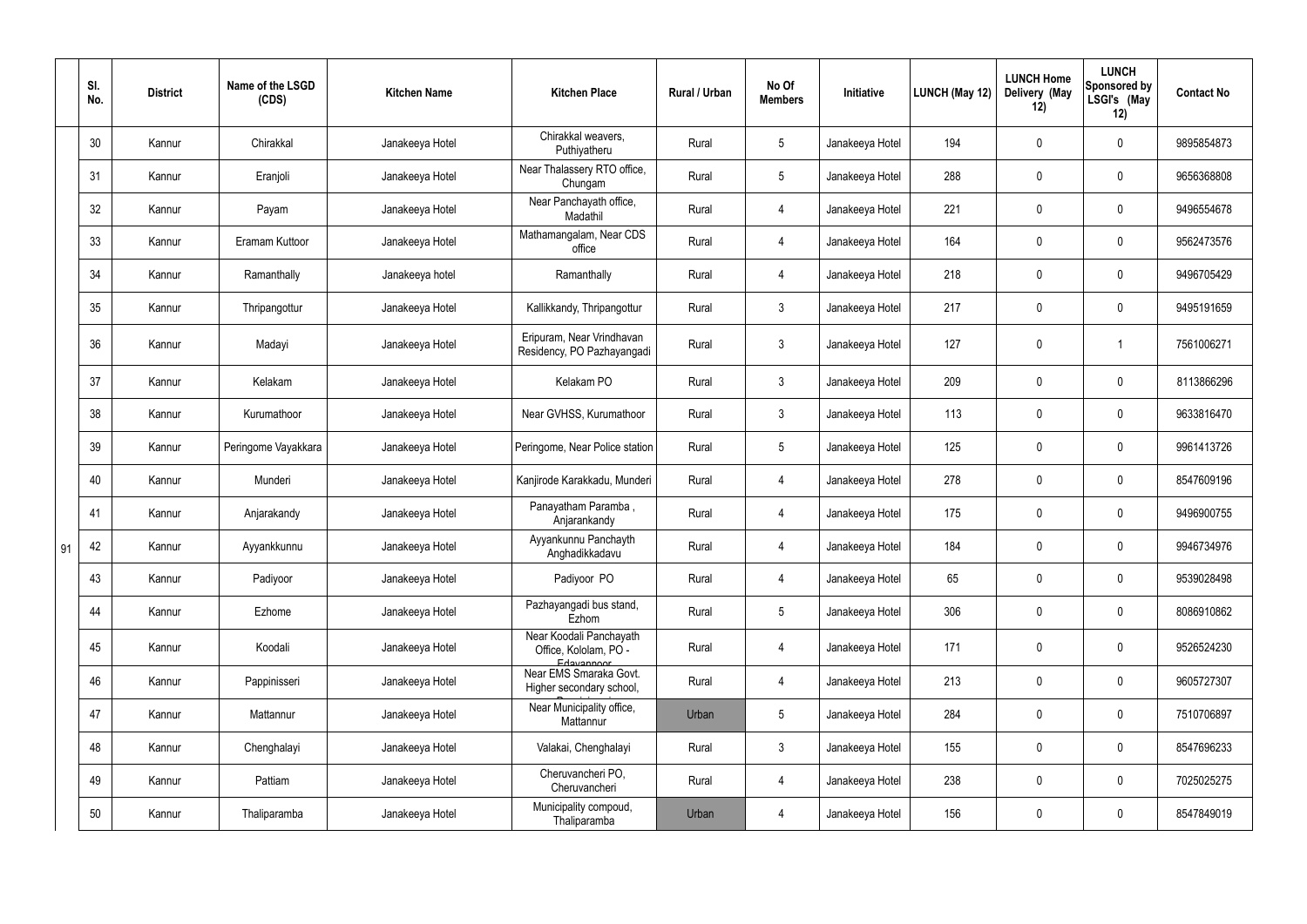| SI.<br>No. | <b>District</b> | Name of the LSGD<br>(CDS) | <b>Kitchen Name</b>                          | <b>Kitchen Place</b>                                    | Rural / Urban | No Of<br><b>Members</b> | Initiative      | LUNCH (May 12) | <b>LUNCH Home</b><br>Delivery (May<br>12) | <b>LUNCH</b><br>Sponsored by<br>LSGI's (May<br>12) | <b>Contact No</b> |
|------------|-----------------|---------------------------|----------------------------------------------|---------------------------------------------------------|---------------|-------------------------|-----------------|----------------|-------------------------------------------|----------------------------------------------------|-------------------|
| 51         | Kannur          | Payyavoor                 | Janakeeya Hotel                              | Payyavoor - PO, Payyavoor                               | Rural         | $5\phantom{.0}$         | Janakeeya Hotel | 291            | 0                                         | $\mathbf 0$                                        | 9495311608        |
| 52         | Kannur          | Kottiyoor                 | Janakeeya Hotel                              | Neendunokki, Kottiyoor - PO                             | Rural         | $5\phantom{.0}$         | Janakeeya Hotel | 142            | $\mathbf 0$                               | $\overline{0}$                                     | 6282565854        |
| 53         | Kannur          | Kunnothparamba            | Janakeeya Hotel                              | Kunnothparamba PO,<br>Kunnothparamba                    | Rural         | $\mathbf{3}$            | Janakeeya Hotel | 285            | $\mathbf 0$                               | $\mathbf 0$                                        | 8156840487        |
| 54         | Kannur          | Pariyaram                 | Janakeeya Hotel                              | Near Panchayath Office,<br>Chithappile poyil, Pariyaram | Rural         | 4                       | Janakeeya Hotel | $\mathbf 0$    | 0                                         | $\mathbf 0$                                        | 9744385083        |
| 55         | Kannur          | Kunjimangalam             | Janakeeya Hotel                              | Old Post office building,<br>Andamkovil, Kunjimangalam  | Rural         | 4                       | Janakeeya Hotel | 142            | 0                                         | $\mathbf 0$                                        | 9526981326        |
| 56         | Kannur          | Thillenkeri               | Janakeeya Hotel                              | Thekkam poyil, Near Uliyil<br>Town                      | Rural         | $\mathbf{3}$            | Janakeeya Hotel | 229            | 0                                         | $\mathbf 0$                                        | 9745059451        |
| 57         | Kannur          | Chittariparamba           | Janakeeya Hotel                              | Poovathinkeezhil, PO-<br>Chittariparamba                | Rural         | 6                       | Janakeeya Hotel | 123            | 0                                         | $\mathbf 0$                                        | 8943506825        |
| 58         | Kannur          | Mayyil                    | Janakeeya Hotel                              | Near Mayyil Panchayath office,<br>Mayyil                | Rural         | $\overline{4}$          | Janakeeya Hotel | 106            | 0                                         | $\mathbf 0$                                        | 9526072638        |
| 59         | Kannur          | Cherukunnu                | Janakeeya Hotel                              | Pallichal, PO - Cherukunnu,<br>Pin -670301              | Rural         | 4                       | Janakeeya Hotel | 149            | 0                                         | $\mathbf 0$                                        | 8547361298        |
| 60         | Kannur          | Aaralam                   | Janakeeya Hotel                              | Athikkal, PO - Keezhpally                               | Rural         | $5\overline{)}$         | Janakeeya Hotel | 301            | 0                                         | $\mathbf 0$                                        | 9961285762        |
| 61         | Kannur          | Alakkode                  | Janakeeya Hotel                              | Therthally, Therthally PO,<br>Alakkode                  | Rural         | $5\phantom{.0}$         | Janakeeya Hotel | 227            | 0                                         | $\mathbf 0$                                        | 8547045070        |
| 62         | Kannur          | Malappattam               | Janakeeya Hotel                              | Near Malappattam<br>panchayath, Malappattam             | Rural         | $\mathbf{3}$            | Janakeeya Hotel | 137            | 0                                         | $\mathbf 0$                                        | 9400571842        |
| 63         | Kannur          | Kanichar                  | Janakeeya Hotel                              | Kanichar PO, Kanichar                                   | Rural         | 3                       | Janakeeya Hotel | 172            | 0                                         | 0                                                  | 9526167667        |
| 64         | Kannur          | Mokeri                    | Kudumbashree Janakeeya Hotel,<br>Mokeri      | Vallangad, Mokeri                                       | Rural         | $5\phantom{.0}$         | Janakeeya Hotel | 260            | 0                                         | $\mathbf 0$                                        | 9947037223        |
| 65         | Kannur          | Anjarakandy 2             | Kudumbashree Janakeeya Hotel,<br>Anjarakandy | Kavinmoola, Anjarakandy                                 | Rural         | $5\overline{)}$         | Janakeeya Hotel | 178            | 0                                         | $\mathbf 0$                                        | 9446657510        |
| 66         | Kannur          | Newmahi                   | Kudumbashree Janakeeya Hotel                 | Newmahi bridge, Newmahi                                 | Rural         | $\mathbf{3}$            | Janakeeya Hotel | 242\$          | 0\$                                       | 0\$                                                | 9946056862        |
| 67         | Kannur          | Keezhallur                | Janakeeya Hotel                              | Kummanam, Elambara                                      | Rural         | 3                       | Janakeeya Hotel | 280            | 0                                         | $\mathbf 0$                                        | 9947648580        |
| 68         | Kannur          | Chembilode                | Janakeeya hotel                              | Chakkarakal bus stand,<br>mowanchery                    | Rural         | $5\phantom{.0}$         | Janakeeya Hotel | 645            | 0                                         | $\mathbf 0$                                        | 9847951631        |
| 69         | Kannur          | vengad                    | Janakeeya hotel                              | mambaram                                                | Rural         | 6                       | Janakeeya Hotel | 192            | 0                                         | $\mathbf 0$                                        | 7902970902        |
| 70         | Kannur          | Azhikode                  | Janakeeya hotel                              | vankulathvayayal                                        | Rural         | 4                       | Janakeeya Hotel | 150            | 0                                         | $\mathbf 0$                                        | 9895910633        |
| 71         | Kannur          | Kolayad                   | Janakeeya hotel                              | kolayad                                                 | rural         | $\mathbf{3}$            | janakeeya hotel | 145            | 0                                         | $\boldsymbol{0}$                                   | 8592065431        |
| 72         | Kannur          | valapattanam              | janakeeya hotel                              | mill road, valapattanam                                 | rural         | $\mathbf{3}$            | janakeeya hotel | $\pmb{0}$      | 0                                         | $\overline{0}$                                     | 9061345312        |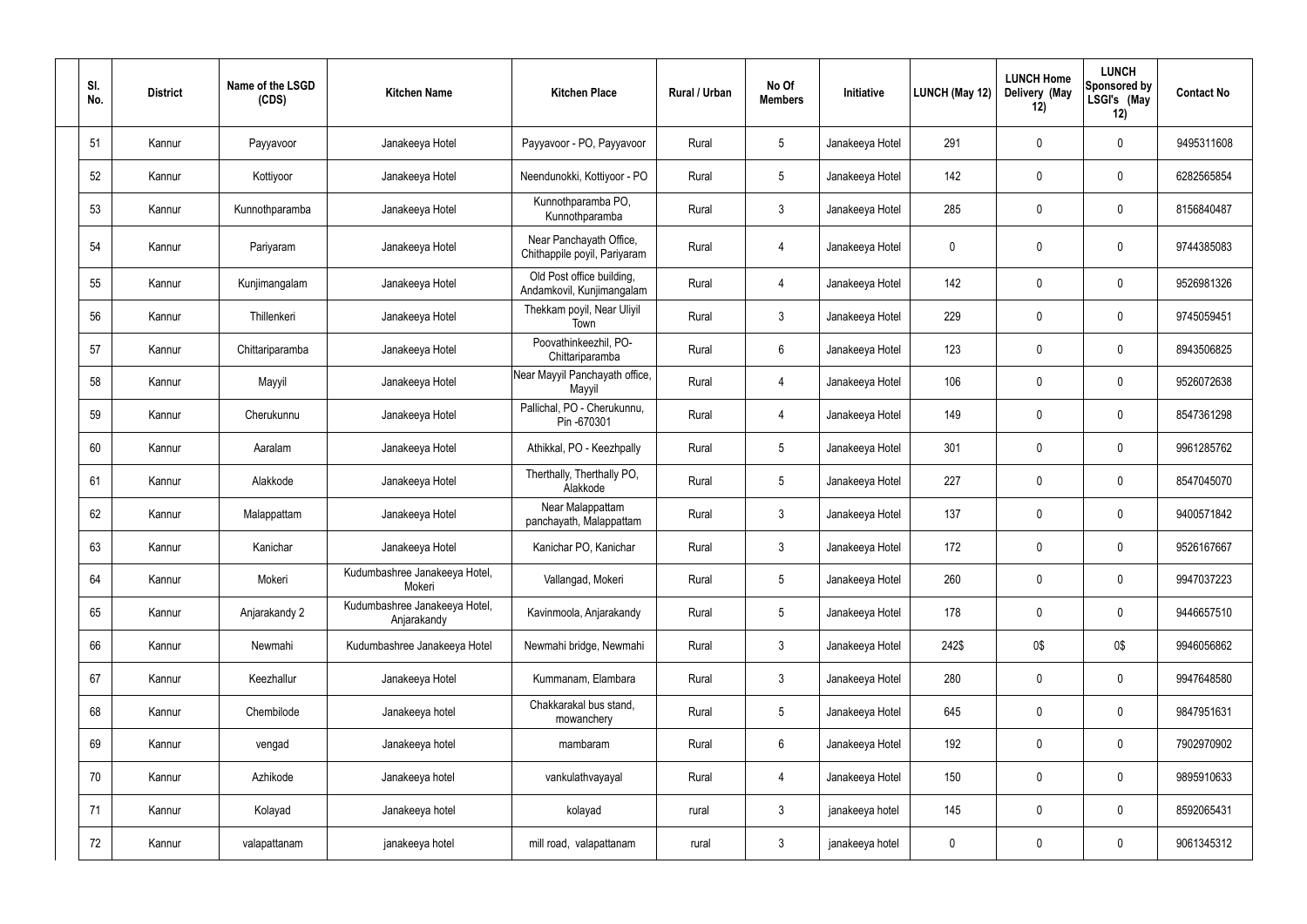|    | SI.<br>No. | <b>District</b> | Name of the LSGD<br>(CDS) | <b>Kitchen Name</b>        | <b>Kitchen Place</b>                                        | <b>Rural / Urban</b> | No Of<br><b>Members</b> | Initiative      | LUNCH (May 12) | <b>LUNCH Home</b><br>Delivery (May<br>12) | <b>LUNCH</b><br>Sponsored by<br>LSGI's (May<br>12) | <b>Contact No</b> |
|----|------------|-----------------|---------------------------|----------------------------|-------------------------------------------------------------|----------------------|-------------------------|-----------------|----------------|-------------------------------------------|----------------------------------------------------|-------------------|
|    | 73         | Kannur          | Anthur 2                  | annapoorna janakeeya hotel | paliyath valapp, po morazha                                 | urban                | $\mathfrak{Z}$          | janakeeya hotel | 142            | $\pmb{0}$                                 | $\mathbf 0$                                        | 9526183004        |
|    | 74         | Kannur          | payyannur 2               | janakeeya hotel            | kaniyeri, po vellur                                         | urban                | $\mathfrak{Z}$          | janakeeya hotel | 28             | $\mathbf 0$                               | $\mathbf 0$                                        | 8301817232        |
|    | 75         | Kannur          | cherupuzha                | janakeeya hotel            | near panjayath office,<br>cherupuzha, 670511                | rural                | 4                       | janakeeya hotel | 369            | $\pmb{0}$                                 | $\mathbf 0$                                        | 8547114024        |
|    | 76         | Kannur          | Eruvessy                  | Janakeeya hotel            | Panchayath office road,<br>Chemberi                         | Rural                | 4                       | Janakeeya hotel | 274            | $\mathbf 0$                               | $\mathbf 0$                                        | 9544893463        |
|    | 77         | Kannur          | Pattuvam                  | Janakeeya Hotel            | Near Pattuvam panchayath<br>office, Pattuvam                | Rural                | 5                       | Janakeeya hotel | 182            | $\mathbf 0$                               | $\mathbf 0$                                        | 9539731430        |
|    | 78         | Kannur          | Mangattidom               | Janakeeya Hotel            | Kaitheri idam, Nirmalagiri PO,<br>Mangattidom               | Rural                | $\overline{7}$          | Janakeeya hotel | 190            | $\mathbf 0$                               | $\mathbf 0$                                        | 9207253934        |
|    | 79         | Kannur          | Panoor                    | Janakeeya Hotel            | Thundayi peedika, Pukkom,<br>Panoor PO                      | Urban                | 5                       | Janakeeya hotel | 197            | $\pmb{0}$                                 | $\mathbf 0$                                        | 9605852157        |
|    | 80         | Kannur          | Kottayam                  | Janakeeya hotel            | Kottayam malabar, Kottayam<br>panchayath building, Kottayam | Rural                | 5                       | Janakeeya hotel | 161            | $\mathbf 0$                               | $\mathbf 0$                                        | 9656672187        |
|    | 81         | Kannur          | Ulikkal                   | Janakeeya hotel            | Vattiyam thodu (po) Mattara,<br>Ulikkal, 670705             | Rural                | 5                       | Janakeeya hotel | 105            | $\pmb{0}$                                 | $\mathbf 0$                                        | 8086777517        |
|    | 82         | Kannur          | Kadambur                  | Janakeeya hotel            | Kadachira, Kadambur                                         | Rural                | 5                       | Janakeeya hotel | 165            | $\mathbf 0$                               | $\mathbf 0$                                        | 9847178332        |
|    | 83         | Kannur          | Irikkoor                  | Janakeeya hotel            | Peruvalathuparambu, PO -<br>Irikkoor                        | Rural                | $\overline{4}$          | Janakeeya hotel | 153            | $\pmb{0}$                                 | $\mathbf 0$                                        | 9746864255        |
|    | 84         | Kannur          | Mattool                   | Janakeeya hotel            | Mattool central, Mattool                                    | Rural                | 5                       | Janakeeya hotel | $\mathbf 0$    | $\mathbf 0$                               | $\mathbf 0$                                        | 9895321842        |
|    | 85         | Kannur          | Thalasseri -2             | Janakeeya hotel            | Thalayi harbour, Thalasseri                                 | Urban                | 5                       | Janakeeya hotel | 212            | $\mathbf 0$                               | $\mathbf 0$                                        | 9605745402        |
|    | 86         | Kannur          | Kannur                    | Janakeeya hotel            | Pallipoyil division, Kannur<br>corporation                  | Urban                | $\mathbf{3}$            | Janakeeya hotel | 137            | $\pmb{0}$                                 | $\mathbf 0$                                        | 9745243643        |
|    | 87         | Kannur          | Ulikkal                   | Janakeeya hotel            | Manikkadavu PO,<br>Manikkadadavu - 670705                   | Rural                | 5                       | Janakeeya hotel | 196            | $\pmb{0}$                                 | $\mathbf 0$                                        | 8547972988        |
|    | 88         | Kannur          | payam                     | Janakeeya hotel            | vallithod, Kiliyanthara po<br>670706                        | Rural                | $5\overline{)}$         | Janakeeya Hotel | 342            | $\pmb{0}$                                 | $\mathbf 0$                                        | 8848760234        |
|    | 89         | Kannur          | Naduvil                   | Janakeeya Hotel            | karuvanchal                                                 | Rural                | $6\overline{6}$         | janakeeya hotel | 174            | $\pmb{0}$                                 | $\mathbf 0$                                        | 9495191934        |
|    | 90         | Kannur          | Mattanur-2                | Janakeeya Hotel            | Uruvachal                                                   | Urban                |                         | Janakeeya Hotel | 225            | $\pmb{0}$                                 | $\mathbf 0$                                        | 9400477400        |
|    | 91         | Kannur          | Peringome -2              | Janakeeya Hotel            | Padiyottuchal                                               | Rural                | $5\phantom{.0}$         | Janakeeya Hotel | 260            | $\pmb{0}$                                 | $\mathbf 0$                                        |                   |
|    | 92         | Kannur          | Chegalayi-2               | Janakeeya hotel            | chegalayi town, near<br>panchayath                          | Rural                | $5\phantom{.0}$         | Janakeeya hotel | 155            | $\pmb{0}$                                 | $\mathbf 0$                                        | 9947845569        |
| 91 |            |                 |                           |                            |                                                             |                      | 396                     |                 | 18478          | $\pmb{0}$                                 | 13                                                 |                   |
|    |            | kasaragod       | kayyur cheemeni           | janakeeya hotel cheemeni   | cheemeni                                                    | Rural                | 4                       | janakeeya hotel | 190            |                                           |                                                    |                   |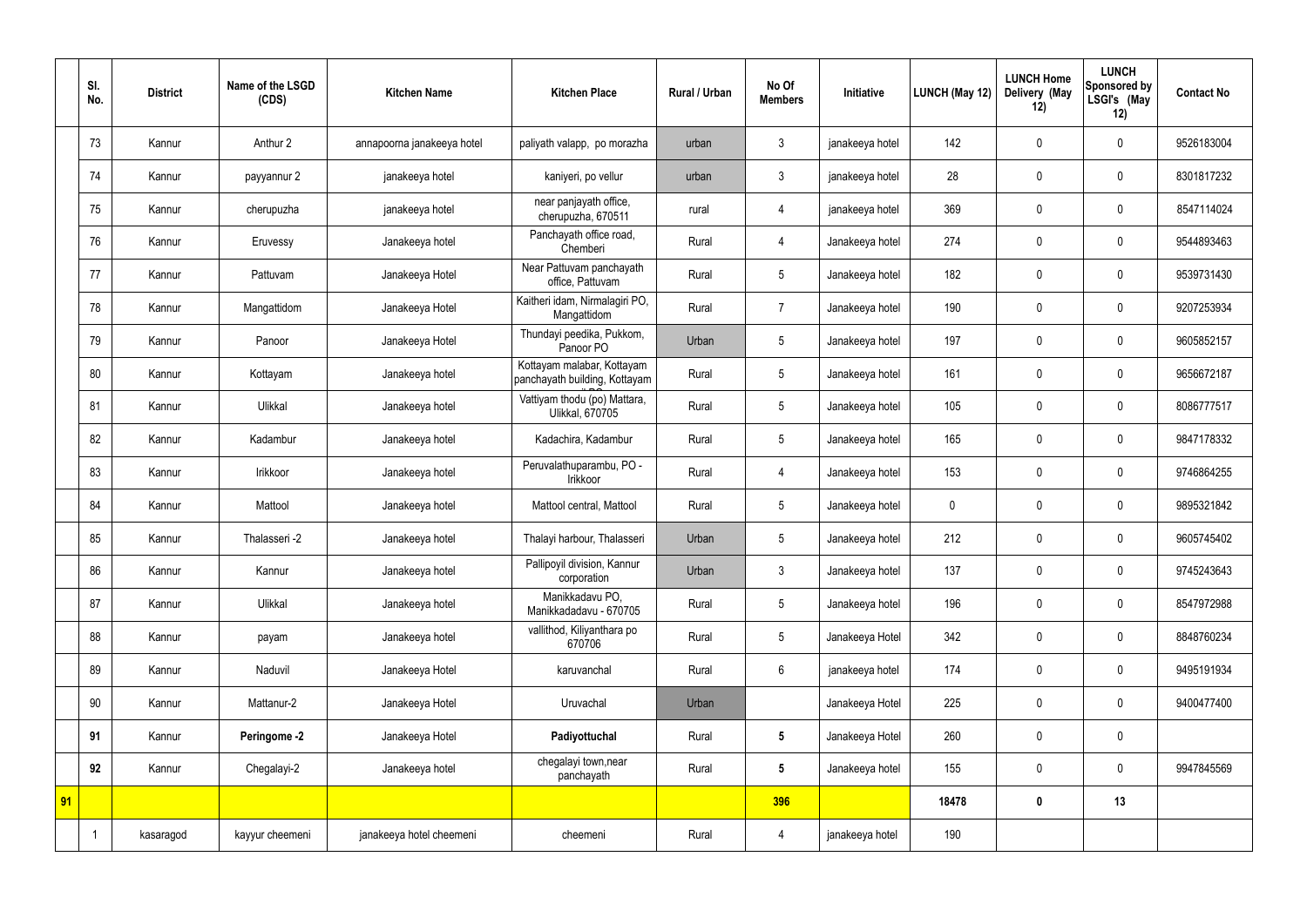| SI.<br>No.      | <b>District</b> | Name of the LSGD<br>(CDS) | <b>Kitchen Name</b>             | <b>Kitchen Place</b>  | Rural / Urban | No Of<br><b>Members</b> | Initiative      | LUNCH (May 12) | <b>LUNCH Home</b><br>Delivery (May<br>12) | <b>LUNCH</b><br>Sponsored by<br>LSGI's (May<br>12) | <b>Contact No</b> |
|-----------------|-----------------|---------------------------|---------------------------------|-----------------------|---------------|-------------------------|-----------------|----------------|-------------------------------------------|----------------------------------------------------|-------------------|
| $\overline{2}$  | Kasaragod       | Pilicode                  | Janakeeya Hotel, Pilicode       | Kalikkadavu           | Rural         | 4                       | Janakeeya Hotel | 179            | $\pmb{0}$                                 | $\mathbf 0$                                        | 9944087661        |
| 3               | Kasaragod       | Kodom belur               | janakeeya hotel kalichanadukkam | Kalichanadukkam       | Rural         | 4                       | Janakeeya Hotel | 111            | $\pmb{0}$                                 | $\mathbf 0$                                        | 9562820280        |
| 4               | Kasaragod       | Chemnad                   | Oruma janakeeya hotel           | Koliyadkam            | Rural         | $5\phantom{.0}$         | Janakeeya Hotel | 380            | $\mathbf 0$                               | $\mathbf 0$                                        | 9567660603        |
| 5               | Kasaragod       | Trikarpur                 | Janakeeya Hotel                 | Trikaripur            | Rural         | $5\phantom{.0}$         | Janakeeya Hotel | 280            | $\mathbf 0$                               | $\mathbf 0$                                        | 8086392698        |
| 6               | Kasaragod       | Panathady                 | janakeeya hotel panthoor        | Panathoor             | Rural         | 4                       | Janakeeya Hotel | 109            | $\mathbf 0$                               | $\mathbf 0$                                        | 8943109804        |
| -7              | Kasaragod       | West eleri                | Thripthi Janakeeya hotel        | Bheemanadi            | Rural         | 4                       | Janakeeya Hotel | 256            | $\mathbf 0$                               | $\mathbf 0$                                        | 9497847040        |
| 8               | Kasaragod       | Madikai                   | Salkara Janakeeya hotel         | Madikai               | Rural         | $\mathfrak{Z}$          | Janakeeya Hotel | 110            | $\mathbf 0$                               | $\mathbf 0$                                        | 8281850733        |
| 9               | Kasaragod       | Valiyaparamba             | Janakeeya hotel                 | Valiyaparamba         | Rural         | $\mathbf{3}$            | Janakeeya Hotel | 95             | $\pmb{0}$                                 | $\mathbf 0$                                        | 9745962447        |
| 10 <sup>°</sup> | Kasaragod       | Ajanur                    | Janakeeya hotel                 | Vellikkoth            | Rural         | $\mathfrak{Z}$          | Janakeeya Hotel | 498            | $\pmb{0}$                                 | $\mathbf 0$                                        | 7558068272        |
| 11              | Kasaragod       | Badiadka                  | Janakeeya hotel                 | Badiadka              | Rural         | $\overline{4}$          | Janakeeya Hotel | 110            | $\pmb{0}$                                 | $\mathbf 0$                                        | 9539359291        |
| 12              | Kasaragod       | Kuttikkol                 | Janakeeya hotel                 | Kuttikkol             | Rural         | 4                       | Janakeeya Hotel | 115            | $\pmb{0}$                                 | $\mathbf 0$                                        | 8547062480        |
| 13              | Kasaragod       | Delampadi                 | Janakeeya hotel                 | Delampadi             | Rural         | $\overline{4}$          | Janakeeya hotel | 82             | $\pmb{0}$                                 | $\mathbf 0$                                        | 9496702505        |
| 14              | Kasaragod       | Meenja                    | Janakeeya hotel                 | Miyapadav             | Rural         | 4                       | Janakeeya Hotel | 98             | $\mathbf 0$                               | $\mathbf 0$                                        | 9497161960        |
| 15              | Kasaragod       | Puthige                   | Janakeeya hotel                 | Puthige               | Rural         | $\mathbf{3}$            | Janakeeya hotel | 47             | $\pmb{0}$                                 | $\mathbf 0$                                        | 8592071686        |
| 16              | Kasaragod       | Bedaduka                  | Janakeeya hotel                 | Kundamkuzhi           | Rural         | $\mathbf{3}$            | Janakeeya hotel | 150            | $\pmb{0}$                                 | $\mathbf 0$                                        | 8281092860        |
| 17              | Kasaragod       | muliyar                   | Janakeeya Hotel                 | Bovikanam             | Rural         | 9                       | Janakeeya Hotel | 458            | $\pmb{0}$                                 | $\mathbf 0$                                        | 7034632654        |
| 18              | Kasaragod       | Pallikara                 | Janakeeya Hotel                 | Pallikara             | Rural         | $\overline{4}$          | Janakeeya Hotel | 245            | $\pmb{0}$                                 | $\mathbf 0$                                        | 7034016505        |
| 19              | Kasaragod       | Kinanoor karinthalam      | Janakeeya Hotel                 | Parappa               | Rural         | $5\phantom{.0}$         | Janakeeya hotel | 265            | $\pmb{0}$                                 | $\mathbf 0$                                        | 9526063885        |
| 20              | Kasaragod       | Nileswaram                | Janakeeya Hotel                 | Nileswaram market     | Urban         | $5\phantom{.0}$         | Janakeeya hotel | 308            | $\pmb{0}$                                 | $\mathbf 0$                                        | 6235177323        |
| 21              | Kasaragod       | Kanhangad 1               | Janakeeya hotel                 | Kanhangad town        | Urban         | $5\phantom{.0}$         | Janakeeya hotel | \$611          | $\pmb{0}$                                 | $\pmb{0}$                                          | 8111858204        |
| 22              | Kasaragod       | Kanhangad 1               | Janakeeya hotel                 | Nr.Mini civil station | Urban         | $\mathfrak{Z}$          | Janakeeya hotel | 178            | 125                                       | $\mathbf 0$                                        | 9495561250        |
| 23              | Kasaragod       | Paivalige                 | Janakeeya hotel                 | Paivalige             | Rural         | 4                       | Janakeeya hotel | 170            | $\pmb{0}$                                 | $\boldsymbol{0}$                                   | 7356491447        |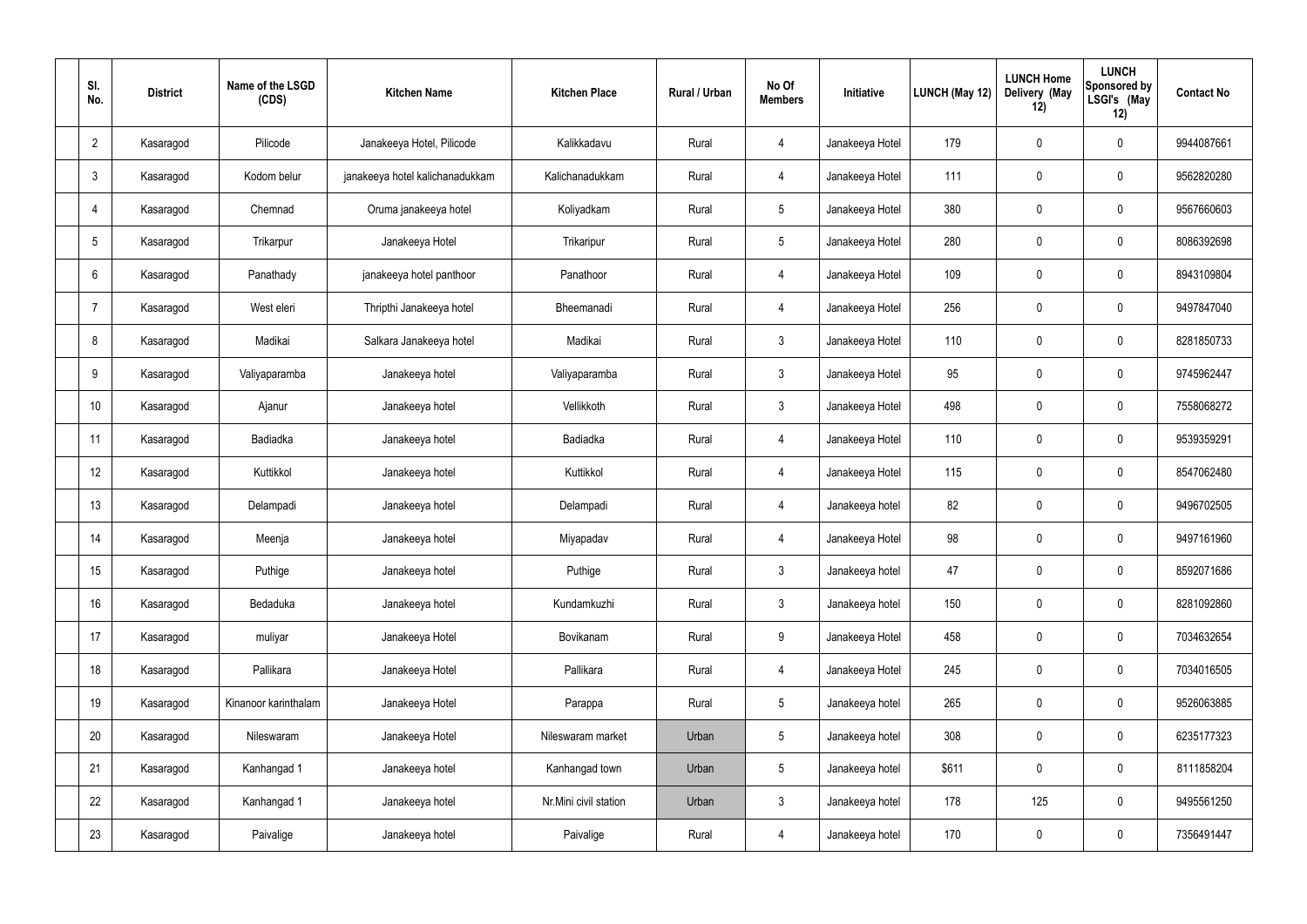|    | SI.<br>No. | <b>District</b> | Name of the LSGD<br>(CDS) | <b>Kitchen Name</b>     | <b>Kitchen Place</b> | Rural / Urban | No Of<br><b>Members</b> | Initiative      | LUNCH (May 12)   | <b>LUNCH Home</b><br>Delivery (May<br>12) | <b>LUNCH</b><br>Sponsored by<br>LSGI's (May<br>12) | <b>Contact No</b> |
|----|------------|-----------------|---------------------------|-------------------------|----------------------|---------------|-------------------------|-----------------|------------------|-------------------------------------------|----------------------------------------------------|-------------------|
|    | 24         | Kasaragod       | Manjeswaram               | Janakeeya Hotel         | Manjeswaram          | Rural         | 4                       | Janakeeya Hotel | 78               | $\pmb{0}$                                 | $\mathbf 0$                                        | 9562867549        |
|    | 25         | Kasaragod       | Kanhangad 2               | Janakeeya Hotel         | Kottrachal           | Urban         | $\mathfrak{Z}$          | Janakeeya Hotel | 144              | $\pmb{0}$                                 | $\mathbf 0$                                        | 7025961094        |
|    | 26         | Kasaragod       | Cheruvathur               | Janakeeya hotel         | Kavumchira           | Rural         | $5\phantom{.0}$         | Janakeeya Hotel | 237              | $\pmb{0}$                                 | $\mathbf 0$                                        | 9562358039        |
|    | 27         | Kasaragod       | Padne                     | Janakeeya Hotel         | Nadakkavu            | Rural         | $\mathfrak{Z}$          | Janakeeya Hotel | 207              | $\pmb{0}$                                 | $\mathbf 0$                                        | 9744087661        |
|    | 28         | Kasaragod       | Kasaragod                 | Janakeeya Hotel         | Kasaragod            | Urban         | 4                       | Janakeeya Hotel | 242              | $\pmb{0}$                                 | $\mathbf 0$                                        | 9633400269        |
|    | 29         | Kasarkode       | Pallikkara                | Janakeeya Hotel         | Perladukkam          | Rural         | $\overline{4}$          | Janakeeya Hotel | 284              | $\pmb{0}$                                 | $\mathbf 0$                                        | 9544582935        |
|    | 30         | Kasargode       | Kumbala                   | Janakeeya Hotel         | Kumbala              | Rural         | $\mathfrak{Z}$          | Janakeeya Hotel | $\boldsymbol{0}$ | $\pmb{0}$                                 | $\mathbf 0$                                        | 7012142329        |
|    | 31         | Kasargode       | Karadka                   | Janakeeya Hotel         | Mulleria             | Rural         | $\overline{7}$          | Janakeeya Hotel | 150              | $\pmb{0}$                                 | $\mathbf 0$                                        | 8281395910        |
|    | 32         | Kasaragode      | Vorkady                   | Janakeeya Hotel         | Vorkady              | Rural         | $\mathfrak{Z}$          | Janakeeya Hotel | $\boldsymbol{0}$ | $\pmb{0}$                                 | $\mathbf 0$                                        | 8547223339        |
|    | 33         | Kasaragode      | Balal                     | Janakeeya hotel         | Balal                | Rural         | $\mathbf{3}$            | Janakeeya hotel | 95               | $\pmb{0}$                                 | $\mathbf 0$                                        | 7510839676        |
|    | 34         | Kasaragod       | Nileswaram                | mahima janakeeya hotel  | kanichira            | urban         | $\overline{4}$          | janakeeya hotel | 145              | $\pmb{0}$                                 | $\mathbf 0$                                        | 8590121681        |
|    | 35         | Kasaragode      | Kallar                    | janakeeya hotel         | kallar               | rural         | $\overline{4}$          | janakeeya hotel | 141              | $\pmb{0}$                                 | $\mathbf 0$                                        | 9562820280        |
|    | 36         | Kasaragode      | Mangalpady                | janakeeya hotel         | mangalpady           | rural         | 4                       | janakeeya hotel | $\mathbf 0$      | $\mathbf 0$                               | $\mathbf 0$                                        | 9633488309        |
|    | 37         | kasaragod       | Uduma                     | granma janakeeya hotel  | palakkunnu           | Rural         | 4                       | janakeeya hotel | 342              | $\pmb{0}$                                 | $\mathbf 0$                                        | 8129957159        |
|    | 38         | Kasaragod       | pullur periya             | Salkara Janakeeya hotel | periya               | Rural         | $5\overline{)}$         | janakeeya hotel | 287              | $\pmb{0}$                                 | $\mathbf 0$                                        | 8547309266        |
|    | 39         | kasaragod       | kumbadaje                 | janakeeya hotel         | kumbadaje            | Rural         | $\mathbf{3}$            | janakeeya hotel | 33               | $\pmb{0}$                                 | $\mathbf 0$                                        | 8593848698        |
|    | 40         | Kasaragod       | Chengala                  | Janakeeya Hotel         | Cherkkala            | Rural         | $\mathbf{3}$            | Janakeeya Hotel | 228              | $\pmb{0}$                                 | $\mathbf 0$                                        |                   |
|    | 41         | kasaragod       | East eleri                | janakeeya hotel         | east eleri           | Rural         | $\mathbf{3}$            | janakeeya hotel | 163              | $\pmb{0}$                                 | $\mathbf 0$                                        |                   |
|    | 42         | kasaragod       | karadka                   | janakeeya hotel         | karmam thody         | Rural         | 10                      | janakeeya hotel | 60               | $\pmb{0}$                                 | $\mathbf 0$                                        |                   |
|    | 43         | kasargod        | madhur                    | janakeeya hotel         | madhur               | Rural         |                         | janakeeya hotel | 273              |                                           |                                                    |                   |
|    | 44         | kasargod        | Cheruvathur               | janakeeya hotel         | cheruvathur          | Rural         |                         | janakeeya hotel | 233              |                                           |                                                    |                   |
| 43 |            |                 |                           |                         |                      |               | 175                     |                 | 8387             | $\boldsymbol{0}$                          | $\bf{0}$                                           |                   |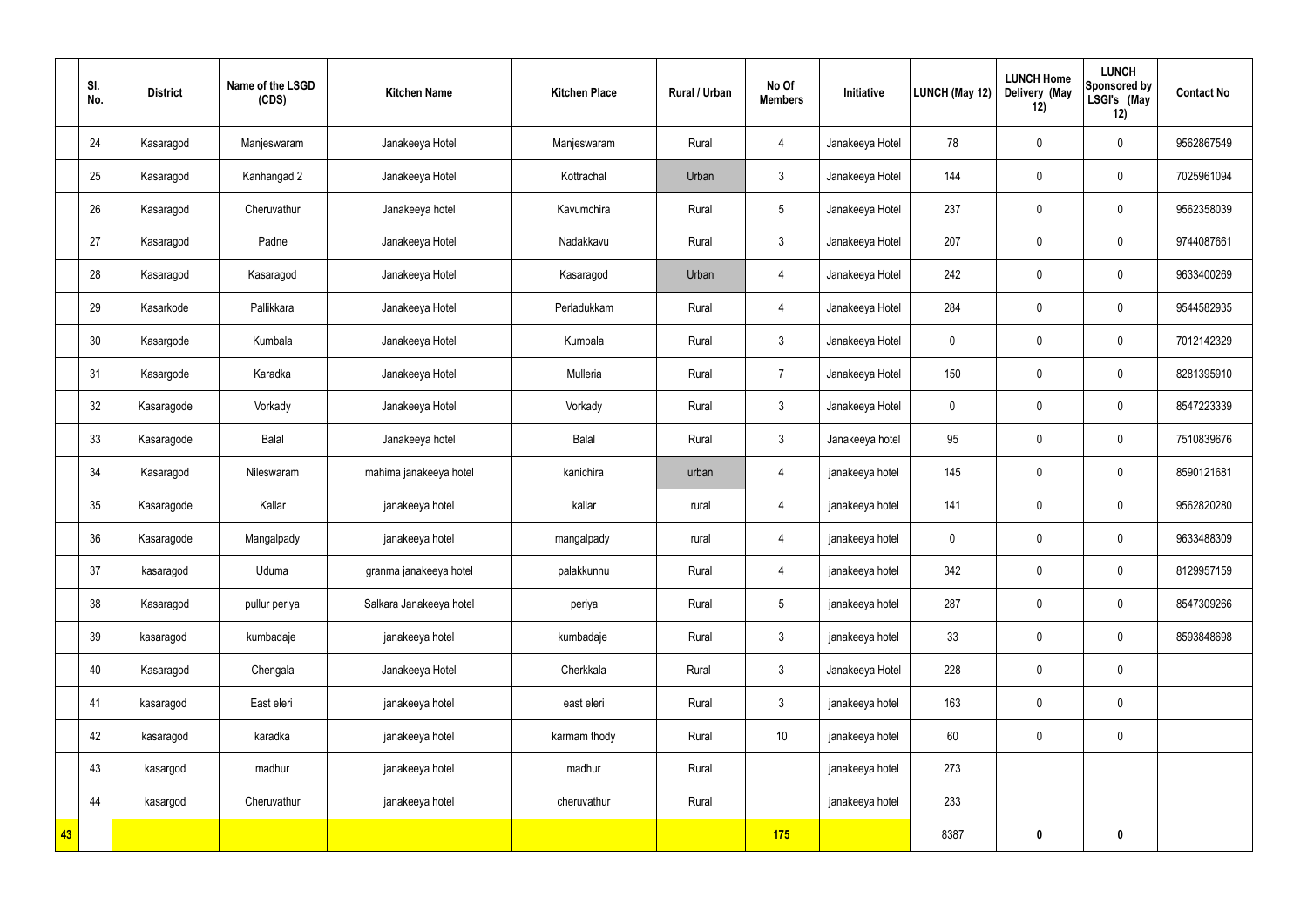| SI.<br>No.      | <b>District</b> | Name of the LSGD<br>(CDS) | <b>Kitchen Name</b>              | <b>Kitchen Place</b>                 | Rural / Urban | No Of<br><b>Members</b> | Initiative      | LUNCH (May 12) | <b>LUNCH Home</b><br>Delivery (May<br>12) | <b>LUNCH</b><br>Sponsored by<br>LSGI's (May<br>12) | <b>Contact No</b> |
|-----------------|-----------------|---------------------------|----------------------------------|--------------------------------------|---------------|-------------------------|-----------------|----------------|-------------------------------------------|----------------------------------------------------|-------------------|
|                 | Kollam          | Chathannur                | Memsahib                         | Sheemaaty junction                   | Rural         | $5\,$                   | Janakeeya Hotel | 310            | $\mathbf 0$                               | $\boldsymbol{0}$                                   | 9446246685        |
| $\overline{2}$  | Kollam          | Melila                    | <b>Atham Unit</b>                | Melila                               | Rural         | $\overline{7}$          | Janakeeya Hotel | 232            | $\mathbf 0$                               | $\mathbf 0$                                        | 9961178040        |
| 3               | Kollam          | Kulakkada                 | Ruchi Snacks & Catering Unit     | Poovattoor                           | Rural         | 4                       | Janakeeya Hotel | 218            | $\mathbf 0$                               | $\boldsymbol{0}$                                   | 7907941183        |
|                 | Kollam          | Ittiva                    | Nanma Janakeeya hotel            | Kattampally                          | Rural         | $5\phantom{.0}$         | Janakeeya Hotel | $\mathbf 0$    | 0                                         | $\mathbf 0$                                        | 9809171887        |
| $5\phantom{.0}$ | Kollam          | Sooranad North            | Nanma catering unit              | Sooranadu higher secondary<br>school | Rural         | $5\phantom{.0}$         | Janakeeya Hotel | 246            | $\mathbf 0$                               | $\mathbf 0$                                        | 9846082469        |
| 6               | Kollam          | Clappana                  | Bismi catering                   | Palakulangara                        | Rural         | $5\overline{)}$         | Janakeeya Hotel | 128            | $\mathbf 0$                               | $\mathbf 0$                                        | 9847901413        |
|                 | Kollam          | Mayyanad                  | Krishnas Janakeeya hotel         | Eravipuram                           | Rural         | $\mathbf{3}$            | Janakeeya Hotel | 212            | $\mathbf 0$                               | $\boldsymbol{0}$                                   | 9656477455        |
| 8               | Kollam          | Mayyanad                  | Souhridha Janakeeya hotel        | Pattarumukku,                        | Rural         | 9                       | Janakeeya Hotel | 154            | $\mathbf 0$                               | $\mathbf 0$                                        | 7902645448        |
| 9               | Kollam          | Kulasekharapuram          | adi sakthi                       | Puthentheruvu.                       | Rural         | $5\phantom{.0}$         | Janakeeya Hotel | 198            | $\mathbf 0$                               | $\boldsymbol{0}$                                   | 9656890790        |
| 10              | Kollam          | Thekkumbhagam             | Krishna hotel                    | Nadakavu junction                    | Rural         | 4                       | Janakeeya Hotel | 45             | $\mathbf 0$                               | $\mathbf 0$                                        | 9961070031        |
| 11              | Kollam          | Oachira                   | Parabhramam catering             | near oachira , ITI canteen,          | Rural         | 4                       | Janakeeya Hotel | $\mathbf 0$    | $\mathbf 0$                               | $\boldsymbol{0}$                                   | 9562283927        |
| 12              | Kollam          | Thodiyoor                 | Samridhi activity group          | Lpschool thodiyoor                   | Rural         | $5\overline{)}$         | Janakeeya Hotel | $\mathbf 0$    | $\mathbf 0$                               | $\boldsymbol{0}$                                   | 9895703572        |
| 13              | Kollam          | Thrikkovilvattom          | Murari catering, janakeeya hotel | Mukhathala                           | Rural         | 4                       | Janakeeya Hotel | 157            | $\mathbf 0$                               | $\boldsymbol{0}$                                   | 9847072544        |
| 14              | Kollam          | Sasthamcotta              | Sreedurgha catering              | Jemini hotel sasthamcotta            | Rural         | $\overline{7}$          | Janakeeya Hotel | 285            | 0                                         | $\mathbf 0$                                        | 9744368496        |
| 15              | Kollam          | Kollam                    | Athulya catering                 | Thirumullavaram                      | Urban         | $\overline{4}$          | Janakeeya Hotel | 231            | 0                                         | $\mathbf 0$                                        | 9048646080        |
| 16              | Kollam          | West Kallada              | Keerthi catering                 | Karalimukku                          | Rural         | $5\phantom{.0}$         | Janakeeya Hotel | 189            | 0                                         | $\mathbf 0$                                        | 9605206907        |
| 17              | Kollam          | Thazhava                  | Pavizham                         | Karutheri junction                   | Rural         | $5\phantom{.0}$         | Janakeeya Hotel | 245            | 0                                         | $\mathbf 0$                                        | 8086704216        |
| 18              | Kollam          | Kollam                    | Niravu catering                  | Chinnakkada                          | Urban         | $5\phantom{.0}$         | Janakeeya Hotel | 257            | $\pmb{0}$                                 | $\mathbf 0$                                        | 9633073613        |
| 19              | Kollam          | Perinad                   | janakeeya Bhakshanashala         | Panchayat canteen                    | Rural         | $5\phantom{.0}$         | Janakeeya Hotel | 145            | 0                                         | $\mathbf 0$                                        | 9526402667        |
| 20              | Kollam          | Kundara                   | Ammu Catering unit               | Mulavana LP school                   | Rural         | $\overline{4}$          | Janakeeya Hotel | 164            | $\pmb{0}$                                 | $\pmb{0}$                                          | 9633518572        |
| 21              | Kollam          | Neduvathur                | Pooja hotel                      | Thevalappuram                        | Rural         | $\mathbf{3}$            | Janakeeya Hotel | 33             | 0                                         | $\mathbf 0$                                        | 9745376675        |
| 22              | Kollam          | Punalur                   | Jyothi Catering                  | Punalur                              | Urban         | $\overline{4}$          | Janakeeya Hotel | 230            | $\pmb{0}$                                 | $\pmb{0}$                                          | 9961249345        |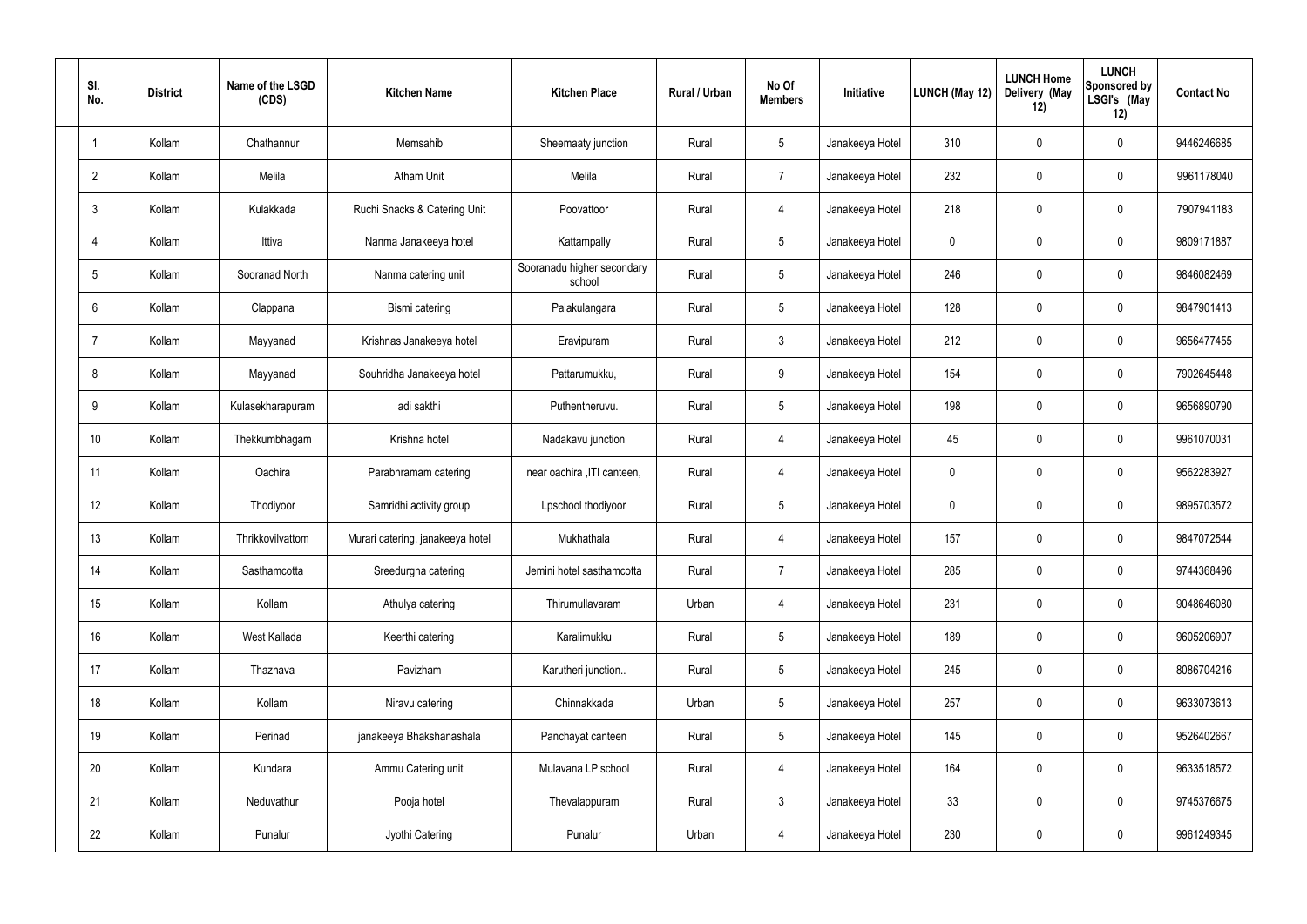|    | SI.<br>No. | <b>District</b> | Name of the LSGD<br>(CDS) | <b>Kitchen Name</b>      | <b>Kitchen Place</b>              | Rural / Urban | No Of<br><b>Members</b> | Initiative      | LUNCH (May 12) | <b>LUNCH Home</b><br>Delivery (May<br>12) | <b>LUNCH</b><br>Sponsored by<br>LSGI's (May<br>12) | <b>Contact No</b> |
|----|------------|-----------------|---------------------------|--------------------------|-----------------------------------|---------------|-------------------------|-----------------|----------------|-------------------------------------------|----------------------------------------------------|-------------------|
|    | 23         | Kollam          | Punalur                   | Mahima Catering          | Punalur                           | Urban         | $5\overline{)}$         | Janakeeya Hotel | 265            | $\mathbf 0$                               | $\mathbf 0$                                        | 9496112957        |
|    | 24         | Kollam          | Punalur                   | Safalyam Catering        | Punalur                           | Urban         | $5\overline{)}$         | Janakeeya Hotel | 339            | $\mathbf 0$                               | $\mathbf 0$                                        | 9495476197        |
|    | 25         | Kollam          | Thrikkaruva               | Janakeeya Bhakshanashala | Thinavila Junction Kanjaveli      | Rural         | $\overline{4}$          | Janakeeya Hotel | $\mathbf 0$    | $\mathbf 0$                               | $\mathbf 0$                                        | 9645069880        |
|    | 26         | Kollam          | Chithara                  | AKG Janakeeya Hotel      | Kizhakkumbagom                    | Rural         | $5\overline{)}$         | Janakeeya Hotel | 109            | $\mathbf 0$                               | $\mathbf 0$                                        | 9495701987        |
|    | 27         | Kollam          | South Paravur             | Kshree janakeeya hotel   | Busstand , paravur                | Urban         | $5\overline{)}$         | Janakeeya Hotel | 165            | $\mathbf 0$                               | $5\phantom{.0}$                                    | 8606179380        |
|    | 28         | Kollam          | Mynagappally              | Anugraha hotel           | Kadappa                           | Rural         | $5\overline{)}$         | Janakeeya Hotel | 237            | $\mathbf 0$                               | $\mathbf 0$                                        | 9995085705        |
|    | 29         | Kollam          | Mandrothuruthu            | Janakeeya Bhakshanashala | Thoombummukham                    | Rural         | 4                       | Janakeeya Hotel | 74             | $\mathbf 0$                               | $\mathbf 0$                                        | 9526648057        |
|    | 30         | Kollam          | Karungappally             | Bagya catering           | Muncipality                       | Urban         | $\overline{4}$          | Janakeeya Hotel | $\mathbf 0$    | $\mathbf 0$                               | $\mathbf 0$                                        | 9947702130        |
|    | 31         | Kollam          | Kollam East               | Bharathlekshmi           | Vadakkevila                       | Urban         | $\mathbf{3}$            | Janakeeya Hotel | 347            | $\mathbf 0$                               | $\mathbf 0$                                        | 9744300901        |
|    | 32         | Kollam          | Chavara                   | Harisree janakeya hotel  | Panchayath                        | Rural         | $\mathbf{3}$            | Janakeeya Hotel | 65             | $\mathbf 0$                               | $\mathbf 0$                                        | 9995166343        |
|    | 33         | Kollam          | Pavithreswaram            | Kairali                  | Pavithreswaram                    | Rural         | 4                       | Janakeeya Hotel | 239            | 0                                         | $\mathbf 0$                                        | 9605836414        |
|    | 34         | Kollam          | Veliyam                   | Kantharees               | Panchayathu building              | Rural         | $5\phantom{.0}$         | Janakeeya Hotel | 192            | $\mathbf 0$                               | $\mathbf 0$                                        | 9562111715        |
|    | 35         | Kollam          | Velinalloor               | Quality Janakeeya hotel  | Alummod, Velinalloor              | Rural         | 4                       | Janakeeya Hotel | 119            | $\mathbf 0$                               | $\mathbf 0$                                        | 9605896303        |
|    | 36         | Kollam          | Elamadu                   | Swaruma janakeeya hotel  | Near cooperative bank,<br>Elamadu | Rural         | $\mathbf{3}$            | Janakeeya Hotel | 129            | $\pmb{0}$                                 | $\mathbf 0$                                        | 8129611321        |
|    | 37         | Kollam          | Kadakkal                  | Nanma janakeeya hotel    | Kadakkal                          | Rural         | $\overline{4}$          | Janakeeya Hotel | 285            | 0                                         | $\mathbf 0$                                        | 9847936390        |
|    | 38         | Kollam          | Perayam                   | Janakeeya hotel          | Onambalam                         | Rural         | $\overline{4}$          | Janakeeya Hotel | $\mathbf 0$    | 0                                         | $\mathbf 0$                                        | 9446855866        |
| 80 | 39         | Kollam          | Ezhukone                  | Ezhukone janakeeya hotel | Near panchayathu office           | Rural         | $5\overline{)}$         | Janakeeya Hotel | 200            | 0                                         | $\mathbf 0$                                        | 8086757275        |
|    | 40         | Kollam          | Adichanalloor             | Ruchikkoottu             | Mylakkaadu                        | Rural         | $\overline{4}$          | Janakeeya Hotel | 99             | 0                                         | $\mathbf 0$                                        | 8136954461        |
|    | 41         | Kollam          | Poruvazhi                 | Amma janakeeya hotel     | Poruvaxhy                         | Rural         | $5\overline{)}$         | Janakeeya Hotel | 239            | 0                                         | $\mathbf 0$                                        | 9656421272        |
|    | 42         | Kollam          | Nilamel                   | Vanitha Janakeeya Hotel  | Nilamel                           | Rural         | $\overline{4}$          | Janakeeya Hotel | 103            | 0                                         | $\mathbf 0$                                        | 9447407264        |
|    | 43         | Kollam          | Panmana                   | SV janakeeya hotel       | Kollaka CN junction               | Rural         | $\mathbf{3}$            | Janakeeya Hotel | 191            | 0                                         | $\mathbf 0$                                        | 8113020216        |
|    | 44         | Kollam          | Ummannoor                 | Thanal                   | Nellikunnam                       | Rural         | 4                       | Janakeeya Hotel | 205            | 0                                         | $\boldsymbol{0}$                                   | 9656194614        |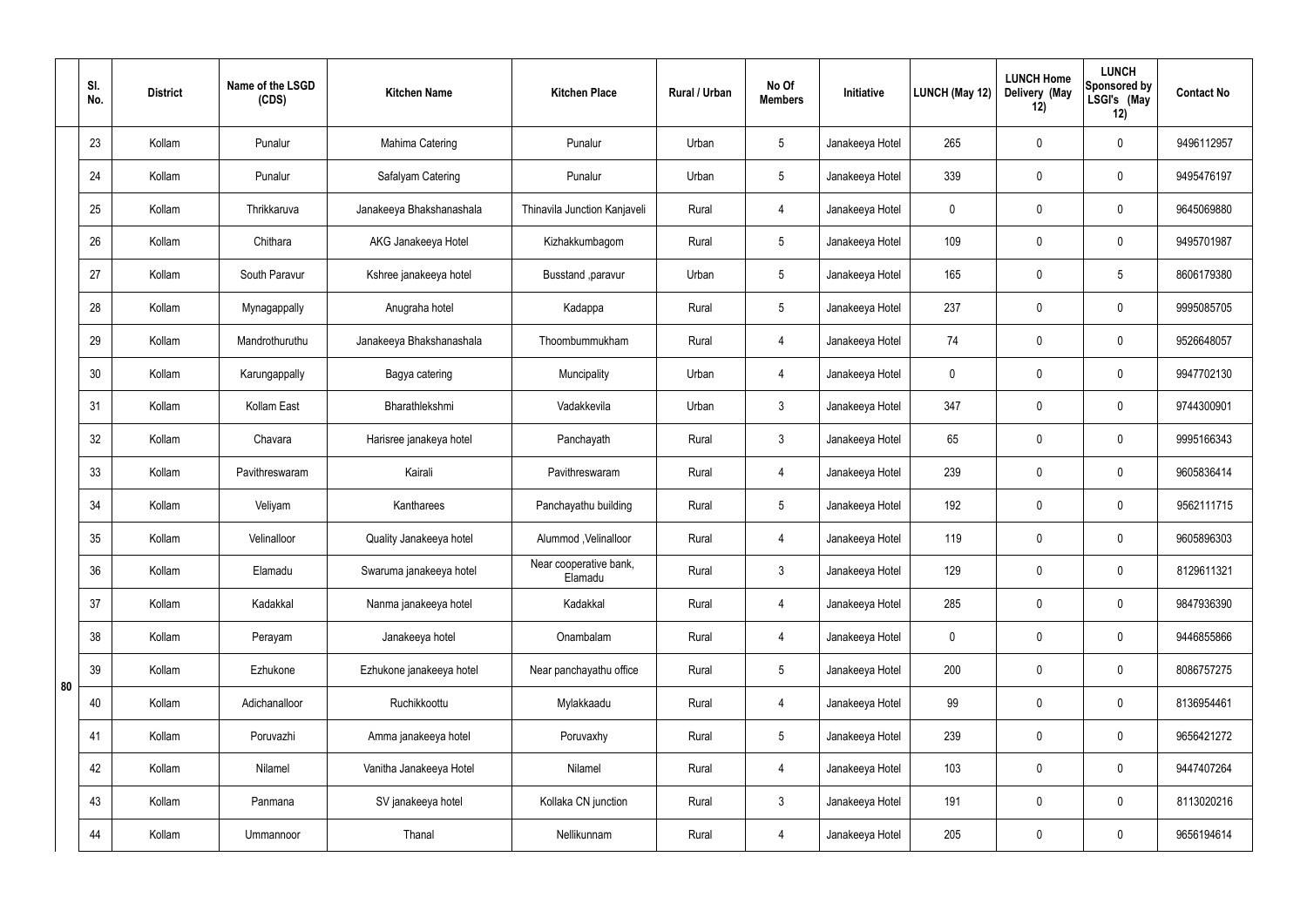| SI.<br>No. | <b>District</b> | Name of the LSGD<br>(CDS) | <b>Kitchen Name</b>                   | <b>Kitchen Place</b>                                 | Rural / Urban | No Of<br><b>Members</b> | Initiative      | <b>LUNCH (May 12)</b> | <b>LUNCH Home</b><br>Delivery (May<br>12) | <b>LUNCH</b><br>Sponsored by<br>LSGI's (May<br>12) | <b>Contact No</b> |
|------------|-----------------|---------------------------|---------------------------------------|------------------------------------------------------|---------------|-------------------------|-----------------|-----------------------|-------------------------------------------|----------------------------------------------------|-------------------|
| 45         | Kollam          | Kulathupuzha              | Karunya Janakeeya Hotel               | Thinkal karikkam                                     | Rural         | $\overline{4}$          | Janakeeya Hotel | 159                   | $\mathbf 0$                               | $\mathbf 0$                                        | 9048034267        |
| 46         | Kollam          | Kareepra                  | Kareepra janakeeya hotel              | Panchayathu office junction                          | Rural         | $5\phantom{.0}$         | Janakeeya Hotel | 56                    | 0                                         | $\mathbf 0$                                        | 9656783244        |
| 47         | Kollam          | Piravanthur               | Thanima catering unit                 | Piravanthoor                                         | Rural         | $5\phantom{.0}$         | Janakeeya Hotel | 137                   | 0                                         | $\mathbf 0$                                        | 9207907284        |
| 48         | Kollam          | Karavaloor                | Sreelekshmi Janakeeya Hotel           | Karavalur                                            | Rural         | $5\phantom{.0}$         | Janakeeya Hotel | 107                   | 0                                         | $\mathbf 0$                                        | 9745719860        |
| 49         | Kollam          | Alayaman                  | Sreelakam Janakeeya Hotel             | Karukone                                             | Rural         | $\overline{4}$          | Janakeeya Hotel | 203                   | $\mathbf 0$                               | $\mathbf 0$                                        | 8592858448        |
| 50         | Kollam          | Kottarakkara              | Ruchi                                 | Kottarakkara christuraj hospital<br>hospital canteen | Urban         | $5\phantom{.0}$         | Janakeeya Hotel | 180                   | 0                                         | $\mathbf 0$                                        | 9447997809        |
| 51         | Kollam          | Chirakkara                | Bhoomika Jh                           | Bhajanamadam mukku                                   | Rural         | $5\phantom{.0}$         | Janakeeya Hotel | $\mathbf 0$           | 0                                         | $\mathbf 0$                                        | 9567024263        |
| 52         | Kollam          | Kalluvathukkal            | Deepam Jh                             | Parippally                                           | Rural         | 4                       | Janakeeya Hotel | $\mathbf 0$           | 0                                         | $\mathbf 0$                                        | 8593984144        |
| 53         | Kollam          | Chirakkara                | Niram Jh                              | Vadakkemukku ,chirakkara                             | Rural         | $\overline{4}$          | Janakeeya Hotel | 182                   | $\mathbf 0$                               | $\mathbf 0$                                        | 9847286593        |
| 54         | Kollam          | Velinalloor               | Mathrika janakeeya hotel              | Govt PHC canteen                                     | Rural         | 4                       | Janakeeya Hotel | $\mathbf 0$           | 0                                         | $\mathbf 0$                                        | 7592859804        |
| 55         | Kollam          | East Kallada              | kudumbashree janakeeya hotel          | marthandapuram                                       | Rural         | $5\phantom{.0}$         | Janakeeya Hotel | 246                   | 0                                         | $\mathbf 0$                                        | 9746964557        |
| 56         | Kollam          | Anchal                    | Malu janakeeya hotel                  | Anchal, Town ward                                    | Rural         | $\mathbf{3}$            | Janakeeya Hotel | 287                   | 0                                         | $\mathbf 0$                                        | 9656920091        |
| 57         | Kollam          | Kummil                    | Sreebhadra janakeeya hotel            | Thachonam                                            | Rural         | $\mathbf{3}$            | Janakeeya Hotel | 0                     | $\mathbf 0$                               | $\mathbf 0$                                        | 9846327312        |
| 58         | Kollam          | Yeroor                    | Oottupura janakeeya hotel             | yeroor                                               | Rural         | $6\phantom{.}6$         | Janakeeya Hotel | 138                   | 0                                         | $\mathbf 0$                                        | 9526031467        |
| 59         | Kollam          | Nedumpana                 | Samthripthy janakeeya hotel           | Pallimon                                             | Rural         | $\overline{4}$          | Janakeeya Hotel | $\mathbf 0$           | $\mathsf{0}$                              | $\mathbf 0$                                        | 9539780119        |
| 60         | Kollam          | Kollam                    | Ishwarya janakeeya hotel              | Near collectorate, Thevally<br>division              | Urban         | $\mathfrak{Z}$          | Janakeeya Hotel | 297                   | 0                                         | $\mathbf 0$                                        | 8848893882        |
| 61         | Kollam          | Edamulakkal               | Sahya janakeeya hotel                 | Edamulackal                                          | Rural         | $\overline{4}$          | Janakeeya Hotel | 148                   | 0                                         | $\mathbf 0$                                        | 7025532998        |
| 62         | Kollam          | Mylom                     | Amrutha                               | Inchakkadu                                           | Rural         | $5\phantom{.0}$         | Janakeeya Hotel | 172                   | $\pmb{0}$                                 | $\mathbf 0$                                        | 9539780965        |
| 63         | Kollam          | Thevalakkara              | Kerala Janakeeya Hotel                | Thevalakkara                                         | Rural         | $\mathfrak{Z}$          | Janakeeya Hotel | 65                    | 0                                         | $\mathbf 0$                                        | 9847291089        |
| 64         | Kollam          | Thalavoor                 | Kudumbasheree Nadan<br>Bhakshanashala | Pidavoor                                             | Rural         | $\overline{4}$          | Janakeeya Hotel | 128                   | $\pmb{0}$                                 | $\mathbf 0$                                        | 9747324839        |
| 65         | Kollam          | Vilakkudy                 | vadhanam                              | <b>KUNNICODU</b>                                     | Rural         | $5\phantom{.0}$         | Janakeeya Hotel | 132                   | 0                                         | $\mathbf 0$                                        | 9526354689        |
| 66         | Kollam          | Poothakkulam              | Avani catering                        | Poothakkulam gp                                      | Rural         | $\overline{4}$          | Janakeeya Hotel | 88                    | $\pmb{0}$                                 | $\mathbf 0$                                        | 9562782082        |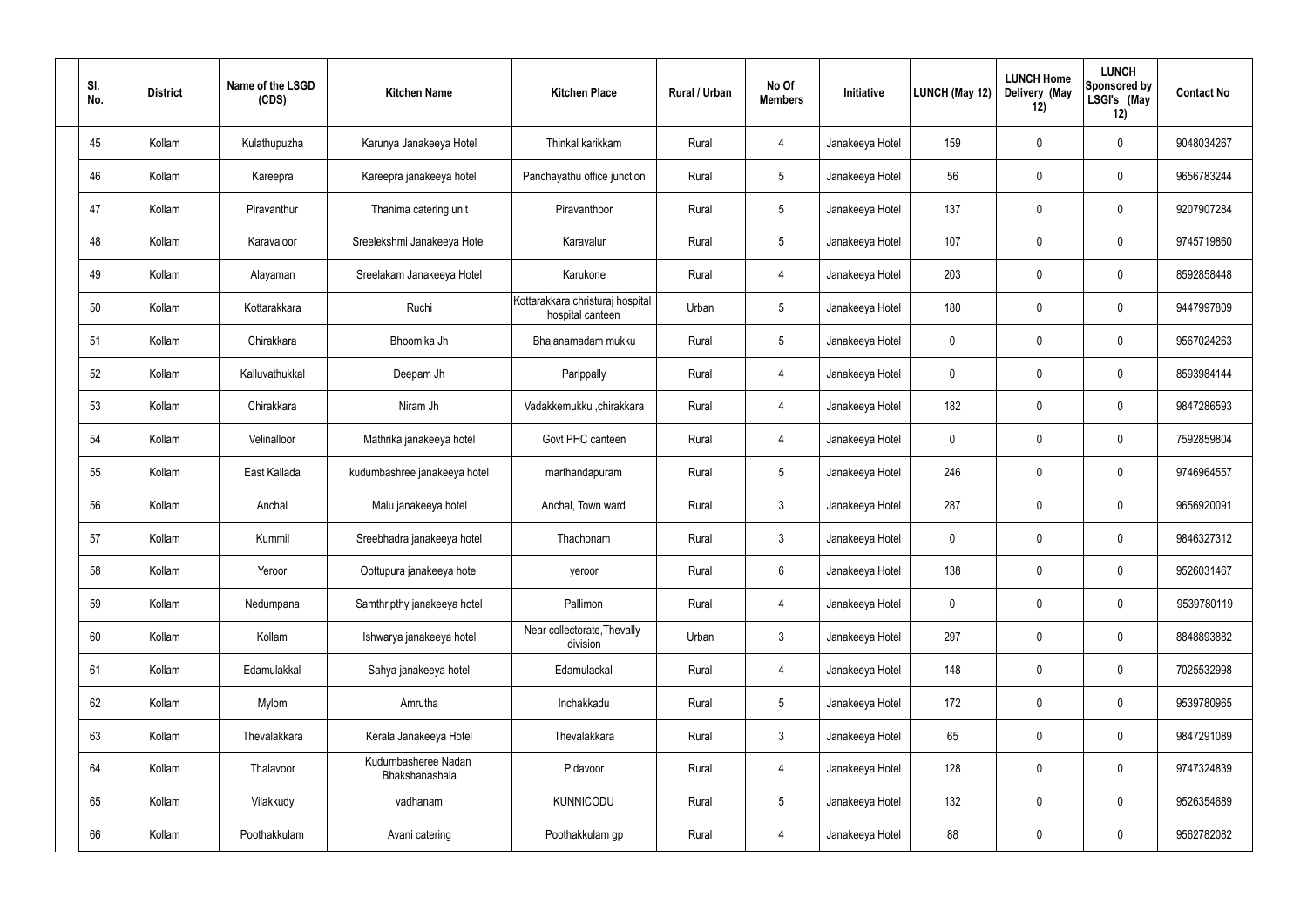|    | SI.<br>No.      | <b>District</b> | Name of the LSGD<br>(CDS) | <b>Kitchen Name</b>                              | <b>Kitchen Place</b>      | Rural / Urban | No Of<br><b>Members</b> | Initiative      | LUNCH (May 12) | <b>LUNCH Home</b><br>Delivery (May<br>12) | <b>LUNCH</b><br>Sponsored by<br>LSGI's (May<br>12) | <b>Contact No</b> |
|----|-----------------|-----------------|---------------------------|--------------------------------------------------|---------------------------|---------------|-------------------------|-----------------|----------------|-------------------------------------------|----------------------------------------------------|-------------------|
|    | 67              | Kollam          | Pathanapuram              | Pathanapuram Grama Panchayath<br>Janakeeya Hotel | Pathanapuram              | Rural         | 4                       | Janakeeya Hotel | 154            | $\pmb{0}$                                 | $\mathbf 0$                                        | 9061291033        |
|    | 68              | Kollam          | Chadayamangalam           | Real janakeeya hotel                             | Chadayamangalam           | Rural         | $\mathbf{3}$            | Janakeeya Hotel | 60             | $\mathbf 0$                               | $\mathbf 0$                                        | 9562123039        |
|    | 69              | Kollam          | Elampalloor               | Kalavara janakeeya hotel                         | Ashupathri mukku, Kundara | Rural         | $5\phantom{.0}$         | Janakeeya Hotel | 237            | $\mathbf 0$                               | $\mathbf 0$                                        | 8943182967        |
|    | 70              | Kollam          | Kottamkara                | Ishwarya janakeeya hotel                         | Keralapuram               | Rural         | 5                       | Janakeeya Hotel | $\mathbf 0$    | $\mathbf 0$                               | $\mathbf 0$                                        | 9747765979        |
|    | 71              | Kollam          | Vettikavala               | Nanma                                            | Vettikkavala              | Rural         | $\mathbf{3}$            | Janakeeya Hotel | 178            | $\mathbf 0$                               | $\mathbf 0$                                        | 9645070430        |
|    | 72              | Kollam          | Pooyappally               | Anaswara janakeeya hotel                         | Maruthamanpally           | Rural         | $5\overline{)}$         | Janakeeya Hotel | 174            | $\mathbf 0$                               | $\mathbf 0$                                        | 9947289476        |
|    | 73              | Kollam          | Thenmala                  | Nanma janakeeya hotel                            | Thenmala                  | Rural         | 4                       | Janakeeya Hotel | 252            | $\mathbf 0$                               | $\mathbf 0$                                        | 9446274943        |
|    | 74              | Kollam          | Pattazhi                  | Suprabhatham Catering Unit                       | pattazhy                  | Rural         | 4                       | Janakeeya Hotel | 58             | $\mathbf 0$                               | $\mathbf 0$                                        | 9495195796        |
|    | 75              | Kollam          | Neendakara                | Darshana Janakeeya Hotel                         | Puthenthura Junction      | Rural         | $\mathfrak{Z}$          | Janakeeya Hotel | 187            | $\pmb{0}$                                 | $\mathbf 0$                                        | 9633106463        |
|    | 76              | Kollam          | Clappana                  | Vijayasree                                       | Near alumpeedika junction | Rural         | $5\phantom{.0}$         | Janakeeya Hotel | 122            | $\pmb{0}$                                 | $\mathbf 0$                                        | 9567797660        |
|    | 77              | Kollam          | Sooranad South            | Akshaya janakeeya hotel                          | Patharam                  | Rural         | $\overline{4}$          | Janakeeya Hotel | 285            | $\pmb{0}$                                 | $\mathbf 0$                                        | 9746919825        |
|    | 78              | Kollam          | Edamulakkal               | Deepam janakeeya hotel                           | Edamulackal               | Rural         | $\mathbf{3}$            | Janakeeya Hotel | 262            | $\mathbf 0$                               | $\mathbf 0$                                        | 9400684494        |
|    | 79              | Kollam          | Aryankavu                 | Sevana janakeeya hotel                           | Kazhuthurutty             | Rural         | 3                       | Janakeeya Hotel | 156            | $\mathbf 0$                               | $\mathbf 0$                                        | 8921381398        |
|    | 80              | Kollam          | Pattazhi Vadakkekara      | Annapoorna                                       | Kaduvathode               | Rural         | 4                       | Janakeeya Hotel | 45             | $\pmb{0}$                                 | $\mathbf 0$                                        | 7561013776        |
|    | 81              | Kollam          | Kulasekharapuram          | Vinayaka                                         | Puthiyakav                | Rural         | 4                       | Janakeeya Hotel | 240            | $\pmb{0}$                                 | $\mathbf 0$                                        | 9947499053        |
|    | 82              | Kollam          | Kunnathur                 | sudha's Janakeeya Hotel                          | kunnathur                 | Rural         | $6\overline{6}$         | Janakeeya Hotel | 260            | $\pmb{0}$                                 | $\mathbf 0$                                        | 9496270029        |
| 82 |                 |                 |                           |                                                  |                           |               | 358                     |                 | 12676          | $\bullet$                                 | $5\overline{)}$                                    |                   |
|    | $\mathbf 1$     | Kottayam        | Akalakkunnam              | Navaruchi                                        | Chengalam                 | Rural         | $5\phantom{.0}$         | Janakeeya Hotel | $\pmb{0}$      | $\pmb{0}$                                 | $\mathbf 0$                                        | 9188362235        |
|    | $\overline{2}$  | kottayam        | Akalakunnam               | Janakeeya Hotel                                  | Akalakunnam               | Rural         | $5\phantom{.0}$         | Janakeeya Hotel | 167            | $\pmb{0}$                                 | $\mathbf 0$                                        | 8086245950        |
|    | $\mathfrak{Z}$  | Kottayam        | Arpookkara                | Niravu                                           | <b>Medical College</b>    | Rural         | 8                       | Janakeeya Hotel | 230            | $\pmb{0}$                                 | $\mathbf 0$                                        | 9744719092        |
|    | $\overline{4}$  | Kottayam        | Arpookkara                | Ruchi Janakeeya Hotel                            | Kaippuzha mutt            | Rural         | 4                       | Janakeeya Hotel | 100            | $\pmb{0}$                                 | $\mathbf 0$                                        | 9847147156        |
|    | $5\phantom{.0}$ | Kottayam        | Athirampuzha              | Hannas                                           | Mannanam                  | Rural         | 4                       | Janakeeya Hotel | 96             | $\pmb{0}$                                 | $\boldsymbol{0}$                                   | 9496136682        |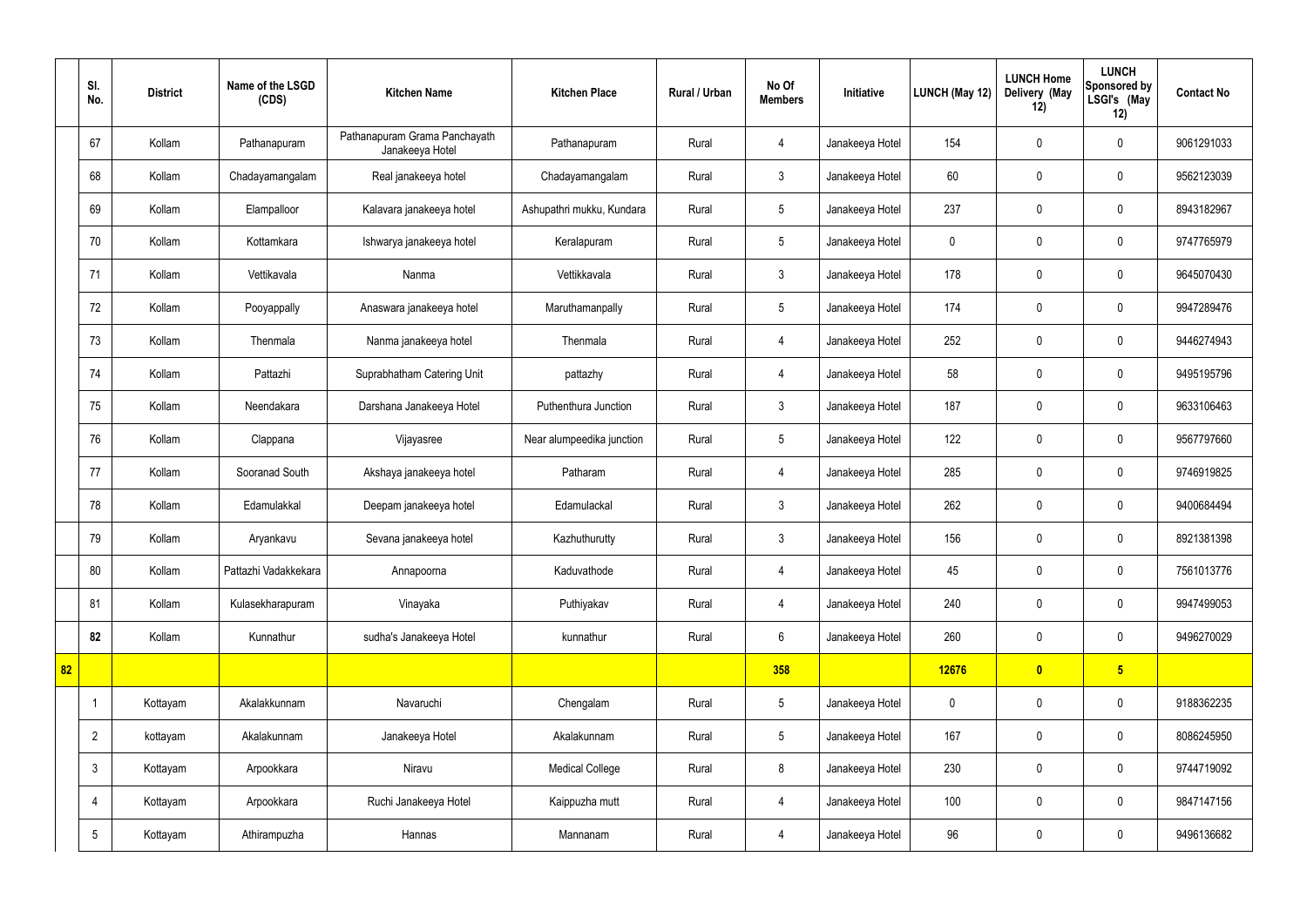| SI.<br>No. | <b>District</b> | Name of the LSGD<br>(CDS) | <b>Kitchen Name</b>             | <b>Kitchen Place</b>                   | Rural / Urban | No Of<br><b>Members</b> | Initiative      | LUNCH (May 12) | <b>LUNCH Home</b><br>Delivery (May<br>12) | <b>LUNCH</b><br>Sponsored by<br>LSGI's (May<br>12) | <b>Contact No</b> |
|------------|-----------------|---------------------------|---------------------------------|----------------------------------------|---------------|-------------------------|-----------------|----------------|-------------------------------------------|----------------------------------------------------|-------------------|
| 6          | Kottayam        | Ayarkunnam                | Panchami Unit                   | Near PHC Ayarkunnam                    | Rural         | $5\phantom{.0}$         | Janakeeya Hotel | 0              | 0                                         | $\boldsymbol{0}$                                   | 9744560994        |
| 7          | Kottayam        | Aymanam                   | <b>Bisiya</b>                   | Aymanam panchayath hall                | Rural         | $\mathbf{3}$            | Janakeeya Hotel | 119            | $\mathbf 0$                               | $\mathbf 0$                                        | 9544560606        |
| 8          | Kottayam        | Bharananganam             | Kudumbshree nadan bhakshanasala | Bharananganam                          | Rural         | $\mathbf{3}$            | Janakeeya Hotel | 186            | $\mathbf 0$                               | $\mathbf 0$                                        | 8113827680        |
| 9          | Kottayam        | Changanassery             | Janakeeya Hotel                 | Near Railway station                   | Urban         | $\mathbf{3}$            | Janakeeya Hotel | 235            | $\mathbf 0$                               | $\mathbf 0$                                        | 7560866821        |
| 10         | Kottayam        | Chemp                     | Thanima                         | Chemp                                  | Rural         | 4                       | Janakeeya Hotel | $\mathbf 0$    | $\mathbf 0$                               | $\mathbf 0$                                        | 9809940907        |
| 11         | Kottayam        | Chirakkadav               | <b>Udaya Catering Unit</b>      | Mahatma Gandhi Town Hall,<br>Ponkunnam | Rural         | $5\phantom{.0}$         | Janakeeya Hotel | 118            | $\mathbf 0$                               | $\mathbf 0$                                        | 6282479410        |
| 12         | Kottayam        | Chirakkadav               | Sargam                          | Thekkethu Kavala                       | Rural         | $\mathbf{3}$            | Janakeeya Hotel | 67             | $\mathbf 0$                               | $\boldsymbol{0}$                                   | 9656087110        |
| 13         | Kottayam        | Elikulam                  | Janakeeya Hotel Elikkulam       | Manchakuzhy                            | Rural         | $\mathbf{3}$            | Janakeeya Hotel | 128            | 0                                         | $\mathbf 0$                                        | 9074768314        |
| 14         | Kottayam        | Erumeli                   | Janakeeya Hotel Erumeli         | Erumeli                                | Rural         | 4                       | Janakeeya Hotel | 123            | $\mathbf 0$                               | $\boldsymbol{0}$                                   | 8078201554        |
| 15         | Kottayam        | Ettumanoor                | Gramashree cafe kudumbasree     | Nandanam auditorium,<br>Ettumanoor     | Urban         | $5\phantom{.0}$         | Janakeeya Hotel | 173            | 0                                         | $\mathbf 0$                                        | 9847334071        |
| 16         | Kottayam        | Kadanad                   | Thanal catering                 | Kadanad                                | Rural         | $5\phantom{.0}$         | Janakeeya Hotel | 79             | $\mathbf 0$                               | $\mathbf 0$                                        | 9048099040        |
| 17         | Kottayam        | Kadaplamattam             | Salt &pepper                    | Near Kadaplamattom CDS                 | Rural         | 4                       | Janakeeya Hotel | 98             | $\mathbf 0$                               | $\boldsymbol{0}$                                   | 9645400860        |
| 18         | Kottayam        | Kadaplamattam             | Kadaplamattam Janakeeya Hotel   | Vayala                                 | Rural         | 4                       | Janakeeya Hotel | 136            | 72                                        | $\boldsymbol{0}$                                   | 9446804954        |
| 19         | Kottayam        | Kaduthuruthy              | Janakeeya Hotel                 | Panchayath premise                     | Rural         | $6\phantom{.}$          | Janakeeya Hotel | 113            | 0                                         | $\mathbf 0$                                        | 9847166464        |
| 20         | Kottayam        | Kallara                   | Vasuki Janakeeya hotel          | Kallara                                | Rural         | $\mathbf{3}$            | Janakeeya Hotel | 150            | 0                                         | $\mathbf 0$                                        | 9846103478        |
| 21         | Kottayam        | Kanakkari                 | Jesus                           | Pattithanam                            | Rural         | $5\phantom{.0}$         | Janakeeya Hotel | 120            | 0                                         | $\mathbf 0$                                        | 9447192439        |
| 22         | Kottayam        | Kangazha                  | Sulabha                         | Pathanadu                              | Rural         | $5\phantom{.0}$         | Janakeeya Hotel | $\pmb{0}$      | 0                                         | $\mathbf 0$                                        | 9847438293        |
| 23         | Kottayam        | Kanjirapally              | Vanitha canteen                 | Panchayath premise                     | Rural         | $\mathfrak{Z}$          | Janakeeya Hotel | 103            | $\pmb{0}$                                 | $\mathbf 0$                                        | 9605391868        |
| 24         | Kottayam        | Karoor                    | Unarvu janakeeya hotel          | Valavoor                               | Rural         | $5\,$                   | Janakeeya Hotel | 130            | 0                                         | $\mathbf 0$                                        | 8304903250        |
| 25         | Kottayam        | Karukachal                | <b>Sukrutham Catering Unit</b>  | Karukachal                             | Rural         | $5\phantom{.0}$         | Janakeeya Hotel | 35             | $\pmb{0}$                                 | $\mathbf 0$                                        | 9847766843        |
| 26         | Kottayam        | Kidangoor                 | Janakeeya hotel                 | Kidangoor Panchayath                   | Rural         | $\mathbf{3}$            | Janakeeya Hotel | 159            | 0                                         | $\mathbf 0$                                        | 9048080292        |
| 27         | Kottayam        | Kooroppada                | Achus Janakeeya Hotel           | Panchayath                             | Rural         | $\mathfrak{Z}$          | Janakeeya Hotel | 133            | $\pmb{0}$                                 | $\pmb{0}$                                          | 9778121989        |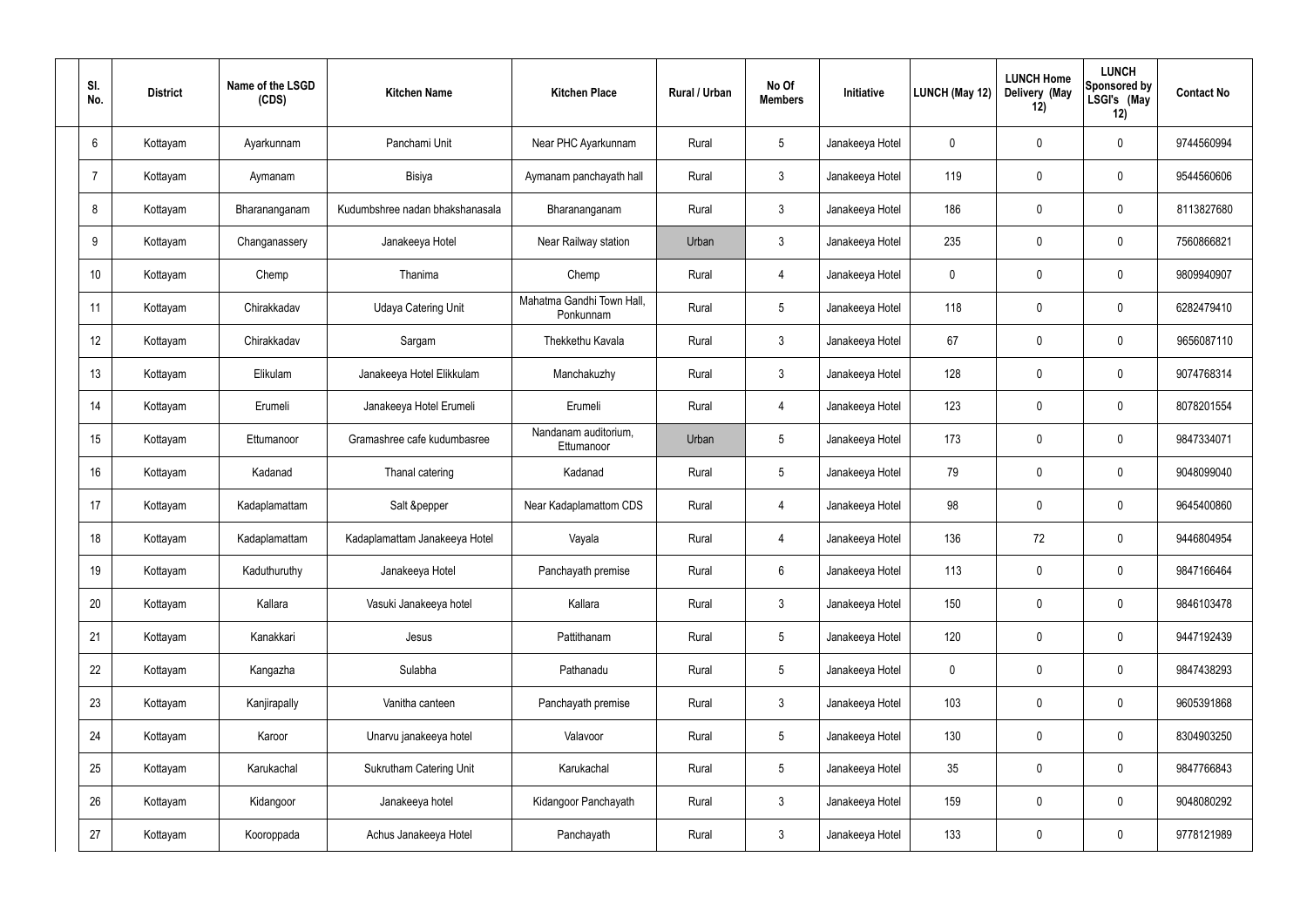|    | SI.<br>No. | <b>District</b> | Name of the LSGD<br>(CDS) | <b>Kitchen Name</b>             | <b>Kitchen Place</b>           | Rural / Urban | No Of<br><b>Members</b> | Initiative      | <b>LUNCH (May 12)</b> | <b>LUNCH Home</b><br>Delivery (May<br>12) | <b>LUNCH</b><br>Sponsored by<br>LSGI's (May<br>12) | <b>Contact No</b> |
|----|------------|-----------------|---------------------------|---------------------------------|--------------------------------|---------------|-------------------------|-----------------|-----------------------|-------------------------------------------|----------------------------------------------------|-------------------|
|    | 28         | Kottayam        | Koottickal                | Janakeeya hotel                 | Koottickal                     | Rural         | $5\overline{)}$         | Janakeeya Hotel | 101                   | $\mathbf 0$                               | $\mathbf 0$                                        | 9645219929        |
|    | 29         | Kottayam        | Koruthodu                 | Koruthodu Janakeeya Hotel       | Koruthodu                      | Rural         | $6\overline{6}$         | Janakeeya Hotel | 103                   | $\mathbf 0$                               | $\mathbf 0$                                        | 7510770418        |
|    | 30         | Kottayam        | KottayamNorth             | Alfa Canteen                    | Municipality Kottayam          | Urban         | $5\overline{)}$         | Janakeeya Hotel | 170                   | $\mathbf 0$                               | $\mathbf 0$                                        | 9846571923        |
|    | 31         | Kottayam        | KottayamNorth             | Kerala cafe janakeeya hotel     | Choottuveli                    | Urban         | $\mathbf{3}$            | Janakeeya Hotel | 386                   | $\mathbf 0$                               | $\mathbf 0$                                        | 8129337294        |
|    | 32         | Kottayam        | KottayamNorth             | Maria Janakeeya Hotel           | Chungam                        | Urban         | $5\overline{)}$         | Janakeeya Hotel | 284                   | $\mathbf 0$                               | $\mathbf 0$                                        | 9744843928        |
|    | 33         | Kottayam        | Kuravilangadu             | kudumbashree janakeeya hotel    | kuravilangady by pass junction | Rural         | $5\overline{)}$         | Janakeeya Hotel | 106                   | $\mathbf 0$                               | $\mathbf 0$                                        | 7559022364        |
|    | 34         | Kottayam        | Kurichi                   | Swad Catering                   | Cheruvelippadi                 | Rural         | 4                       | Janakeeya Hotel | 377                   | $\mathbf 0$                               | $\mathbf 0$                                        | 9847891917        |
|    | 35         | Kottayam        | Madappally                | SR catering                     | Mammoodu                       | Rural         | $\mathbf{3}$            | Janakeeya Hotel | $\mathbf 0$           | $\mathbf 0$                               | $\mathbf 0$                                        | 9747702203        |
|    | 36         | Kottayam        | Manimala                  | Vanitha canteen                 | Manimala                       | Rural         | $\mathbf{3}$            | Janakeeya Hotel | 97                    | $\mathbf 0$                               | $\mathbf 0$                                        | 9946318069        |
|    | 37         | Kottayam        | Manjoor                   | Oruma catering unit             | Kuruppanthara                  | Rural         | $5\overline{)}$         | Janakeeya Hotel | 93                    | $\mathbf 0$                               | $\mathbf 0$                                        | 9349189590        |
|    | 38         | Kottayam        | Marangattupilly           | Marangattupilly Janakeeya Hotel | Marangattupilly                | Rural         | 4                       | Janakeeya Hotel | 76                    | 0                                         | $\mathbf 0$                                        | 9544416772        |
|    | 39         | Kottayam        | Maravanthuruth            | Changathi                       | Maravanthuruth                 | Rural         | 4                       | Janakeeya Hotel | 68                    | $\mathbf 0$                               | $\mathbf 0$                                        | 9744598169        |
|    | 40         | Kottayam        | Meenachil                 | Akshaya Janakeeya hotel         | Idamattam                      | Rural         | $\overline{4}$          | Janakeeya Hotel | 153                   | $\mathbf 0$                               | $\overline{2}$                                     | 9747190979        |
|    | 41         | Kottayam        | Meenachil                 | Archana janakeeya Hotel         | Paika                          | Rural         | 5 <sup>5</sup>          | Janakeeya Hotel | 191                   | 0                                         | $\mathbf 0$                                        | 9048759539        |
| 82 | 42         | Kottayam        | Meenadom                  | Nainus                          | Meenadom                       | Rural         | $\mathbf{3}$            | Janakeeya Hotel | 74                    | 0                                         | $\mathbf 0$                                        | 9539752801        |
|    | 43         | Kottayam        | Melukavu                  | Seenayi Cafe centre             | Melukavumattam                 | Rural         | $5\overline{)}$         | Janakeeya Hotel | $\mathbf 0$           | 0                                         | $\mathbf 0$                                        | 9744546703        |
|    | 44         | Kottayam        | Moonnilav                 | Aiswarya                        | Moonnilav                      | Rural         | $\mathbf{3}$            | Janakeeya Hotel | 146                   | $\pmb{0}$                                 | $\mathbf 0$                                        | 8281227689        |
|    | 45         | Kottayam        | Mulakkulam                | Janakeeya Hotel                 | Moorkkattilpadi                | Rural         | $\overline{4}$          | Janakeeya Hotel | 87                    | $\pmb{0}$                                 | $\mathbf 0$                                        | 9747856382        |
|    | 46         | Kottayam        | Mundakkayam               | Janakeeya Hotel Mundakkayam     | Mundakkayam                    | Rural         | $6\phantom{.}6$         | Janakeeya Hotel | 143                   | $\pmb{0}$                                 | $\mathbf 0$                                        | 9495314979        |
|    | 47         | Kottayam        | Nedumkunnam               | Nanma Kudumbashree Unit         | Nedumkunnam                    | Rural         | 5 <sub>5</sub>          | Janakeeya Hotel | 98                    | $\pmb{0}$                                 | $\mathbf 0$                                        | 7306791612        |
|    | 48         | Kottayam        | Neendoor                  | Gruhasree ME Unit               | Panchayath                     | Rural         | $\mathbf{3}$            | Janakeeya Hotel | 53                    | $\pmb{0}$                                 | $\mathbf 0$                                        | 9847756958        |
|    | 49         | Kottayam        | Njeezhoor                 | Annapoorna Janakeeya Hotel      | Panchayath                     | Rural         | $\overline{4}$          | Janakeeya Hotel | 82                    | $\pmb{0}$                                 | $\boldsymbol{0}$                                   | 9745246839        |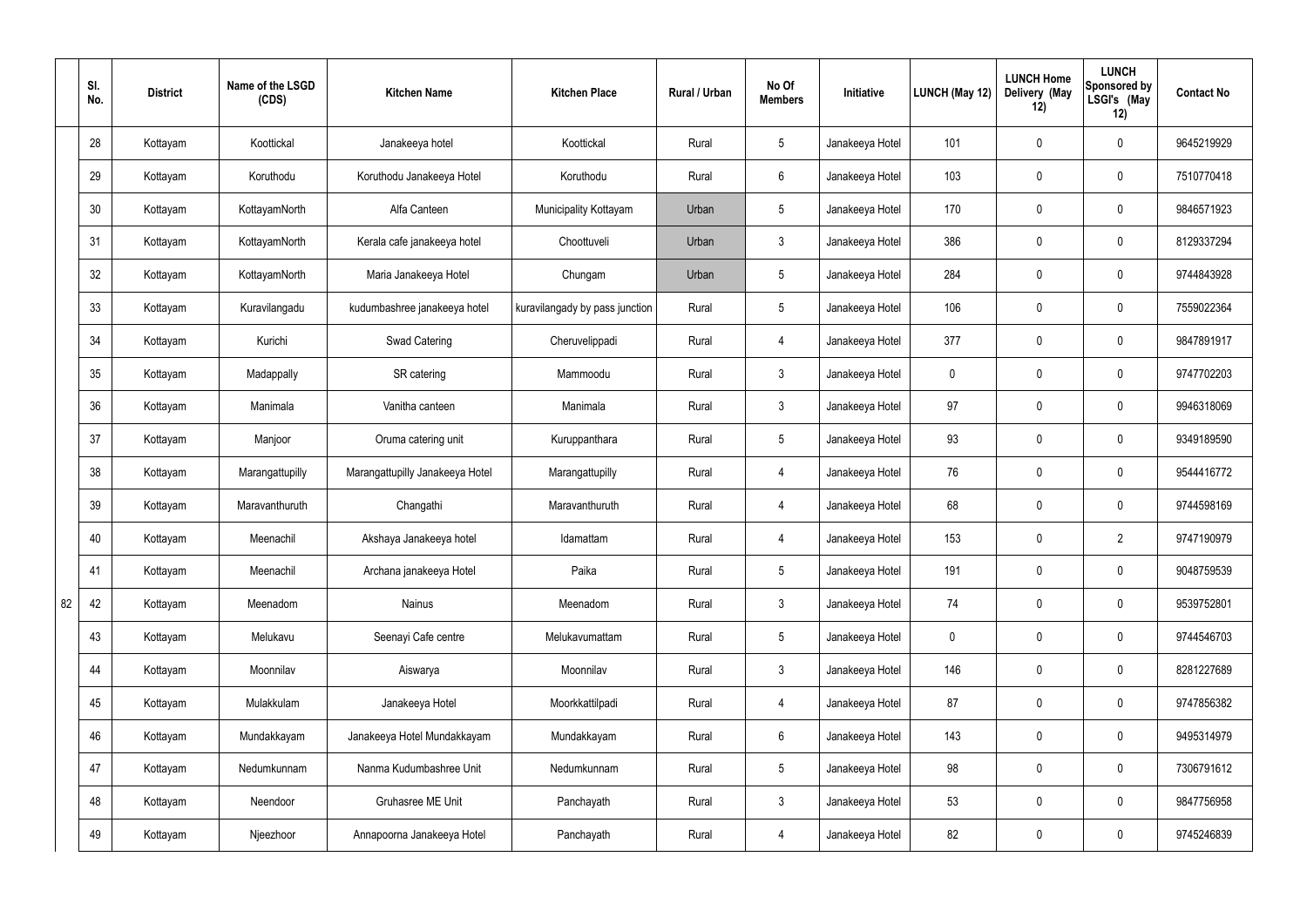| SI.<br>No. | <b>District</b> | Name of the LSGD<br>(CDS) | <b>Kitchen Name</b>          | <b>Kitchen Place</b>     | Rural / Urban | No Of<br><b>Members</b> | Initiative      | <b>LUNCH (May 12)</b> | <b>LUNCH Home</b><br>Delivery (May<br>12) | <b>LUNCH</b><br>Sponsored by<br>LSGI's (May<br>12) | <b>Contact No</b> |
|------------|-----------------|---------------------------|------------------------------|--------------------------|---------------|-------------------------|-----------------|-----------------------|-------------------------------------------|----------------------------------------------------|-------------------|
| 50         | Kottayam        | Pala                      | Angel Janakeeya Hotel        | Pala Municipality        | Urban         | 4                       | Janakeeya Hotel | 244                   | 0                                         | $\pmb{0}$                                          | 9745963125        |
| 51         | Kottayam        | Pala                      | Harithasree catering         | Chethimattam             | Urban         | $5\phantom{.0}$         | Janakeeya Hotel | 254                   | 0                                         | $\mathbf 0$                                        | 9895154240        |
| 52         | Kottayam        | Pallickathodu             | Sangeetha                    | Pallickathodu Bus stand  | Rural         | $\mathbf{3}$            | Janakeeya Hotel | 118                   | 0                                         | $\pmb{0}$                                          | 9633814381        |
| 53         | Kottayam        | Pampady                   | Thrupthi                     | Pampady Town             | Rural         | $5\,$                   | Janakeeya Hotel | $\mathbf 0$           | 0                                         | $\mathbf 0$                                        | 9633013622        |
| 54         | Kottayam        | Panachikkadu              | Ruchi Canteen                | Paruthumpara             | Rural         | $5\phantom{.0}$         | Janakeeya Hotel | 120                   | $\pmb{0}$                                 | $\mathbf 0$                                        | 9656411494        |
| 55         | Kottayam        | Parathodu                 | Janakeeya Hotel Parathodu    | Panchayath               | Rural         | 4                       | Janakeeya Hotel | 113                   | 0                                         | $\mathbf 0$                                        | 7907455541        |
| 56         | Kottayam        | Paippadu                  | Thejus                       | Paippadu                 | Rural         | $5\phantom{.0}$         | Janakeeya Hotel | 282                   | $\pmb{0}$                                 | $\mathbf 0$                                        | 7034621426        |
| 57         | Kottayam        | Poonjar                   | Haritham                     | Poonjar                  | Rural         | $5\,$                   | Janakeeya Hotel | 115                   | 0                                         | $\mathbf 0$                                        | 9495235348        |
| 58         | Kottayam        | poonjar south             | Sowbhagya Janakeeya Hotel    | poonjar south            | Rural         | $\overline{4}$          | Janakeeya Hotel | 176                   | 0                                         | $\mathbf 0$                                        | 9495151799        |
| 59         | Kottayam        | Puthuppalli               | Ammaveedu                    | Puthuppally bus stand    | Rural         | $5\,$                   | Janakeeya Hotel | 227                   | $\mathbf 0$                               | $\mathbf 0$                                        | 9947156548        |
| 60         | Kottayam        | Ramapuram                 | Ruchi                        | Ramapuram                | Rural         | $\overline{4}$          | Janakeeya Hotel | 136                   | $\pmb{0}$                                 | $\pmb{0}$                                          | 9495107277        |
| 61         | Kottayam        | T.V.Puram                 | Vijaya Janakeeya Hotel       | TV Puram                 | Rural         | $\mathbf{3}$            | Janakeeya Hotel | $\mathbf 0$           | 0                                         | $\mathbf 0$                                        | 9847614136        |
| 62         | Kottayam        | Teekkoy                   | Kairali                      | Vagamattom, Kallambhagam | Rural         | $\mathfrak{Z}$          | Janakeeya Hotel | 164                   | $\boldsymbol{0}$                          | $\mathbf 0$                                        | 7025702768        |
| 63         | Kottayam        | Thalanad                  | Nanma                        | Muttambhagam Kavala      | Rural         | $\mathbf{3}$            | Janakeeya Hotel | $\pmb{0}$             | 0                                         | $\mathbf 0$                                        | 9961289547        |
| 64         | Kottayam        | Thalappalam               | Ameya                        | Thalappalam              | Rural         | $\overline{4}$          | Janakeeya Hotel | 113                   | 0                                         | $\mathbf 0$                                        | 7025932626        |
| 65         | Kottayam        | Thalayolaparambu          | kudumbashree janakeeya hotel | Thalayolaparambu         | Rural         | $\mathbf{3}$            | Janakeeya Hotel | 99                    | 0                                         | $\mathbf 0$                                        | 7994830570        |
| 66         | Kottayam        | Thidanadu                 | Janani                       | Chemmlamattam            | Rural         | $6\phantom{.}$          | Janakeeya Hotel | 97                    | 0                                         | 0\$                                                | 9562695545        |
| 67         | Kottayam        | Thidanadu                 | Krishna                      | Near Panchayath          | Rural         | $\overline{4}$          | Janakeeya Hotel | 178                   | 0                                         | $\mathbf 0$                                        | 9605565960        |
| 68         | Kottayam        | Thiruvarppu               | Sreeparvathy food products   | Illickal                 | Rural         | $\mathbf{3}$            | Janakeeya Hotel | 164                   | 0                                         | $\mathbf 0$                                        | 9747289846        |
| 69         | Kottayam        | Thrikkodithanam           | Swanthanam                   | Thrikkodithanam          | Rural         | $5\phantom{.0}$         | Janakeeya Hotel | 92                    | 0                                         | $\mathbf 0$                                        | 7902729237        |
| 70         | Kottayam        | Udayanapuram              | Uppum Mulakum                | Nerekadavu               | Rural         | $\mathbf{3}$            | Janakeeya Hotel | 69                    | $\mathbf 0$                               | $\mathbf 0$                                        | 8111850728        |
| 71         | Kottayam        | Udayanapuram              | Aiswarya Activity Group      | Vaikom Block Panchayath  | Rural         | $5\phantom{.0}$         | Janakeeya Hotel | 108                   | 0                                         | $\pmb{0}$                                          | 9847437286        |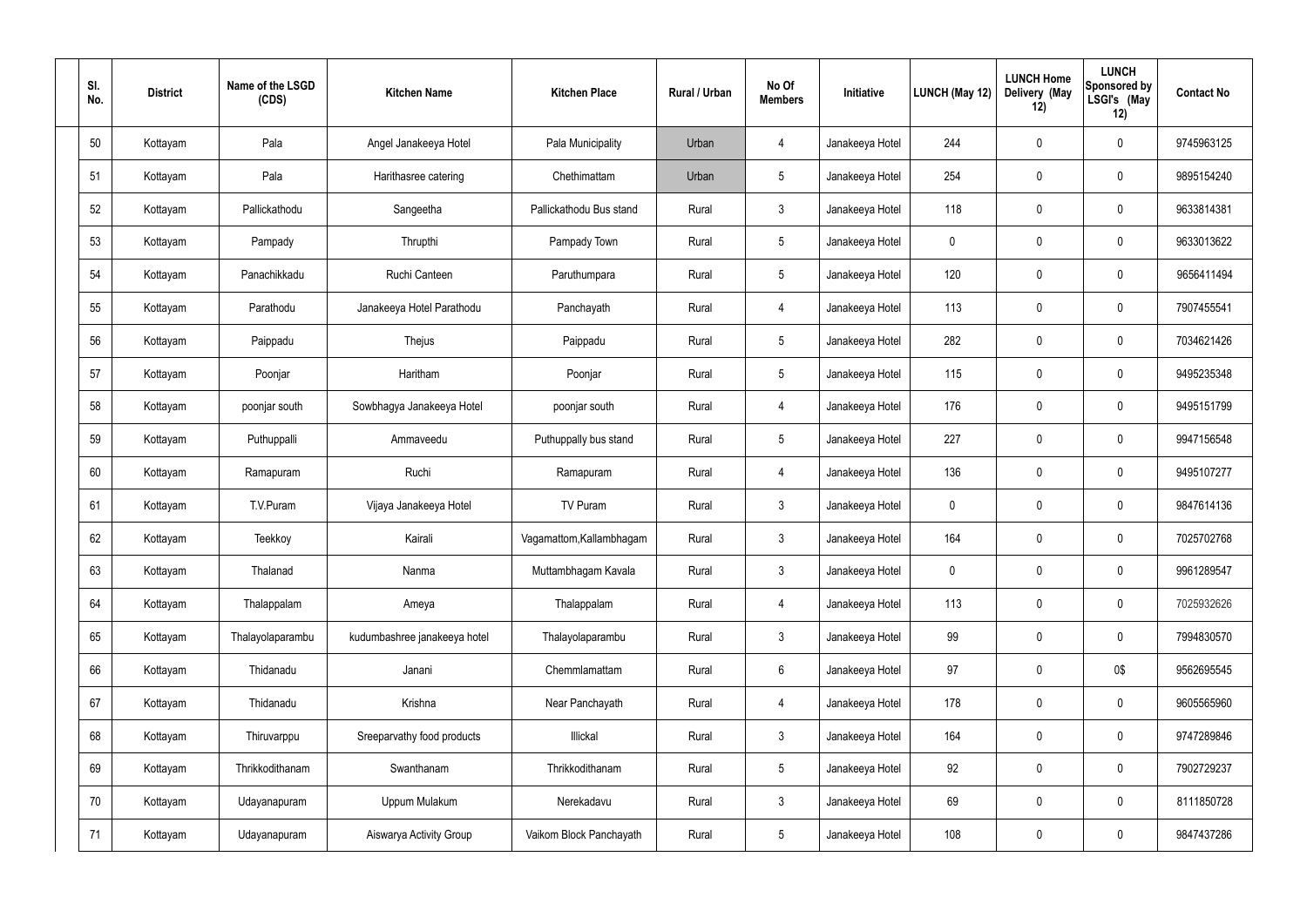|    | SI.<br>No.     | <b>District</b> | Name of the LSGD<br>(CDS) | <b>Kitchen Name</b>                                      | <b>Kitchen Place</b>                        | Rural / Urban | No Of<br><b>Members</b> | Initiative      | LUNCH (May 12) | <b>LUNCH Home</b><br>Delivery (May<br>12) | <b>LUNCH</b><br>Sponsored by<br>LSGI's (May<br>12) | <b>Contact No</b> |
|----|----------------|-----------------|---------------------------|----------------------------------------------------------|---------------------------------------------|---------------|-------------------------|-----------------|----------------|-------------------------------------------|----------------------------------------------------|-------------------|
|    | 72             | Kottayam        | Uzhavoor                  | Uzhavoor Janakeeya Hotel                                 | Uzhavoor Town                               | Rural         | 8                       | Janakeeya Hotel | 136            | $\mathbf 0$                               | $\pmb{0}$                                          | 9746074266        |
|    | 73             | Kottayam        | Vaikom                    | <b>Chanees Eats</b>                                      | Chalapparambu                               | Urban         | 4                       | Janakeeya Hotel | 119            | $\mathbf 0$                               | $\pmb{0}$                                          | 9446467389        |
|    | 74             | Kottayam        | Vakathanam                | Padheyam                                                 | Njaliakuzhi                                 | Rural         | $6\phantom{.}6$         | Janakeeya Hotel | 256            | $\mathbf 0$                               | $\pmb{0}$                                          | 9495010073        |
|    | 75             | Kottayam        | Vazhappally               | Udayam                                                   | Vazhappally                                 | Rural         | $\overline{4}$          | Janakeeya Hotel | 289            | $\mathbf 0$                               | $\pmb{0}$                                          | 9562267564        |
|    | 76             | Kottayam        | Vazhoor                   | Kudumbashree Canteen Unit At<br>Vazhoor Grama Panchayath | Vazhoor Grama Panchayath<br><b>Building</b> | Rural         | $\overline{5}$          | Janakeeya Hotel | 166            | $\mathbf 0$                               | $\pmb{0}$                                          | 9544717796        |
|    | 77             | Kottayam        | Vazhoor                   | New India                                                | Nedumavu                                    | Rural         | $\mathfrak{Z}$          | Janakeeya Hotel | 0              | $\mathbf 0$                               | $\pmb{0}$                                          | 9744581242        |
|    | 78             | Kottayam        | Vechoor                   | Treeland Annapoorna                                      | <b>Bund Road</b>                            | Rural         | $\mathbf{3}$            | Janakeeya Hotel | 0              | $\mathbf 0$                               | $\pmb{0}$                                          | 8606814487        |
|    | 79             | Kottayam        | Velivannoor               | Thanima foods                                            | Veliyannoor                                 | Rural         | $\mathfrak{Z}$          | Janakeeya Hotel | 119            | $\mathbf 0$                               | $\pmb{0}$                                          | 9744392147        |
|    | 80             | Kottayam        | Vellavoor                 | Uppum Mulakum Janakeeya Hotel                            | Panchayath premise                          | Rural         | $5\,$                   | Janakeeya Hotel | 178            | $\mathbf 0$                               | $\pmb{0}$                                          | 9188317288        |
|    | 81             | Kottayam        | Velloor                   | Puzhayoram catering                                      | Near Velloor cds office                     | Rural         | 4                       | Janakeeya Hotel | 204            | 0                                         | $\mathbf 0$                                        | 9895522286        |
|    | 82             | Kottayam        | Vijayapuram               | Niravu                                                   | Iranjal                                     | Rural         | $\mathfrak{Z}$          | Janakeeya Hotel | 298            | $\mathbf 0$                               | $\pmb{0}$                                          | 9495245895        |
|    | 83             | Kottayam        | Vijayapuram               | Renown Janakeeya Hotel                                   | Vadavathoor                                 | Rural         | $5\overline{)}$         |                 | 261            | 0                                         | $\mathbf 0$                                        | 8606536302        |
| 82 |                |                 |                           |                                                          |                                             |               | 336                     |                 | 195            | 0                                         | $\pmb{0}$                                          |                   |
|    |                |                 |                           |                                                          |                                             |               |                         |                 | 10976          | $\overline{0}$                            | $\overline{0}$                                     |                   |
|    | $\overline{1}$ | Kozhikode       | Balussery                 | Unarvu Janakeeya Hotel                                   | Balussery                                   | Rural         | $5\overline{)}$         | Janakeeya Hotel | 152            | 0                                         | $\mathbf 0$                                        | 95440 03929       |
|    | $\overline{2}$ | Kozhikode       | Panangad                  | Kairali Janakeeya Hotel                                  | Balussery mukku at KK<br>hospital           | Rural         | $\mathbf{3}$            | Janakeeya Hotel | 467            | 0                                         | $\mathbf 0$                                        | 97450 85782       |
|    | $\mathfrak{Z}$ | Kozhikode       | Koorachundu               | Swad Nirmmal Janakeeya hotel                             | Koorachundu                                 | Rural         | 4                       | Janakeeya Hotel | 320            | $\mathbf 0$                               | $\mathbf 0$                                        | 94967 07886       |
|    | $\overline{4}$ | Kozhikode       | Koorachundu               | Koottayma Janakeeya Hotel                                | Kallanode                                   | Rural         | $5\overline{)}$         | Janakeeya Hotel | 358            | 0                                         | $\mathbf 0$                                        | 94967 26850       |
|    | 5              | Kozhikode       | Kottur                    | Kudumbashree Janakeeya Hotel Kottur                      | Kottur                                      | Rural         | 10 <sup>°</sup>         | Janakeeya Hotel | 146            | $\mathbf 0$                               | $\mathbf 0$                                        | 97456 72101       |
|    | 6              | Kozhikode       | Naduvannur                | Naduvannur Janakeeya Hotel                               | Naduvannur                                  | Rural         | $5\overline{)}$         | Janakeeya Hotel | 312            | 0                                         | $\mathbf 0$                                        | 8592-031802       |
|    | $\overline{7}$ | Kozhikode       | Naduvannur                | FriendsJanakeeya Hotel                                   | Anjolimukku                                 | Rural         | $\mathbf{3}$            | Janakeeya Hotel | 300            | 0                                         | $\mathbf 0$                                        | 9995947043        |
|    | 8              | Kozhikode       | Ulliyeri                  | Ruchi Janakeeya Hotel                                    | Ulliyeri                                    | Rural         | 4                       | Janakeeya Hotel | 340            | 0                                         | $\mathbf 0$                                        | 89434 06681       |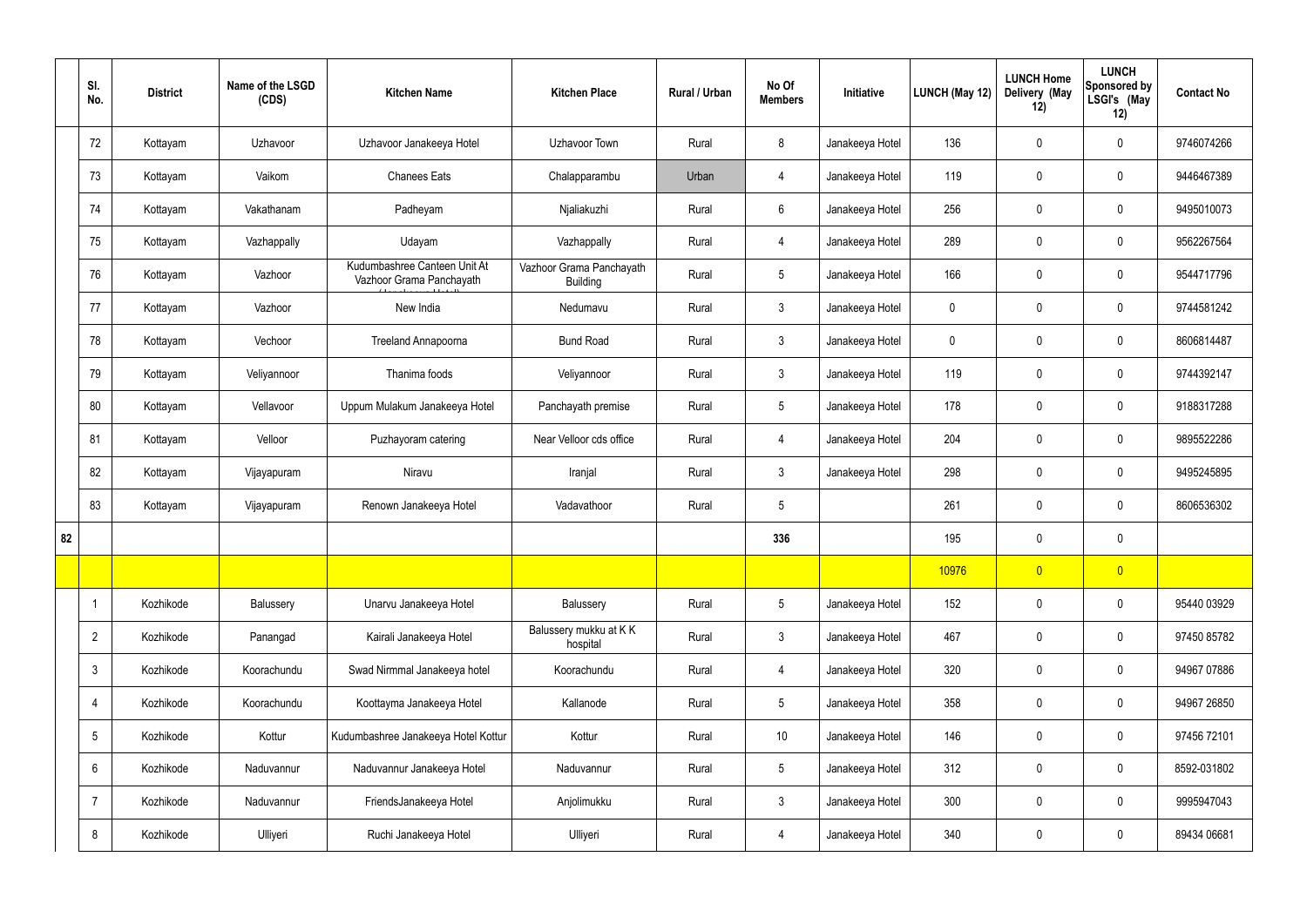| SI.<br>No.      | <b>District</b> | Name of the LSGD<br>(CDS) | <b>Kitchen Name</b>            | <b>Kitchen Place</b>                  | Rural / Urban | No Of<br><b>Members</b> | Initiative      | <b>LUNCH (May 12)</b> | <b>LUNCH Home</b><br>Delivery (May<br>12) | <b>LUNCH</b><br><b>Sponsored by</b><br>LSGI's (May<br>12) | <b>Contact No</b> |
|-----------------|-----------------|---------------------------|--------------------------------|---------------------------------------|---------------|-------------------------|-----------------|-----------------------|-------------------------------------------|-----------------------------------------------------------|-------------------|
| 9               | Kozhikode       | Unnikulam                 | Swad Janakeeya Hotel           | Ekarool Kaappil Road                  | Rural         | $\mathbf{3}$            | Janakeeya Hotel | 790                   | 0                                         | 0                                                         | 85475 75474       |
| 10              | Kozhikode       | Unnikulam                 | Chaithanya Janakeeya Hotel     | Opposite unnikulam<br>gramapanchayath | Rural         | $\mathbf{3}$            | Janakeeya Hotel | 764                   | 0                                         | 0                                                         | 87141 31460       |
| 11              | Kozhikode       | Nanminda                  | Akshaya vanitha hotel          | Nanminda panchayath building          | Rural         | $5\phantom{.0}$         | Janakeeya Hotel | 155                   | 0                                         | 0                                                         | 9961184212        |
| 12              | Kozhikode       | Thalakkulathur            | Thalakkulathur Janakeeya Hotel | Parambath                             | Rural         | $5\phantom{.0}$         | Janakeeya Hotel | 275                   | 0                                         | 0                                                         | 7593067511        |
| 13              | Kozhikode       | Kakkodi                   | Kakkodi Janakeeya Hotel        | Kakkodi Bazar                         | Rural         | 7                       | Janakeeya Hotel | 302                   | 0                                         | 0                                                         | 8943123615        |
| 14              | Kozhikode       | Chelannur                 | Oottupura Janakeeya Hotel      | Ambalathukulangara                    | Rural         | $\overline{7}$          | Janakeeya Hotel | 160                   | 0                                         | $\overline{2}$                                            | 9846010528        |
| 15              | Kozhikode       | Narikkuni                 | Amma Janakeeya Hotel           | Narikkuni                             | Rural         | $\overline{4}$          | Janakeeya Hotel | 147                   | 0                                         | 0                                                         | 9645606562        |
| 16              | Kozhikode       | Kakkoor                   | Janakeeya Hotel Kakkoor        | Kakkoor                               | Rural         | $5\phantom{.0}$         | Janakeeya Hotel | 121                   | 0                                         | 0                                                         | 8592050112        |
| 17              | Kozhikode       | Koduvally                 | Sadhya Janakeeya Hotel         | G M L P School, Koduvally             | Urban         | $5\phantom{.0}$         | Janakeeya Hotel | 530                   | 0                                         | 0                                                         | 8593898831        |
| 18              | Kozhikode       | Koduvally                 | KKN Janakeeya Hotel Koduvally  | Nellamkandi                           | Urban         | $\mathbf{3}$            | Janakeeya Hotel | 181                   | 0                                         | 0                                                         | 9847650894        |
| 19              | Kozhikode       | Koduvally                 | Swad Janakeeya Hotel           | Manipuram                             | Urban         | $5\phantom{.0}$         | Janakeeya Hotel | 235                   | $\boldsymbol{0}$                          | 0                                                         | 9946991995        |
| 20              | Kozhikode       | Madavoor                  | Madavoor Janakeeya Hotel       | Near madavoor panchayath              | Rural         | $5\phantom{.0}$         | Janakeeya Hotel | 112                   | 0                                         | 0                                                         | 8547590842        |
| 21              | Kozhikode       | Omasseri                  | Annapoornna Janakeeya Hotel    | Omasseri                              | Rural         | 4                       | Janakeeya Hotel | 0                     | 0                                         | 0                                                         | 9605102599        |
| 22              | Kozhikode       | Puthuppadi                | Ruchi Janakeeya Hotel          | Puthupadi                             | Rural         | $5\phantom{.0}$         | Janakeeya Hotel | 0                     | $\mathbf 0$                               | 0                                                         | 7909113114        |
| 23              | Kozhikode       | Kizhakkoth                | Swad Janakeeya Hotel           | Mariveettilthazham                    | Rural         | $\overline{4}$          | Janakeeya Hotel | 90                    | $\mathbf 0$                               | 0                                                         | 9847086665        |
| 24              | Kozhikode       | Thamarassery              | Pavithram Janakeeya hotel      | Thamarassery old stand                | Rural         | $6\phantom{.}6$         | Janakeeya Hotel | 341                   | $\mathbf 0$                               | 0                                                         | 9048389661        |
| 25              | Kozhikode       | Kodenchery                | Kairali Janakeeya Hotel        | Kodenchery                            | Rural         | $\overline{4}$          | Janakeeya Hotel | 151                   | $\mathbf 0$                               | 0                                                         | 9446037829        |
| 26              | Kozhikode       | Koodaranji                | Ruchikkoot Janakeeya Hotel     | Koodaranji                            | Rural         | $6\phantom{.}6$         | Janakeeya Hotel | 243                   | $\mathbf 0$                               | 0                                                         | 9496439278        |
| 27              | Kozhikode       | Thiruvambadi              | Pulari Janakeeya Hotel         | Thondimmal                            | Rural         | $5\phantom{.0}$         | Janakeeya Hotel | 159                   | $\mathbf 0$                               | 0                                                         | 7034264232        |
| 28              | Kozhikode       | Kattippara                | Ruchi Janakeeya Hotel          | Chamal                                | Rural         | $6\phantom{.}6$         | Janakeeya Hotel | 124                   | $\mathbf 0$                               | 0                                                         | 7591974045        |
| 29              | Kozhikode       | <b>Koyilandy North</b>    | Naveena canteen                | Near new bus stand                    | Urban         | 7                       | Janakeeya Hotel | 665                   | $\mathbf 0$                               | 4                                                         | 9544185262        |
| 30 <sup>°</sup> | Kozhikode       | Koyilandy North           | Kulirma Janakeeya Hotel        | Near Kollamchira                      | Urban         | 10 <sup>°</sup>         | Janakeeya Hotel | 392                   | $\boldsymbol{0}$                          |                                                           | 8943191728        |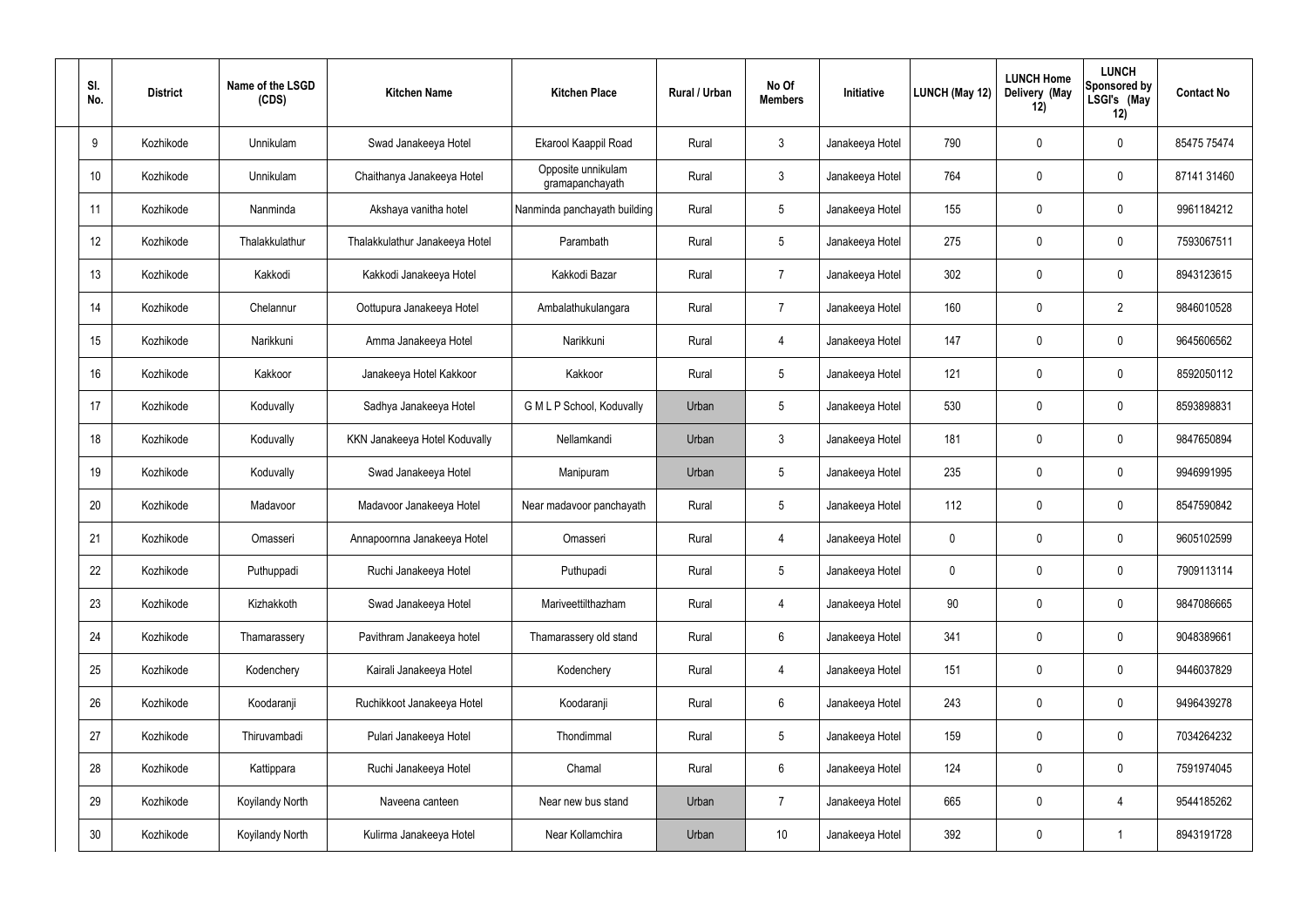| SI.<br>No. | <b>District</b> | Name of the LSGD<br>(CDS) | <b>Kitchen Name</b>         | <b>Kitchen Place</b>                        | Rural / Urban | No Of<br><b>Members</b> | Initiative      | LUNCH (May 12) | <b>LUNCH Home</b><br>Delivery (May<br>12) | <b>LUNCH</b><br>Sponsored by<br>LSGI's (May<br>12) | <b>Contact No</b> |
|------------|-----------------|---------------------------|-----------------------------|---------------------------------------------|---------------|-------------------------|-----------------|----------------|-------------------------------------------|----------------------------------------------------|-------------------|
| 31         | Kozhikode       | Koyilandi South           | Snehadeepam Janakeeya Hotel | Muthambi                                    | Urban         | $6\phantom{.}$          | Janakeeya Hotel | 108            | 0                                         | $\boldsymbol{0}$                                   | 9188198658        |
| 32         | Kozhikode       | Koyilandi South           | Sanam Janakeeya Hotel       | Koyilandi Market                            | Urban         | $\mathbf{3}$            | Janakeeya Hotel | 357            | 0                                         | $\pmb{0}$                                          | 9544185262        |
| 33         | Kozhikode       | Chengottukavu             | Amma Janakeeya Hotel        | Edakkulam                                   | Rural         | $5\phantom{.0}$         | Janakeeya Hotel | 120            | 0                                         | $\boldsymbol{0}$                                   | 9048235785        |
| 34         | Kozhikode       | Atholi                    | Atholi Janakeeya Hotel      | Kodassery                                   | Rural         | 4                       | Janakeeya Hotel | 0              | 0                                         | $\pmb{0}$                                          | 9072499251        |
| 35         | Kozhikode       | Moodadi                   | Ruchi Janakeeya Hotel       | Moodadi                                     | Rural         | $5\phantom{.0}$         | Janakeeya Hotel | 300            | 0                                         | $\boldsymbol{0}$                                   | 8281226403        |
| 36         | Kozhikode       | Chemancheri               | Annapoornna Janakeeya Hotel | Pookkad                                     | Rural         | $5\phantom{.0}$         | Janakeeya Hotel | 220            | $\boldsymbol{0}$                          | $\pmb{0}$                                          | 9048235785        |
| 37         | Kozhikode       | Arikkulam                 | Thanima Janakeeya Hotel     | Kurudimukku                                 | Rural         | 4                       | Janakeeya Hotel | 188            | $\boldsymbol{0}$                          | $\boldsymbol{0}$                                   | 9645137125        |
| 38         | Kozhikode       | Arikkulam                 | Ruchiyidam Janakeeya Hotel  | Arikkulam                                   | Rural         | 4                       | Janakeeya Hotel | 70             | 0                                         | $\pmb{0}$                                          | 9048410803        |
| 39         | Kozhikode       | Kozhikode Central.        | Ruchikkoott                 | <b>District Veterinary Hospital</b>         | Urban         | $\mathfrak{Z}$          | Janakeeya Hotel | 993            | 200                                       | $\boldsymbol{0}$                                   | 7025774213        |
| 40         | Kozhikode       | Kozhikode Central         | Sneha Ruchikkoott           | Mankavu                                     | Urban         | $\overline{4}$          | Janakeeya Hotel | 367            | 49                                        | $\boldsymbol{0}$                                   | 8921995031        |
| 41         | Kozhikode       | Kozhikode Central         | Tripthi Janakeeya Hotel     | Near AMLP School,<br>Moozhikkal             | Urban         | $\mathbf{3}$            | Janakeeya Hotel | 702            | 124                                       | $\boldsymbol{0}$                                   | 8129200288        |
| 42         | Kozhikode       | Kozhikode Central         | New Ganesh                  | Kovoor, near library                        | Urban         | $5\phantom{.0}$         | Janakeeya Hotel | 985            | 0                                         | $\boldsymbol{0}$                                   | 9349123701        |
| 43         | Kozhikode       | Kozhikode Central         | Ruchippura Janakeeya Hotel  | Near Focus mall, New bus<br>stand Kozhikode | Urban         | 3                       | Janakeeya Hotel | 984            | $\mathbf 0$                               | 0                                                  | 9605602806        |
| 44         | Kozhikode       | Kozhikode Central         | Souparnika Janakeeya Hotel  | Medical college near chest<br>hospital      | Urban         | 6                       | Janakeeya Hotel | 435            | 0                                         | $\pmb{0}$                                          | 8281709784        |
| 45         | Kozhikode       | Kozhikode North           | Udayam kudumbasree canteen  | Thadambattuthazham                          | Urban         | $5\phantom{.0}$         | Janakeeya Hotel | 550            | 34                                        | $\mathbf 0$                                        | 7736850096        |
| 46         | Kozhikode       | Kozhikode North           | Ruchi                       | Elathoor, Chettikulam                       | Urban         | $\overline{4}$          | Janakeeya Hotel | 346            | 0                                         | $\mathbf 0$                                        | 9947743713        |
| 47         | Kozhikode       | Kozhikode North           | Tasty Janakeeya Hotel       | Butt road                                   | Urban         | $5\phantom{.0}$         | Janakeeya Hotel | 631            | 80                                        | $\mathbf 0$                                        | 9074462795        |
| 48         | Kozhikode       | Kozhikode North           | Oruma                       | Eranjikkal                                  | Urban         | $\overline{4}$          | Janakeeya Hotel | 413            | 31                                        | $\mathbf 0$                                        | 9497754632        |
| 49         | Kozhikode       | Feroke                    | Ruchi vanitha mess          | <b>Feroke Muncipality</b>                   | Urban         | $\overline{7}$          | Janakeeya Hotel | 322            | 0                                         | $\mathbf 0$                                        | 9544468026        |
| 50         | Kozhikode       | Feroke                    | Mithra Janakeeya Hotel      | Ambalangadi                                 | Urban         | $5\phantom{.0}$         | Janakeeya Hotel | 312            | 0                                         | $\mathbf 0$                                        | 9847657229        |
| 51         | Kozhikode       | Feroke                    | Chemmeen Janakeeya Hotel    | Karuvanthuruthi                             | Urban         | 4                       | Janakeeya Hotel | 301            | 0                                         | $\pmb{0}$                                          | 9747265293        |
| 52         | Kozhikode       | Ramanattukara             | Tasty catering unit         | Ramanattukara                               | Urban         | 6                       | Janakeeya Hotel | 505            | $\pmb{0}$                                 | $\pmb{0}$                                          | 9961004004        |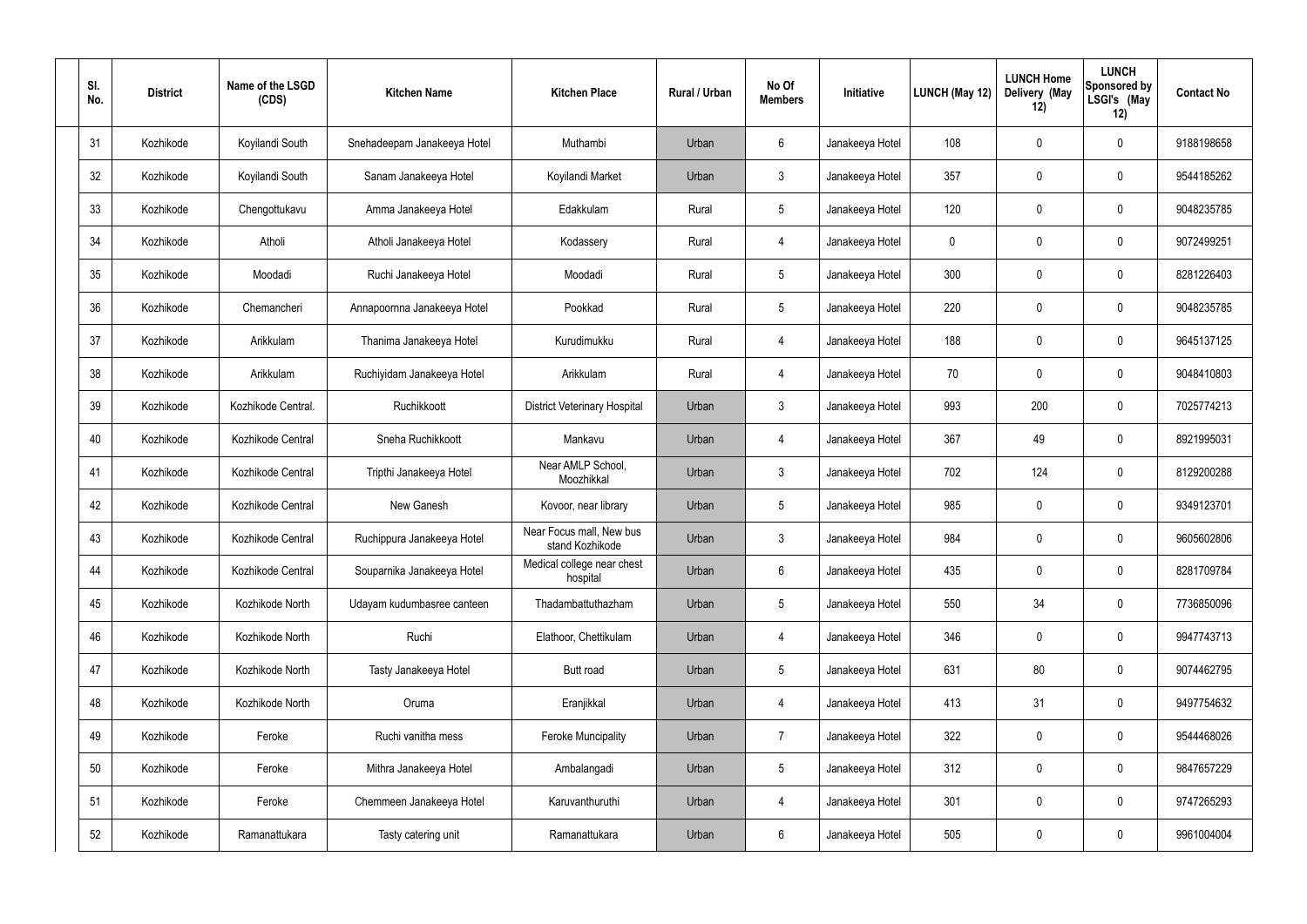|     | SI.<br>No. | <b>District</b> | Name of the LSGD<br>(CDS) | <b>Kitchen Name</b>                       | <b>Kitchen Place</b>               | Rural / Urban | No Of<br><b>Members</b> | Initiative      | LUNCH (May 12) | <b>LUNCH Home</b><br>Delivery (May<br>12) | <b>LUNCH</b><br>Sponsored by<br>LSGI's (May<br>12) | <b>Contact No</b> |
|-----|------------|-----------------|---------------------------|-------------------------------------------|------------------------------------|---------------|-------------------------|-----------------|----------------|-------------------------------------------|----------------------------------------------------|-------------------|
|     | 53         | Kozhikode       | KozhikodeSouth            | Ushass cattering                          | Meenchantha school                 | Urban         | $5\phantom{.0}$         | Janakeeya Hotel | 721            | $\mathbf 0$                               | $\mathbf 0$                                        | 9645629224        |
| 107 | 54         | Kozhikode       | Kozhikode South           | Oruma                                     | Naduvattam                         | Urban         | $\overline{4}$          | Janakeeya Hotel | 357            | 0                                         | $\mathbf 0$                                        | 9747405960        |
|     | 55         | Kozhikode       | Kozhikode South           | Ruchi Janakeeya Hotel                     | Kundayithode                       | Urban         | $5\phantom{.0}$         | Janakeeya Hotel | 572            | $\mathbf 0$                               | $\mathbf 0$                                        | 9526521036        |
|     | 56         | Kozhikode       | Kozhikode South           | Five star                                 | Palayam                            | Urban         | $\overline{4}$          | Janakeeya Hotel | 476            | 0                                         | $\mathbf 0$                                        | 9744307041        |
|     | 57         | Kozhikode       | Olavanna                  | Kailamadam Janakeeya Hotel                | Pantheerankavu bypass              | Rural         | $6\phantom{.}6$         | Janakeeya Hotel | 341            | 119                                       | $\mathbf 0$                                        | 9526123535        |
|     | 58         | Kozhikode       | Olavanna                  | Snehitha Janakeeya Hotel                  | Kunnathupalam                      | Rural         | $6\phantom{.}6$         | Janakeeya Hotel | 289            | 143                                       | $\mathbf 0$                                        | 9072771905        |
|     | 59         | Kozhikode       | Kadalundi                 | Kadambhari Janakeeya Hotel                | Mannoor valavil                    | Rural         | $6\overline{6}$         | Janakeeya Hotel | 150            | 71                                        | $\mathbf 0$                                        | 9349923675        |
|     | 60         | Kozhikode       | Mukkam                    | Mukkam Friends Janakeeya hotel            | Mukkam                             | Urban         | $\overline{4}$          | Janakeeya Hotel | 469            | 0                                         | $\mathbf 0$                                        | 9497215604        |
|     | 61         | Kozhikode       | Mukkam                    | Oottupura Janakeeya Hotel                 | Manassery                          | Urban         | $\overline{4}$          | Janakeeya Hotel | 413            | $\mathbf 0$                               | $\mathbf 0$                                        | 9645563417        |
|     | 62         | Kozhikode       | Chathamangalam            | Prakruthi                                 | Chathamangalam vipanana<br>kendram | Rural         | $5\phantom{.0}$         | Janakeeya Hotel | 158            | 0                                         | $\mathbf 0$                                        | 9745828787        |
|     | 63         | Kozhikode       | Chathamangalam            | Oruma                                     | Milk society                       | Rural         | $5\phantom{.0}$         | Janakeeya Hotel | $\mathbf 0$    | 0                                         | $\mathbf 0$                                        | 9847872378        |
|     | 64         | Kozhikode       | Perumanna                 | Thushara Janakeeya Hotel                  | Vallikkunnu                        | Rural         | $5\phantom{.0}$         | Janakeeya Hotel | 190            | 0                                         | $\mathbf 0$                                        | 8113873612        |
|     | 65         | Kozhikode       | Kodiyathur                | Kanivu                                    | Eranjimavu                         | Rural         | 4                       | Janakeeya Hotel | 81             | 0                                         | 0                                                  | 9048094053        |
|     | 66         | Kozhikode       | Karassery                 | Karassery CDS Janakeeya Hotel             | Near karassery panchayath          | Rural         | $\overline{4}$          | Janakeeya Hotel | 353            | $\mathbf 0$                               | $\mathbf 0$                                        | 9645120636        |
|     | 67         | Kozhikode       | Kuruvattoor               | Nanma Janakeeya Hotel                     | Payambra                           | Rural         | $\overline{4}$          | Janakeeya Hotel | 161            | $\mathbf 0$                               | $\mathbf 0$                                        | 8547413299        |
|     | 68         | Kozhikode       | Mavoor                    | Koottayma Janakeeya Hotel                 | Mavoor                             | Rural         | $\overline{4}$          | Janakeeya Hotel | 332            | 0                                         | $\mathbf 0$                                        | 9961856227        |
|     | 69         | Kozhikode       | Peruvayal                 | Tripthi Janakeeya Hotel                   | Velliparambu                       | Rural         | $5\phantom{.0}$         | Janakeeya Hotel | 206            | 0                                         | $\mathbf 0$                                        | 6238723687        |
|     | 70         | Kozhikode       | Kuttiadi                  | Janakeeya Hotel                           | Kuttiadi Town                      | Rural         | 9                       | Janakeeya Hotel | 271            | 0                                         | $\mathbf 0$                                        | 8606099575        |
|     | 71         | Kozhikode       | Kavilumpara               | Kavilumpara panchayath Janakeeya<br>Hotel | Thottilpalam                       | Rural         | $\overline{4}$          | Janakeeya Hotel | 238            | 0                                         | $\mathbf 0$                                        | 8157900256        |
|     | 72         | Kozhikode       | Maruthonkara              | Thanima Janakeeya Hotel                   | Adukkath                           | Rural         | $5\phantom{.0}$         | Janakeeya Hotel | 394            | 0                                         | $\mathbf 0$                                        | 9846974198        |
|     | 73         | Kozhikode       | Velom                     | Samridhi                                  | Kallumpuram - Theekkuni            | Rural         | $5\phantom{.0}$         | Janakeeya Hotel | 208            | 0                                         | $\mathbf 0$                                        | 9846813401        |
|     | 74         | Kozhikode       | Kunnummal                 | Ruchi Janakeeya Hotel                     | Kakkattil                          | Rural         | $5\,$                   | Janakeeya Hotel | 315            | 0                                         | $\mathbf 0$                                        | 9605800608        |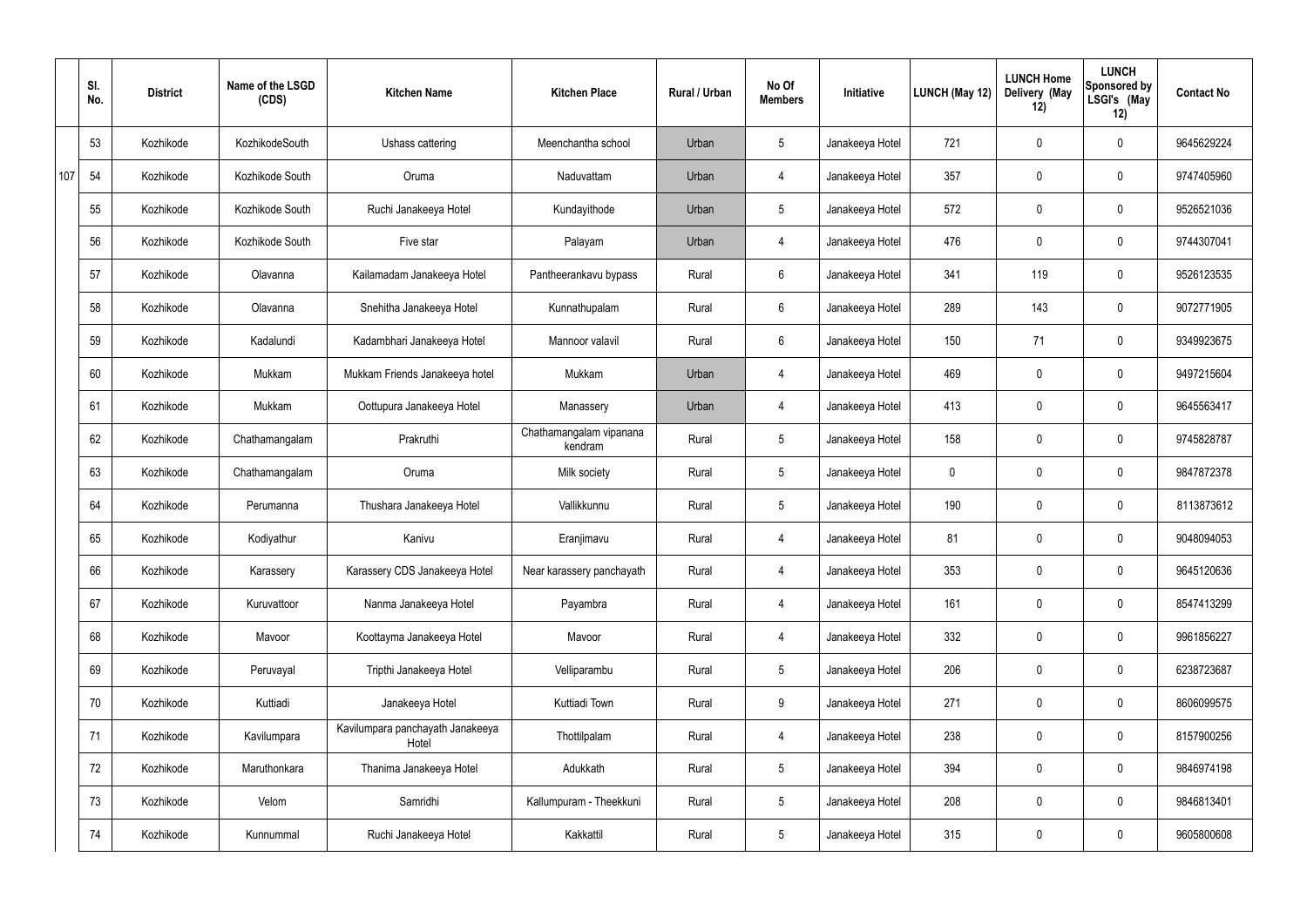| SI.<br>No. | <b>District</b> | Name of the LSGD<br>(CDS) | <b>Kitchen Name</b>                                  | <b>Kitchen Place</b>                               | Rural / Urban | No Of<br><b>Members</b> | Initiative      | LUNCH (May 12) | <b>LUNCH Home</b><br>Delivery (May<br>12) | <b>LUNCH</b><br>Sponsored by<br>LSGI's (May<br>12) | <b>Contact No</b> |
|------------|-----------------|---------------------------|------------------------------------------------------|----------------------------------------------------|---------------|-------------------------|-----------------|----------------|-------------------------------------------|----------------------------------------------------|-------------------|
| 75         | Kozhikode       | Naripatta                 | Sthree sakthi Janakeeya Hotel                        | Kaiveli                                            | Rural         | $5\,$                   | Janakeeya Hotel | 140            | 0                                         | $\boldsymbol{0}$                                   | 9645339232        |
| 76         | Kozhikode       | Kayakkodi                 | Samridhi Janakeeya Hotel                             | Kayakkodi                                          | Rural         | $5\phantom{.0}$         | Janakeeya Hotel | 229            | 0                                         | $\mathbf 0$                                        | 9495587551        |
| 77         | Kozhikode       | Thurayur                  | Cds coffee house                                     | Thurayur                                           | Rural         | $5\phantom{.0}$         | Janakeeya Hotel | 190            | 0                                         | $\boldsymbol{0}$                                   | 9048028293        |
| 78         | Kozhikode       | Payyoli                   | Lady fingers janakeeya hotel                         | Payyoli Municipality                               | Urban         | 4                       | Janakeeya Hotel | 190            | 0                                         | $\mathbf 0$                                        | 8606505900        |
| 79         | Kozhikode       | Meppayur                  | Ruchi canteen                                        | Meppayur                                           | Rural         | $5\phantom{.0}$         | Janakeeya Hotel | 312            | $\mathbf 0$                               | $\boldsymbol{0}$                                   | 9447469729        |
| 80         | Kozhikode       | Thikkodi                  | Kaippunnyam Janakeeya Hotel                          | Thikkodi                                           | Rural         | $5\phantom{.0}$         | Janakeeya Hotel | 120            | 0                                         | $\mathbf 0$                                        | 9526071250        |
| 81         | Kozhikode       | Keezhariyur               | Tripthi Janakeeya Hotel                              | Arayanattu para                                    | Rural         | 8                       | Janakeeya Hotel | 299            | $\mathbf 0$                               | $\boldsymbol{0}$                                   | 8592834034        |
| 82         | Kozhikode       | Chakkittappara            | Chakkittapara cds Hotel                              | Chakkittapara CDS                                  | Rural         | $\mathbf{3}$            | Janakeeya Hotel | 263            | 0                                         | $\boldsymbol{0}$                                   | 9526881089        |
| 83         | Kozhikode       | Cheruvannur               | Vanitha canteen                                      | near cheruvannur panchayath<br>office, Cheruvannur | Rural         | $5\phantom{.0}$         | Janakeeya Hotel | 181            | $\mathbf 0$                               | $\boldsymbol{0}$                                   | 9400676505        |
| 84         | Kozhikode       | Koothali                  | Salkara stationary cum Coffee house<br>and photostat | Near Koothali panchayath<br>office                 | Rural         | $6\phantom{.}6$         | Janakeeya Hotel | 166            | 0                                         | $\mathbf 0$                                        | 9847642496        |
| 85         | Kozhikode       | Changaroth                | Changorath Janakeeya Hotel                           | Near Vadakkumbad HSS                               | Rural         | $5\,$                   | Janakeeya Hotel | 118            | 0                                         | $\mathbf 0$                                        | 9747353283        |
| 86         | Kozhikode       | Perambra                  | Perambra Janakeeya Hotel                             | Perambra                                           | Rural         | 4                       | Janakeeya Hotel | 245            | $\mathbf 0$                               | $\mathbf 0$                                        | 6238677483        |
| 87         | Kozhikode       | Kayanna                   | Kudumbashree Janakeeya Hotel<br>Kayanna              | Kayanna Bazar                                      | Rural         | $\mathfrak{Z}$          | Janakeeya Hotel | 99             | $\mathbf 0$                               | $\boldsymbol{0}$                                   | 9496130121        |
| 88         | Kozhikode       | Kayanna                   | Soorya janakeeya Hotel                               | Para Muthu Kayanna                                 | Rural         | $\mathbf{3}$            | Janakeeya Hotel | 250            | 0                                         | $\pmb{0}$                                          | 95396 14209       |
| 89         | Kozhikode       | Nochad                    | Kudumbashree Janakeeya Hotel                         | Muliyangal                                         | Rural         | $5\phantom{.0}$         | Janakeeya Hotel | 218            | 0                                         | $\pmb{0}$                                          | 7034944936        |
| 90         | Kozhikode       | Nochad                    | Ruchi Janakeeya Hotel                                | Kalpathur                                          | Rural         | $5\phantom{.0}$         | Janakeeya Hotel | 100            | $\pmb{0}$                                 | $\pmb{0}$                                          | 9946006742        |
| 91         | Kozhikode       | Ayenchery                 | Janakeeya Hotel Ayanchery                            | Ayanchery                                          | Rural         | $\overline{4}$          | Janakeeya Hotel | 235            | 0                                         | $\pmb{0}$                                          | 8078369520        |
| 92         | Kozhikode       | Maniyur                   | Ruchikoott Vanitha Hotel                             | Near maniyur panchayath<br>office, Navodaya stop   | Rural         | $\overline{4}$          | Janakeeya Hotel | 189            | $\pmb{0}$                                 | $\pmb{0}$                                          | 9400097895        |
| 93         | Kozhikode       | Villiappally              | Janakeeya Hotel Villiappally                         | Keezhal Mukku                                      | Rural         | $\overline{4}$          | Janakeeya Hotel | 208            | $\pmb{0}$                                 | $\pmb{0}$                                          | 8086472039        |
| 94         | Kozhikode       | Thiruvallur               | Ruchi Janakeeya Hotel                                | Thiruvallur                                        | Rural         | $5\phantom{.0}$         | Janakeeya Hotel | 272            | $\pmb{0}$                                 | $\pmb{0}$                                          | 9400723619        |
| 95         | Kozhikode       | Edachery                  | Kudumbasree cafe and helpdesk                        | Edachery                                           | Rural         | $\overline{4}$          | Janakeeya Hotel | 231            | 0                                         | $\mathbf 0$                                        | 7736287974        |
| 96         | Kozhikode       | Nadapuram                 | Uttupura canteen and catering                        | Kallachi                                           | Rural         | $6\phantom{.0}$         | Janakeeya Hotel | 381            | $\pmb{0}$                                 | $\pmb{0}$                                          | 9946448011        |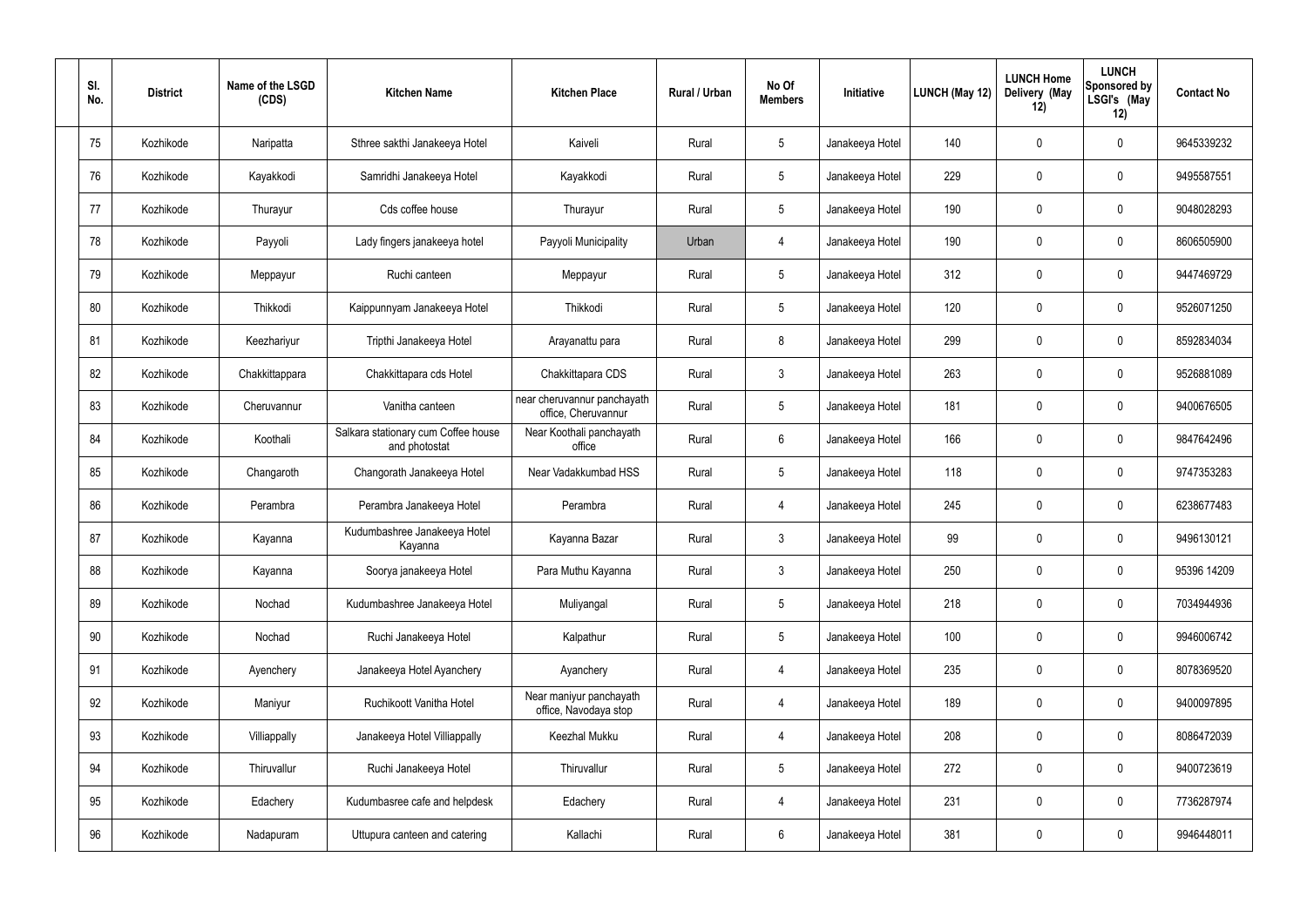|     | SI.<br>No.      | <b>District</b> | Name of the LSGD<br>(CDS) | <b>Kitchen Name</b>                   | <b>Kitchen Place</b>       | <b>Rural / Urban</b> | No Of<br><b>Members</b> | Initiative      | <b>LUNCH (May 12)</b> | <b>LUNCH Home</b><br>Delivery (May<br>12) | <b>LUNCH</b><br>Sponsored by<br>LSGI's (May<br>12) | <b>Contact No</b> |
|-----|-----------------|-----------------|---------------------------|---------------------------------------|----------------------------|----------------------|-------------------------|-----------------|-----------------------|-------------------------------------------|----------------------------------------------------|-------------------|
|     | 97              | Kozhikode       | Chekkyad                  | Ruchi vanitha hotel                   | Puliyav                    | Rural                | $\overline{4}$          | Janakeeya Hotel | 217                   | $\mathbf 0$                               | $\mathbf 0$                                        | 9048541152        |
|     | 98              | Kozhikode       | Valayam                   | Nanma Janakeeya Hotel                 | Valayam                    | Rural                | $5\phantom{.0}$         | Janakeeya Hotel | 164                   | $\mathbf 0$                               | $\mathbf 0$                                        | 9207821783        |
|     | 99              | Kozhikode       | Purameri                  | Nanma Janakeeya Hotel                 | Purameri                   | Rural                | $6\phantom{.}6$         | Janakeeya Hotel | 208                   | $\mathbf 0$                               | $\mathbf 0$                                        | 9745393164        |
|     | 100             | Kozhikode       | Vanimel                   | Vanimel Janakeeya Hotel               | Bhoomivathukkal            | Rural                | $5\phantom{.0}$         | Janakeeya Hotel | 121                   | $\mathbf 0$                               | $\mathbf 0$                                        | 9048163049        |
|     | 101             | Kozhikode       | Tuneri                    | Menma Oottupura Janakeeya Hotel       | Tuneri                     | Rural                | 3                       | Janakeeya Hotel | 200                   | $\mathbf 0$                               | $\mathbf 0$                                        | 9745251928        |
|     | 102             | Kozhikode       | Onchiyam                  | Adukkala                              | Kannookkara                | Rural                | $\mathbf{3}$            | Janakeeya Hotel | 186                   | $\mathbf 0$                               | $\mathbf 0$                                        | 8606115054        |
|     | 103             | Kozhikode       | Chorode                   | Janani Hotel and Catering Unit        | Chorode                    | Rural                | 4                       | Janakeeya Hotel | 290                   | $\mathbf 0$                               | $\mathbf 0$                                        | 9645426343        |
|     | 104             | Kozhikode       | Eramala                   | Janakeeya Hotel - Eramala             | Orkkatteri                 | Rural                | 8                       | Janakeeya Hotel | 108                   | $\mathbf 0$                               | $\mathbf 0$                                        | 9645239675        |
|     | 105             | Kozhikode       | Vadakara West             | Chithra Janakeeya Hotel               | Vadakara New bus stand     | Urban                | $\mathbf{3}$            | Janakeeya Hotel | 347                   | $\mathbf 0$                               | $\mathbf 0$                                        | 9387762939        |
|     | 106             | Kozhikode       | Vadakara East             | Janakeeya Hotel Vadakara Municipality | Edodi                      | Urban                | $6\phantom{.}6$         | Janakeeya Hotel | 389                   | $\mathbf 0$                               | $\mathbf 0$                                        | 9207604876        |
|     | 107             | Kozhikode       | Azhiyoor                  | Janakeeya Hotel Azhiyoor              | Chombala near Block Office | Rural                | $\mathbf{3}$            | Janakeeya Hotel | 204                   | $\pmb{0}$                                 | $\mathbf 0$                                        | 8086159250        |
| 107 |                 |                 |                           |                                       |                            |                      | 514                     |                 | 31306                 | 851                                       | $\overline{7}$                                     |                   |
|     |                 | Malappuram      | Triprangode               | Vishista Vanitha Canteen              | Ottumpuram                 | Rural                | $5\phantom{.0}$         | Janakeeya Hotel | $-198$                | 25                                        | $\mathbf 0$                                        | 9526951352        |
|     | $\overline{2}$  | Malappuram      | Kondotty-2                | Amrutham Janakeeya Hotel              | Kondotty busstand          | Urban                | 4                       | Janakeeya Hotel | 597                   | $\pmb{0}$                                 | 4                                                  | 7356582539        |
|     | 3               | Malappuram      | Ponmundam                 | Janakeeya hotel                       | Athanikkal                 | Rural                | $\overline{4}$          | Janakeeya Hotel | 198                   | $\pmb{0}$                                 | $\mathbf 0$                                        |                   |
|     | 4               | Malappuram      | Ponnani-1                 | Samridhi                              | Ponnani                    | Urban                | 5 <sup>5</sup>          | Janakeeya Hotel | 91                    | $\pmb{0}$                                 | $\mathbf 0$                                        | 9526810552        |
|     | 5               | Malappuram      | Parappanangadi            | Dithoos janakeeya hotel               | Parappanangadi             | Urban                | $\mathbf{3}$            | Janakeeya Hotel | 193                   | 169                                       | $\mathbf 0$                                        | 9895376975        |
|     | 6               | Malappuram      | Edayur                    | mathuraka vanita hotel                | vattaparamb                | Rural                | $\mathbf{3}$            | Janakeeya Hotel | 144                   | $\pmb{0}$                                 | $\mathbf 0$                                        |                   |
|     | $\overline{7}$  | Malappuram      | Kaladi                    | Thripthi Janakeeya Hotel              | Naripparamb                | Rural                | $\overline{4}$          | Janakeeya Hotel | 134                   | $\pmb{0}$                                 | $\mathbf 0$                                        | 9048111134        |
|     | 8               | Malappuram      | Tavanur                   | Snehitha                              | Ayankalam                  | Rural                | 5 <sub>5</sub>          | Janakeeya Hotel | 75                    | $\pmb{0}$                                 | $\mathbf 0$                                        | 9995887155        |
|     | 9               | Malappuram      | Karulai                   | Janakeeya Hotel                       | Karulayi Town              | Rural                | $\overline{4}$          | Janakeeya Hotel | 119                   | 28                                        | $\mathbf 0$                                        | 9388070564        |
|     | 10 <sup>°</sup> | Malappuram      | Melattur                  | Melattur Janakeeya Hotel              | Melattur                   | Rural                | 5 <sub>5</sub>          | Janakeeya Hotel | 297                   | $\pmb{0}$                                 | $\boldsymbol{0}$                                   | 9497644650        |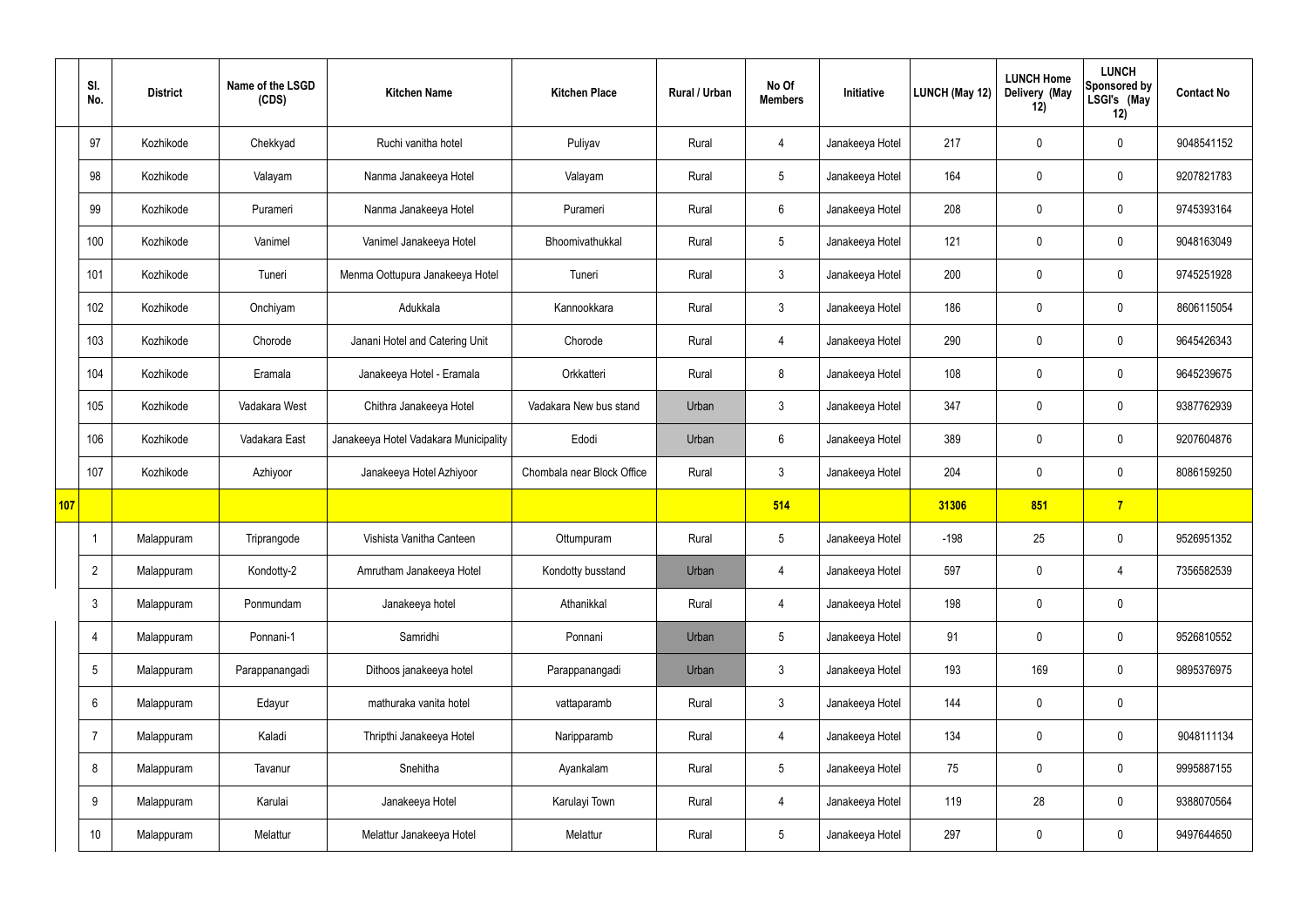| SI.<br>No.      | <b>District</b> | Name of the LSGD<br>(CDS) | <b>Kitchen Name</b>         | <b>Kitchen Place</b>                     | Rural / Urban | No Of<br><b>Members</b> | Initiative      | LUNCH (May 12) | <b>LUNCH Home</b><br>Delivery (May<br>12) | <b>LUNCH</b><br>Sponsored by<br>LSGI's (May<br>12) | <b>Contact No</b> |
|-----------------|-----------------|---------------------------|-----------------------------|------------------------------------------|---------------|-------------------------|-----------------|----------------|-------------------------------------------|----------------------------------------------------|-------------------|
| 11              | Malappuram      | Vallikkunnu               | Ruchikootu                  | Anangadi                                 | Rural         | 4                       | Janakeeya Hotel | 184            | 137                                       | $\boldsymbol{0}$                                   | 9846828029        |
| 12              | Malappuram      | Parappanangadi            | Sobhika Janakeeya hotel     | Parappanangadi                           | Urban         | $5\phantom{.0}$         | Janakeeya Hotel | 452            | 175                                       | $\pmb{0}$                                          | 9048220552        |
| 13              | Malappuram      | Vazhakkad                 | Ruchi hotel vazhakkad       | Gup school vazhakkad                     | Rural         | $5\,$                   | Janakeeya Hotel | 345            | 282                                       | $\boldsymbol{0}$                                   | 9656316072        |
| 14              | Malappuram      | Amarambalam               | Janakeeya Hotel             | Opposite Federal Bank<br>Pookkottumpadam | Rural         | $\overline{4}$          | Janakeeya Hotel | 115            | $\overline{4}$                            | $\overline{2}$                                     | 8157060589        |
| 15              | Malappuram      | Marakkara                 | Famous Hotel                | marakkara                                | Rural         | $\mathbf{3}$            | Janakeeya Hotel | 118            | $\boldsymbol{0}$                          | $\boldsymbol{0}$                                   | 6238909658        |
| 16              | Malappuram      | Ozhur                     | Archana Vanitha Canteen     | Pulparambu                               | Rural         | $\overline{2}$          | Janakeeya Hotel | 145            | 0                                         | $\boldsymbol{0}$                                   | 9645906084        |
| 17              | Malappuram      | Keezhuparambu             | Sisiram hotel keezhuparambu | New bazar kuniyil                        | Rural         | $5\,$                   | Janakeeya Hotel | 126            | 119                                       | $\boldsymbol{0}$                                   | 8086830582        |
| 18              | Malappuram      | Irimbiliyam               | nandanam vanita hotel.      | kotappuram                               | Rural         | $5\phantom{.0}$         | janakeeya Hotel | 0              | 0                                         | $\boldsymbol{0}$                                   | 7306302029        |
| 19              | Malappuram      | Porur                     | Kudumbasree vanitha canteen | Cherukod                                 | Rural         | 4                       | Janakeeya Hotel | 320            | $\boldsymbol{0}$                          | $\boldsymbol{0}$                                   | 9745425647        |
| 20              | Malappuram      | Tirunavaya                | Vibhava Cafesree            | Karathoor                                | Rural         | $\overline{4}$          | Janakeeya Hotel | 82             | 25                                        | $\boldsymbol{0}$                                   | 9645414837        |
| 21              | Malappuram      | Moothedam                 | Moothedam janakeeya hotel   | Karappuram                               | Rural         | $\mathbf{3}$            | Janakeeya Hotel | 237            | 0                                         | $\boldsymbol{0}$                                   | 9447630154        |
| 22              | Malappuram      | Vazhayur                  | Three Star Janakeeya Hotel  | Karad                                    | Rural         | $\overline{4}$          | Janakeeya Hotel | 250            | 52                                        | $\boldsymbol{0}$                                   | 9744305921        |
| 23              | Malappuram      | urngattiri                | Oottupura                   | Therattummal                             | Rural         | $5\phantom{.0}$         | Janakeeya Hotel | 118            | 91                                        | $\mathbf 0$                                        | 9562851125        |
| 24              | Malappuram      | Maranchery                | Janakeeya Hotel maranchey   | Panambad                                 | Rural         | $5\phantom{.0}$         | Janakeeya Hotel | 52             | 142                                       | $\mathbf 0$                                        | 9048081621        |
| 25              | Malappuram      | Athavanad                 | Janakeeya Bhakshanasala     | Vettichira                               | Rural         | $5\phantom{.0}$         | Janakeeya Hotel | $\pmb{0}$      | 0                                         | $\mathbf 0$                                        | 9495291580        |
| 26              | Malappuram      | Pothukal                  | Vanitha Canteen             | Nettikulam                               | Rural         | $6\,$                   | Janakeeya Hotel | 140            | 0                                         | $\mathbf 0$                                        | 9048501397        |
| 27              | Malappuram      | Mampad                    | <b>Bismi Cafe</b>           | Mampad                                   | Rural         | $\mathbf{3}$            | Janakeeya Hotel | 160            | 0                                         | $\mathbf 0$                                        | 9961170251        |
| 28              | Malappuram      | Marakkara                 | Ruchikoottu                 | <b>AC Nirappu</b>                        | Rural         | $5\phantom{.0}$         | Janakeeya Hotel | 52             | 0                                         | $\mathbf 0$                                        | 9745625415        |
| 29              | Malappuram      | Alipparambu               | Oottupura                   | Alipparambu                              | Rural         | $5\phantom{.0}$         | Janakeeya Hotel | 246            | 0                                         | $\mathbf 0$                                        | 9847690941        |
| 30 <sub>2</sub> | Malappuram      | Valanchery                | Janakkeeya Hotel            | Valanchery                               | Urban         | $5\phantom{.0}$         | Janakeeya Hotel | 242            | 0                                         | $\mathbf 0$                                        | 8593812408        |
| 31              | Malappuram      | Chaliyar                  | Chaliyar Janakeeya Hotel    | Akambaadam                               | Rural         | $\mathbf{3}$            | Janakeeya Hotel | 173            | 39                                        | $\pmb{0}$                                          | 9605274841        |
| 32              | Malappuram      | Kalikavu                  | Friends Janakeeya Hotel     | Kalikavu                                 | Rural         | $\overline{4}$          | Janakeeya Hotel | 139            | 23                                        | $\pmb{0}$                                          | 9745751684        |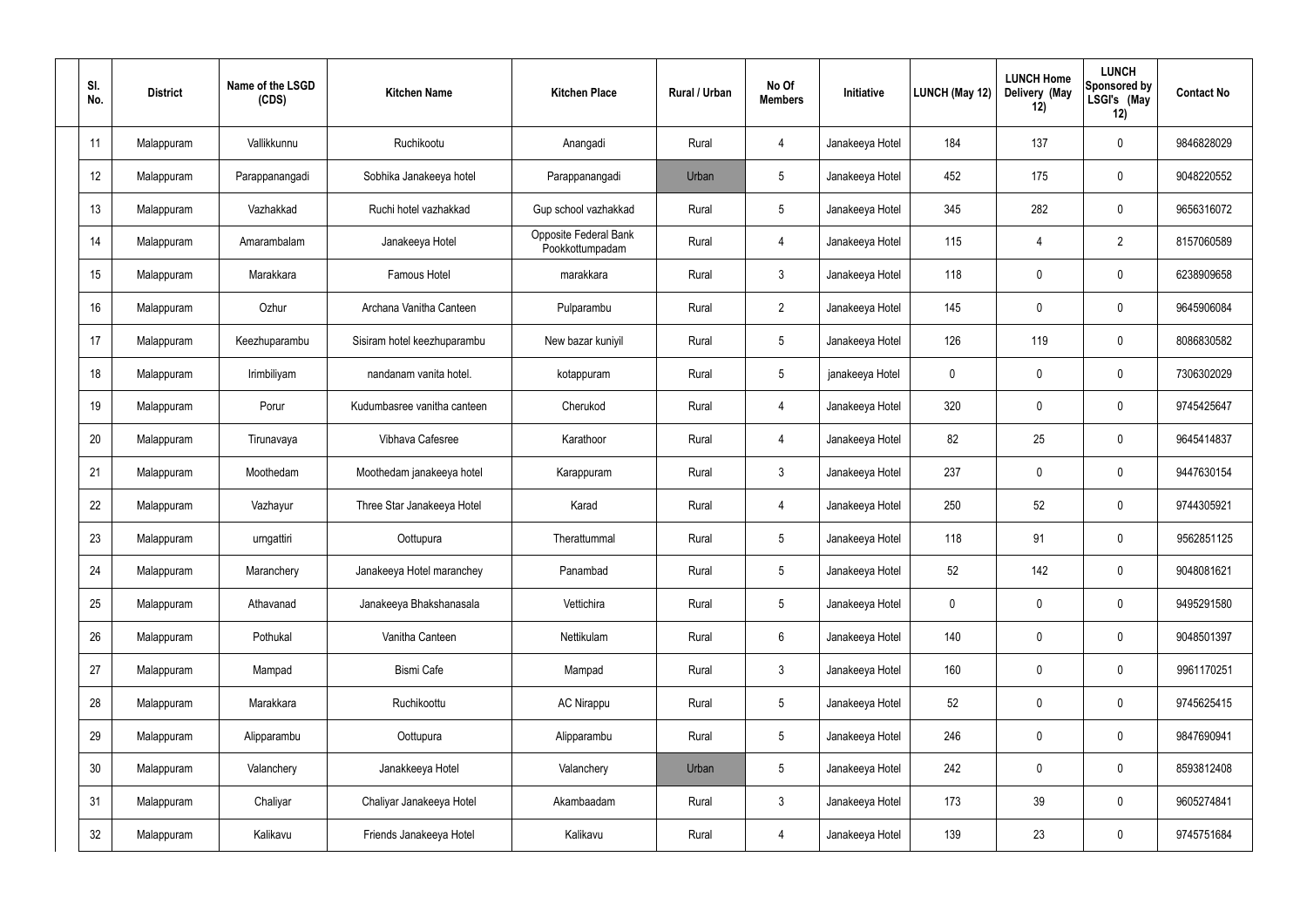| SI.<br>No. | <b>District</b> | Name of the LSGD<br>(CDS) | <b>Kitchen Name</b>                               | <b>Kitchen Place</b>   | Rural / Urban | No Of<br><b>Members</b> | Initiative      | LUNCH (May 12) | <b>LUNCH Home</b><br>Delivery (May<br>12) | <b>LUNCH</b><br><b>Sponsored by</b><br>LSGI's (May<br>12) | <b>Contact No</b> |
|------------|-----------------|---------------------------|---------------------------------------------------|------------------------|---------------|-------------------------|-----------------|----------------|-------------------------------------------|-----------------------------------------------------------|-------------------|
| 33         | Malappuram      | Angadipuram               | Janakeeya Hotel                                   | Angadipuram            | Rural         | 4                       | Janakeeya Hotel | 218            | 0                                         | 0                                                         | 7902314724        |
| 34         | Malappuram      | Puzhakkattri              | Jasmin                                            | Puzhakkattiri          | Rural         | $5\phantom{.0}$         | Janakeeya Hotel | 152            | 93                                        | 0                                                         | 9495497872        |
| 35         | Malappuram      | Nannamukku                | Tanima                                            | Nannamukku             | Rural         | $\overline{5}$          | Janakeeya Hotel | 146            | 123                                       | 0                                                         | 8943417885        |
| 36         | Malappuram      | Moorkkanad                | Oruma Janakeeya Hotel                             | Moorkkanad             | Rural         | $5\phantom{.0}$         | Janakeeya Hotel | 125            | 62                                        | $\mathbf 0$                                               | 9605728248        |
| 37         | Malappuram      | Edavanna                  | Souhrtham Janakeeya Hotel                         | Edavanna               | Rural         | $5\phantom{.0}$         | Janakeeya Hotel | 347            | 101                                       | $\mathbf 0$                                               | 9746986110        |
| 38         | Malappuram      | Tirur                     | Ruchi Janakeeya Hotel                             | Tirur                  | Urban         | 4                       | Janakeeya Hotel | 430            | 46                                        | $\mathbf 0$                                               | 9895409528        |
| 39         | Malappuram      | Tirur                     | Amrutham Janakeeya Hotel                          | Tirur                  | Urban         | 4                       | Janakeeya Hotel | 298            | 0                                         | $\mathbf 0$                                               | 9745074259        |
| 40         | Malappuram      | Edappal                   | Daya Cafesree                                     | Edappal                | Rural         | $5\phantom{.0}$         | Janakeeya Hotel | 189            | 0                                         | $\mathbf 0$                                               | 9895439056        |
| 41         | Malappuram      | Koottilangadi             | Janakeeya Hotel                                   | Koottilangadi          | Rural         | 4                       | Janakeeya Hotel | 65             | 36                                        | $\mathbf 0$                                               | 9539471939        |
| 42         | Malappuram      | Vattamkulam               | Vibhava Janakeeya Hotel                           | Edappal                | Rural         | 4                       | Janakeeya Hotel | 195            | 0                                         | $\mathbf 0$                                               | 9744844512        |
| 43         | Malappuram      | Nilambur                  | Annapporna Janakeeya Hotel                        | Nilambur               | Urban         | 8                       | Janakeeya Hotel | 361            | 192                                       | $\mathbf 0$                                               | 8547795364        |
| 44         | Malappuram      | Puzhakkattri              | PT Group                                          | Ramapuram              | Rural         | 4                       | Janakeeya Hotel | 135            | 55                                        | 0                                                         | 9745108676        |
| 45         | Malappuram      | Vazhikkadavu              | Vanitha Janakeeya Hotel                           | Manimooli              | Rural         | 4                       | Janakeeya Hotel | 159            | 60                                        | $\mathbf 0$                                               | 8943046755        |
| 46         | Malappuram      | Chungathara               | Chungathara Annapoorna Vanitha<br>Janakeeya Hotel | Chalikkulam            | Rural         | 3                       | Janakeeya Hotel | 29             | $\mathbf 0$                               | $\mathbf 0$                                               | 9745674102        |
| 47         | Malappuram      | Vallikunnu                | Punathil Janakeeya Hotel                          | Vallikunnu             | Rural         | 4                       | Janakeeya Hotel | 123            | 164                                       | $\mathsf{0}$                                              | 9946051042        |
| 48         | Malappuram      | Tirurangadi               | Nirmalyam Janakeeya Hotel                         | Chanthappadi           | Urban         | $\overline{5}$          | Janakeeya Hotel | 0              | $\mathbf 0$                               | $\mathbf 0$                                               | 9895168511        |
| 49         | Malappuram      | Purathur                  | Purathur Janakeeya Hotel                          | Kavilakkad             | Rural         | $\mathbf{3}$            | Janakeeya Hotel | 76             | 58                                        | $\mathsf{0}$                                              | 9645170119        |
| 50         | Malappuram      | Kuruva                    | Swad                                              | Ambalaparamb           | Rural         | 4                       | Janakeeya Hotel | 69             | 83                                        | $\mathsf{0}$                                              | 9495993543        |
| 51         | Malappuram      | Perumanna Klari           | Perumanna Klari Janakeeya Hotel                   | Near Panjayathu office | Rural         | $\mathfrak{Z}$          | Janakeeya Hotel | 105            | $\mathbf 0$                               | $\pmb{0}$                                                 | 7306197556        |
| 52         | Malappuram      | Kuttippuram               | Janakeeya Hotel Kuttippurram                      | Kuttipuram             | Rural         | $5\,$                   | Janakeeya Hotel | 312            | $\pmb{0}$                                 | $\mathsf{0}$                                              | 8921459017        |
| 53         | Malappuram      | Niramaruthur              | Annapporna Janakeeya Hotel                        | Mangad                 | Rural         | $\mathfrak{Z}$          | Janakeeya Hotel | 123            | $\mathbf 0$                               | $\pmb{0}$                                                 | 9746334349        |
| 54         | Malappuram      | Veliyancode               | Cafe Kudumbashree                                 | Eramangalam            | Rural         | $\mathfrak{Z}$          | Janakeeya Hotel | 68             | 82                                        | $\mathsf{0}$                                              | 9567575145        |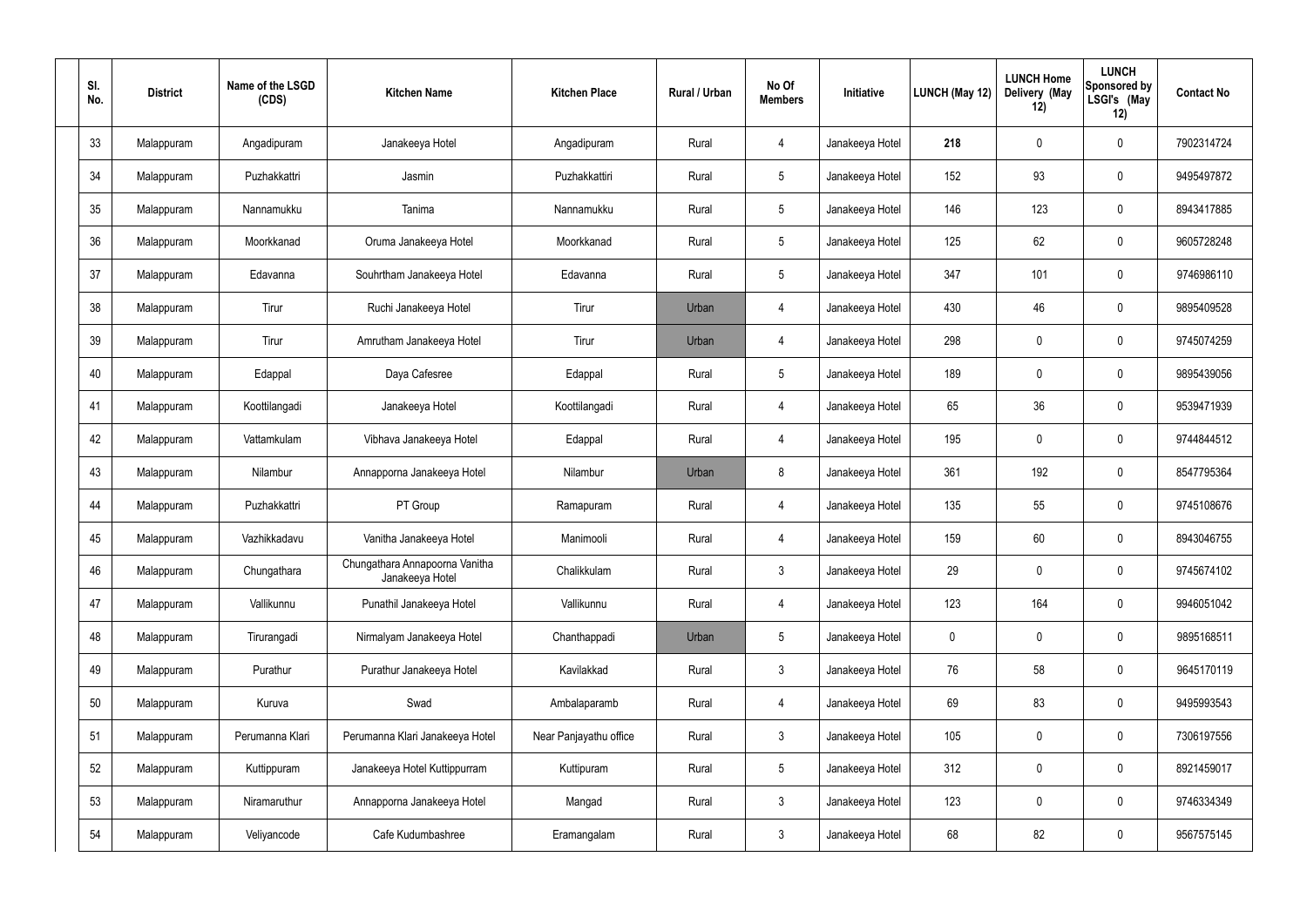| SI.<br>No. | <b>District</b> | Name of the LSGD<br>(CDS) | <b>Kitchen Name</b>          | <b>Kitchen Place</b> | Rural / Urban | No Of<br><b>Members</b> | Initiative      | LUNCH (May 12) | <b>LUNCH Home</b><br>Delivery (May<br>12) | <b>LUNCH</b><br>Sponsored by<br>LSGI's (May<br>12) | <b>Contact No</b> |
|------------|-----------------|---------------------------|------------------------------|----------------------|---------------|-------------------------|-----------------|----------------|-------------------------------------------|----------------------------------------------------|-------------------|
| 55         | Malappuram      | Pulilkal                  | Ruchi Koottu Janakeeya Hotel | Pulikkal             | Rural         | 4                       | Janakeeya Hotel | 200            | 26                                        | $\boldsymbol{0}$                                   | 9947039208        |
| 56         | Malappuram      | Karuvarakund              | Janakeeya Hotel              | Karuvarakund         | Rural         | $5\phantom{.0}$         | Janakeeya Hotel | 213            | 17                                        | $\mathbf 0$                                        | 9562233316        |
| 57         | Malappuram      | Thuvvur                   | Janakeeya Hotel              | Thuvvur              | Rural         | 4                       | Janakeeya Hotel | 136            | 32                                        | $\mathbf 0$                                        | 8075365565        |
| 58         | Malappuram      | Kottakkal                 | Kottakkal Kitchen            | Kottakkal            | Urban         | $\mathbf{3}$            | Janakeeya Hotel | 368            | $\mathbf 0$                               | $\mathbf 0$                                        | 9946216609        |
| 59         | Malappuram      | Kuzhimanna                | Mythri Janakkeeya Hotel      | Cheruparamb          | Rural         | 4                       | Janakeeya Hotel | 143            | 75                                        | $\mathbf 0$                                        | 9961738543        |
| 60         | Malappuram      | Talakkad                  | Talakkad Janakeeya Hotel     | <b>BP</b> Angadi     | Rural         | 4                       | Janakeeya Hotel | 185            | 20                                        | $\mathbf 0$                                        | 9447824517        |
| 61         | Malappuram      | Areecode                  | Haritha sree Janakeeya Hotel | Pookottuchola        | Rural         | 4                       | Janakeeya Hotel | 74             | 25                                        | $\mathbf 0$                                        | 7025072558        |
| 62         | Malappuram      | Cherukkavu                | Kitchen Hut Janakeeya Hotel  | Chevayoor            | Rural         | 4                       | Janakeeya Hoel  | $\mathbf 0$    | 0                                         | $\mathbf 0$                                        | 9895195887        |
| 63         | Malappuram      | Thiruvali                 | Janakeeya hotel              | Thiruvali            | Rural         | $5\phantom{.0}$         | Janakeeya Hotel | 240            | 0                                         | $\mathbf 0$                                        | 9746385945        |
| 64         | Malappuram      | Alamcode                  | Janakeeya hotel              | Alamcode             | Rural         | $5\phantom{.0}$         | Janakeeya Hotel | 161            | 113                                       | $\mathbf 0$                                        | 8129368109        |
| 65         | Malappuram      | Manjeri 1                 | Cafe Janakeeya hotel         | Manjeri              | Urban         | $6\phantom{.}6$         | Janakeeya Hotel | 185            | 30                                        | 6                                                  | 7336671011        |
| 66         | Malappuram      | kalpakanchery             | Janakeeya HOTELI             | Kalpakanchery        | Rural         | 4                       | Janakeeya Hotel | 110            | $\mathbf 0$                               | $\boldsymbol{0}$                                   | 9048929947        |
| 67         | Malappuram      | Kodur                     | Janakeeya hotel              | vadakkemanna         | Rural         | $\mathbf{3}$            | Janakeeya hotel | 0              | $\mathbf 0$                               | $\boldsymbol{0}$                                   | 9605430938        |
| 68         | Malappuram      | Anakayam                  | janakeeya hotel              | Anakayam             | Rural         | $5\phantom{.0}$         | Janakeeya hotel | 269            | 0                                         | $\mathbf 0$                                        | 7025840671        |
| 69         | Malappuram      | Malappuram                | Janakeeya Hotel              | Malappuram           | Urban         | $\mathbf{3}$            | Janakeeya Hotel | 253            | 0                                         | $\mathbf 0$                                        | 8281125864        |
| 70         | Malappuram      | Tanur                     | Azhimukham Janakeeya hotel   | tanur                | Urba          | $3\phantom{a}$          | Janakeeya Hotel | 232            | $\pmb{0}$                                 | $\mathbf 0$                                        | 7594914843        |
| 71         | Malappuram      | Elamkulam                 | Janapriya                    | Kunnakav             | Rural         | $\overline{\mathbf{4}}$ | Janakeeya Hotel | 175            | 0                                         | $\pmb{0}$                                          | 9496725446        |
| 72         | Malappuram      | Wandoor                   | Janakeeya Hotel              | wandoor              | Rural         | $\overline{\mathbf{4}}$ | Janakeeya Hotel | 211            | $\pmb{0}$                                 | $\mathbf 0$                                        | 8086064498        |
| 73         | Malappuram      | Perinthalmanna            | samrthi janakeeya hotei      | Perinthalmanna       | Urban         | $5\phantom{.0}$         | Janakeeya hotel | 130            | 0                                         | $\pmb{0}$                                          | 7994259773        |
| 74         | Malappuram      | Munniyur                  | Oottupura                    | Munniyur             | Rural         | $5\phantom{.0}$         | Janakeeya Hotel | 195            | 230                                       | $\pmb{0}$                                          | 7025766318        |
| 75         | Malappuram      | AR Nagar                  | Aiswarya                     | AR Nagar             | Rural         | $\mathbf{3}$            | Janakeeya Hotel | 182            | 0                                         | $\mathbf 0$                                        | 9745518722        |
| 76         | Malappuram      | Thenjippalam              | Nanma                        | Thenjippalam         | Rural         | $\boldsymbol{4}$        | Janakeeya Hotel | 312            | 71                                        | $\pmb{0}$                                          | 9645220615        |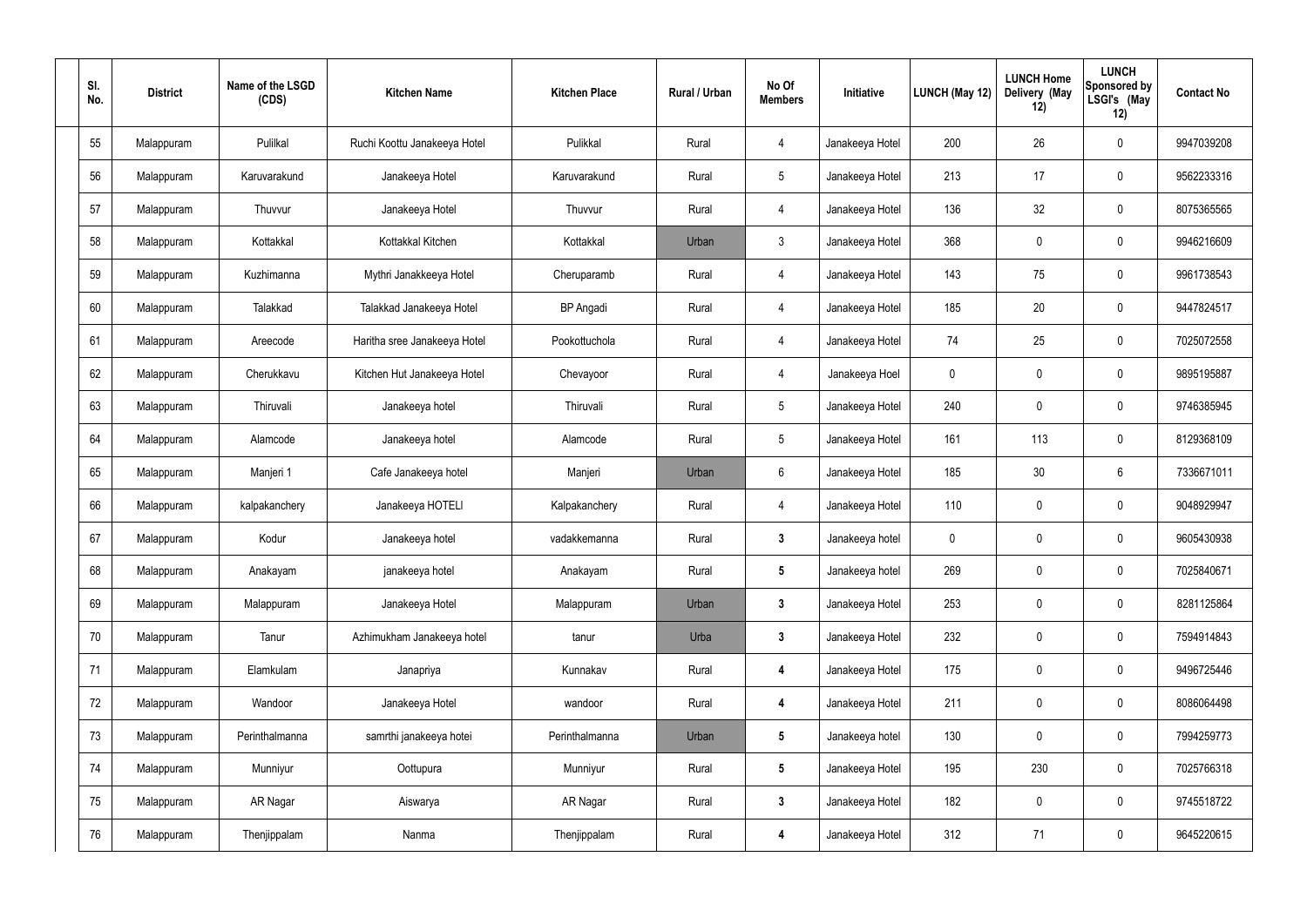| SI.<br>No. | <b>District</b> | Name of the LSGD<br>(CDS) | <b>Kitchen Name</b>        | <b>Kitchen Place</b> | Rural / Urban | No Of<br><b>Members</b> | Initiative      | <b>LUNCH (May 12)</b> | <b>LUNCH Home</b><br>Delivery (May<br>12) | <b>LUNCH</b><br><b>Sponsored by</b><br>LSGI's (May<br>12) | <b>Contact No</b> |
|------------|-----------------|---------------------------|----------------------------|----------------------|---------------|-------------------------|-----------------|-----------------------|-------------------------------------------|-----------------------------------------------------------|-------------------|
| 77         | Malappuram      | Peruvallur                | Anugraha                   | Super bazar          | Rural         | $\sqrt{5}$              | Jankeeya Hotel  | 108                   | 131                                       | $\overline{2}$                                            | 9747037665        |
| 78         | Malappuram      | Muthuvallur               | Nanma janakeeya hotel      | Muthuparambu         | Rural         | $\mathbf{3}$            | Janakeeya hotel | 462                   | $\mathbf 0$                               | 0                                                         | 9744406501        |
| 79         | Malappuram      | mankada                   | janakeeya hatel            | Aryiranazhipadi      | Rural         | $\mathbf{3}$            | janakeeya hotel | 123                   | 133                                       | 0                                                         | 9539855520        |
| 80         | Malappuram      | Vengara                   | Ponnoos hotel              | Vengara              | Rural         | $\mathbf{3}$            | Janakeeya hotel | 286                   | $\mathbf 0$                               | 0                                                         | 9947424618        |
| 81         | Malappuram      | Pulpatta                  | Santhwanam Janakeeya hotel | Padikkal parambil    | Rural         | $5\overline{)}$         | Janakeeya hotel | 278                   | 190                                       | 0                                                         | 9526367569        |
| 82         | Malappuram      | Keezhattur                | Keezhattur Janakeeya hotel | Keezhattur           | Rural         | $\overline{4}$          | Janakeeya hotel | 63                    | $\mathbf 0$                               | 0                                                         | 9539209640        |
| 83         | Malappuram      | Cheriyamundam             | Nanma janakeeya hotel      | Manchingapara        | Rural         | $\overline{4}$          | Janakeeya hotel | 130                   | 0                                         | 0                                                         | 9496048689        |
| 84         | Malappuram      | Chelambre                 | Soorya Janakeeya hotel     | Pulluparamb          | Rural         | $\mathbf{3}$            | Janakeeya hotel | 110                   | 79                                        | 0                                                         | 7994179285        |
| 85         | Malappuram      | Ponmala                   | Janakeeya hotel            | Chappangadi          | Rural         | $\boldsymbol{4}$        | Janakeeya hotel | 223                   | $\mathbf 0$                               | 0                                                         | 9605811748        |
| 86         | Malappuram      | Thennala                  | <b>Bismi Hotel</b>         | Pookkiparamb         | Rural         | 4!                      | Jankeeya Hotel  | 247                   | $\mathbf 0$                               | 0                                                         | 9995757092        |
| 87         | Malappuram      | Tanalur                   | Janakeeya Hotel            | Tanalur              | Rural         | $\mathbf{3}$            | Jankeeya Hotel  | 223                   | $\mathbf 0$                               | 0                                                         |                   |
| 88         | Malappuram      | Parappur                  | Four star                  | Azad nagar           | Rural         | $\sqrt{5}$              | Janakeeya Hotel | 244                   | $\mathbf 0$                               | 0                                                         | 9961091317        |
| 89         | Malappuram      | Oorakam                   | Ammoos                     | Panchayath padi      | Rural         | $\boldsymbol{3}$        | Janakeeya Hotel | 277                   | $\mathbf 0$                               | 0                                                         | 9526449294        |
| 90         | Malappuram      | Nannambra                 | Veeturuchi                 | Kundoor Athani       | Rural         | $\overline{4}$          | Janakeeya Hotel | 26                    | 193                                       | $\mathfrak{Z}$                                            | 9400618659        |
| 91         | Malappuram      | Pandikkad                 | Janakeeya Hotel            | Pandikkad            | Rural         | $\boldsymbol{4}$        | Janakeeya Hotel | 365                   | $\pmb{0}$                                 | $\mathbf 0$                                               | 9995504081        |
| 92         | Malappuram      | Chokkad                   | Natturuchi                 | Chokkad              | Rural         | $5\phantom{.0}$         | Janakeeya Hotel | 78                    | 20                                        | 0                                                         |                   |
| 93         | Malappuram      | Cheekode                  | Cheekode Janakeeya Hotel   | Cheekode             | Rural         | $\boldsymbol{4}$        | Janakeeya Hotel | 72                    | 37                                        | $\pmb{0}$                                                 |                   |
| 94         | Malappuram      | Makkarapparamb            | Subiksha                   | Makkarapparamb       | Rural         | $\mathbf{3}$            | Janakeeya Hotel | 74                    | 23                                        | $\mathbf 0$                                               | 8089003770        |
| 95         | Malappuram      | Ponnani-1                 | Devi Janakeeya Hotel       | Ponnani              | Urban         | $5\phantom{.0}$         | Janakeeya Hotel | 360                   | $\mathbf 0$                               | $\mathbf 0$                                               | 9961919097        |
| 96         | malappuram      | Mangalam                  | Soubagya                   | mangalam             | Rural         | $5\phantom{.0}$         | janakeeya hotel | 105                   | 75                                        | 0                                                         | 7510235855        |
| 97         | Malappuram      | Trikkalangode             | janakeeya hotel            | karakkunnu           | Rural         | $6\phantom{.}6$         | Janakeeya Hotel | 315                   | $\pmb{0}$                                 | $\mathbf 0$                                               | 7994885461        |
| 98         | Malppuram       | Morayur                   | Janakeeya hotel            | Valanchery           | Rural         | $\mathbf{3}$            | Janakeeya hotel | 102                   | $\pmb{0}$                                 | 0                                                         |                   |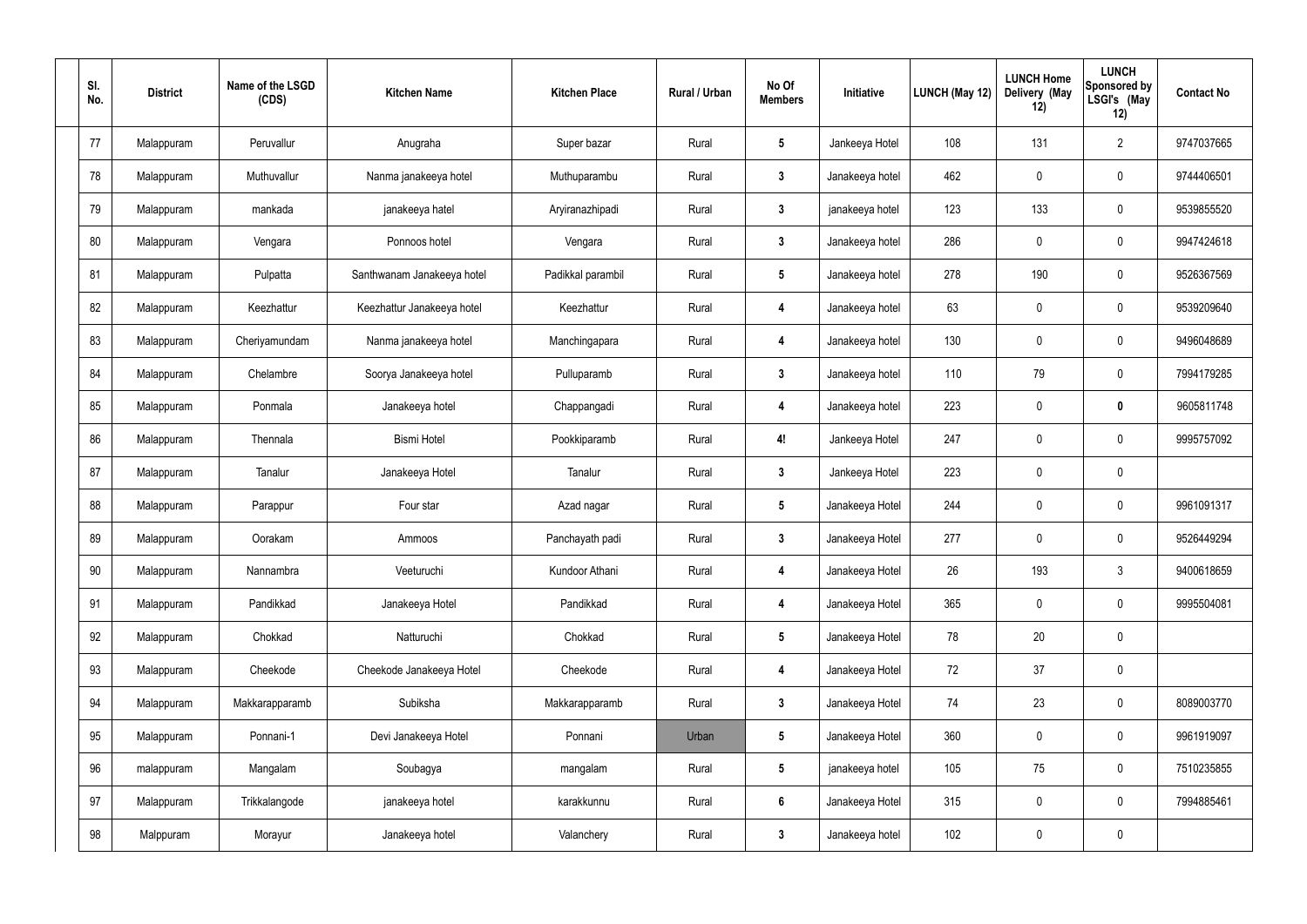| SI.<br>No. | <b>District</b> | Name of the LSGD<br>(CDS) | <b>Kitchen Name</b>        | <b>Kitchen Place</b> | Rural / Urban | No Of<br><b>Members</b> | Initiative      | LUNCH (May 12) | <b>LUNCH Home</b><br>Delivery (May<br>12) | <b>LUNCH</b><br>Sponsored by<br>LSGI's (May<br>12) | <b>Contact No</b> |
|------------|-----------------|---------------------------|----------------------------|----------------------|---------------|-------------------------|-----------------|----------------|-------------------------------------------|----------------------------------------------------|-------------------|
| 99         | Malappuram      | Perumbadapp               | Janakeeya hotel            | Perumbadapp          | Rural         | 4                       | Janakeeya hotel | 256            | 21                                        | $\pmb{0}$                                          |                   |
| 100        | Malappuram      | Vettom                    | Samruthi Janakeeya Hotel   | Puthanpeedika        | Rural         | $5\phantom{.0}$         | Janakeeya hotel | 189            | 199                                       | $\mathbf 0$                                        | 9562419017        |
| 101        | Malappuram      | Kondotty                  | Janakeeya hotel            | vazhakad             | <b>RURAL</b>  | 4                       | janakeeya hotel | 359            | 273                                       | $\pmb{0}$                                          |                   |
| 102        | Malappuram      | Pulamanthol               | Janakeeya hotel            | pulamanthole         | <b>RURAL</b>  | 4                       | Janakeeya hotel | 231            | 0                                         | $\pmb{0}$                                          |                   |
| 103        | Malappuram      | Valavannur                | Jankeeya hotel             | Valavannur           | <b>RURAL</b>  | $5\phantom{.0}$         | Janakeeya hotel | 196            | $\pmb{0}$                                 | $\pmb{0}$                                          |                   |
| 104        | Malappuram      | kottakkal                 | Subhiksha Janakeeya hotel  | kotakkal             | <b>URBAN</b>  | 4                       | Janakeeya hotel | 316            | 0                                         | $\mathbf 0$                                        | 9495913491        |
| 105        | Malappuram      | Vettom                    | Thripthi Janakeeya Hotel   | Vakkad               | <b>RURAL</b>  | 4                       | Janakeeya hotel | 140            | 16                                        | $\mathbf 0$                                        | 8943612862        |
| 106        | Malappuram      | Nilambur                  | Ajva Janakeeya hotel       | Minarvapadi          | <b>URBAN</b>  | $5\phantom{.0}$         | Janakeeya hotel | 205            | 30                                        | $\mathbf 0$                                        | 8086868912        |
| 107        | Malappuram      | Nilambur                  | Unity Janakeeya hotel      | nilambur             | <b>URBAN</b>  | 4                       | Janakeeya hotel | 480            | 0                                         | $\mathbf 0$                                        | 7034758053        |
| 108        | Malappuram      | Vallikkunn                | Rasakkut                   | Vallikunnu           | Rural         | 4                       | janakeeyahotel  | 158            | 184                                       | $\mathbf 0$                                        | 7034945074        |
| 109        | Malappuram      | kuruva                    | Ruchi                      | Kurava               | Rural         | $5\phantom{.0}$         | Janakeeyahotel  | 182            | 34                                        | $\mathbf 0$                                        | 9745414800        |
| 110        | Malappuram      | Kannamangalam             | Ruchikoott                 | Cheroor              | Rural         | $\mathbf{3}$            | Janakeeya Hotel | 345            | 0                                         | $\mathbf 0$                                        | 9747812113        |
| 111        | Malappuram      | Othukkungal               | janakeeya hotel            | Othukkungal          | Rural         | $5\phantom{.0}$         | Janakeeya Hotel | 386            | $\boldsymbol{0}$                          | $\mathbf 0$                                        | 9656716066        |
| 112        | Malappuram      | Pookkottur                | janakeeya hotel            | valluvambram         | Rural         | $\overline{\mathbf{4}}$ | Janakeeya Hotel | 223            | 0                                         | $\mathbf 0$                                        | 9447334084        |
| 113        | Malappuram      | Edakkara                  | Edakkara janakeeya hotel   | Edakkara             | Rural         | $\overline{\mathbf{4}}$ | janakeeya hotel | 200            | 0                                         | $\mathbf 0$                                        | 9495232698        |
| 114        | Malappuram      | porur                     | Thanima Janakeeya Hotel    | Porur                | Rural         | $3\phantom{a}$          | janakeeya hotel | 123            | 0                                         | $\mathbf 0$                                        | 9539928567        |
| 115        | Malappuram      | Pulikkal                  | al madeena Janakeeya Hotel | pulikkal             | Rural         | $\overline{\mathbf{4}}$ | Janakeeya Hotel | 106            | 32                                        | $\mathbf 0$                                        |                   |
| 116        | malappuram      | Tanur                     | amma janakeeyahottel       | Tanur                | Urban         | $5\phantom{.0}$         | janakeeyahottel | 320            | 0                                         | $\mathbf 0$                                        |                   |
| 117        | malappuram      | Pallikkal                 | padheyam janakeeyahottel   | Pallikkal            | Rural         | $5\phantom{.0}$         | janakeeyahotel  | 77             | 43                                        | $\mathbf 0$                                        |                   |
| 118        | Malappuram      | Chelembra                 | janakeeyahotel2            | Chelembra            | Rural         | $\overline{\mathbf{4}}$ | janakeeyahotel  | 142            | 119                                       | $\mathbf 0$                                        |                   |
| 119        | Malappuram      | Purathur                  | Safa Janakeeya Hotel       | Paravanna            | Rural         | $\overline{\mathbf{4}}$ | Janakeeya Hotel | $\pmb{0}$      | 0                                         | $\mathbf 0$                                        | 9544792994        |
| 120        | malappuram      | vazhayur                  | puthuma janakeeyahotel     | Vazhayur             | Rural         | $\boldsymbol{4}$        | janakeeyahotel  | 171            | 36                                        | $\pmb{0}$                                          |                   |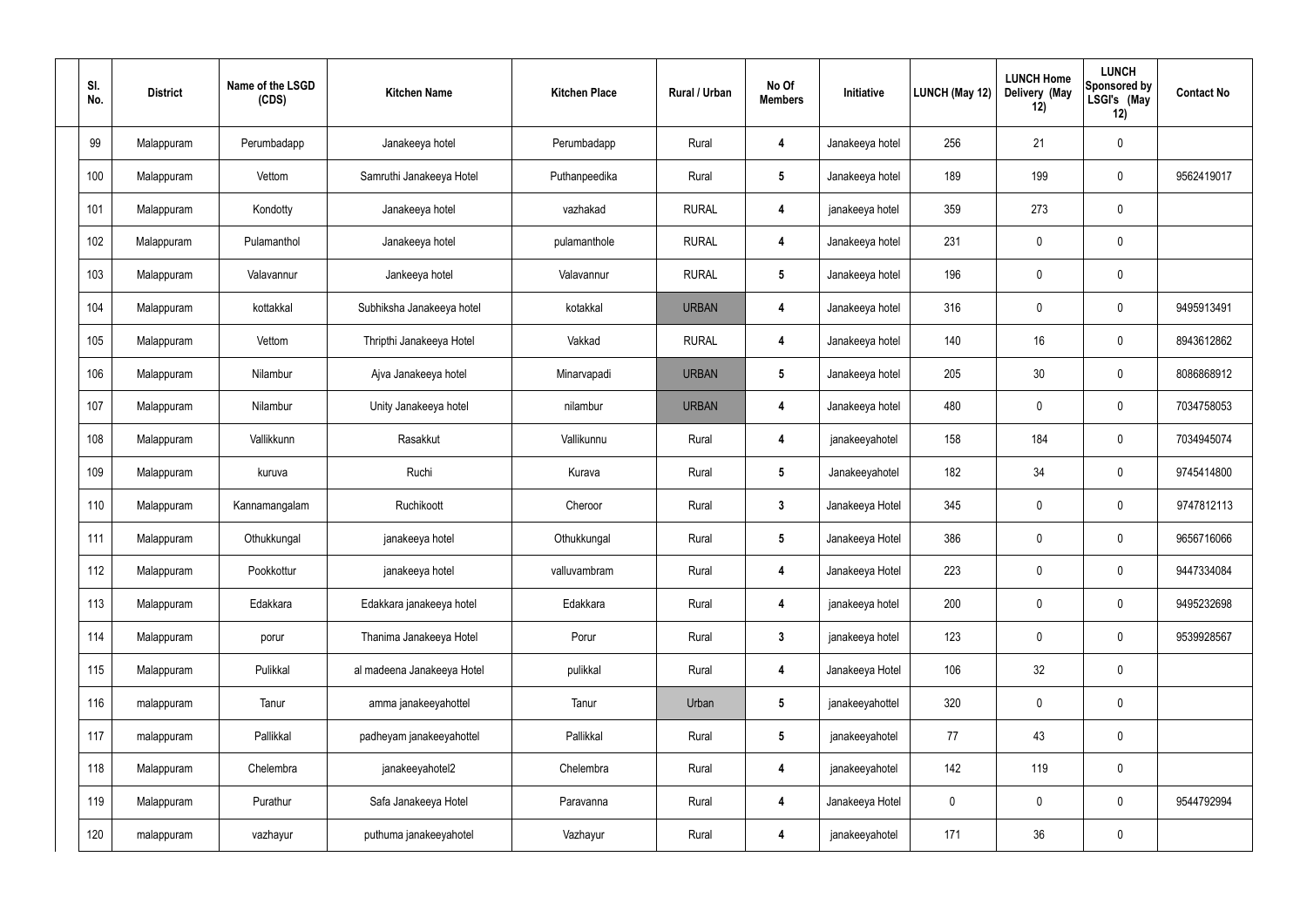|            | SI.<br>No.     | <b>District</b> | Name of the LSGD<br>(CDS) | <b>Kitchen Name</b>        | <b>Kitchen Place</b>                      | Rural / Urban | No Of<br><b>Members</b> | Initiative      | <b>LUNCH (May 12)</b> | <b>LUNCH Home</b><br>Delivery (May<br>12) | <b>LUNCH</b><br>Sponsored by<br>LSGI's (May<br>12) | <b>Contact No</b> |
|------------|----------------|-----------------|---------------------------|----------------------------|-------------------------------------------|---------------|-------------------------|-----------------|-----------------------|-------------------------------------------|----------------------------------------------------|-------------------|
|            | 121            | malappuram      | Mangalam                  | Swathistam                 | Vadikkal                                  | Rural         | 4                       | janakeeyahotel  | $\mathbf 0$           | $\mathbf 0$                               | $\mathbf 0$                                        | 9061799096        |
|            | 122            | malappuram      | kuttippuram               | nilayoram janakeeya hotel  | Kuttipuram                                | Rural         | 4                       | janakeeyahotel  | 191                   | $\mathbf 0$                               | $\mathbf 0$                                        |                   |
|            | 123            | malapluram      | thazhekode                | Thazhekode Janakeeya Hotel | Thazhekode                                | Rural         | 4                       | Janakeeya Hotel | 280                   | $\mathbf 0$                               | $\mathbf 0$                                        |                   |
|            | 124            | malappuram      | munniyur                  | my kitchen                 | Alinchuvad                                | Rural         | $5\phantom{.0}$         | janakeeya hotel | 104                   | 219                                       | $\mathbf 0$                                        | 8589809765        |
|            | 125            | Malappuram      | Mangalam                  | Ruchikkoottu               | Mangalam                                  | Rural         | 4                       | Janakeeya hotel | 190                   | 42                                        | $\mathbf 0$                                        | 6235095207        |
|            | 126            | Malappuram      | Ponnani                   | Thripthi                   | Ponnani                                   | Urban         | $5\phantom{.0}$         | Janakeeya Hotel | 194                   | $\mathbf 0$                               | $\mathbf 0$                                        | 7994839506        |
|            | 127            | Malappuram      | Tanur                     | Krishna                    | Tanur                                     | Urban         | $5\phantom{.0}$         | janakeeya hotel | 122                   | $\mathbf 0$                               | $\mathbf 0$                                        |                   |
|            | 128            | Malappuram      | Thazhekode                | ashraya                    | Maatrakkal                                | <b>RURAL</b>  | $6\phantom{.}6$         | janakeeya hotel | 307                   | $\mathbf 0$                               | $\mathbf 0$                                        | 9656135078        |
|            | 129            | Malappuram      | Tirurangadi               | Aikyam                     | Hidaya Nagar                              | Urban         | $6\overline{6}$         | janakeeya hotel | 211                   | 312                                       | $\mathbf 0$                                        | 9947424638        |
|            | 130            | Malappuram      | Tavanur                   | Nirmalyam                  | Athaloor                                  | Rural         | $3\phantom{a}$          | Janakeeya hotel | 155                   | $\mathbf 0$                               | $\mathbf 0$                                        | 7025571913        |
| <b>130</b> |                |                 |                           |                            |                                           |               | 544                     |                 | 23875                 | 5546                                      | 17                                                 |                   |
|            |                | Palakkad        | Elapully                  | Nakshathra Vanitha canteen | Canteen                                   | Rural         | 4                       | Janakeeya Hotel | 197                   | $\mathbf 0$                               | $\mathbf 0$                                        | 23875             |
|            | $\overline{2}$ | Palakkad        | Nalleppilly               | Vanitha Canteen            | Canteen                                   | Rural         | $\overline{4}$          | Janakeeya Hotel | 167                   | $\mathbf 0$                               | $\mathbf 0$                                        | 9656232569        |
|            | 3              | Palakkad        | Chittur                   | Thanal vanitha Canteen     | Thathamangalam, Mettuvalavu               | Urban         | $\mathfrak{Z}$          | Janakeeya Hotel | 360                   | $\pmb{0}$                                 | $\mathbf 0$                                        | 9447105400        |
|            | 4              | Palakkad        | chittur                   | urapp janakeeya hotel      | Anicode junction                          | urban         | 5 <sup>5</sup>          | Janakeeya hotel | 118                   | $\pmb{0}$                                 | $\mathbf 0$                                        | 9349930549        |
|            | 5              | Palakkad        | polpully                  | subiksha janakeeya hotel   | kallootiyal                               | Rural         | 5 <sub>5</sub>          | Janakeeya hotel | 180                   | $\pmb{0}$                                 | $\mathbf 0$                                        | 9495197498        |
|            | 6              | Palakkad        | Eruthenpathy              | Nila janakeeya hotel       | Mooniilmada muniyappan<br>kshethram near  | Rural         | $5\phantom{.0}$         | Janakeeya hotel | $\mathbf 0$           | $\pmb{0}$                                 | $\mathbf 0$                                        | 9037290925        |
|            | $\overline{7}$ | Palakkad        | Perumatty                 | Nanam Janakeeya hotel      | kannimari                                 | Rural         | $\mathbf{3}$            | Janakeeya hotel | 85                    | $\pmb{0}$                                 | $\mathbf 0$                                        | 9605529657        |
|            | 8              | Palakkad        | Vadakarapathy             | soubhagya janakeeya hotel  | vadakarapathy panchayath                  | Rural         | $5\phantom{.0}$         | Janakeeya hotel | 166                   | $\pmb{0}$                                 | $\mathbf 0$                                        | 9633578756        |
|            | 9              | Palakkad        | Kozhinjampara             | Sreesakthi Janakeeya hotel | Kozhinjampara<br>gramapanchayth, near bus | Rural         | $5\overline{)}$         | Janakeeya hotel | 120                   | $\mathbf 0$                               | $\mathbf 0$                                        | 9847121105        |
|            | 10             | Palakkad        | Vadakkenchery             | Oottupura Vanitha Canteen  | Panchayath building,<br>Vadakkenchery     | Rural         | $\overline{4}$          | Janakeeya Hotel | 238                   | $\pmb{0}$                                 | $\mathbf 0$                                        | 9656360141        |
|            | 11             | Palakkad        | PKD North                 | Cafesree                   | opp. ksrtc bus stand,<br>Manjakulam road  | Urban         | $5\phantom{.0}$         | Janakeeya Hotel | $\pmb{0}$             | $\mathbf 0$                               | $\mathbf 0$                                        | 9037332005        |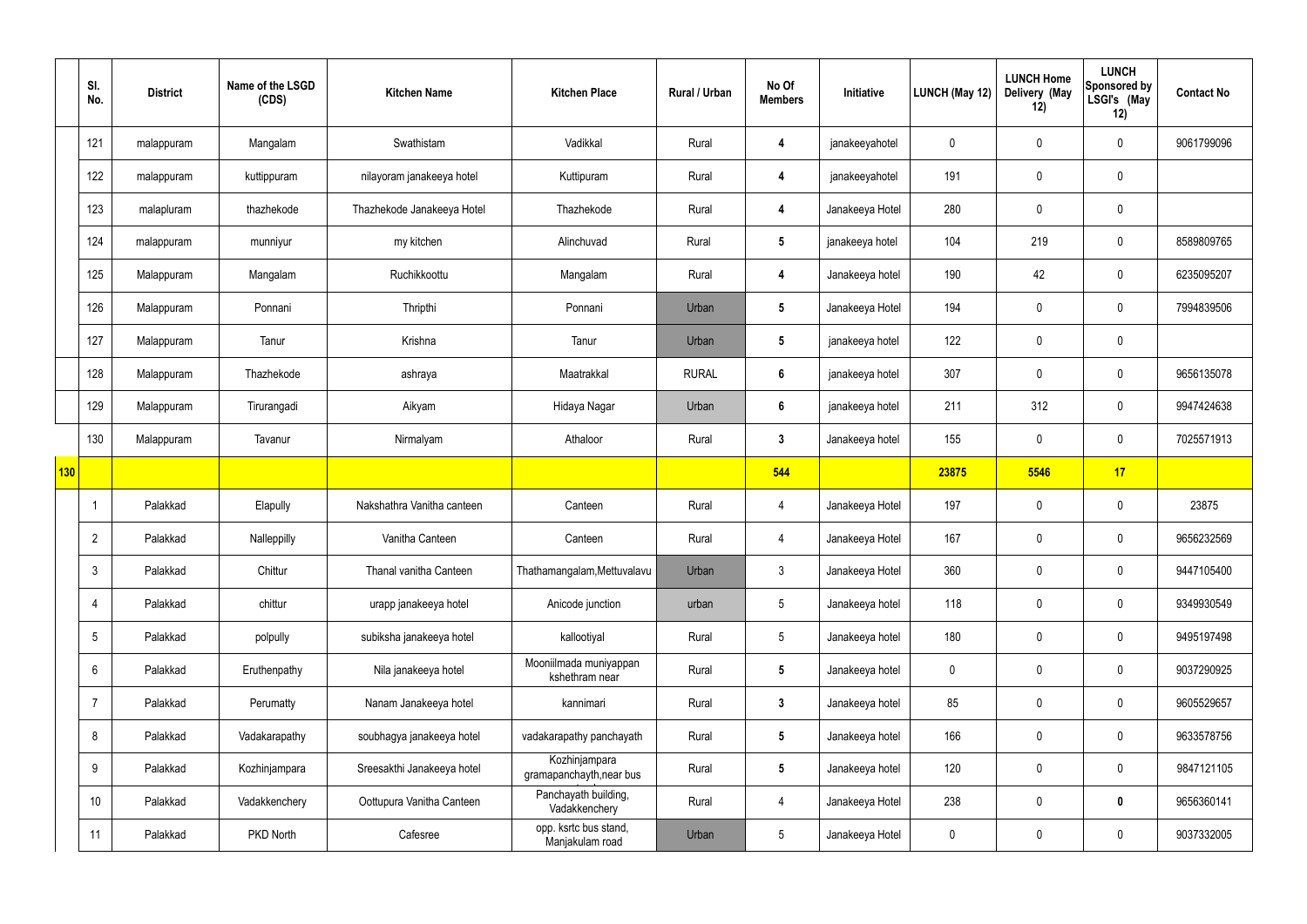| SI.<br>No. | <b>District</b> | Name of the LSGD<br>(CDS) | <b>Kitchen Name</b>             | <b>Kitchen Place</b>                      | Rural / Urban | No Of<br><b>Members</b> | Initiative       | LUNCH (May 12) | <b>LUNCH Home</b><br>Delivery (May<br>12) | <b>LUNCH</b><br>Sponsored by<br>LSGI's (May<br>12) | <b>Contact No</b> |
|------------|-----------------|---------------------------|---------------------------------|-------------------------------------------|---------------|-------------------------|------------------|----------------|-------------------------------------------|----------------------------------------------------|-------------------|
| 12         | Palakkad        | Ongallur                  | Amma canteen                    | Ongallur vipanana kendram                 | Rural         | 4                       | Janakeeya Hotel  | 115            | 0                                         | $\mathbf 0$                                        | 7560924507        |
| 13         | Palakkad        | Muthuthala                | Sreelakshmi vanitha canteen     | Muthuthala panchayath                     | Rural         | 4                       | Janakeeya Hotel  | 88             | 0                                         | $\boldsymbol{0}$                                   | 7558865485        |
| 14         | Palakkad        | Koppam                    | Natturuchi kudumbashree cafe    | Near koppam village                       | Rural         | $5\overline{)}$         | Janakeeya Hotel  | 85             | 0                                         | $\mathbf 0$                                        | 8075779172        |
| 15         | Palakkad        | Paruthur                  | Mamatty vanitha canteen         | Near panchayath                           | Rural         | $5\phantom{.0}$         | Janakeeya Hotel  | $\mathbf 0$    | $\mathbf{0}$                              | $\mathbf 0$                                        | 9544847874        |
| 16         | Palakkad        | Vilayur                   | Souhritha caffesree (Ruchipura) | Near Vilayur Panchayath                   | Rural         | 6                       | Janakeeya Hotel  | 156            | 0                                         | $\mathbf 0$                                        | 9747342046        |
| 17         | palakkad        | Kulukkallur               | Snehitha Janakeeya hotel        | Kulukkallur panchayath                    | Rural         | $5\phantom{.0}$         | Janakeeya hotel  | 90             | 0                                         | $\boldsymbol{0}$                                   | 9746701454        |
| 18         | Palakkad        | Pattambi                  | Janakeeya hotel                 | near Govt samskritha college,<br>Pattambi | Urban         | 4                       | Janakeeya hotel  | $\mathbf 0$    | 0                                         | $\mathbf 0$                                        | 9562043428        |
| 19         | Palakkad        | Erimayur                  | Thanima Vanitha Canteen         | Panchayath building, Erimayur             | Rural         | $5\phantom{.0}$         | Janakeeya Hotel  | 58             | 0                                         | -1                                                 | 9746440633        |
| 20         | Palakkad        | Kizhekkencheri            | Vanitha Canteen                 | Panchayath Building,<br>Kizhakkenchery    | Rural         | 4                       | Janakeeya Hotel  | 101            | 0                                         | -1                                                 | 9747923418        |
| 21         | Palakkad        | Peringottukkurrissi       | Aiswarya Vanitha canteen        | Panchayth building                        | Rural         | 3                       | Janakeeya Hotel  | 90             | 0                                         | $\boldsymbol{0}$                                   | 9048665884        |
| 22         | Palakkad        | Mundoor                   | Bharath vanitha canteen         | Panchayath building                       | Rural         | $\mathbf{3}$            | Janakeeya Hotel  | 169            | 84                                        | $\boldsymbol{0}$                                   | 8592830607        |
| 23         | Palakkad        | Kodumbu                   | kripa                           | kodumb panchayath                         | Rural         | 4                       | Janakeeya HoteL  | 60             | 0                                         | $\boldsymbol{0}$                                   | 9048682860        |
| 24         | Palakkad        | Thirumittakode            | Thirumuttam Janakeeya Hotel     | Karukaputhur                              | Rural         | 6                       | Janakeeya Hotel  | 125            | $\mathbf 0$                               | 0                                                  | 9072841599        |
| 25         | Palakkad        | Akathethara               | Nanma canteen                   | kalyanamandapam                           | Rural         | $\mathbf{3}$            | Janakeeya Hotel  | 68             | $\mathbf 0$                               | $\mathbf 0$                                        | 7025563510        |
| 26         | Palakkad        | Marutharoad               | flavours cantteen               | panchayath                                | Rural         | $5\phantom{.0}$         | Janakeeya Hotela | 123            | $\mathbf 0$                               | $\mathbf 0$                                        | 9746227966        |
| 27         | Palakkad        | Trithala                  | Kairali Vanitha Hotel           | Thirthala                                 | Rural         | $5\phantom{.0}$         | Janakeeya Hotel  | 146            | 0                                         | $\mathbf 0$                                        | 9048710155        |
| 28         | Palakkad        | Kongad                    | Annapoorna vanitha canteen      | Near Kongad village office                | Rural         | $5\,$                   | Janakeeya Hotel  | 109            | 0                                         | $\mathbf 0$                                        | 9645425774        |
| 29         | Palakkad        | Sreekrishnapuram          | Subiksha canteen                | Near panchayath office                    | Rural         | $\mathfrak{Z}$          | Janakeeya Hotel  | 78             | 0                                         | $\mathbf 0$                                        | 8086697226        |
| 30         | Palakkad        | Pallassana                | dhanalakshmi vanitha canteen    | pallassana panchayath<br>building         | Rural         | $5\,$                   | Janakeeya Hotel  | 158            | 0                                         | $\mathbf 0$                                        | 8943225892        |
| 31         | Palakkad        | Nenmmara                  | Nemmara Janakeeya hotel         | Nemmara junction                          | Rural         | $\overline{4}$          | Janakeeya hotel  | 215            | $\pmb{0}$                                 | $\mathbf 0$                                        | 8157850935        |
| 32         | Palakkad        | Ayilur                    | Janakeeya hotel                 | Thalavettanpara, Ayilur                   | Rural         | $\mathfrak{Z}$          | Janakeeya hotel  | 138            | 0                                         | $\mathbf 0$                                        | 9539517856        |
| 33         | Palakkad        | Melarkode                 | Janakeeya Hotel                 | near Melarkode panchayath                 | Rural         | $\overline{4}$          | Janakeeya hotel  | 0              | $\pmb{0}$                                 | $\pmb{0}$                                          | 8606193918        |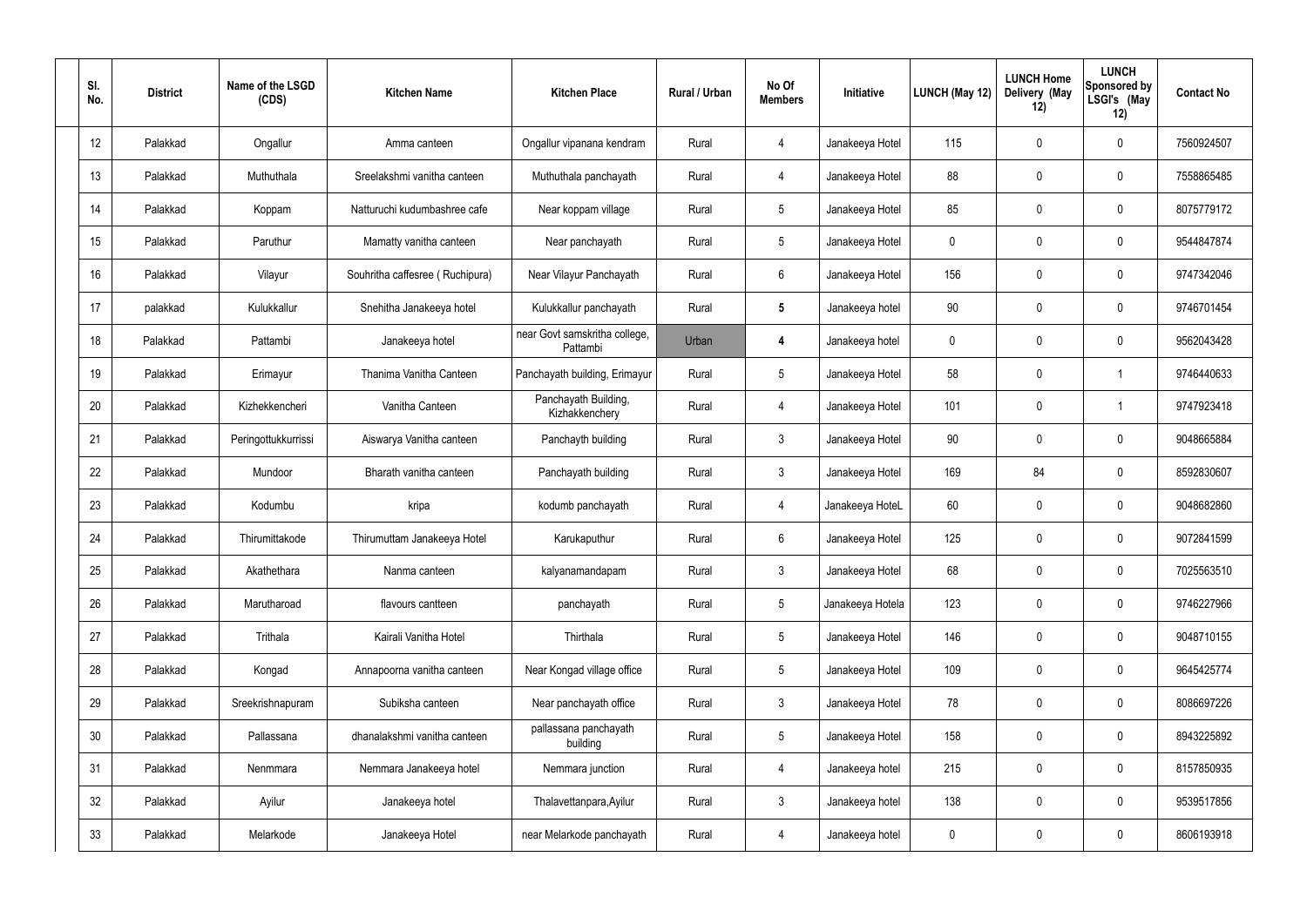|     | SI.<br>No. | <b>District</b> | Name of the LSGD<br>(CDS) | <b>Kitchen Name</b>                      | <b>Kitchen Place</b>                            | <b>Rural / Urban</b> | No Of<br><b>Members</b> | Initiative       | LUNCH (May 12) | <b>LUNCH Home</b><br>Delivery (May<br>12) | <b>LUNCH</b><br>Sponsored by<br>LSGI's (May<br>12) | <b>Contact No</b> |
|-----|------------|-----------------|---------------------------|------------------------------------------|-------------------------------------------------|----------------------|-------------------------|------------------|----------------|-------------------------------------------|----------------------------------------------------|-------------------|
|     | 34         | Palakkad        | Vandazhi                  | janakeeya hotel                          | Kaniyamangalam                                  | Rural                | $\mathbf{3}$            | Janakeeya hotel  | 57             | $\mathbf 0$                               | $\mathbf 0$                                        | 9645919937        |
|     | 35         | Palakkad        | Nelliayampathy            | Janakeeya hotel                          | near Panchayat, kaikaty                         | Rural                | 4                       | Janakeeya hotel  | 234            | $\mathbf 0$                               | $\mathbf 0$                                        | 9497123529        |
|     | 36         | Palakkad        | Elavanchery               | Snehatheeram                             | Near GUPS, Vattekkad                            | Rural                | $5\phantom{.0}$         | Janakeeya Hotel  | 221            | $\mathbf 0$                               | $\mathbf 0$                                        | 9744195274        |
|     | 37         | Palakkad        | Kollemkode                | Priya Vanitha Canteen                    | Block Panchayath Office,<br>Kollengode          | Rural                | $\overline{4}$          | Janakeeya Hotel  | 261            | $\mathbf 0$                               | $\mathbf 0$                                        | 9745456764        |
|     | 38         | Palakkad        | Koduvayur                 | Samridhi Kudumbashree Vanitha<br>Canteen | Panchayath Building                             | Rural                | $5\phantom{.0}$         | Janakeeya Hotel  | 133            | $\mathbf 0$                               | $\mathbf 0$                                        | 8086263595        |
|     | 39         | Palakkad        | Pattanchery               | Sreelakshmi vanitha canteen              | Panchayath Building                             | Rural                | $\overline{4}$          | Janakeeya Hotel  | 188            | $\mathbf 0$                               | $\mathbf 0$                                        | 8086916932        |
|     | 40         | Palakkad        | Pudunagaram               | Janakeeya Hotel                          | Near KSEB, Pudunagaram                          | Rural                | 4                       | Janakeeya hotel  | 226            | $\mathbf 0$                               | $\mathbf 0$                                        | 9497241598        |
|     | 41         | Palakkad        | Vadavanoor                | Sree Muruka Janakeeya Hotel              | Vydhyasala, Vadavanoor                          | Rural                | $5\phantom{.0}$         | Janakeeya hotel  | 162            | $\mathbf 0$                               | $\mathbf 0$                                        | 9567011729        |
|     | 42         | Palakkad        | Peruvemba                 | Samridi Janakeeya Hotel                  | Peruvemba Junction                              | Rural                | 4                       | Jankeeya hotel   | 195            | $\mathbf 0$                               | $\mathbf 0$                                        | 918089611261      |
|     | 43         | Palakkad        | Muthalamada               | Janakeeya Hotel                          | Chulliyarmedu                                   | Rural                | 4                       | Jankeeya hotel   | $\mathbf 0$    | $\mathbf 0$                               | $\mathbf 0$                                        | 9633730067        |
|     | 44         | Palakkad        | Cherppalasseri            | Swad Janakiyahotel, CPY                  | Scheduled caste coperative<br>society hall, cpy | Urban                | $5\phantom{.0}$         | Janakeeya Hotel  | 268            | $\mathbf 0$                               | $\mathbf 0$                                        | 9447746082        |
|     | 45         | Palakkad        | Vellinezhi                | Aiswarya kudumbashree                    | Adakkaputhur                                    | Rural                | $\mathfrak{Z}$          | Janakeeya Hotel  | 96             | $\mathbf 0$                               | $\mathbf 0$                                        | 9747730588        |
|     | 46         | Palakkad        | Keralasseri               | Bhagyasree janakeeya hotel               | Near village office                             | Rural                | $\mathfrak{Z}$          | Janakeeya Hotel  | 60             | $\mathbf 0$                               | $\mathbf 0$                                        | 8606125128        |
|     | 47         | Palakkad        | Kottayi                   | Kudumbashree Vanitha canteen             | Near Kottayi Panchayath                         | Rural                | 4                       | Jankeeya hotel   | 98             | $\mathbf 0$                               | $\mathbf 0$                                        | 9605699847        |
|     | 48         | Palakkad        | anakkara                  | udayasurya vanitha canteen               | kumbidi                                         | rural                | 5 <sub>5</sub>          | Janakeeya Hotel  | 313            | $\pmb{0}$                                 | $\mathbf 0$                                        | 9895947614        |
|     | 49         | Palakkad        | kappur                    | jeevanam hotel                           | kumaranellur                                    | rural                | $6\phantom{.}$          | Janakeeya Hotel  | 199            | $\pmb{0}$                                 | $\mathbf 0$                                        | 9605308385        |
| 102 | 50         | Palakkad        | Malampauzha               | Nandhanam canteen                        | near fantasy park                               | Rural                | $5\phantom{.0}$         | Janakeeya HotelT | 252            | $\pmb{0}$                                 | $\mathbf 0$                                        | 807587062         |
|     | 51         | Palakkad        | Puduppariyaram            | Anaswara Canteen                         | Panchayath                                      | Rural                | $\overline{4}$          | Janakeeya Hotel  | 102            | $\mathbf 0$                               | $\mathbf 0$                                        | 9526677781        |
|     | 52         | Palakkad        | kadambazhipuram           | Reshmi janakeeya hotel                   | 16 mail                                         | Rural                | $5\phantom{.0}$         | Janakeeya Hotel  | 96             | $\mathbf 0$                               | $\mathbf 0$                                        | 9048375891        |
|     | 53         | Palakkad        | Kadambazhipuram           | Ardhram Janakeeya hotel                  | Pulapatta                                       | Rural                | $\mathbf{3}$            | Janakeeya Hotel  | 66             | $\mathbf 0$                               | $\mathbf 0$                                        | 9495775246        |
|     | 54         | Palakkad        | Kannambra                 | Sree kurumba canteen                     | kannambra                                       | Rural                | 4                       | Janakeeya Hotel  | 208            | $\pmb{0}$                                 | $\mathbf 0$                                        | 8157815819        |
|     | 55         | Palakkad        | karakkurissi              | Janakiya hotel                           | Near ammus auditorium,<br>Ayappankavu           | Rural                | 3 <sup>1</sup>          | Janakeeya Hotel  | 130            | $\pmb{0}$                                 | $\boldsymbol{0}$                                   | 6238788932        |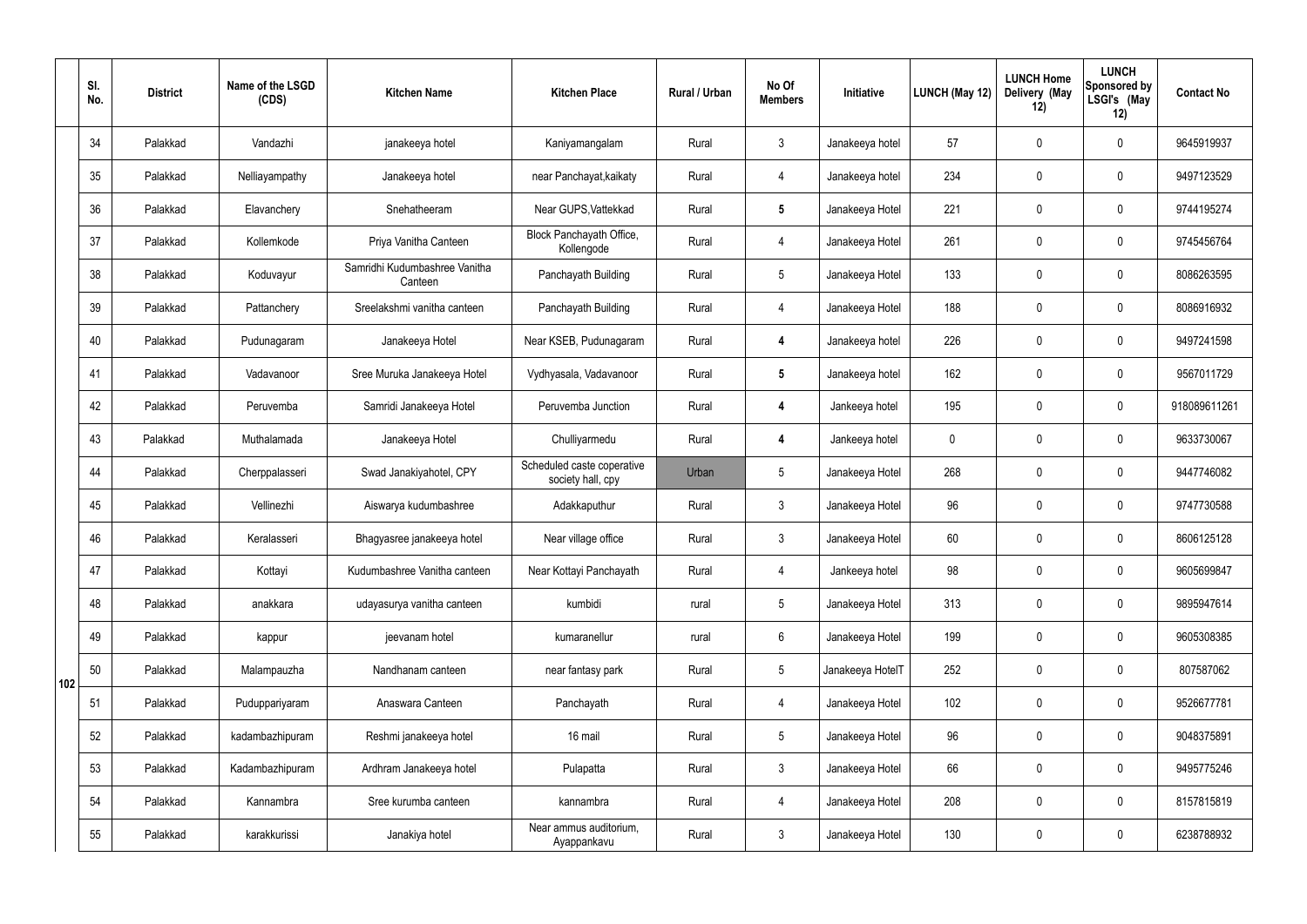| SI.<br>No. | <b>District</b> | Name of the LSGD<br>(CDS) | <b>Kitchen Name</b>                         | <b>Kitchen Place</b>                       | Rural / Urban | No Of<br><b>Members</b> | Initiative       | LUNCH (May 12) | <b>LUNCH Home</b><br>Delivery (May<br>12) | <b>LUNCH</b><br><b>Sponsored by</b><br>LSGI's (May<br>12) | <b>Contact No</b> |
|------------|-----------------|---------------------------|---------------------------------------------|--------------------------------------------|---------------|-------------------------|------------------|----------------|-------------------------------------------|-----------------------------------------------------------|-------------------|
| 56         | Palakkad        | Thenkara                  | Subiksham janakeeya hotel                   | Ayurveda hospital compound<br>Then kara    | Rural         | $5\phantom{.0}$         | Janakeeya Hotel  | 84             | 0                                         | $\boldsymbol{0}$                                          | 9747557333        |
| 57         | Palakkad        | Alanallur                 | Keerthi vanitha canteen and catering        | Near panchayath Alanallur                  | Rural         | $5\phantom{.0}$         | Janakeeya hotel  | 189            | 0                                         | $\pmb{0}$                                                 | 9495447569        |
| 58         | Palakkad        | Pudur                     | Asil canteen                                | Pudur panchayath                           | Rural         | $\overline{4}$          | Janakeeya hotel  | 77             | 0                                         | $\pmb{0}$                                                 | 8086968050        |
| 59         | Palakkad        | Parali                    | Annasree Janakeeya hotel                    | Near parali panchayath                     | Rural         | $\overline{4}$          | Janakeeya hotel  | 97             | $\mathbf 0$                               | $\pmb{0}$                                                 | 8281829238        |
| 60         | Palakkad        | Mannur                    | Kudumbasree janakeeya hotel                 | Mannur panchayath                          | Rural         | $5\,$                   | Janakeeya hotel  | 75             | 0                                         | $\pmb{0}$                                                 | 9495771095        |
| 61         | Palakkad        | Kuzhalmannam              | Janasree jankeeya hotel                     | Kuzhalmannam block<br>panchayth            | Rural         | $\mathfrak{Z}$          | Jankeeya hotel   | 150            | 0                                         | $\pmb{0}$                                                 | 9847364980        |
| 62         | Palakkad        | Kavassery                 | samridhi Janakeeya Hotel                    | Alathur road, kavasheery                   | Rural         | $6\phantom{.}$          | Janakeeya hotel  | 95             | 0                                         | $\pmb{0}$                                                 | 9747570761        |
| 63         | palakkad        | chalissery                | Thanal janakeeya hotel                      | chalissery panchayath building             | Rural         | $\mathfrak{Z}$          | Janakeeya hotel  | 42             | 0                                         | $\pmb{0}$                                                 | 9562702284        |
| 64         | palakkad        | Kottopadam                | Iva canteen and catering janakeeya<br>hotel | Block building, Near<br>aryambavu junction | Rural         | $\overline{4}$          | Janakeeya hotel  | 124            | 0                                         | $\pmb{0}$                                                 | 9074818126        |
| 65         | palakkad        | kumaramputhur             | Ruchi cafe janakeeya hotel                  | Panchayath kumaramputhur                   | Rural         | $\mathbf{3}$            | Janakeeya hotel  | 268            | $\mathbf 0$                               | $\pmb{0}$                                                 | 8589968705        |
| 66         | palakkad        | Malampuzha                | Amma janakeeya hotel                        | kadukkamkunnu, Malampuzha                  | Rural         | $\mathbf{3}$            | Janakeeya hotel. | 307            | 0                                         | $\pmb{0}$                                                 | 9446521664        |
| 67         | palakkad        | Alathur                   | Rich Janakeeya hotel                        | Near bus stand, Alathur                    | Rural         | 4                       | Janakeeya hotel  | 286            | $\mathbf 0$                               | 11                                                        | 9947030779        |
| 68         | palakkad        | Karimpuzha                | Janakeeya hotel                             | Karimpuzha panchayath                      | Rural         |                         | Janakeeya hotel  | 75             | 0                                         | 0                                                         | 9961502739        |
| 69         | Palakkad        | Thenkurissi               | Eyeshee janakeeya hotel                     | Panchayth building,<br>Thenkurissi         | Rural         | $\overline{\mathbf{4}}$ | Jankeeya hotel   | 97             | 0                                         | $\pmb{0}$                                                 | 9995662723        |
| 70         | Palakkad        | Agali                     | Janakeeya Hotel                             | Block Panchayath building,<br>Agali        | Rural         | $5\phantom{.0}$         | Jankeeya hotel   | 155            | 0                                         | $\pmb{0}$                                                 | 9037878897        |
| 71         | Palakkad        | Sholayur                  | Powrnami janakeeya hotel                    | anakkatty bus stand                        | Rural         | 4                       | Jankeeya hotel   | 87             | 0                                         | $\mathbf 0$                                               | 9159556404        |
| 72         | Palakkad        | Puthushery                | Janakeeya hotel                             | Puthushery panchayath                      | Rural         | $5\phantom{.0}$         | Janakeeya hotel  | 132            | 0                                         | $\pmb{0}$                                                 | 9562772723        |
| 73         | Palakkad        | Karimba                   | Janakeeya hotel                             | Panchayath premise                         | Rural         | $\mathbf{3}$            | Janakeeya Hotel  | 113            | 0                                         | $\mathbf 0$                                               | 9562163979        |
| 74         | Palakkad        | Nagalasseri               | Janakeeya hotel                             | near koottanad bus stand                   | Rural         | $5\phantom{.0}$         | Janakeeya hotel  | 220            | 0                                         | $\pmb{0}$                                                 | 8921928291        |
| 75         | Palakkad        | Mathur                    | Nila janakeeya Hotel                        | Near Panchayth, Mathur                     | Rural         | 4                       | Jankeeya hotel   | 143            | 0                                         | $\boldsymbol{0}$                                          | 9562356483        |
| 76         | Palakkad        | Chalavara                 | Janakeeya hotel                             | Chalavara panchayath                       | Rural         | $5\phantom{.0}$         | Janakeeya hotel  | 112            | 0                                         | $\pmb{0}$                                                 | 9544659942        |
| 77         | Palakkad        | Ananganadi                | vanitha cateen                              | near Ananganadi panchayath                 | Rural         | $\mathbf{3}$            | Janakeeya Hotel  | 93             | 0                                         | $\pmb{0}$                                                 | 8921410495        |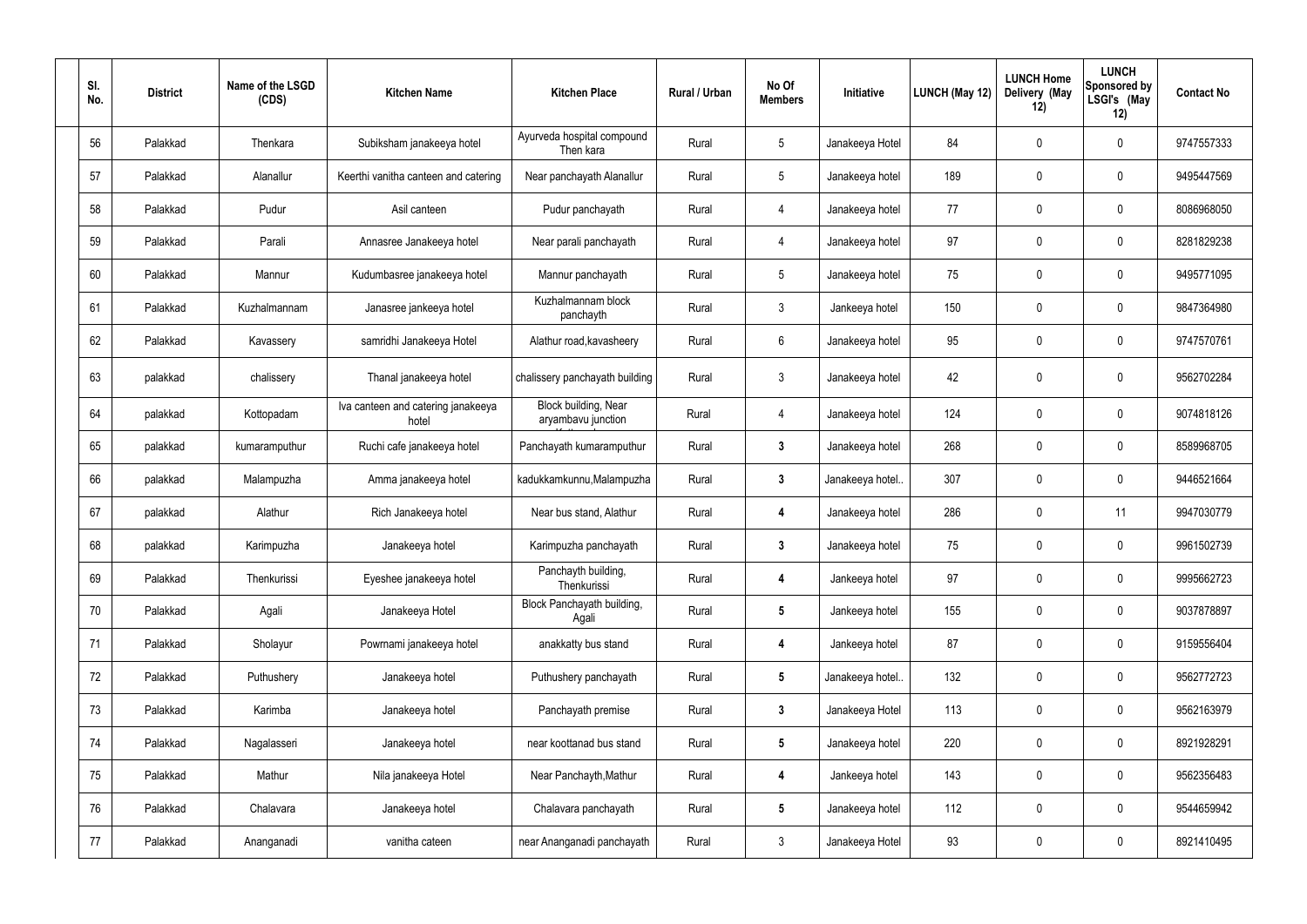| SI.<br>No. | <b>District</b> | Name of the LSGD<br>(CDS) | <b>Kitchen Name</b>             | <b>Kitchen Place</b>                 | Rural / Urban | No Of<br><b>Members</b> | Initiative      | <b>LUNCH (May 12)</b> | <b>LUNCH Home</b><br>Delivery (May<br>12) | <b>LUNCH</b><br>Sponsored by<br>LSGI's (May<br>12) | <b>Contact No</b> |
|------------|-----------------|---------------------------|---------------------------------|--------------------------------------|---------------|-------------------------|-----------------|-----------------------|-------------------------------------------|----------------------------------------------------|-------------------|
| 78         | Palakkad        | Lakkidiperur              | Janakeeya hotel,                | Lekkidi perur panchayath             | Rural         | $5\phantom{.0}$         | Jankeeya hotel  | 80                    | 0                                         | $\mathbf 0$                                        | 6238921903        |
| 79         | Palakkad        | Nellaya                   | Janakeeya hotel                 | Nellaya panchayath                   | Rural         | 4                       | Janakeeya hotel | 96                    | $\mathbf 0$                               | $\boldsymbol{0}$                                   | 9562432883        |
| 80         | Palakkad        | Shornur                   | Oottupura Janakeeya hotel       | near bus stand, Shoranur             | Urban         | $5\phantom{.0}$         | Janakeeya hotel | 264                   | 0                                         | $\mathbf 0$                                        | 9747102377        |
| 81         | Palakkad        | Shornur                   | Snehadeepam Janakeeya hotel     | Shoranur municipality                | Urban         | 4                       | Janakeeya hotel | 164                   | 0                                         | $\boldsymbol{0}$                                   | 6238755729        |
| 82         | Palakkad        | Thrikkadiri               | Janakeeya hotel                 | Samskarika nilayam                   | Rural         | 4                       | Janakeeya hotel | 56                    | 0                                         | $\mathbf 0$                                        | 9544806032        |
| 83         | palakkad        | Vaniyamkulam              | Janakeeya hotel                 | near PK DAS hospital                 | Rural         | $\mathbf{3}$            | Janakeeya hotel | 190                   | 0                                         | $\mathbf{3}$                                       | 9947408415        |
| 84         | Palakkad        | Ambalappara               | Janakiya hotel                  | ambalappara<br>kalyanamandapam       | Rural         | $5\phantom{.0}$         | Janakeeya Hotel | 90                    | 0                                         | $\mathbf 0$                                        | 8129562289        |
| 85         | Palakkad        | Vallappuzha               | Janakeeya hotel                 | Hayath Complex, Vallappuzha          | Rural         | $5\phantom{.0}$         | Janakeeya Hotel | 207                   | 0                                         | $\mathbf 0$                                        | 8086406897        |
| 86         | Palakkad        | Shoranur                  | Ela janakeeya hotel             | Vpc market, kulappully               | Urban         | $\mathbf{3}$            | Janakeeya hotel | 118                   | 0                                         | $\mathbf 0$                                        | 8129769113        |
| 87         | Palakkad        | Mankara                   | Subiksha Janakeeya hotel        | Near Mankara Panchayath              | Rural         | $5\phantom{.0}$         | Janakeeya hotel | 90                    | 0                                         | $\mathbf 0$                                        | 8549045637        |
| 88         | Palakkad        | Kanjirapuzha              | Surya Janakeeya hotel,          | Kanjirapuzha, panchayath             | Rural         | $5\phantom{.0}$         | Janakeeya hotel | 0                     | 0                                         | $\boldsymbol{0}$                                   | 9048698194        |
| 89         | Palakkad        | Thachanattukara           | Haritham janakeeya hotel        | 53 mile, Thachanattukara             | Rural         | $3\phantom{a}$          | Janakeeya hotel | 287                   | 0                                         | $\mathbf 0$                                        | 9605097810        |
| 90         | Palakkad        | Puthukode                 | Puthuma jankeeya hotel          | Thachanadi junction                  | Rural         | $6\overline{6}$         | Janakeeya hotel | 252                   | $\mathbf 0$                               | $\mathbf 0$                                        | 9744459080        |
| 91         | Palakkad        | Tarur                     | Jankeeya Hotel                  | Infront of vilage office, Tarurk     | Rural         | $\overline{\mathbf{4}}$ | Janakeeya hotel | 110                   | $\pmb{0}$                                 | $\mathbf 0$                                        | 8606780959        |
| 92         | Palakkad        | Pirayiri                  | Janakeeya hotel                 | Near Panchayath office               | Rural         | $5\phantom{.0}$         | Janakeeya hotel | 85                    | $\pmb{0}$                                 | $\mathbf 0$                                        | 9037495586        |
| 93         | Palakkad        | Palakkad ulb              | Ruchi                           | Near Balaji hospital, Fort<br>Maidan | Urban         | 4                       | Janakeeya hotel | $\pmb{0}$             | 0                                         | $\mathbf 0$                                        | 7994185687        |
| 94         | Palakkad        | Pookkottukavu             | Punya                           | Pookkottukavu Centre                 | Rural         | $\overline{\mathbf{4}}$ | Janakeeya Hotel | 0                     | 0                                         | $\mathbf 0$                                        | 9745511432        |
| 95         | Palakkad        | Kuthanoor                 | Suryodayam jankeeya hotel       | Kalapara, kuthanoor                  | Rural         | $5\phantom{.0}$         | Jankeeya hotel  | 70                    | 0                                         | $\mathbf 0$                                        | 9995159738        |
| 96         | Palakkad        | Thiruvegappura            | Janakeeya Hotel                 | Kaippuram                            | Rural         | $5\phantom{.0}$         | Jankeeya hotel  | 112                   | 0                                         | $\mathbf 0$                                        | 8921882903        |
| 97         | Palakkad        | Thachampara               | Vanitha canteen Janakeeya Hotel | Thachampara town                     | Rural         | $\overline{\mathbf{4}}$ | Jankeeya hotel  | 89                    | 0                                         | $\mathbf 0$                                        | 9497826216        |
| 98         | Palakkad        | Kannadi                   | Sweet jankeeya hotel            | Yakkara junction                     | Rural         | $\mathbf{3}$            | Jankeeya hotel  | 367                   | 0                                         | $\mathbf 0$                                        | 9846918028        |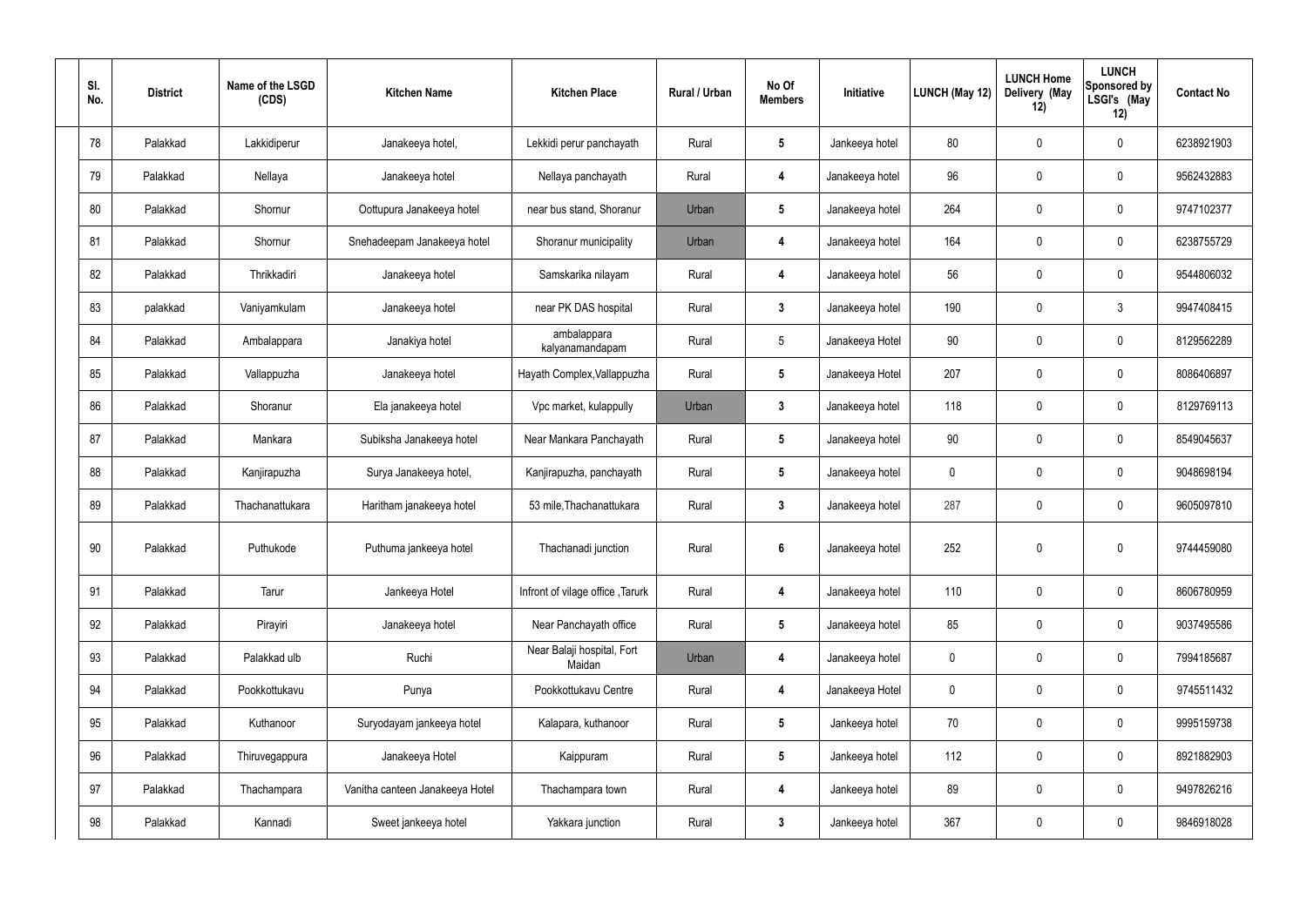|    | SI.<br>No.       | <b>District</b> | Name of the LSGD<br>(CDS) | <b>Kitchen Name</b>             | <b>Kitchen Place</b>                       | Rural / Urban | No Of<br><b>Members</b> | Initiative      | LUNCH (May 12) | <b>LUNCH Home</b><br>Delivery (May<br>12) | <b>LUNCH</b><br><b>Sponsored by</b><br>LSGI's (May<br>12) | <b>Contact No</b> |
|----|------------------|-----------------|---------------------------|---------------------------------|--------------------------------------------|---------------|-------------------------|-----------------|----------------|-------------------------------------------|-----------------------------------------------------------|-------------------|
|    | 99               | Palakkad        | Pattithara                | Bavana janakeeya hotel          | kottappadam                                | Rural         | $5\phantom{.0}$         | Janakeeya hotel | 0              | 0                                         | 0                                                         | 9074163402        |
|    | 100              | Palakkad        | Mannarkkad                | Janakeeya Hotel                 | muncipal building, busstand,<br>mannarkkad | Urban         | 4                       | Janakeeya hotel | 253            | 0                                         | $\pmb{0}$                                                 |                   |
|    | 101              | Palakkad        | Pirayiri                  | Kudumbashree janakeeya hotel    | Kallekkad Block Panchayath                 | Rural         | $5\phantom{.0}$         | janakeeya hotel | 62             | 0                                         | 0                                                         | 8137940343        |
|    | 102              | Palakkad        | Marutharoad               | Sreelakshmi janakeeya hotel     | Pirivusala                                 | Rural         | 4                       | janakeeya hotel | 65             | 0                                         | 0                                                         | 9048636162        |
|    | 103              | Palakkad        | Puthussery                | Ruchi janakeeya hotel           | puthussery junction                        | Rural         | $5\phantom{.0}$         | janakeeya hotel | 122            | 0                                         | $\pmb{0}$                                                 |                   |
| 99 |                  |                 |                           |                                 |                                            |               | 439                     |                 | 13618          | 84                                        | 16                                                        |                   |
|    | $\overline{1}$   | Pathanamthitta  | Anicadu                   | Janatha janakeeya hotel         | Nooromave                                  | Rural         | $\mathbf{3}$            | Janakeeya Hotel | 105            | 0                                         | $\pmb{0}$                                                 | 6282875679        |
|    | $\overline{2}$   | Pathanamthitta  | Kaviyoor                  | Janakeeya Hotel                 | Manakkachira                               | Rural         | 4                       | Janakeeya Hotel | 165            | $\mathbf 0$                               | $\pmb{0}$                                                 | 9747886172        |
|    | $\mathfrak{Z}$   | Pathanamthitta  | Kottanadu                 | Janakeeya Hotel                 | Kottanadu                                  | Rural         | 4                       | Janakeeya Hotel | 90             | 0                                         | $\pmb{0}$                                                 | 6282382608        |
|    | $\overline{4}$   | Pathanamthitta  | Kalloopara                | Janakeeya Hotel                 | Kalloopara                                 | Rural         | $5\phantom{.0}$         | Janakeeya Hotel | 125            | $\mathbf 0$                               | $\pmb{0}$                                                 | 9947471024        |
|    | $5\phantom{.0}$  | Pathanamthitta  | Kunnamthanam              | Thripthi Hotel                  | Kunnamthanam                               | Rural         | $\mathbf{3}$            | Janakeeya Hotel | 60             | 0                                         | $\pmb{0}$                                                 | 6235908328        |
|    | $6\phantom{1}$   | pathanamthitta  | mallappally               | janakeeya hotel                 | mallappally                                | Rural         | $\mathfrak{Z}$          | janakeeya hotel | 147            | 0                                         | $\pmb{0}$                                                 | 9744194830        |
|    | $\overline{7}$   | Pathanamthitta  | kottangal                 | janakeeya hotel                 | kottangal                                  | Rural         | $\mathbf{3}$            | Janakeeya Hotel | 136            | 0                                         | $\pmb{0}$                                                 | 9526690541        |
|    | 8                | Pathanamthitta  | Nedumpuram                | Nedumpram Janakeeya Hotel       | Podiyadi                                   | Rural         | $5\phantom{.0}$         | Janakeeya Hotel | $\mathbf 0$    | 0                                         | $\mathbf 0$                                               | 919188291409      |
|    | $\boldsymbol{9}$ | Pathanamthitta  | Niranam                   | Sakhi cafe                      | Niranam                                    | Rural         | $\mathbf{3}$            | Janakeeya Hotel | 78             | 0                                         | $\mathbf 0$                                               | 919526423710      |
|    | 10               | Pathanamthitta  | Peringara                 | Haritha samrudhi Catering       | <b>PMVHS Pringara</b>                      | Rural         | 4                       | Janakeeya Hotel | 173            | $\mathbf 0$                               | $\mathbf 0$                                               | 919961219550      |
|    | 11               | Pathanamthitta  | Peringara                 | Pulari janakeeya Hotel          | swamipalam                                 | Rural         | 4                       | Janakeeya hotel | 65             | 0                                         | $\pmb{0}$                                                 | 919656132036      |
|    | 12               | Pathanamthitta  | Kuttor                    | Nanma Catering                  | <b>GHS Kuttoor</b>                         | Rural         | $\mathfrak{Z}$          | Janakeeya Hotel | 130            | $\mathbf 0$                               | $\mathbf 0$                                               | 919526323212      |
|    | 13               | Pathanamthitta  | Kadapra                   | Niradeepam janakeeya hotel      | Kadapra                                    | Rural         | 4                       | Janakeeya Hotel | 40             | $\mathbf 0$                               | $\pmb{0}$                                                 | 9656512066        |
|    | 14               | Pathanamthitta  | Eraviperoor               | Avi cafe                        | Avi cafe                                   | Rural         | $\mathfrak{Z}$          | Janakeeya Hotel | 140            | $\mathbf 0$                               | $\pmb{0}$                                                 | 6238013293        |
|    | 15               | Pathanamthitta  | Koipuram                  | Ammas kudumbashree cafe         | Muttamon                                   | Rural         | $\overline{5}$          | Janakeeya Hotel | 80             | $\mathbf 0$                               | $\pmb{0}$                                                 | 9961485931        |
|    | 16               | Pathanamthitta  | Thottappuzhassery         | Thottapuzhassery Jankeeya Hotel | Thottapuzhassery                           | Rural         | 4                       | Janakeeya Hotel | 0              | 0                                         | $\pmb{0}$                                                 | 9656403054        |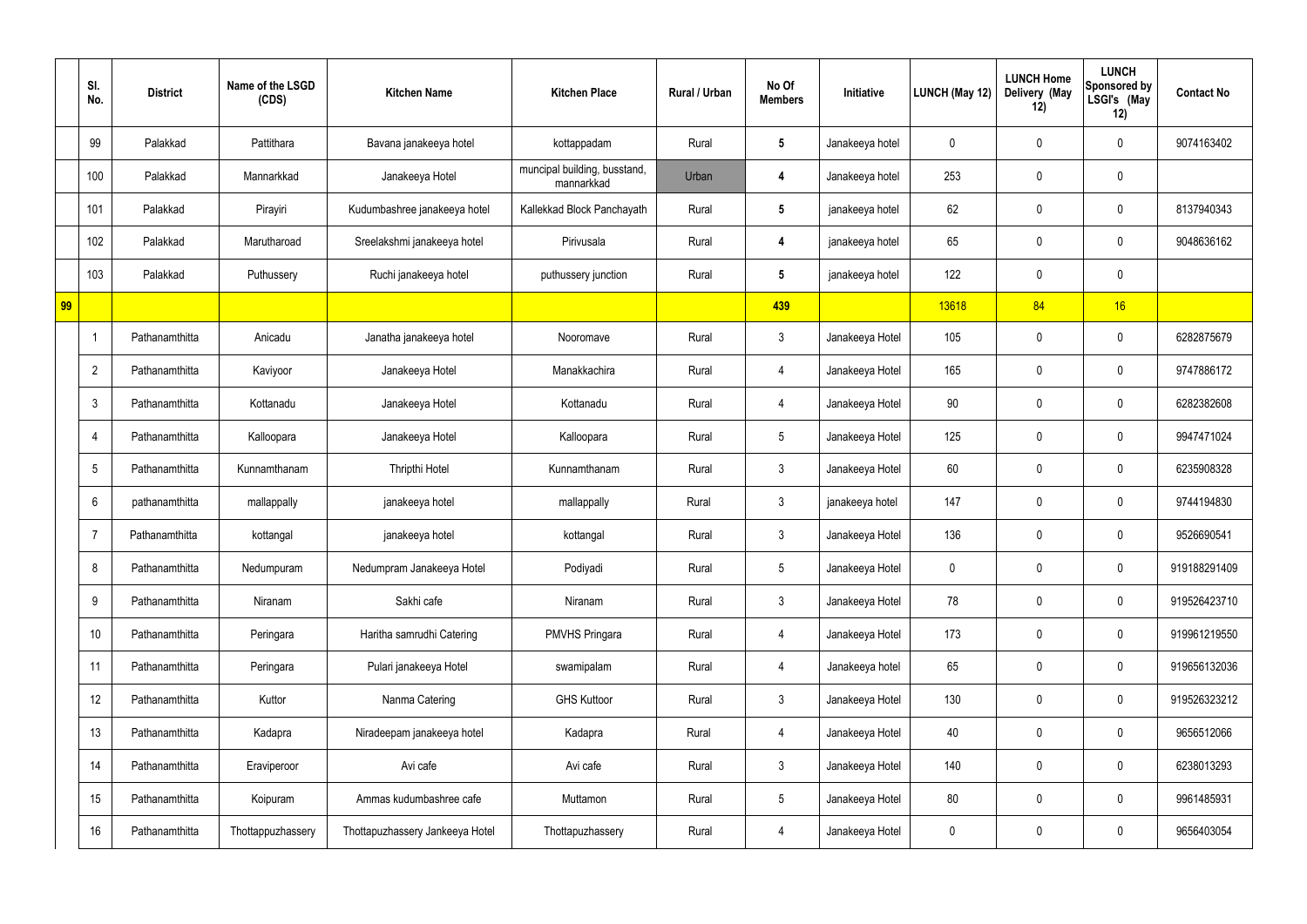|    | SI.<br>No. | <b>District</b> | Name of the LSGD<br>(CDS) | <b>Kitchen Name</b>       | <b>Kitchen Place</b>        | Rural / Urban | No Of<br><b>Members</b> | Initiative      | LUNCH (May 12)   | <b>LUNCH Home</b><br>Delivery (May<br>12) | <b>LUNCH</b><br><b>Sponsored by</b><br>LSGI's (May<br>12) | <b>Contact No</b> |
|----|------------|-----------------|---------------------------|---------------------------|-----------------------------|---------------|-------------------------|-----------------|------------------|-------------------------------------------|-----------------------------------------------------------|-------------------|
|    | 17         | Pathanamthitta  | Puramattom                | Top N Taste               | Puramattom                  | Rural         | $\mathbf{3}$            | Janakeeya Hotel | 60               | 0                                         | $\boldsymbol{0}$                                          | 9526728230        |
|    | 18         | Pathanamthitta  | Ayroor                    | Janakeeya Hotel           | Ayroor                      | Rural         | $6\overline{6}$         | Janakeeya Hotel | 35               | 0                                         | $\pmb{0}$                                                 | 8086653951        |
|    | 19         | Pathanamthitta  | Ezhumattor                | Swad Hotel                | Thadiyoor                   | Rural         | $\mathbf{3}$            | Janakeeya Hotel | 40               | 0                                         | $\pmb{0}$                                                 | 9526857335        |
|    | 20         | Pathanamthitta  | Kozhencherry              | Ruchi Janakeeya hotel     | Community hall, kozhenchery | Rural         | 4                       | Janakeeya Hotel | 73               | $\mathbf 0$                               | $\pmb{0}$                                                 | 9947387912        |
|    | 21         | Pathanamthitta  | Mallappuzhassery          | Snehadeepam               | Paramootil                  | Rural         | $6\phantom{.}6$         | Janakeeya Hotel | 75               | 0                                         | $\pmb{0}$                                                 | 9847170052        |
|    | 22         | Pathanamthitta  | Chennerkara               | Thanal Kudumbasree Cafe   | Nallanikunnu                | Rural         | $5\,$                   | Janakeeya Hotel | 126              | $\mathbf 0$                               | $\mathbf 0$                                               | 9747469562        |
|    | 23         | Pathanamthitta  | Cherukole                 | Janakeeya Hotel           | Cherukole                   | Rural         | $\mathbf{3}$            | Janakeeya Hotel | 46               | 0                                         | $\pmb{0}$                                                 | 7907811728        |
|    | 24         | Pathanamthitta  | Elanthoor                 | Janakeeya Hotel           | Vary                        | Rural         | 4                       | Janakeeya Hotel | 60               | 0                                         | $\mathbf 0$                                               | 9946047385        |
|    | 25         | Pathanamthitta  | naranganam                | janakeeya hotel           | kadammanitta                | Rural         | $\mathbf{3}$            | janakeeya hotel | 50               | 0                                         | $\mathbf 0$                                               | 9744478962        |
|    | 26         | Pathanamthitta  | Omalloor                  | Janakeeya Hotel           | Omalloor                    | Rural         |                         | Janakeeya Hotel | 126              | $\mathbf 0$                               | $\pmb{0}$                                                 |                   |
|    | 27         | Pathanamthitta  | Chittar                   | Chittar janakiya hotel    | Koothattukulam              | Rural         | $\mathbf{3}$            | Janakeeya Hotel | 81               | 90                                        | $\pmb{0}$                                                 | 9072374618        |
|    | 28         | Pathanamthitta  | Naranammoozhi             | Thanima                   | Arakkamon                   | Rural         | $\mathbf{3}$            | Janakeeya Hotel | 0                | $\mathbf 0$                               | $\pmb{0}$                                                 | 9605021278        |
|    | 29         | Pathanamthitta  | Perunadu                  | Perunadu Janakeeya Hotel  | Perunadu                    | Rural         | $5\phantom{.0}$         | Janakeeya Hotel | 0                | 0                                         | $\pmb{0}$                                                 |                   |
| 58 | 30         | Pathanamthitta  | Ranni-Angadi              | Angadi Janakeeya Hotel    | Thoodathil church hall      | Rural         | $5\phantom{.0}$         | Janakeeya Hotel | 81               | 0                                         | $\pmb{0}$                                                 | 9961190622        |
|    | 31         | Pathanamthitta  | Ranni-Pazhavangadi        | Navami Hotel              | Makkappuzha                 | Rural         | $\overline{4}$          | Janakeeya Hotel | 63               | 52                                        | $\pmb{0}$                                                 | 9562135824        |
|    | 32         | Pathanamthitta  | Seethathodu               | Thanima catering unit     | Seethathodu                 | Rural         | $5\phantom{.0}$         | Janakeeya Hotel | 15 <sub>15</sub> | 59                                        | $\mathbf 0$                                               | 9747622310        |
|    | 33         | Pathanamthitta  | Ranni                     | Janakeeya Hotel           | Ranni                       | Rural         | $\overline{4}$          | Janakeeya Hotel | 9                | 155                                       | $\pmb{0}$                                                 | 99462338752       |
|    | 34         | Pathanamthitta  | Vechhoochira              | Annapoorneswary hotel     | Venkurinji                  | Rural         | $\overline{4}$          | Janakeeya Hotel | 30 <sub>o</sub>  | 110                                       | $\mathbf 0$                                               | 8547264134        |
|    | 35         | Pathanamthitta  | Vadasserikara             | Thannal Janakeeya Hotel   | Vadasserikara               | Rural         | $5\phantom{.0}$         | Janakeeya Hotel | 0                | 0                                         | $\mathbf 0$                                               | 8590107684        |
|    | 36         | Pathanamthitta  | Vallickodu                | Janakeeya Hotel           | Vallicodu                   | Rural         | $5\phantom{.0}$         | Janakeeya Hotel | 0                | 0                                         | $\pmb{0}$                                                 | 8547121591        |
|    | 37         | Pathanamthitta  | Pramadom                  | Aishwarya Janakeeya Hotel | Pramadom                    | Rural         | $\mathbf{3}$            | Janakeeya Hotel | 0                | 0                                         | $\mathbf 0$                                               | 9495312020        |
|    | 38         | Pathanamthitta  | Aruvappulam               | Janakeeya Hotel           | Kallely                     | Rural         | $\mathbf{3}$            | Janakeeya Hotel | 0                | 0                                         | $\pmb{0}$                                                 | 9656700499        |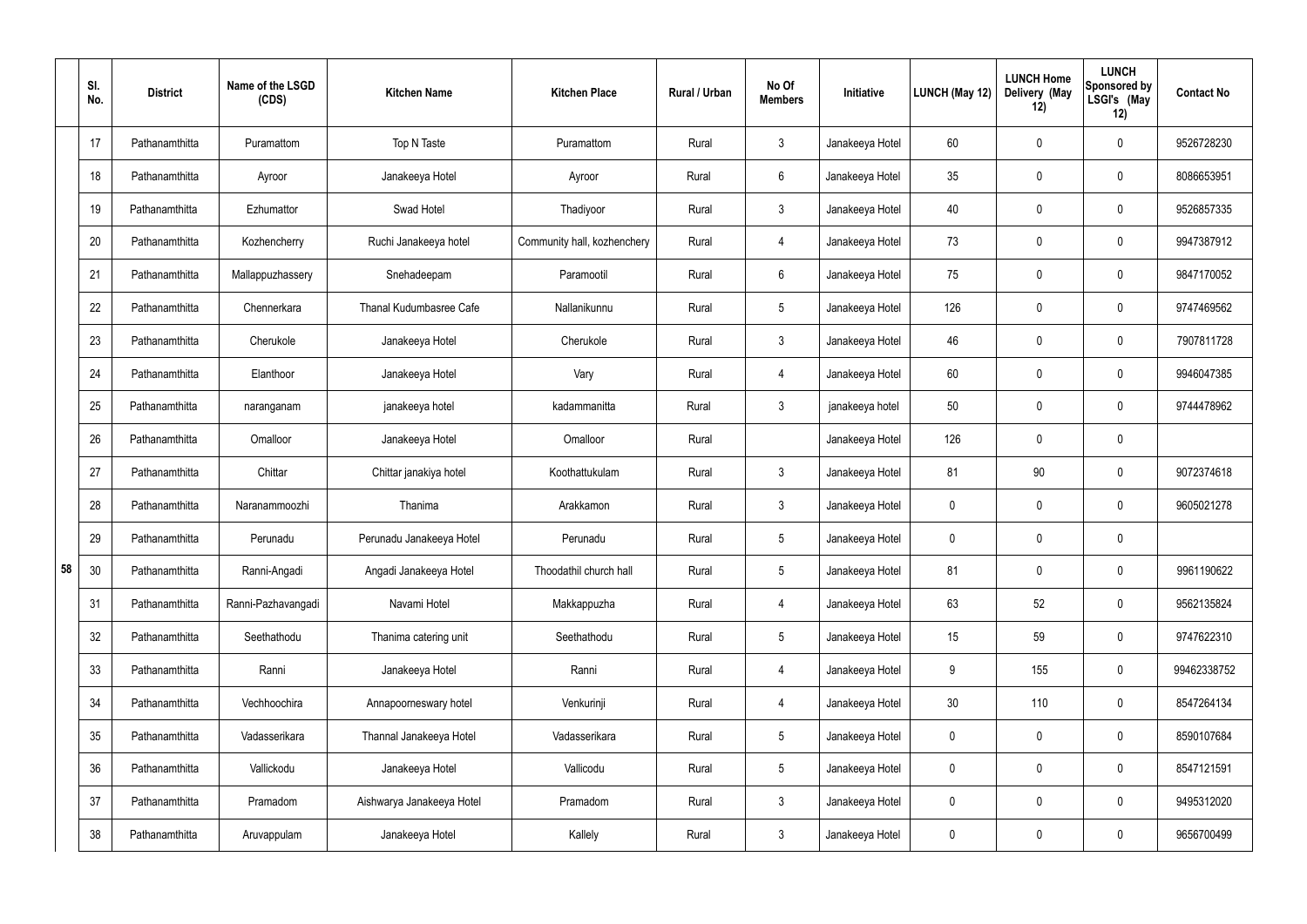| SI.<br>No. | <b>District</b> | Name of the LSGD<br>(CDS) | <b>Kitchen Name</b>        | <b>Kitchen Place</b>                 | Rural / Urban | No Of<br><b>Members</b> | Initiative      | <b>LUNCH (May 12)</b> | <b>LUNCH Home</b><br>Delivery (May<br>12) | <b>LUNCH</b><br>Sponsored by<br>LSGI's (May<br>12) | <b>Contact No</b> |
|------------|-----------------|---------------------------|----------------------------|--------------------------------------|---------------|-------------------------|-----------------|-----------------------|-------------------------------------------|----------------------------------------------------|-------------------|
| 39         | Pathanamthitta  | mylapra                   | Manna janakeeya hotel      | mylapra                              | Rural         | $\mathbf{3}$            | janakeeya hotel | 0                     | 0                                         | $\mathbf 0$                                        | 9961750470        |
| 40         | Pathanamthitta  | Thannithodu               | Flowers janakeeya hotel    | Thannithodu                          | Rural         | $\mathbf{3}$            | Janakeeya hotel | 0                     | $\mathbf 0$                               | $\mathbf 0$                                        | 9061295035        |
| 40         | Pathanamthitta  | Malayappuzha              | Janakeeya Hotel            | Malayappuzha                         | Rural         | $\mathbf{3}$            | Janakeeya Hotel | 0                     | $\mathbf 0$                               | $\mathbf 0$                                        |                   |
| 41         | Pathanamthitta  | Konni                     | Janakeeya Hotel            | Konni                                | Rural         | $\mathbf{3}$            | Janakeeya Hotel | 0                     | $\mathbf 0$                               | $\mathbf 0$                                        |                   |
| 43         | Pathanamthitta  | Kalanjoor                 | Kalanjoor janakeeya Hotel  | Kalanjoor                            | Rural         | 4                       | Janakeeya Hotel | 0                     | 0                                         | $\mathbf 0$                                        | 6238045066        |
| 44         | Pathanamthitta  | Ezhamkulam                | Swad Catering Unit         | Enathu                               | Rural         | $5\phantom{.0}$         | Janakeeya Hotel | 0                     | $\mathbf 0$                               | $\mathbf 0$                                        | 9747243317        |
| 45         | Pathanamthitta  | Kodumon                   | Ruchiyidam Janakeeya Hotel | Kodumon                              | Rural         | $\overline{7}$          | Janakeeya Hotel | 0                     | 0                                         | $\mathbf 0$                                        | 75611017112       |
| 46         | Pathanamthitta  | Erathu                    | Janakeeya Hotel            | Erathu                               | Rural         | 4                       | Janakeeya Hotel | 0                     | $\mathbf 0$                               | $\mathbf 0$                                        | 9645102262        |
| 47         | Pathanamthitta  | Enadimangalam             | Janakeeya Hotel            | Elamannoor                           | Rural         | 4                       | Janakeeya Hotel | 0                     | 0                                         | $\mathbf 0$                                        |                   |
| 48         | Pathanamthitta  | Kadampanadu               | Janakeeya Hotel            | Mannady                              | Rural         | $\mathbf{3}$            | Janakeeya Hotel | 0                     | $\mathbf 0$                               | $\mathbf 0$                                        |                   |
| 49         | Pathanamthitta  | Pallickal                 |                            |                                      | Rural         |                         | Janakeeya Hotel | 0                     | 0                                         | $\mathbf 0$                                        |                   |
| 50         | Pathanamthitta  | Thumpamon                 | Ruchi Cafe                 | Mampilali                            | Rural         | $5\overline{)}$         | Janakeeya Hotel | 0                     | $\mathbf 0$                               | $\mathbf 0$                                        | 9188300026        |
| 51         | Pathanamthitta  | Kulanada                  | Bhagyalekshmi cafe unit    | Kaipuzha                             | Rural         | $\mathbf{3}$            | Janakeeya Hotel | 90                    | $\mathbf 0$                               | $\mathbf 0$                                        |                   |
| 52         | Pathanamthitta  | Pandalam Thekkekara       | Pandalam Thekkekara        | Thatta                               | Rural         | $\mathbf{3}$            | Janakeeya Hotel | 170                   | 0                                         | $\mathbf 0$                                        | 9526224922        |
| 53         | Pathanamthitta  | Aranmula                  | Janakeeya Hotel            | Aranmula                             | Rural         | $5\phantom{.0}$         | Janakeeya Hotel | 0                     | 0                                         | $\mathbf 0$                                        | 9656296503        |
| 54         | Pathanamthitta  | Mezhuveli                 | Thripthi Janakeeya Hotel   | Mezhuveli                            | Rural         | $\mathfrak{Z}$          | Janakeeya Hotel | 18                    | 0                                         | $\mathbf 0$                                        | 9495265971        |
| 55         | Pathanamthitta  | Adoor                     | Amma Catering Unit         | Adoor                                | Urban         | $5\phantom{.0}$         | Janakeeya Hotel | 0                     | 0                                         | $\mathbf 0$                                        | 8606887490        |
| 56         | Pathanamthitta  | Pandalam                  | Ruchi catering             | Sivarenjini Auditorium               | Urban         | $5\phantom{.0}$         | Janakeeya Hotel | 0                     | 0                                         | $\mathbf 0$                                        | 9846212739        |
| 57         | Pathanamthitta  | Thiruvalla East           | janakeeya hotel            | near private bus stand<br>thiruvalla | Urban         | $5\phantom{.0}$         | Janakeeya Hotel | 0                     | 0                                         | $\mathbf 0$                                        | 919847729416      |
| 58         | Pathanamthitta  | Thiruvalla West           | janakeeya hotel            | kizhakkan muthoor                    | Urban         | $5\overline{)}$         | Janakeeya Hotel | 0                     | 0                                         | $\mathbf 0$                                        | 919656132036      |
| 59         | Pathanamthitta  | Pathanamthitta            | Janakeeya Hotel            | Near Municipality Office             | Urban         | $5\overline{)}$         | Janakeeya Hotel | 135                   | 0                                         | $\mathbf 0$                                        |                   |
| 58         |                 |                           |                            |                                      |               | 229                     |                 | 2917                  | 466                                       | $\bullet$                                          |                   |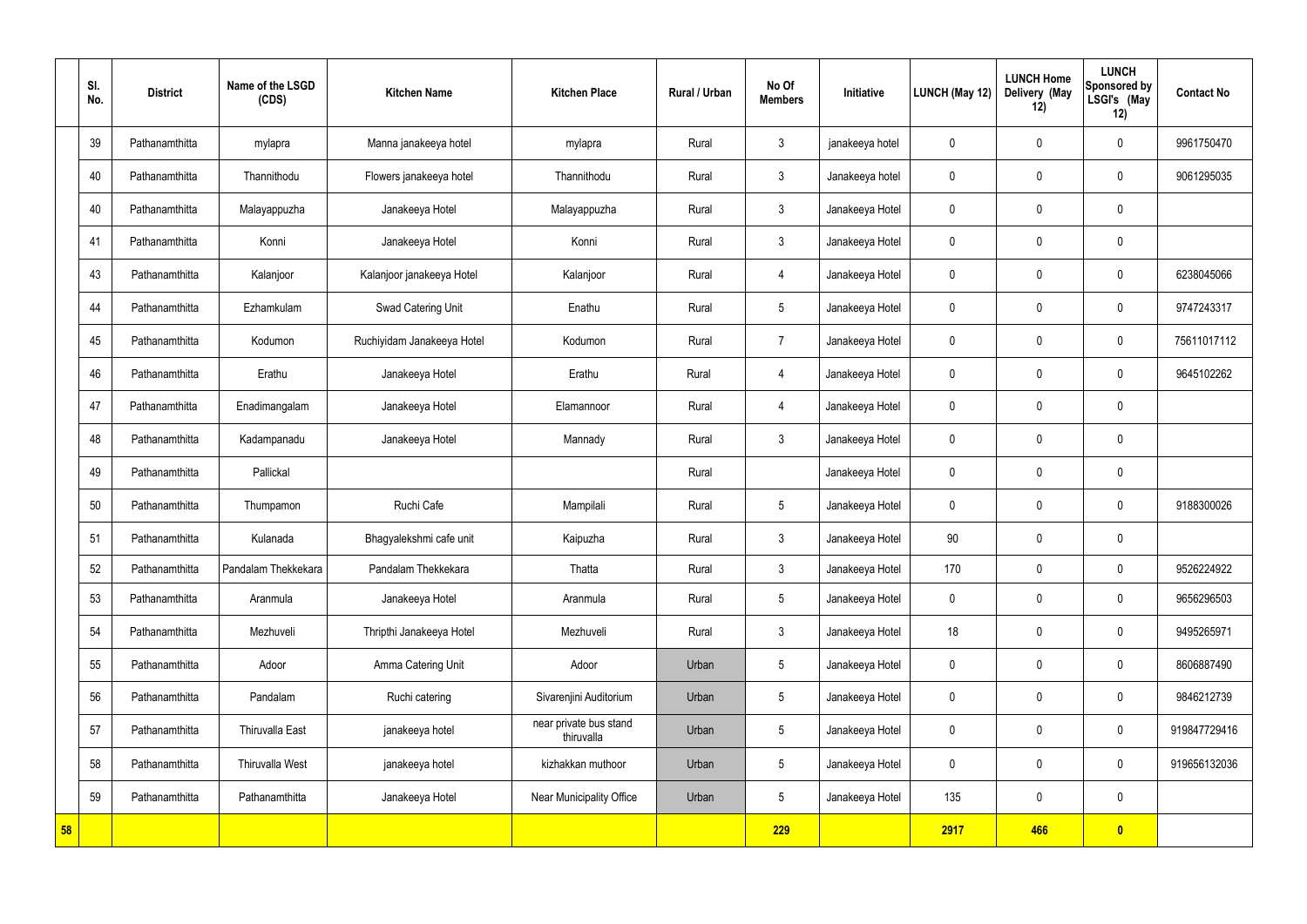| SI.<br>No.     | <b>District</b>    | Name of the LSGD<br>(CDS) | <b>Kitchen Name</b>                       | <b>Kitchen Place</b>                       | <b>Rural / Urban</b> | No Of<br><b>Members</b> | Initiative      | LUNCH (May 12) | <b>LUNCH Home</b><br>Delivery (May<br>12) | <b>LUNCH</b><br>Sponsored by<br>LSGI's (May<br>12) | <b>Contact No</b> |
|----------------|--------------------|---------------------------|-------------------------------------------|--------------------------------------------|----------------------|-------------------------|-----------------|----------------|-------------------------------------------|----------------------------------------------------|-------------------|
|                | Thiruvananthapuram | Parassala                 | Bhagyalekshmi janakeeya hotel             | Mundaplavila                               | Rural                | $5\phantom{.0}$         | Janakeeya Hotel | 301            | 0                                         | $\boldsymbol{0}$                                   | 9895463718        |
| $\overline{2}$ | Thiruvananthapuram | Karode                    | Karode janakeeya hotel                    | Paavaara,<br>pazhaya uchakkada             | Rural                | $5\phantom{.0}$         | Janakeeya Hotel | 420            | 0                                         | $\mathbf 0$                                        | 9605122139        |
| $\mathbf{3}$   | Thiruvananthapuram | Thirupuram                | Thirupuram janakeeya hotel                | Pazhayakada                                | Rural                | $5\phantom{.0}$         | Janakeeya Hotel | 210            | 0                                         | $\mathbf 0$                                        | 7034723987        |
|                | Thiruvananthapuram | Chenkal                   | Karuna janakeeya hotel                    | Udiyankulangara                            | Rural                | $5\phantom{.0}$         | Janakeeya Hotel | 310            | 0                                         | $\mathbf 0$                                        | 9746726109        |
| 5              | Thiruvananthapuram | Kulathoor                 | Nakshatra janakeeya hotel                 | Attapuram                                  | Rural                | $5\phantom{.0}$         | Janakeeya Hotel | 336            | 0                                         | $\mathbf 0$                                        | 8301924221        |
| 6              | Thiruvananthapuram | Neyyattinkara 1           | Oottupura                                 | Neyyattinkara                              | Urban                | $5\phantom{.0}$         | Janakeeya Hotel | 380            | 0                                         | $\mathbf 0$                                        | 8129192485        |
| $\overline{7}$ | Thiruvananthapuram | Neyyattinkara 1           | Cafesree Janakeeya Hotel                  | Vazhimukku                                 | Urban                | $5\phantom{.0}$         | Janakeeya Hotel | 464            | 0                                         | $\mathbf 0$                                        | 9995604997        |
| 8              | Thiruvananthapuram | Neyyattinkara 1           | Thripthi janakeeya Hotel                  | perumpazhuthoor                            | urban                | 4                       | janakeeya Hotel | 180            | 0                                         | $\mathbf 0$                                        | 6282944199        |
| 9              | Thiruvananthapuram | Neyyattinkara 2           | Harsha catering unit                      | Neyyattinkara                              | Urban                | $5\phantom{.0}$         | Janakeeya Hotel | 320            | 0                                         | $\mathbf 0$                                        | 9048822770        |
| 10             | Thiruvananthapuram | Neyyattinkara 2           | Devarose Janakeeya Hotel                  | Amaravila                                  | Urban                | $5\phantom{.0}$         | Janakeeya Hotel | 270            | 0                                         | $\mathbf 0$                                        | 9995028659        |
| 11             | Thiruvananthapuram | Kollayil                  | ems janakeeya hotel                       | Dhanuvachapuram                            | Rural                | $5\phantom{.0}$         | Janakeeya Hotel | 540            | $\boldsymbol{0}$                          | $\mathbf 0$                                        | 8157880624        |
| 12             | Thiruvananthapuram | Kunnathukal               | Aiswarya Janakeeya Hotel -<br>Kunnathukal | Kuruwad, paliyodu                          | Rural                | $\mathbf{3}$            | Janakeeya Hotel | 82             | 0                                         | $\mathbf 0$                                        | 9539549507        |
| 13             | Thiruvananthapuram | Vellarada                 | Eden Janakeeya Hotel                      | Panachamoodu, Vellarada                    | Rural                | $5\phantom{.0}$         | Janakeeya Hotel | 0              | 0                                         | 0                                                  | 8547973305        |
| 14             | Thiruvananthapuram | Vellarada                 | Chandrika Janakeeya Hotel - Vellarada     | Vellarada                                  | Rural                | 6                       | Janakeeya Hotel | 640            | $\boldsymbol{0}$                          | $\mathbf 0$                                        | 9539366295        |
| 15             | Thiruvananthapuram | Aryankode                 | Aryan Janakeeya Hotel - Aryankode         | Aryankode                                  | Rural                | $5\phantom{.0}$         | Janakeeya Hotel | 337            | $\boldsymbol{0}$                          | $\mathbf 0$                                        | 9746905408        |
| 16             | Thiruvananthapuram | Aryankode                 | stree souhritha jh                        | chemboor                                   | Rural                | $5\phantom{.0}$         | Janakeeya Hotel | 204            | $\boldsymbol{0}$                          | $\pmb{0}$                                          |                   |
| 17             | Thiruvananthapuram | Ottashekharamangala<br>m  | Minnaram Janakeeya Hotel                  | Kuravara, Near<br>Ottashekharamangalam UPS | Rural                | $\overline{4}$          | Janakeeya Hotel | 276            | $\boldsymbol{0}$                          | $\pmb{0}$                                          | 9567553161        |
| 18             | Thiruvananthapuram | Kollayil                  | Janakeeya Hotel                           | Mylakkara                                  | Rural                | $\sqrt{5}$              | Janakeeya Hotel | 134            | $\boldsymbol{0}$                          | $\pmb{0}$                                          | 9605076268        |
| 19             | Thiruvananthapuram | perunkadavila             | shankholi janakeeya hotel                 | perunkadavila                              | rural                | $\mathbf{3}$            | Janakeeya Hotel | 184            | $\boldsymbol{0}$                          | $\pmb{0}$                                          |                   |
| 20             | Thiruvananthapuram | Amboori                   | Janakeeya Hotel                           | Amboori                                    | Rural                | $\sqrt{5}$              | Janakeeya Hotel | 0              | $\boldsymbol{0}$                          | $\pmb{0}$                                          | 9747169098        |
| 21             | Thiruvananthapuram | Athiyanoor                | Kudumbashree janakeeya hotel              | Venpakal                                   | Rural                | $\overline{4}$          | Janakeeya Hotel | 322            | $\boldsymbol{0}$                          | $\mathbf 0$                                        | 919562752580      |
| 22             | Thiruvananthapuram | Kottukal                  | Vismaya janakeeya hotel                   | Uchakkada                                  | Rural                | $5\,$                   | Janakeeya Hotel | 455            | $\boldsymbol{0}$                          | $\pmb{0}$                                          | 6282447041        |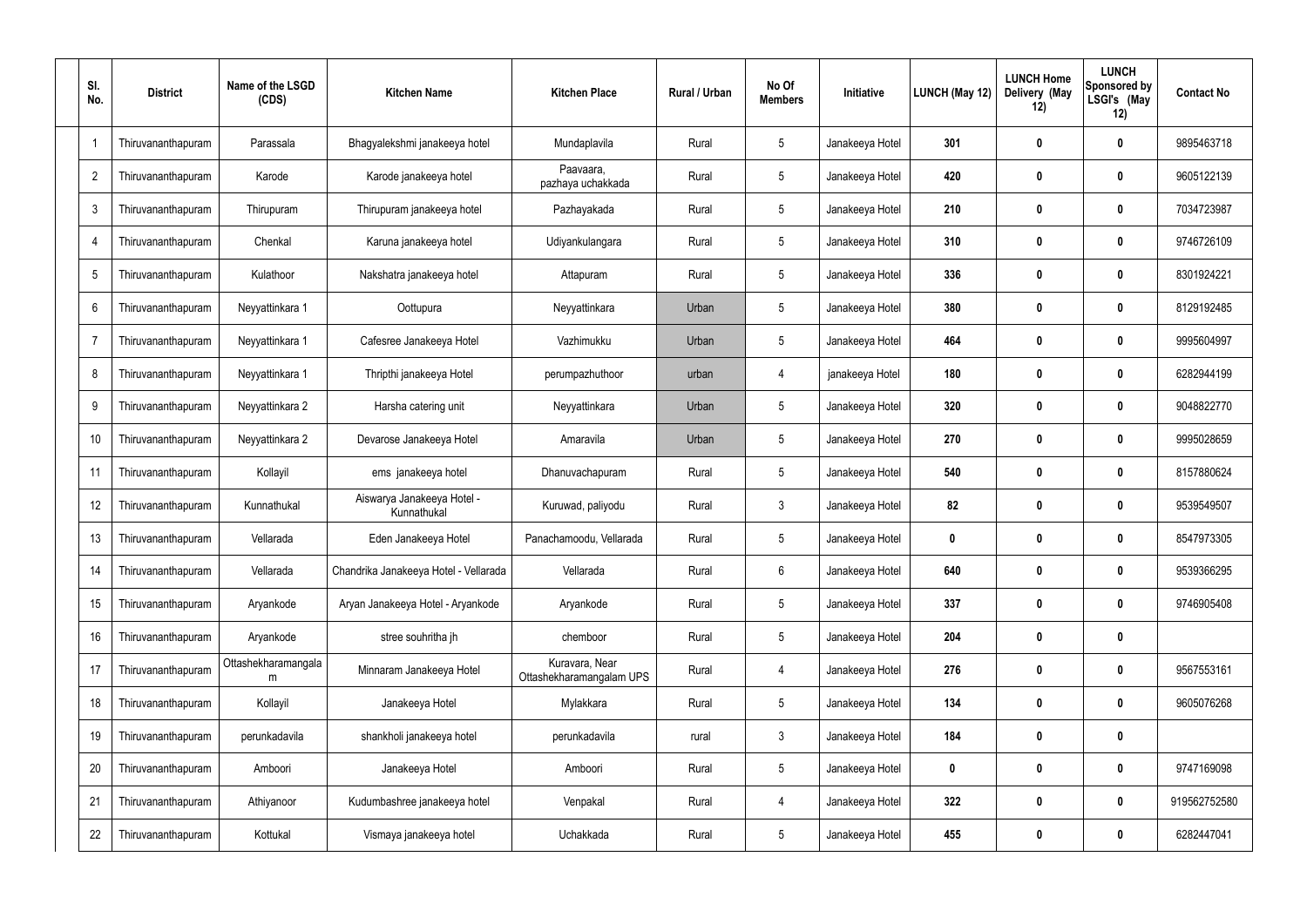| SI.<br>No. | <b>District</b>    | Name of the LSGD<br>(CDS)  | <b>Kitchen Name</b>                           | <b>Kitchen Place</b>                              | Rural / Urban | No Of<br><b>Members</b> | Initiative      | <b>LUNCH (May 12)</b> | <b>LUNCH Home</b><br>Delivery (May<br>12) | <b>LUNCH</b><br><b>Sponsored by</b><br>LSGI's (May<br>12) | <b>Contact No</b> |
|------------|--------------------|----------------------------|-----------------------------------------------|---------------------------------------------------|---------------|-------------------------|-----------------|-----------------------|-------------------------------------------|-----------------------------------------------------------|-------------------|
| 23         | Thiruvananthapuram | Kottukal                   | Udaya janakeeya Hotel                         | Punnakkulam                                       | Rural         | $\overline{4}$          | Janakeeya Hotel | 0                     | $\boldsymbol{0}$                          | $\boldsymbol{0}$                                          |                   |
| 24         | Thiruvananthapuram | Karumkulam                 | Alil Janakeeya Hotel                          | Pallam                                            | Rural         | $5\phantom{.0}$         | Janakeeya Hotel | 98                    | $\mathbf{0}$                              | $\boldsymbol{0}$                                          | 917736513673      |
| 25         | Thiruvananthapuram | Venganoor                  | Venganoor Ruchi janakeeya hotel               | Peringamala                                       | Rural         | 10 <sup>°</sup>         | Janakeeya Hotel | 105                   | $\boldsymbol{0}$                          | 0                                                         | 9656309710        |
| 26         | Thiruvananthapuram | Vilavoorkkal               | Priyam Janakeeya Hotel                        | Chanthamukku, Peyadu Jn                           | Rural         | $5\phantom{.0}$         | Janakeeya Hotel | 323                   | $\boldsymbol{0}$                          | 0                                                         | 7902504494        |
| 27         | Thiruvananthapuram | Vilavoorkal                | Vilavoorkal janakeeya hotel                   | Pottayil                                          | Rural         | $5\phantom{.0}$         | Janakeeya Hotel | 299                   | $\boldsymbol{0}$                          | $\mathbf 0$                                               | 9497883130        |
| 28         | Thiruvananthapuram | Kalliyoor                  | Stree Shakthi Janakeeya Hotel                 | Kalliyoor                                         | Rural         | $5\phantom{.0}$         | Janakeeya Hotel | 211                   | $\mathbf 0$                               | 0                                                         | 9074998782        |
| 29         | Thiruvananthapuram | Maranalloor                | Mayooram Janakeeya Hotel                      | Mannadikkonam                                     | Rural         | $\overline{4}$          | Janakeeya Hotel | 173                   | $\boldsymbol{0}$                          | 0                                                         | 9847371025        |
| 30         | Thiruvananthapuram | Pallichal                  | Vandhanam Janakeeya hotel                     | Naruvamoodu                                       | Rural         | 4                       | Janakeeya Hotel | 179                   | $\boldsymbol{0}$                          | 0                                                         | 9562636222        |
| 31         | Thiruvananthapuram | Vilappil                   | Sreebhadra janakeey a hotel                   | peyad                                             | Rural         | $5\phantom{.0}$         | Janakeeya Hotel | 236                   | $\boldsymbol{0}$                          | $\mathbf 0$                                               | 919496194745      |
| 32         | Thiruvananthapuram | Malayinkeezhu              | Thapasya janakeeya hotel                      | Aruvacode                                         | Rural         | $5\phantom{.0}$         | Janakeeya Hotel | 173                   | $\mathbf 0$                               | $\boldsymbol{0}$                                          | 9074329707        |
| 3,3        | Thiruvananthapuram | balaramapuram              | Karunya                                       | balaramapuram                                     | Rural         | 5                       | Janakeeya Hotel | 231                   | $\boldsymbol{0}$                          | $\boldsymbol{0}$                                          |                   |
| 34         | Thiruvananthapuram | Andoorkonam                | Thiruvathira janakeeya hotel                  | Kaniyapuram                                       | Rural         | $\mathbf{3}$            | Janakeeya Hotel | $\mathbf{0}$          | $\boldsymbol{0}$                          | 0                                                         | 8921698989        |
| 35         | Thiruvananthapuram | Kadinamkulam               | Sabarmathi janakeeya hotel                    | Chitattumukku                                     | Rural         | 4                       | Janakeeya Hotel | 90                    | $\boldsymbol{0}$                          | 0                                                         |                   |
| 36         | Thiruvananthapuram | Azhoor                     | Kudumbadsree janakeeya hotel                  | Azhoor                                            | Rural         | $\overline{4}$          | Janakeeya Hotel | 150                   | $\boldsymbol{0}$                          | $\mathbf 0$                                               | 8129060294        |
| 37         | Thiruvanathapuram  | Pothencode                 | Pothencode Kudumbashree Janakeeya<br>hotel    | Pothencode ayiroorppara<br>Farmers centre         | Rural         | $5\phantom{.0}$         | Janakeeya Hotel | 150                   | $\mathbf 0$                               | $\pmb{0}$                                                 | 9037832338        |
| 38         | Thiruvananthapuram | Mangalapuram               | Mangalapuram Kudumbashree<br>Janakeeya Hotel  | Managalapuram Junction,<br>Near Panchayath Office | Rural         | $\overline{5}$          | Janakeeya Hotel | 221                   | $\boldsymbol{0}$                          | $\pmb{0}$                                                 | 9995459534        |
| 39         | Thiruvananthapuram | Mangalapuram               | Swad Kudumbashree Janakeeya hotel             | Murukkumpuzha                                     | Rural         | $\mathbf{3}$            | Janakeeya Hotel | 200                   | $\mathbf 0$                               | $\pmb{0}$                                                 | 8281624670        |
| 40         | Thiruvananthapuram | Mangalapuram               | Ruchisagaram Kudumbashree<br>Janakeeya Hotel  | Chembakamangalam                                  | Rural         | $5\phantom{.0}$         | Janakeeya Hotel | 110                   | $\boldsymbol{0}$                          | $\pmb{0}$                                                 | 8139079929        |
| 41         | Thiruvanathapuram  | <b>TVM Corporation CDS</b> | Krishnakripa Janakeeya hotel                  | Anayara                                           | Urban         | $5\phantom{.0}$         | Janakeeya Hotel | 455                   | $\boldsymbol{0}$                          | $\pmb{0}$                                                 | 9745823832        |
| 42         | Thiruvanathapuram  | <b>TVM Corporation CDS</b> | Vanitha Janakeeya Hotel                       | Manvila                                           | Urban         | $\overline{4}$          | Janakeeya Hotel | 350                   | $\boldsymbol{0}$                          | $\pmb{0}$                                                 | 8129412369        |
| 43         | Thiruvanathapuram  | <b>TVM Corporation CDS</b> | Bhagyalekshmi Kudumbashree<br>Janakeeya Hotel | <b>EK Nayanar Trust, Medical</b><br>College       | Urban         | $6\phantom{.}6$         | Janakeeya Hotel | 250                   | $\boldsymbol{0}$                          | $\pmb{0}$                                                 |                   |
| 44         | Thiruvanathapuram  | <b>TVM Corporation CDS</b> | Tripthi Janakeeya Hotel                       | Pallithura                                        | Urban         | $\mathfrak{Z}$          | Janakeeya Hotel | 350                   | $\boldsymbol{0}$                          | $\boldsymbol{0}$                                          | 9387738568        |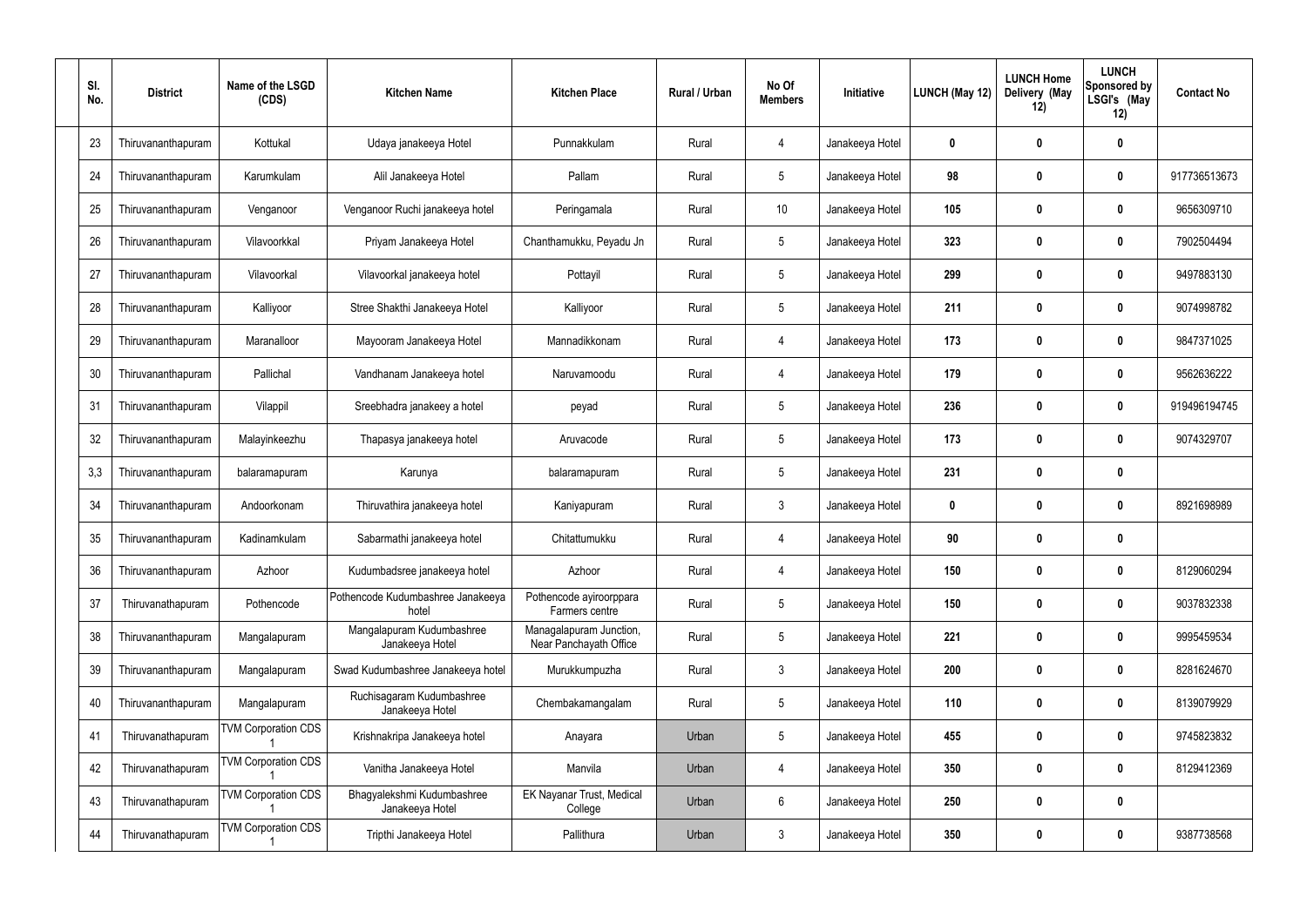|     | SI.<br>No. | <b>District</b>    | Name of the LSGD<br>(CDS)  | <b>Kitchen Name</b>                  | <b>Kitchen Place</b>                              | Rural / Urban | No Of<br><b>Members</b> | Initiative      | LUNCH (May 12) | <b>LUNCH Home</b><br>Delivery (May<br>12) | <b>LUNCH</b><br><b>Sponsored by</b><br>LSGI's (May<br>12) | <b>Contact No</b> |
|-----|------------|--------------------|----------------------------|--------------------------------------|---------------------------------------------------|---------------|-------------------------|-----------------|----------------|-------------------------------------------|-----------------------------------------------------------|-------------------|
|     | 45         | Thiruvanathapuram  | <b>TVM Corporation CDS</b> | soubhagya janakeeya Hotel            | kazhakoottam                                      | Urban         | $\mathbf{3}$            | janakeeya Hotel | 350            | 0                                         | $\mathbf 0$                                               | 8921555192        |
|     | 46         | Thiruvanathapuram  | <b>TVM Corporation CDS</b> | Uthradam Janakeeya Hotel             | Pattom                                            | Urban         | $\mathbf{3}$            | janakeeya Hotel | 740            | 0                                         | $\boldsymbol{0}$                                          | 8281062575        |
|     | 47         | Thiruvananthapuram | <b>TVM Corporation CDS</b> | Kismath Janakeeya Hotel              | Pottakuzhi                                        | Urban         | $\mathbf{3}$            | Janakeeya Hotel | 350            | 0                                         | $\mathbf 0$                                               | 8281088923        |
|     | 48         | Thiruvananthapuram | <b>TVM Corporation CDS</b> | Anugraha janakeeya Hotel             | sreekaryam                                        | Urban         | 4                       | Janakeeya Hotel | 250            | 0                                         | $\mathbf 0$                                               |                   |
|     | 49         | Thiruvananthapuram | <b>TVM Corporation CDS</b> | janakeeya hotel                      | mannarakkonam                                     | Urban         | $\mathbf{3}$            | Janakeeya Hotel | 423            | 0                                         | $\mathbf 0$                                               | 8129179622        |
|     | 50         | Thiruvananthapuram | <b>TVM Corporation CDS</b> | Salt and Pepper                      | Poomalliyoorkkonam                                | Urban         | $\mathbf{3}$            | Janakeeya Hotel | 353            | 0                                         | $\mathbf 0$                                               | 8593986935        |
|     | 51         | Thiruvananthapuram | <b>TVM Corporation CDS</b> | Sreebhadra Janakeeya Hotel           | Pettah                                            | Urban         | 4                       | Janakeeya Hotel | 362            | 0                                         | $\mathbf 0$                                               | 9847227647        |
|     | 52         | Thiruvananthapuram | <b>TVM Corporation CDS</b> | kalavara Janakeeya Hotel             | vattiyoorkavu                                     | Urban         | $\mathbf{3}$            | Janakeeya Hotel | 321            | 0                                         | $\mathbf 0$                                               | 9847655426        |
|     | 53         | Thiruvananthapuram | <b>TVM Corporation CDS</b> | punartham kudumbashree               | kudappanakunnu                                    | Urban         | $\mathbf{3}$            | Janakeeya Hotel | 179            | 0                                         | $\mathbf 0$                                               | 9747115789        |
|     | 54         | Thiruvananthapuram | <b>TVM Corporation CDS</b> | peroor JH                            | Palayam                                           | Urban         | $\mathbf{3}$            | Janakeeya Hotel | 356            | 0                                         | $\bm{0}$                                                  | 8086119633        |
| 110 | 55         | Thiruvananthapuram | Aryanadu                   | Aryanad Janakeeya Hotel              | Aryanad                                           | Rural         | 6                       | Janakeeya Hotel | 238            | 0                                         | $\mathbf 0$                                               | 9207447839        |
|     | 56         | Thiruvananthapuram | Kuttichal                  | Kutichal Janakeeya Hotel             | Kuttichal                                         | Rural         | $5\overline{)}$         | Janakeeya Hotel | 95             | 0                                         | $\mathbf 0$                                               | 9446331479        |
|     | 57         | Thiruvananthapuram | Poovachal                  | Poovachal Janakeeya Hotel            | Poovachal Panchayath                              | Rural         | $5\phantom{.0}$         | Janakeeya Hotel | 155            | 0                                         | 0                                                         | 9495225046        |
|     | 58         | Thiruvananthapuram | Vithura                    | Navodaya Janakeeya hotel             | Koppam, Vithura                                   | Rural         | $\overline{4}$          | Janakeeya Hotel | 129            | 0                                         | $\pmb{0}$                                                 | 9946837014        |
|     | 59         | Thiruvananthapuram | Tholicode                  | Tholicode Janakeeya Hotel            | Pulimoodu, Near Bharath<br>Petrol Pump, Tholicode | Rural         | 4                       | Janakeeya Hotel | 226            | 0                                         | $\pmb{0}$                                                 | 9539995862        |
|     | 60         | Thiruvananthapuram | uzhamalackal               | mazhavil jh                          | Puthukulangara                                    | Rural         | $5\,$                   | Janakeeya Hotel | 256            | 0                                         | $\pmb{0}$                                                 | 96457 54988       |
|     | 61         | Thiruvananthapuram | <b>TVPM Corpn CDS 4</b>    | Maithri Janakeeya Hotel              | Poozhyakkunnu, Nemom, TVM                         | Urban         | $5\phantom{.0}$         | Janakeeya Hotel | 0              | $\mathbf 0$                               | $\pmb{0}$                                                 | 9846905594        |
|     | 62         | Thiruvananthapuram | TVPM. Corpn. CDS III       | Janatha hotel                        | Over bridge                                       | Urban         | $9\,$                   | Janakeeya Hotel | 0              | 0                                         | $\pmb{0}$                                                 | 919746149160      |
|     | 63         | Thiruvananthapuram | TVPM. Corpn. CDS III       | Asraya Janakeeya Hotel               | <b>DPI</b>                                        | Urban         | 4                       | Janakeeya Hotel | 755            | $\mathbf 0$                               | $\pmb{0}$                                                 | 918113008306      |
|     | 64         | Thiruvananthapuram | TVPM. Corpn. CDS III       | Ruchikkoott                          | Mudavanmukal                                      | Urban         | $\overline{4}$          | Janakeeya Hotel | 0              | 0                                         | $\pmb{0}$                                                 | 917907579424      |
|     | 65         | Thiruvananthapuram | TVPM. Corpn. CDS IV        | Janakeeya hotel tvm corporation cds4 | Vallakkadavu                                      | Urban         | $5\phantom{.0}$         | Janakeeya Hotel | 219            | $\mathbf 0$                               | $\pmb{0}$                                                 | 8129795072        |
|     | 66         | Thiruvananthapuram | TVPM. Corpn. CDS IV        | Karuna Janakeeya Hotel               | Avaduthura                                        | Urban         | $\sqrt{5}$              | Janakeeya Hotel | 306            | 0                                         | $\mathfrak{Z}$                                            | 9567523799        |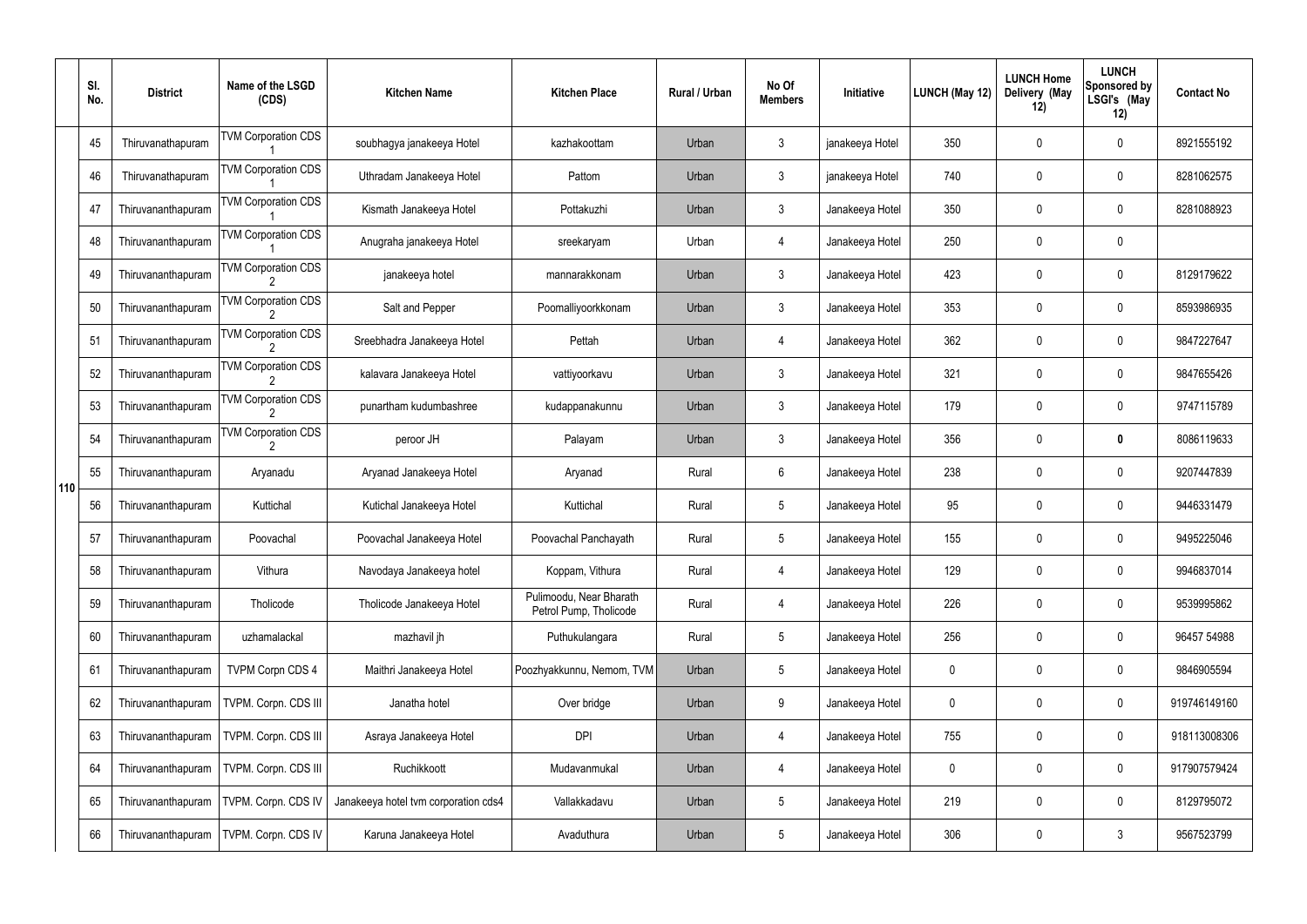| SI.<br>No. | <b>District</b>    | Name of the LSGD<br>(CDS) | <b>Kitchen Name</b>                 | <b>Kitchen Place</b>                      | Rural / Urban | No Of<br><b>Members</b> | <b>Initiative</b> | LUNCH (May 12) | <b>LUNCH Home</b><br>Delivery (May<br>12) | <b>LUNCH</b><br><b>Sponsored by</b><br>LSGI's (May<br>12) | <b>Contact No</b> |
|------------|--------------------|---------------------------|-------------------------------------|-------------------------------------------|---------------|-------------------------|-------------------|----------------|-------------------------------------------|-----------------------------------------------------------|-------------------|
| 67         | Thiruvananthapuram | Anadu                     | Nanma anad                          | Govt LPS Anad                             | Rural         | -4                      | Janakeeya Hotel   | 0              | 0                                         | 0                                                         | 9645709754        |
| 68         | Thiruvananthapuram | Vembayam                  | Liya canteen                        | Perumboor near panchayath<br>office       | Rural         | $5\phantom{.0}$         | Janakeeya Hotel   | 0              | 0                                         | 0                                                         | 9544337362        |
| 69         | Thiruvananthapuram | Vembayam                  | Four's Janakeeya Hotel              | Naduveli Konchira                         | Rural         | $\overline{4}$          | Janakeeya Hotel   | 228            | 0                                         | 0                                                         | 9526253578        |
| 70         | Thiruvananthapuram | Nedumangad 1              | Subhiksham                          | Irinjayam                                 | Urban         | $\overline{4}$          | Janakeeya Hotel   | 310            | 0                                         | 0                                                         | 9745606588        |
| 71         | Thiruvananthapuram | Nedumangad 1              | Ootupura                            | Pazhakutty                                | Urban         | 6                       | Janakeeya Hotel   | 452            | 0                                         | 0                                                         | 7510910614        |
| 72         | Thiruvananthapuram | Nedumangad 2              | Niravu                              | Near ksrtc bus stand                      | Urban         | $\overline{4}$          | Janakeeya Hotel   | 407            | 0                                         | 0                                                         | 9645958207        |
| 73         | Thiruvananthapuram | Nedumangad 2              | Ruchiyidam                          | Near Municipality                         | Urban         | $\mathbf 0$             | Janakeeya Hotel   | 471            | 0                                         | 0                                                         | 9846371353        |
| 74         | Thiruvananthapuram | Karakulam                 | Karakulam Vanitha hotel             | Karakulam Junction                        | Rural         | $\overline{4}$          | Janakeeya Hotel   | 342            | $\overline{0}$                            | 0                                                         | 9747176668        |
| 75         | Thiruvananthapuram | Panavoor                  | Kudumbashree vanitha hotel          | HI auditorium near panavoor<br>panchayath | Rural         | 6                       | Janakeeya Hotel   | 231            | 0                                         | $\overline{4}$                                            | 9526740817        |
| 76         | Thiruvananthapuram | Aruvikara                 | Nanma                               | Aruvikara junction                        | Rural         | $\mathbf{3}$            | Janakeeya hotel   | 0              | 0                                         | 0                                                         | 8606524464        |
| 77         | Thiruvananthapuram | Pullampara                | Janakeeya Hotel                     | Kalumkinmukham                            | Rural         | $\overline{5}$          | Janakeeya Hotel   | 231            | $\mathbf 0$                               | 0                                                         |                   |
| 78         | Thiruvananthapuram | Pangode                   | Bhagyalekshmi janakeeya hotel       | Pangodu Panchayath Hall                   | Rural         | $5\phantom{.0}$         | Janakeeya Hotel   | 287            | $\overline{0}$                            | 0                                                         |                   |
| 79         | Thiruvananthapuram | Manickal                  | Janakeeya hotel                     | Pirappancode                              | Rural         | 6                       | Janakeeya Hotel   | 218\$          | 0                                         | 0                                                         | 9745874522        |
| 80         | Thiruvananthapuram | Vamanapuram               | Pournami Kalamachal                 | Kalamachal                                | Rural         | $\overline{5}$          | Janakeeya Hotel   | 216            | $\mathbf 0$                               | 0                                                         | 9846825964        |
| 81         | Thiruvananthapuram | kallara                   | Amma janakeeya hotel                | kallara                                   | rural         | $\overline{4}$          | Janakeeya Hotel   | 379            | $\mathbf 0$                               | 0                                                         | 8111891405        |
| 82         | Thiruvananthapuram | nellanad                  | Nellanad janakeeya hotel            | keezhayikkonam                            | rural         | $6\,$                   | Janakeeya Hotel   | 316            | $\mathbf 0$                               | 0                                                         | 9946994811        |
| 83         | Thiruvananthapuram | Pazhayakunnummel          | Chaitanya janakeeya hotel           | Pazhayakunnumel                           | Rural         | $5\phantom{.0}$         | Janakeeya Hotel   | $\mathbf 0$    | $\mathbf 0$                               | 0                                                         | 9496997201        |
| 84         | Thiruvananthapuram | Karavaram                 | Takkolam, Karavaram janakeeya hotel | Pullurmukk, kallambalam                   | Rural         | $\overline{5}$          | Janakeeya Hotel   | 150            | $\mathbf 0$                               | 0                                                         | 9539723288        |
| 85         | Thiruvananthapuram | Kilimanoor                | Tanima vanitha canteen              | Kilimanoor                                | Rural         | $\overline{4}$          | Janakeeya Hotel   | 195            | $\mathbf 0$                               | 0                                                         | 9846657166        |
| 86         | Thiruvananthapuram | Pulimath                  | Iswarya catering unit               | Pulimath, Karet                           | Rural         | 4                       | Janakeeya Hotel   | 89             | $\mathbf 0$                               | 0                                                         | 9645514593        |
| 87         | Thiruvananthapuram | Navaikkulam               | Kudumbashree janakeeya hotel        | Kadambaattukonam                          | Rural         | $\overline{5}$          | Janakeeya Hotel   | 0              | $\mathbf 0$                               | 0                                                         | 9400619476        |
| 88         | Thiruvananthapuram | Nagaroor                  | Janakeeya Hotel                     | Altharamoodu                              | Rural         | $\overline{5}$          | Janakeeya Hotel   | 97             | $\boldsymbol{0}$                          | 0                                                         | 7034964806        |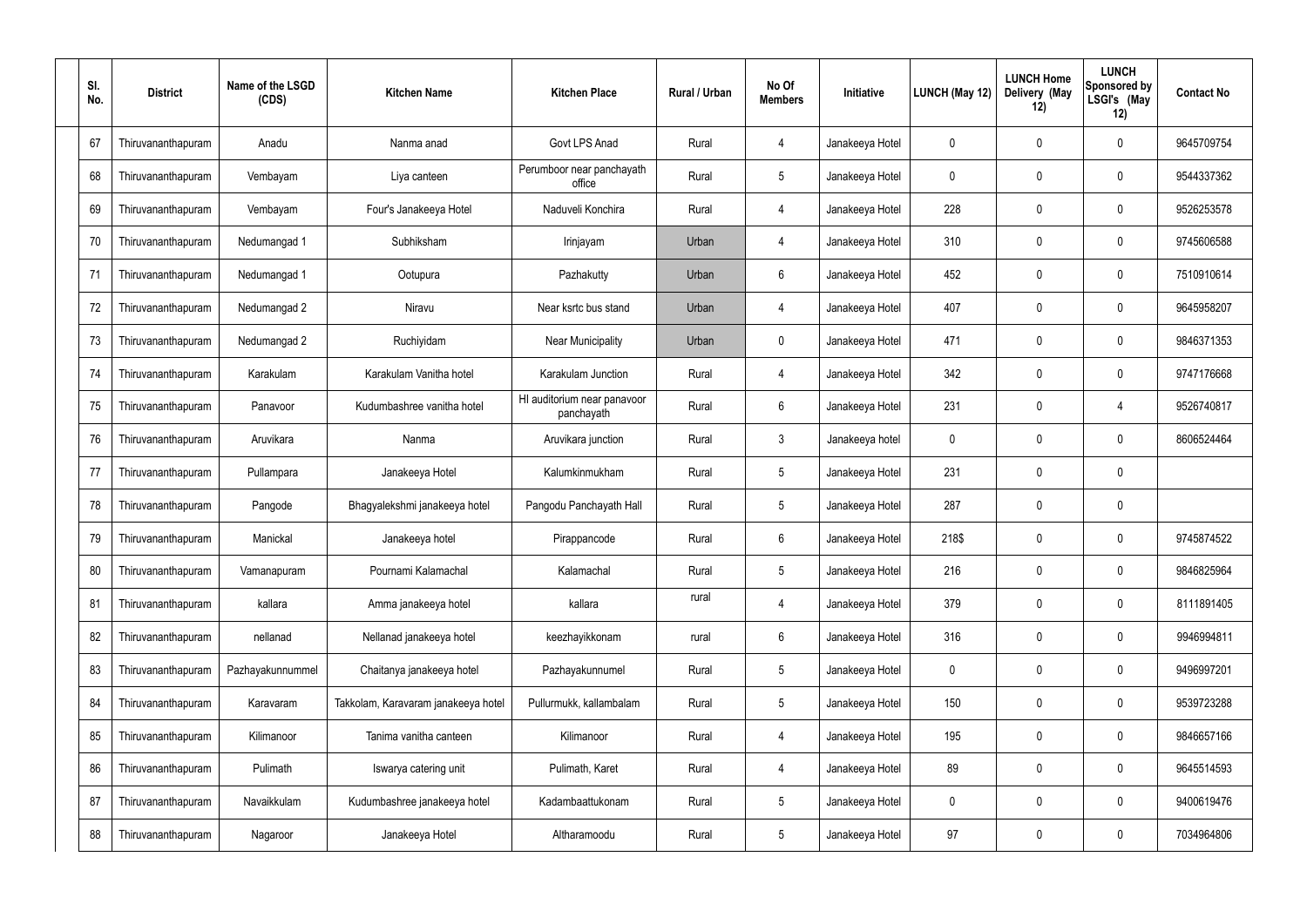| SI.<br>No. | <b>District</b>    | Name of the LSGD<br>(CDS) | <b>Kitchen Name</b>          | <b>Kitchen Place</b>     | Rural / Urban | No Of<br><b>Members</b> | Initiative      | LUNCH (May 12) | <b>LUNCH Home</b><br>Delivery (May<br>12) | <b>LUNCH</b><br>Sponsored by<br>LSGI's (May<br>12) | <b>Contact No</b> |
|------------|--------------------|---------------------------|------------------------------|--------------------------|---------------|-------------------------|-----------------|----------------|-------------------------------------------|----------------------------------------------------|-------------------|
| 89         | Thiruvananthapuram | Pallikal                  | pallikkal janakeeya hotel    | pakalkkuri               | rural         | 4                       | Janakeeya Hotel | 150            | 0                                         | $\mathbf 0$                                        | 9447886364        |
| 90         | Thiruvananthapuram | Madavoor                  | Madavoor janakeeya hotel     | madavoor                 | rural         | $5\phantom{.0}$         | Janakeeya Hotel | 149            | $\mathbf 0$                               | $\boldsymbol{0}$                                   | 9526206002        |
| 91         | Thiruvananthapuram | Chirayinkeezh             | Sevenstar Janakeeya Hotel    | Sarkkara                 | Rural         | $5\phantom{.0}$         | Janakeeya Hotel | 98             | 0                                         | $\mathbf 0$                                        | 8921556636        |
| 92         | Thiruvananthapuram | Kadaykkavoor              | Karmalamatha Janakeeya Hotel | Kadakkavoor              | Rural         | $5\phantom{.0}$         | Janakeeya Hotel | 112            | 0                                         | $\overline{0}$                                     | 9645405591        |
| 93         | Thiruvananthapuram | Mudakkal                  | Sarovaram Janakeeya Hotel    | Valakkadu                | Rural         | $\mathbf{3}$            | Janakeeya Hotel | 104            | 0                                         | $\mathbf 0$                                        | 8086240900        |
| 94         | Thiruvananthapuram | Vakkom                    | Jananai Janakeeya Hotel      | SN Junction, Jeeva Dhara | Rural         | 5                       | Janakeeya Hotel | 96             | $\boldsymbol{0}$                          | $\overline{0}$                                     | 8137014724        |
| 95         | Thiruvananthapuram | Vakkom                    | Diya Janakeeya Hotel         | Panayile Kadavu          | Rural         | $5\phantom{.0}$         | Janakeeya Hotel | 100            | 0                                         | $\mathbf 0$                                        | 8590439391        |
| 96         | Thiruvananthapuram | Kizhuvilam                | Kudumbashree vanitha canteen | Kizhuvillam              | Rural         | 4                       | Janakeeya Hotel | 144            | $\boldsymbol{0}$                          | $\mathbf 0$                                        | 9747361312        |
| 97         | Thiruvananthapuram | Anchuthengu               | Swad Janakeeya Hotel         | Anchuthengu              | Rural         | $5\phantom{.0}$         | Janakeeya Hotel | 122            | 0                                         | $\mathbf 0$                                        |                   |
| 98         | Thiruvananthapuram | Attingal                  | Bhagyashree janakeeya hotel  | Attingal                 | Urban         | 5                       | Janakeeya Hotel | 114            | $\boldsymbol{0}$                          | $\pmb{0}$                                          | 9539968503        |
| 99         | Thiruvananthapuram | Cherunniyoor              | Lekshmi janakeeya hotel      | Dhalavapuram             | Rural         | $\mathbf{3}$            | Janakeeya Hotel | 103            | $\boldsymbol{0}$                          | $\pmb{0}$                                          | 9995391999        |
| 100        | Thiruvananthapuram | Chemmaruthi               | Dreams janakeeya hotel       | Mavinmoodu, muthana      | Rural         | $5\phantom{.0}$         | Janakeeya Hotel | 0              | $\boldsymbol{0}$                          | $\mathbf 0$                                        | 8129240185        |
| 101        | Thiruvananthapuram | Chemmaruthi               | Natturuchi janakeeya hotel   | Panayara&sivapuram       | Rural         | 5                       | Janakeeya Hotel | 124            | 0                                         | 0                                                  | 8129240185        |
| 102        | Thiruvananthapuram | Chemmaruthi               | Bhanusree                    | Chavadimukku             | Rural         | $\overline{4}$          | Janakeeya Hotel | 198            | 0                                         | $\mathbf 0$                                        | 8129240185        |
| 103        | Thiruvananthapuram | Chemmaruthi               | saphalyam janakeeya Hotel    | chemmaruthi              | Rural         | $5\phantom{.0}$         | Janakeeya hotel | 141            | 0                                         | $\mathbf 0$                                        | 9539925641        |
| 104        | Thiruvananthapuram | Manamboor                 | Manamboor janakeeya hotel    | Kavalayoor               | Rural         | $\overline{4}$          | Janakeeya Hotel | 98             | 0                                         | 0\$                                                | 9074388684        |
| 105        | Thiruvananthapuram | Edava                     | Sreenandha janakeeyahotel    | Kaappil                  | Rural         | $5\phantom{.0}$         | Janakeeya Hotel | 156            | 0                                         | $\mathbf 0$                                        | 9895337334        |
| 106        | Thiruvananthapuram | Elakamon                  | Sreenarayana janakeeya hotel | Elakamon                 | Rural         | $\overline{7}$          | Janakeeya Hotel | 86             | 0                                         | $\mathbf 0$                                        | 8086637798        |
| 107        | Thiruvananthapuram | Elakamon                  | kudumbashree janakeeya hotel | Elakamon                 | Rural         | $5\phantom{.0}$         | janakeeya hotel | 120            | 0                                         | $\mathbf 0$                                        | 8590725126        |
| 108        | Thiruvananthapuram | Vettoor                   | Kashi janakeeya hotel        | Vettoor                  | Rural         | $\overline{4}$          | Janakeeya Hotel | 63             | 0                                         | $\mathbf 0$                                        | 9061547396        |
| 109        | Thiruvananthapuram | Ottoor                    | Kudumbashree Janakeeya hotel | ottoor                   | rural         | $\mathbf{3}$            | Janakeeya Hotel | 40             | 0                                         | $\mathbf 0$                                        | 8590570561        |
| 110        | Thiruvanathapuram  | Varkala                   | Janakeeya hotel              | Varkala municipality     | Urban         | $5\phantom{.0}$         | Janakeeya Hotel | 52             | 0                                         | $\boldsymbol{0}$                                   | 8943261611        |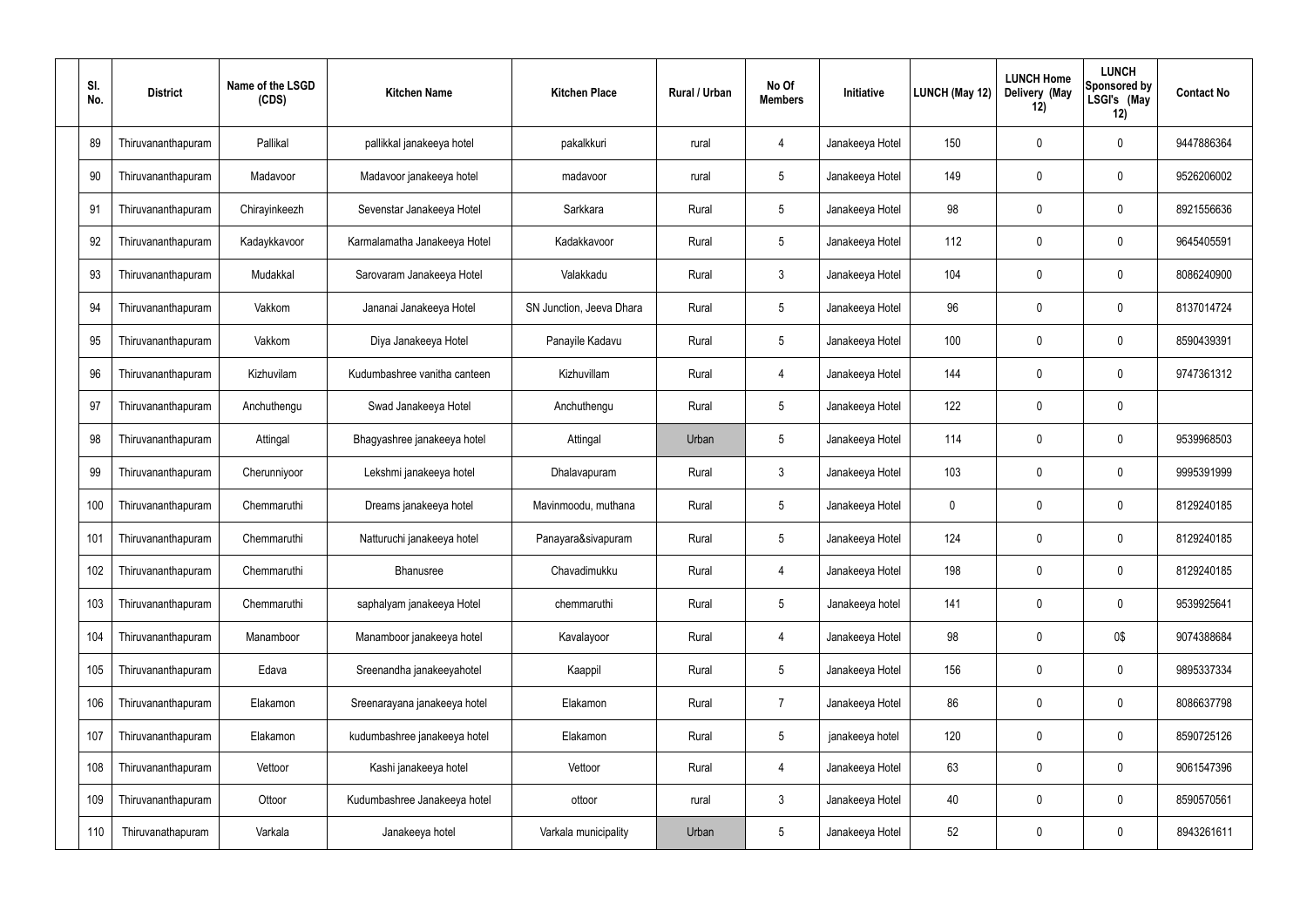|     | SI.<br>No.      | <b>District</b> | Name of the LSGD<br>(CDS) | <b>Kitchen Name</b>                             | <b>Kitchen Place</b>                       | Rural / Urban | No Of<br><b>Members</b> | Initiative      | <b>LUNCH (May 12)</b> | <b>LUNCH Home</b><br>Delivery (May<br>12) | <b>LUNCH</b><br>Sponsored by<br>LSGI's (May<br>12) | <b>Contact No</b> |
|-----|-----------------|-----------------|---------------------------|-------------------------------------------------|--------------------------------------------|---------------|-------------------------|-----------------|-----------------------|-------------------------------------------|----------------------------------------------------|-------------------|
| 110 |                 |                 |                           |                                                 |                                            |               | 501                     |                 | 23771                 | 75                                        | $\theta$                                           |                   |
|     |                 | Thrissur        | Kadangodu                 | Janakeeya Hotel Kadangod                        | Kadangod                                   | Rural         | 4                       | Janakeeya Hotel | 75                    | 52                                        | $\overline{7}$                                     |                   |
|     | $\overline{2}$  | Thrissur        | Chalakudy                 | Thripthy Janakeeya Hotel Chalakudy              | North Busstand Chalakudy                   | Urban         | 4                       | Janakeeya Hotel | 242                   | 156                                       | $\mathbf 0$                                        | 9544048190        |
|     | $\mathbf{3}$    | Thrissur        | Pananchery                | Pananchery Janakeeya Hotel                      | Pattikkad                                  | Rural         | $5\phantom{.0}$         | Janakeeya Hotel | 175                   | 69                                        | $\mathbf 0$                                        | 9746354118        |
|     | $\overline{4}$  | Thrissur        | Kadavallur                | Janakeeya Hotel Kadavalloor                     | Panjayath Compound                         | Rural         | 4                       | Janakeeya Hotel | 92                    | 56                                        | $\mathbf 0$                                        |                   |
|     | $5\phantom{.0}$ | Thrissur        | Kattoor                   | Janakeeya Hotel Kattoor                         | Near pompay school, Kattoor                | Rural         | $5\phantom{.0}$         | Janakeeya Hotel | 159                   | 0                                         | $\mathbf 0$                                        | 9605263717        |
|     | 6               | Thrissur        | Elavally                  | Janakeeya Hotel Elavally                        | Elavally Panchayath<br>Compound            | Rural         | 4                       | Janakeeya Hotel | 176                   | $\mathbf 0$                               | $\mathbf 0$                                        | 9744738247        |
|     | -7              | Thrissur        | Paralam                   | Paralam Janakeeya Hotel                         | Nanma Kudumbashree<br>canteen              | Rural         | $\mathbf{3}$            | Janakeeya Hotel | $\mathbf 0$           | 85                                        | $\mathbf 0$                                        | 9744441594        |
|     | 8               | Thrissur        | Kadukutty                 | Uppum Mulakum Janakeeya Hotel<br>Kadukutty      | Kottamuri Junction                         | Rural         | $5\phantom{.0}$         | Janakeeya Hotel | 53                    | 35                                        | $\mathbf 0$                                        | 9846634710        |
|     | 9               | Thrissur        | Thrissur 2                | Kuttanellur Janakeeya Hotel                     | Kuttanellur                                | Urban         | $5\phantom{.0}$         | Janakeeya Hotel | 55                    | 0                                         | $\mathbf 0$                                        | 8330800498        |
|     | 10              | Thrissur        | Pazhayannur               | Janakeeya Hotel, Pazhayanoor                    | Pazhayannur Panchayath                     | Rural         | $\overline{4}$          | Janakeeya Hotel | 262                   | $\mathbf 0$                               | $\mathbf 0$                                        | 9400257329        |
|     | 11              | Thrissur        | Aloor                     | Aloor Janakeeya Hotel                           | Aloor                                      | Rural         | $5\phantom{.0}$         | Janakeeya Hotel | 90                    | 20                                        | $\mathbf 0$                                        | 9946922936        |
|     | 12              | Thrissur        | Muriyad                   | Jankeeya Hotel, Muriyad                         | Karuna Canteen, Muriyad                    | Rural         | $5\phantom{.0}$         | Janakeeya Hotel | 75                    | $\mathbf 0$                               | $\mathbf 0$                                        | 9961920358        |
|     | 13              | Thrissur        | Valapad                   | Janakeeya Hotel Valapad                         | Valapad Chanthapadi                        | Rural         | $6\phantom{.}6$         | Janakeeya Hotel | 113                   | 0                                         | 8                                                  | 9846972134        |
|     | 14              | Thrissur        | Kaipamangalam             | Kaipamngalam Janakeeya Hotel                    | Kaipamangalam Panchayath                   | Rural         | $\mathbf{3}$            | Janakeeya Hotel | 150                   | 0                                         | $\overline{\phantom{a}}$                           |                   |
|     | 15              | Thrissur        | Annamanada                | Snehitha Catering                               | Annamanada                                 | Rural         | $5\phantom{.0}$         | Janakeeya Hotel | $\mathbf 0$           | 0                                         | $\mathbf 0$                                        | 9747712615        |
|     | 16              | Thrissur        | Vellangallur              | Janakeeya Hotel Vellangallur                    | Panchayath Community Hall                  | Rural         | $6\,$                   | Janakeeya Hotel | 53                    | 41                                        | $\mathbf 0$                                        | 9947462258        |
|     | 17              | Thrissur        | Pavaratty                 | Janakeeya Hotel Pavaratty                       | Akashaya Vanitha Canteen                   | Rural         | $\mathfrak{Z}$          | Janakeeya Hotel | 85                    | $\pmb{0}$                                 | $\pmb{0}$                                          |                   |
|     | 18              | Thrissur        | Edathiruthy               | Janakeeya Hotel Edathuruthi (Nalinam<br>Stores) | Opposite of GLPS,<br>Chenthrappinni Centre | Rural         | $\overline{4}$          | Janakeeya Hotel | $\pmb{0}$             | 0                                         | $\mathbf 0$                                        |                   |
|     | 19              | Thrissur        | Adatt                     | Janakeeya Hotel Adat                            | Muthuvara                                  | Rural         | $\overline{7}$          | Janakeeya Hotel | 99                    | 68                                        | $\mathbf 0$                                        | 6235203703        |
|     | 20              | Thrissur        | Irinjalakuda 1            | Janakeeya Hotel Irinjalakuda Cds1               | Irinjalakuda Muncipality                   | Urban         | $\overline{4}$          | Janakeeya Hotel | 126                   | 0                                         | $\mathbf 0$                                        | 9526912506        |
|     | 21              | Thrissur        | Parapookkara              | Janakeeya Hotel , Parapookkara                  | Panchayath Canteen                         | Rural         | $5\phantom{.0}$         | Janakeeya Hotel | 73                    | $\pmb{0}$                                 | $\mathbf 0$                                        | 9605428611        |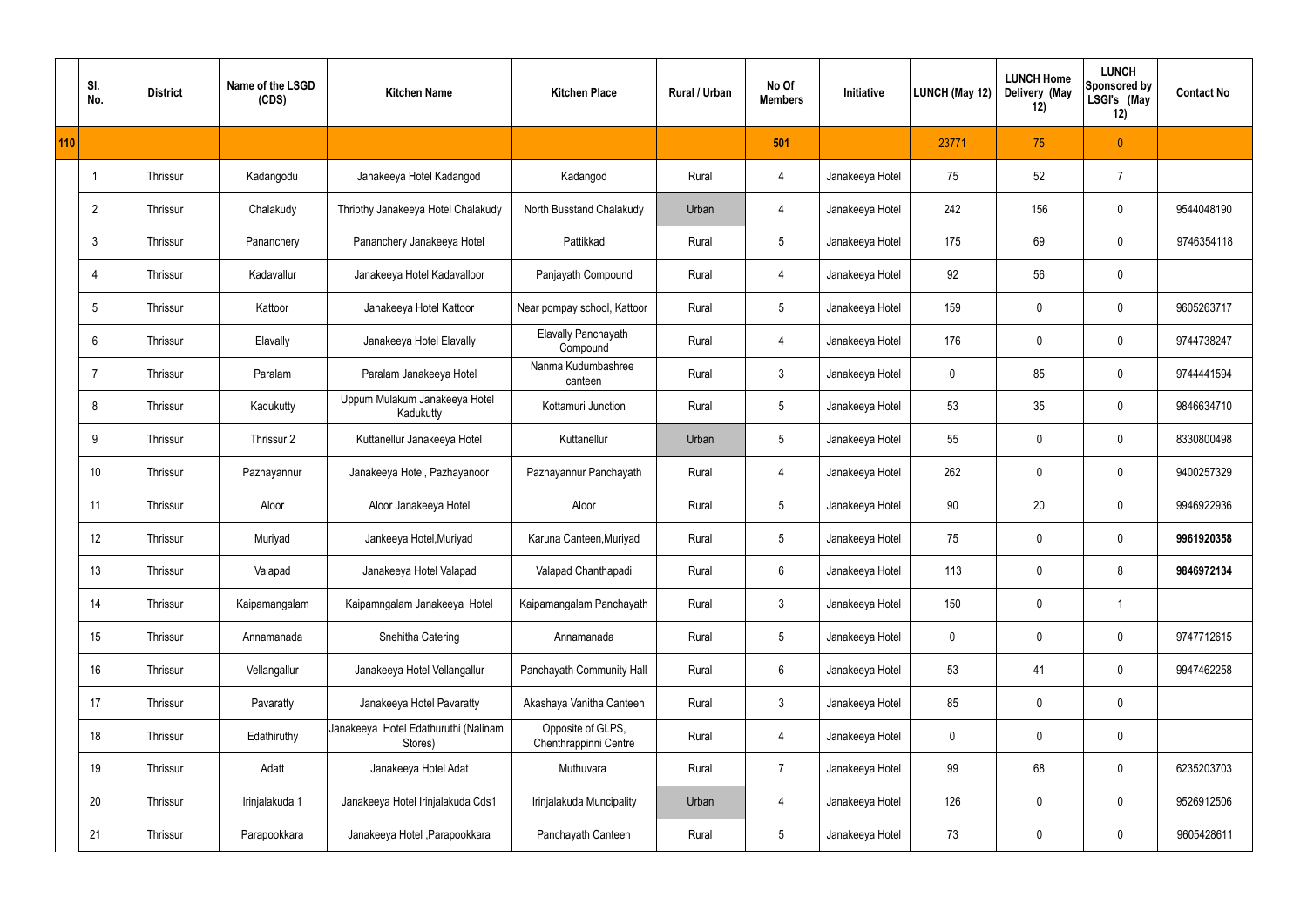| SI.<br>No. | <b>District</b> | Name of the LSGD<br>(CDS) | <b>Kitchen Name</b>                        | <b>Kitchen Place</b>                         | Rural / Urban | No Of<br><b>Members</b> | Initiative      | <b>LUNCH (May 12)</b> | <b>LUNCH Home</b><br>Delivery (May<br>12) | <b>LUNCH</b><br>Sponsored by<br>LSGI's (May<br>12) | <b>Contact No</b> |
|------------|-----------------|---------------------------|--------------------------------------------|----------------------------------------------|---------------|-------------------------|-----------------|-----------------------|-------------------------------------------|----------------------------------------------------|-------------------|
| 22         | Thrissur        | Puthanchira               | Annapoorna Janakeeya Hotel<br>Puthenchira  | Panchayath Community Hall                    | Rural         | $5\phantom{.0}$         | Janakeeya Hotel | 57                    | 31                                        | $\mathbf 0$                                        | 919539164678      |
| 23         | Thrissur        | SreeNarayanapuram         | Sree Narayana Puram Janakeeya<br>Hotel     | Sreenarayanapuram<br>Panchayath              | Rural         | $5\phantom{.0}$         | Janakeeya Hotel | 156                   | $\mathbf 0$                               |                                                    |                   |
| 24         | Thrissur        | Nadathara                 | Nadathara Janakeeya Hotel                  | Moorkanikkara                                | Rural         | $5\phantom{.0}$         | Janakeeya Hotel | 118                   | 206                                       | $\mathbf 0$                                        | 9744611176        |
| 25         | Thrissur        | Vallachira                | Vallachira Janakeeya Hotel                 | Vallachira Gramapanchayath                   | Rural         | 4                       | Janakeeya Hotel | $\mathbf 0$           | 33                                        | $\pmb{0}$                                          | 9744804256        |
| 26         | Thrissur        | Poyya                     | Janakeeya Hotel , Poyya                    | Poyya Junction                               | Rural         | $5\,$                   | Janakeeya Hotel | 0                     | $\boldsymbol{0}$                          | $\mathbf 0$                                        | 7902318250        |
| 27         | Thrissur        | Wadakanchery 1            | Vrindavan Janakeeya Hotel                  | Ottupara                                     | Urban         | $5\phantom{.0}$         | Janakeeya Hotel | 251                   | 51                                        | $\pmb{0}$                                          |                   |
| 28         | Thrissur        | Varandarappilly           | Janakeeya Hotel                            | Varandarappilly Panchayath                   | Rural         | $5\phantom{.0}$         | Janakeeya Hotel | 85                    | 30                                        | $\mathbf 0$                                        | 9048283463        |
| 29         | Thrissur        | Nenmanikkara              | Vanitha Janakeeya Hotel                    | Paliyekkara, Nenmanikkara<br>Gramapanchayath | Rural         | $5\phantom{.0}$         | Janakeeya Hotel | 61                    | 42                                        | $\mathbf 0$                                        | 9747494386        |
| 30         | Thrissur        | Kodakara                  | Nanma Janakeeya Hotel                      | Kodakara Bus Stand                           | Rural         | $5\phantom{.0}$         | Janakeeya Hotel | 219                   | 240                                       | $\mathbf 0$                                        | 9946283762        |
| 31         | Thrissur        | Thekkumkkara              | Janakeeya Hotel Thekkumkara                | Vanitha Canteen, Thekkumkara                 | Rural         | 4                       | Janakeeya Hotel | 52                    | $\boldsymbol{0}$                          | $\mathbf 0$                                        |                   |
| 32         | Thrissur        | Alagappa Ngar             | Janakeeya Hotel                            | Amballur                                     | Rural         | $5\,$                   | Janakeeya Hotel | 170                   | 38                                        | $\pmb{0}$                                          | 8606553521        |
| 33         | Thrissur        | Kolazhy                   | Janakeeya Hotel Kolazhy                    | <b>ZMLP School</b>                           | Rural         | $\overline{4}$          | Janakeeya Hotel | $\mathbf 0$           | 85                                        | $\mathbf 0$                                        | 9645535725        |
| 34         | Thrissur        | Manalur                   | Janakeeya Hotel Manalur                    | Govt High School, Manaloor                   | Rural         | 6                       | Janakeeya Hotel | 61                    | 31                                        | 0                                                  | 9446619441        |
| 35         | Thrissur        | Arimpur                   | Janakeeya Hotel Arimbur                    | Kudumbashree Vanitha<br>Canteen , Arimbur    | Rural         | $5\phantom{.0}$         | Janakeeya Hotel | 183                   | 72                                        | $\mathbf 0$                                        | 9946789338        |
| 36         | Thrissur        | Thanniyam                 | Thannyam Janakeeya Hotel                   | Peringottukara                               | Rural         | $\overline{4}$          | Janakeeya Hotel | 52                    | 10                                        | $\mathbf 0$                                        | 9048570194        |
| 37         | Thrissur        | Madakkathara              | Madakkathara Annapoorna Janakeeya<br>Hotel | Madakkathara                                 | Rural         | $6\overline{6}$         | Janakeeya Hotel | 87                    | 65                                        | $\overline{2}$                                     | 9388431507        |
| 38         | Thrissur        | Athirappilly              | Panchayath Kudumbashree Canteen            | Athirappilly                                 | Rural         | 3 <sup>1</sup>          | Janakeeya Hotel | $\mathbf 0$           | 0                                         | $\mathbf 0$                                        | 9496151187        |
| 39         | Thrissur        | Kodassery                 | Five Star Janakeeya Hotel                  | Kodassery                                    | Rural         | $\overline{4}$          | Janakeeya Hotel | 153                   | 64                                        | $\mathbf 0$                                        | 9846464927        |
| 40         | Thrissur        | Mattathur                 | Karunya<br>kudumbShree                     | Vellikkulangara                              | Rural         | $\overline{4}$          | Janakeeya Hotel | 217                   | 117                                       | $\overline{1}$                                     | 8086449102        |
| 41         | Thrissur        | Koratty                   | Ruchi Janakeeya Hotel                      | Koratty                                      | Rural         | $\overline{4}$          | Janakeeya Hotel | 182                   | 55                                        | 0.00\$                                             | 9496527583        |
| 42         | Thrissur        | Thrikkoor                 | Susthira Janakeeya Hotel                   | Alengaad                                     | Rural         | $\mathbf{3}$            | Janakeeya Hotel | 158                   | 44                                        | $5\phantom{.0}$                                    | 8111847055        |
| 43         | Thrissur        | Venkitangu                | Ottupura<br>Janakeeya Hotel Vengidangu     | Vengidangu Panchayath                        | Rural         | $\mathfrak{Z}$          | Janakeeya Hotel | 181                   | 63                                        | $\mathbf 0$                                        | 8156981840        |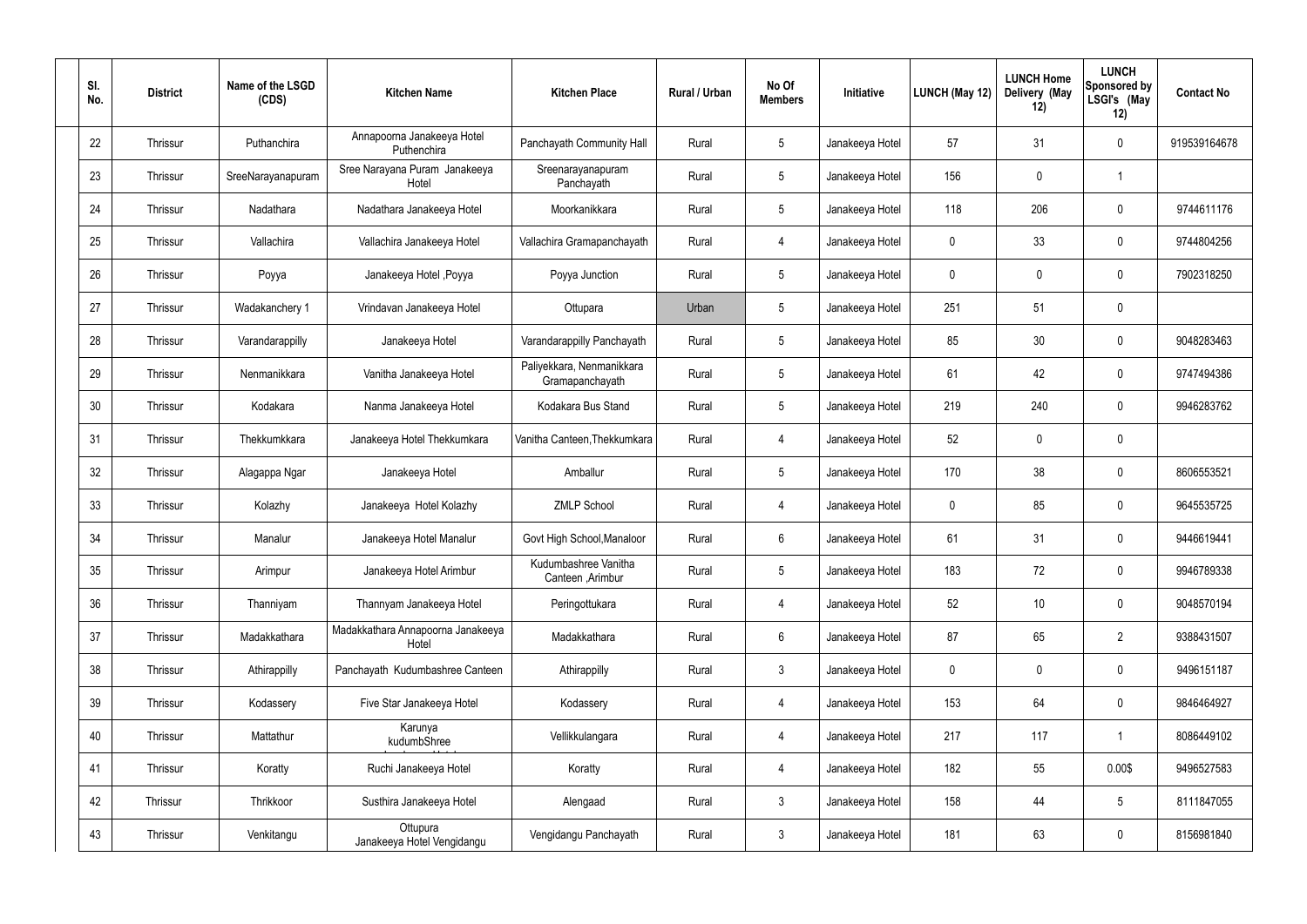|    | SI.<br>No. | <b>District</b> | Name of the LSGD<br>(CDS) | <b>Kitchen Name</b>                | <b>Kitchen Place</b>               | <b>Rural / Urban</b> | No Of<br><b>Members</b> | Initiative      | LUNCH (May 12) | <b>LUNCH Home</b><br>Delivery (May<br>12) | <b>LUNCH</b><br>Sponsored by<br>LSGI's (May<br>12) | <b>Contact No</b> |
|----|------------|-----------------|---------------------------|------------------------------------|------------------------------------|----------------------|-------------------------|-----------------|----------------|-------------------------------------------|----------------------------------------------------|-------------------|
|    | 44         | Thrissur        | Padiyoor                  | Padiyoor<br>Janakeya Hotel         | HDC School, Kakkathuruthy          | Rural                | 5                       | Janakeeya Hotel | 65             | 45                                        | $\pmb{0}$                                          | 9048341118        |
|    | 45         | Thrissur        | Pariyaram                 | Samridhi Janakeeya Hotel           | Pariyaram                          | Rural                | $5\overline{)}$         | Janakeeya Hotel | 118            | 104                                       | $\pmb{0}$                                          | 7025950795        |
|    | 46         | Thrissur        | Wadakanchery cds2         | Janakeeya Hotel, Wadakanchery cds2 | Minaloor                           | Urban                | $\mathbf{3}$            | Janakeeya Hotel | 112            | 0                                         | $\pmb{0}$                                          |                   |
|    | 47         | Thrissur        | Kodungaloor cds2          | Jathikka Janakeeya Hotel           | Arakkulam                          | Urban                | $\overline{4}$          | Janakeeya Hotel | 100            | 0                                         | $\pmb{0}$                                          | 9745397171        |
|    | 48         | Thrissur        | Punnayur                  | Kaipunnyam Janakeeya Hotel         | Edakazhiyur                        | Rural                | $5\overline{)}$         | Janakeeya Hotel | 101            | 44                                        | $\pmb{0}$                                          | 9744680885        |
| 98 | 49         | Thrissur        | Velookkara                | Velookkara Janakeeya Hotel         | Panchayath shopping complex        | Rural                | $\mathbf{3}$            | Janakeeya Hotel | 48             | 14                                        | $\pmb{0}$                                          | 9048756685        |
|    | 50         | Thrissur        | Meloor                    | Thanima Janakeeya Hotel Meloor     | Meloor centre                      | Rural                | 4                       | Janakeeya Hotel | 88             | 52                                        | $\pmb{0}$                                          | 7902354039        |
|    | 51         | Thrissur        | Vallathol Nagar           | Janakeeya Hotel, Vallathol Nagar   | near youth welfare center          | rural                | 5                       | Janakeeya Hotel | 192            | 0                                         | $\pmb{0}$                                          | 9961296574        |
|    | 52         | Thrissur        | Eriyad                    | janakeeya Hotel, eriyad            | community hall                     | Rural                | 4                       | Janakeeya Hotel | 255            | 0                                         | $\pmb{0}$                                          |                   |
|    | 53         | Thrissur        | Edavilangu                | Janakeeya Hotel, Edavilangu        | Edavilangu Center                  | Rural                | 4                       | Janakeeya Hotel | 225            | 0                                         | $\pmb{0}$                                          |                   |
|    | 54         | Thrissur        | Avanoor                   | Janakeeya Hotel, Avanoor           | near panchayath office,<br>Avanoor | Rural                | $5\overline{)}$         | Janakeeya Hotel | 0              | 0                                         | $\mathbf 0$                                        | 9447343516        |
|    | 55         | Thrissur        | Mala                      | Janakeeya hotel Mala               | Near panchayath office, Mala       | Rural                | 4                       | Janakeeya Hotel | 174            | 38                                        | $\pmb{0}$                                          | 9946442260        |
|    | 56         | Thrissur        | Guruvayur1                | Guruvayur Janakeeya Hotel          | Guruvayur                          | Urban                | 3                       | Janakeeya Hotel | 400            | 335                                       | $\mathbf 0$                                        | 9961227858        |
|    | 57         | Thrissur        | Vadakkekad                | Kudumbasree janakeeya hotel        | Nalam kallu                        | Rural                | $\overline{4}$          | Janakeeya Hotel | 89             | 36                                        | $\pmb{0}$                                          | 9645190166        |
|    | 58         | Thrissur        | Kadappuram                | Kadappuram janakeeya hotel         | Kadappuram panchayath<br>building  | Rural                | $\overline{4}$          | Janakeeya Hotel | 31             | 55                                        | $\mathbf 0$                                        | 8156984319        |
|    | 59         | Thrissur        | Chavakkad                 | Chavakkad Janakeeya hotel          | Chavakkad, near bus stand          | Urban                | $5\phantom{.0}$         | Janakeeya Hotel | 170            | 77                                        | $\mathbf 0$                                        | 7560874804        |
|    | 60         | Thrissur        | Engadiyoor                | pavithra janikeeya hotel           | Pokulangara                        | Rural                | $5\phantom{.0}$         | Janakeeya Hotel | 40             | 0                                         | $\pmb{0}$                                          | 9562239618        |
|    | 61         | Thrissur        | Varavoor                  | Friends janakeeya hotel, Varavoor  | Thichur                            | Rural                | $\mathbf{3}$            | Janakeeya Hotel | 77             | 0                                         | $\pmb{0}$                                          |                   |
|    | 62         | Thrisssur       | Punnayurkulam             | Punnayurkkulam janakeeya hotel     | Althara centre                     | Rural                | $5\phantom{.0}$         | Janakeeya Hotel | 95             | 29                                        | $\pmb{0}$                                          | 8086093454        |
|    | 63         | Thrissur        | Thiruwilamala             | Villuadry Janakeeya hotel          | Thiruwilamala                      | Rural                | $5\phantom{.0}$         | Janakeeya Hotel | 176            | 0                                         | $\mathbf 0$                                        | 9846174729        |
|    | 64         | Thrissur        | Kattakampal               | Janakeeya Hotel Kattakampal        | Chirakkal                          | Rural                | $\overline{4}$          | Janakeeya Hotel | $\mathbf 0$    | $\mathbf 0$                               | $\mathbf 0$                                        |                   |
|    | 65         | Thrissur        | Kandanassery              | kandanassery janakeeya hotel       | kandanassery                       | Rural                | $5\phantom{.0}$         | Janakeeya Hotel | 57             | 24                                        | $\pmb{0}$                                          |                   |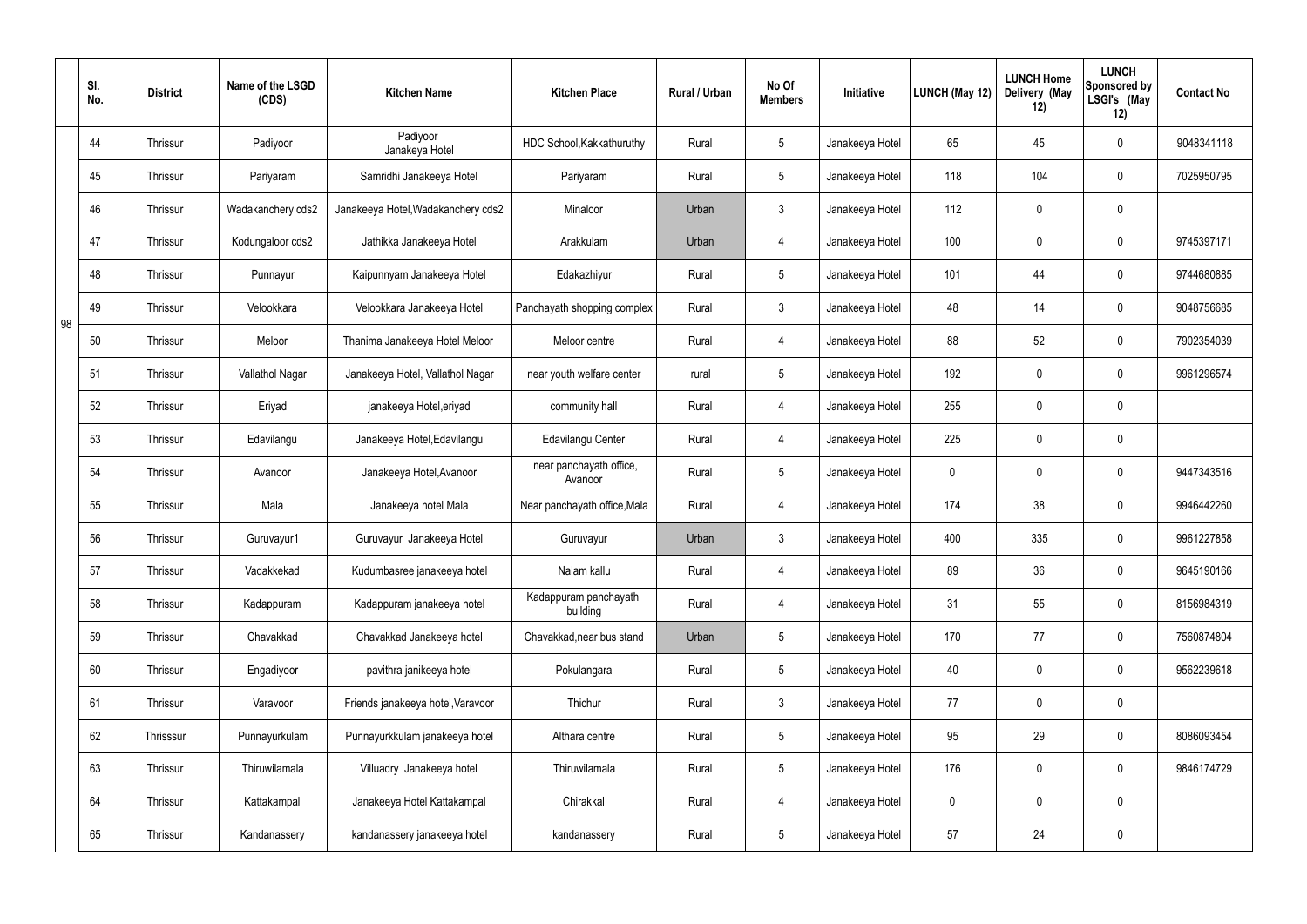| SI.<br>No. | <b>District</b> | Name of the LSGD<br>(CDS) | <b>Kitchen Name</b>           | <b>Kitchen Place</b>                   | Rural / Urban | No Of<br><b>Members</b> | Initiative      | <b>LUNCH (May 12)</b> | <b>LUNCH Home</b><br>Delivery (May<br>12) | <b>LUNCH</b><br>Sponsored by<br>LSGI's (May<br>12) | <b>Contact No</b> |
|------------|-----------------|---------------------------|-------------------------------|----------------------------------------|---------------|-------------------------|-----------------|-----------------------|-------------------------------------------|----------------------------------------------------|-------------------|
| 66         | Thrissur        | Kaiparambu                | Janakeeya Hotel Kaiparambu    | Near mundoor health center             | Rural         | $5\,$                   | janakeeya hotel | 58                    | 40                                        | $\mathbf 0$                                        | 9645828069        |
| 67         | Thrissur        | Thrissur 2(new)           | kitchen girls janakeeya hotel | Olari                                  | urban         | $\overline{4}$          | janakeeya hotel | 139                   | 114                                       | $\mathbf 0$                                        | 9388828112        |
| 68         | Thrissur        | Kuzhur                    |                               | kuzhur                                 | Rural         | 4                       | janakeeya hotel | $\mathbf 0$           | $\mathbf 0$                               | $\mathbf 0$                                        | 9526566073        |
| 69         | Thrissur        | Chazhur                   | Chazur Janakeeya Hotel        | Pazhuvil Center                        | Rural         | 4                       | janakeeya hotel | 67                    | 56                                        | $\mathbf 0$                                        | 9061946216        |
| 70         | Thrissur        | Nattika                   | uttupura                      | Thriprayar                             | Rural         | $5\phantom{.0}$         | janakeeya hotel | 185                   | $\mathbf 0$                               | $\mathbf 0$                                        | 9544055637        |
| 71         | Thrissur        | Thalikulam                | Nidhi janakeeya hotel         | Puthenthodu                            | Rural         | $5\phantom{.0}$         |                 | 218                   | $\mathbf 0$                               | $\mathbf 0$                                        | 8606213960        |
| 72         | Thrissur        | Vadanapilly               | vadanappilly janakeeya hotel  | vadanapilly                            | Rural         | $5\phantom{.0}$         | janakeeya hotel | $\mathbf 0$           | $\mathbf 0$                               | $\mathbf 0$                                        | 9947728948        |
| 73         | Thrissur        | orumanayur                | orumanayur janakeeya hotel    | orumanayur                             | rural         | $5\phantom{.0}$         | janakeeya hotel | $\mathbf 0$           | 0                                         | $\mathbf 0$                                        | 9995588758        |
| 74         | Thrissur        | Panjal                    | Five-star Janakeeya hotel     | Panjal                                 | Rural         | $5\phantom{.0}$         | janakeeya hotel | 183                   | 0                                         | $\mathbf 0$                                        | 9746847353        |
| 75         | Thrissur        | veloor                    | Veloor Janakeeya hotel        | veloor                                 | Rural         | $5\phantom{.0}$         | janakeeya hotel | 91                    | 241                                       | $\mathbf 0$                                        | 9447724685        |
| 76         | Thrissur        | Chowanoor                 |                               | Chowanoor                              | Rural         | $\mathbf{3}$            | janakeeya hotel | 71                    | 35                                        | $\mathbf 0$                                        | 9,526,340,307     |
| 77         | Thrissur        | Puthur                    | Puthur janakeeyahotel         | puthur                                 | Rural         | $5\phantom{.0}$         | janakeeya hotel | 79                    | 69                                        | $\mathbf 0$                                        | 6238101595        |
| 78         | Thrissur        | Erumapetty                | subhiksha janakeeya hotel     | Erumapetty                             | Rural         | $5\phantom{.0}$         | janakeeya hotel | 118                   | 148                                       | $\mathbf 0$                                        | 9207201880        |
| 79         | Thrissur        | Kondazhy                  | Santhwanam Janakeeya Hotel    | Kondazhy                               | Rural         | 4                       | janakeeya hotel | $\mathbf 0$           | $\mathsf{0}$                              | $\mathbf 0$                                        | 9526401759        |
| 80         | Thrissur        | Mullurkkara               | Kaniv Janakeeya Hotel         | Atoor                                  | Rural         | $\overline{4}$          | janakeeya hotel | $\mathbf 0$           | 0                                         | $\mathbf 0$                                        |                   |
| 81         | Thrissur        | Porkkulam                 | Porkulam janakeeya hotel      | Parempadam                             | Rural         | $5\overline{)}$         | Janakeeya hotel | $\pmb{0}$             | 70                                        | $\mathbf 0$                                        | 8129017841        |
| 82         | Thrissur        | Puthukkad                 | Puthukkad Janakeeya Hotel     | Puthukkad                              | Rural         | $5\phantom{.0}$         | Janakeeya hotel | 86                    | 27                                        | $\mathbf 0$                                        | 7356668644        |
| 83         | Thrissur        | Choondal                  | Choondal Janakeeya Hotel      | <b>Kechery Centre</b>                  | Rural         | $\bf 8$                 | Janakeeya Hotel | 80                    | 30                                        | $\mathbf 0$                                        |                   |
| 84         | Thrissur        | Cherpu                    | Cherpu Janakeeya Hotel        | Cherpu                                 | Rural         | $\mathfrak{Z}$          | Janakeeya Hotel | $\pmb{0}$             | 78                                        | $\mathbf 0$                                        | 9605375648        |
| 85         | Thrissur        | Mathilakam                | Mathilakam Janakeeya hotel    | Mathilakam gramapanchayath<br>compound | Rural         | $\mathfrak{Z}$          | Janakeeya hotel | 155                   | $\pmb{0}$                                 | $\mathbf 0$                                        | 9995986808        |
| 86         | Thrissur        | Anthikad                  | Anthikad Janakeeya hotel      | Anthikad                               | Rural         | $\overline{4}$          | Janakeeya hotel | $\mathbf 0$           | 0                                         | $\mathbf 0$                                        |                   |
| 87         | Thrissur        | Mullassery                | Mullassery Janakeeya Hotel    | Mullassery centre                      | Rural         | $5\phantom{.0}$         | Janakeeya hotel | 163                   | 93                                        | $\mathbf 0$                                        |                   |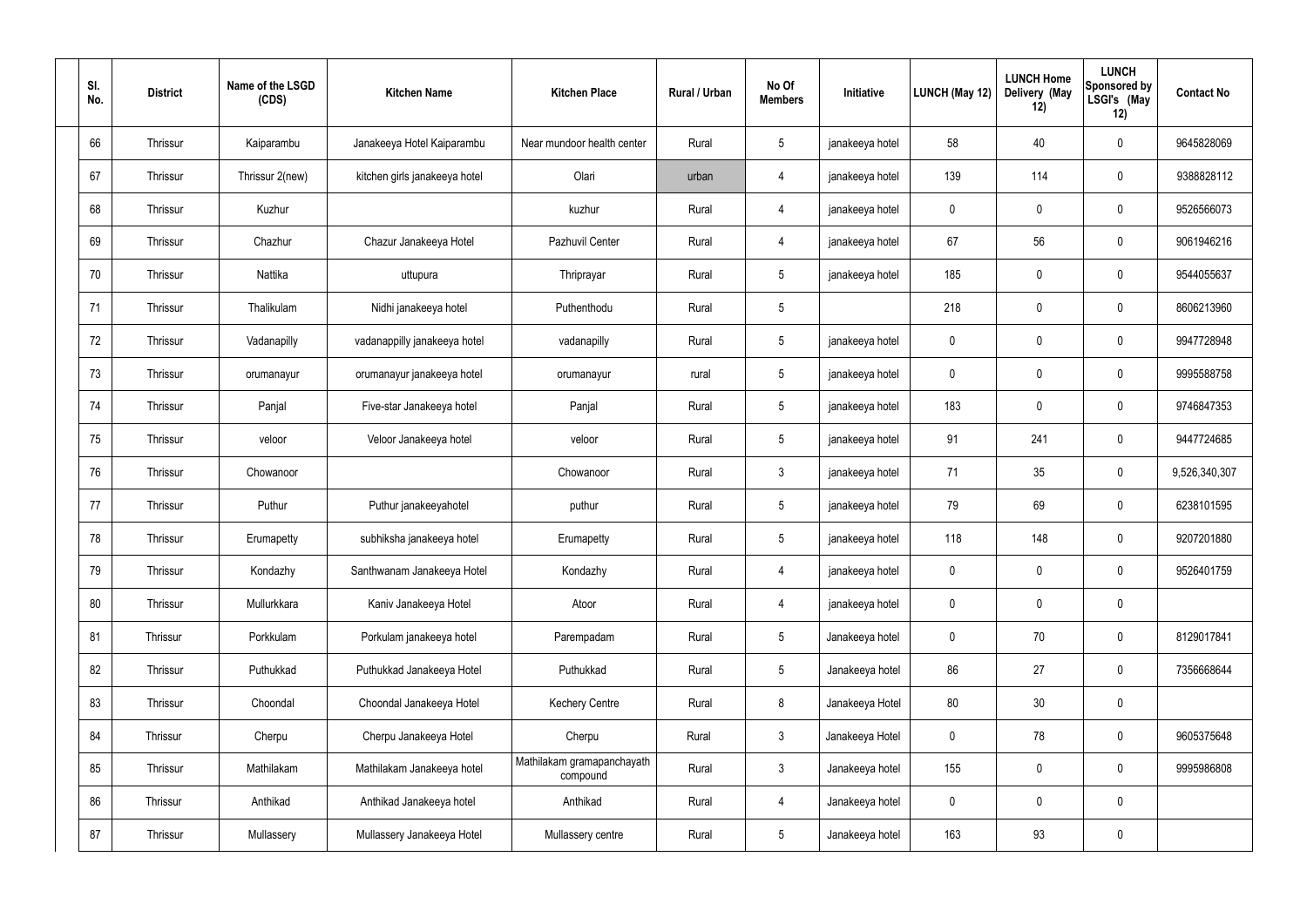| SI.<br>No.      | <b>District</b> | Name of the LSGD<br>(CDS) | <b>Kitchen Name</b>              | <b>Kitchen Place</b>                   | Rural / Urban | No Of<br><b>Members</b> | Initiative      | <b>LUNCH (May 12)</b> | <b>LUNCH Home</b><br>Delivery (May<br>12) | <b>LUNCH</b><br>Sponsored by<br>LSGI's (May<br>12) | <b>Contact No</b> |
|-----------------|-----------------|---------------------------|----------------------------------|----------------------------------------|---------------|-------------------------|-----------------|-----------------------|-------------------------------------------|----------------------------------------------------|-------------------|
| 88              | Thrissur        | Karalam                   | Karalam Janakeeya Hotel          | Chemmada, Karalam                      | Rural         | 4                       | Janakeeya hotel | 106                   | $\mathbf 0$                               | $\mathbf 0$                                        | 6282924636        |
| 89              | Thrissur        | Poomangalam               | Poomangalam Janakeeya Hotel      | Edakkulam                              | Rural         | $\mathbf{3}$            | Janakeeya hotel | 62                    | 34                                        | $\mathbf 0$                                        | 919947255537      |
| 90              | Thrissur        | <b>MG Kavu</b>            | Annapoorna Janakeeya Hotel       | <b>MG Kavu</b>                         | Rural         | 4                       | Janakeeya hotel | 143                   | 118                                       | $\mathbf 0$                                        | 7558080131        |
| 91              | Thrissur        | chelakkara                | Nila janakeeya hotel             | chelakkara                             | rural         | $5\overline{)}$         | janakeeya hotel | 91                    | 0                                         | $\pmb{0}$                                          | $\mathbf 0$       |
| 92              | Thrissur        | Avinissery                | Avinissery Janakeeya Hotel       | Palakkal                               | Rural         | 4                       | janakeeya hotel | 0                     | 77                                        | $\pmb{0}$                                          | $\mathbf 0$       |
| 93              | Thrissur        | Nadathara 2               | Grandmaas Janakeeya hotel        | Nadathara                              | Rural         | $5\overline{)}$         | Janakeeya Hotel | 118                   | 206                                       | $\mathbf 0$                                        | 4                 |
| 94              | Thrissur        | Chavakkad                 | Janakeeya hotel                  | Chavakkad                              | Urban         | $5\phantom{.0}$         | Janakeeya hotel | 242                   | 55                                        | $\mathbf 0$                                        | $\mathbf 0$       |
| 95              | Thrissur        | Mala 2                    | Janakeeya hotel                  |                                        | Rural         | $5\overline{)}$         | janakeeya hotel | 163                   | 44                                        | $\mathbf 0$                                        | $\mathbf 0$       |
| 96              | Thrissur        | Thrissur1                 | Janakeeya hotel                  | Mannuthy                               | Urban         | $5\phantom{.0}$         | janakeeya hotel | 110                   | 9                                         | $\mathbf 0$                                        | $\mathbf 0$       |
| 97              | Thrissur        | Vadanappilly2             | Janakeeya hotel                  | Vadanappilly                           | Rural         | $3\phantom{a}$          | janakeeya hotel | 190                   | $\boldsymbol{0}$                          | $\bm{0}$                                           | $\mathbf{0}$      |
| 98              | Thrissur        | Engandiyoor 2             | Ammayoon Janakeeya Hotel         | Engandiyoor                            | Rural         | 4                       | janakeeya hotel | $\mathbf 0$           | $\boldsymbol{0}$                          | $\bm{0}$                                           | $\mathbf 0$       |
|                 |                 |                           |                                  |                                        |               | 437                     |                 | 10127                 | 4256                                      | 25                                                 |                   |
|                 | Wayanad         | Vellamunda                | Thanima mess                     | 8/4 vellamuda                          | Rural         | 4                       | janakeeya Hotel | 265                   | $\mathbf 0$                               | $\mathbf 0$                                        | 7025659685        |
| $\overline{2}$  | Wayanad         | Thavinjal                 | Sobhagya Vanitha mess            | Thalappuzha<br>chungam                 | Rural         | $\overline{4}$          | janakeeya Hotel | 199                   | 45                                        | $\mathbf 0$                                        | 9497247541        |
| 3               | Wayanad         | Vythiri                   | Dharshana catering               | Vythiri                                | Rural         | $\overline{4}$          | janakeeya Hotel | 241                   | 0                                         | $\pmb{0}$                                          | 9074598184        |
| 4               | Wayanad         | Mullankolly               | Kairali catering group           | Mullankolli                            | Rural         | $\mathbf{3}$            | janakeeya Hotel | 187                   | $\pmb{0}$                                 | $\pmb{0}$                                          | 9526706627        |
| 5               | Wayanad         | Poothadi                  | Mary matha mess                  | Kenichira                              | Rural         | $5\overline{)}$         | janakeeya Hotel | 180                   | $\pmb{0}$                                 | $\pmb{0}$                                          | 9526376970        |
| 6               | Wayanad         | Meppadi                   | Cafe Kudumbashree                | Meppadi                                | Rural         | $5\phantom{.0}$         | janakeeya Hotel | 199                   | $\pmb{0}$                                 | $\mathbf 0$                                        | 9207935764        |
| $\overline{7}$  | Wayanad         | Pozhuthana                | Dhanya mess                      | Pozhuthana                             | Rural         | $\mathbf{3}$            | janakeeya Hotel | 264                   | 0                                         | $\mathbf 0$                                        | 8111838165        |
| 8               | Wayanad         | Thondernad                | Thanima canteen                  | Korom                                  | Rural         | $3\phantom{a}$          | janakeeya Hotel | 102                   | 0                                         | $\mathbf 0$                                        | 8943476943        |
| 9               | Wayanad         | Meenangady                | Haritham Janakeeya Hotel         | Opposite police station,<br>Meenangadi | Rural         | $6\overline{6}$         | janakeeya Hotel | 220                   | $\pmb{0}$                                 | $\pmb{0}$                                          | 9526895975        |
| 10 <sup>°</sup> | Wayanad         | Nenmeni                   | Minnaram Mess and Chappathi Unit | Cheeral                                | Rural         | 5 <sub>5</sub>          | janakeeya Hotel | 162                   | $\pmb{0}$                                 | $\pmb{0}$                                          | 8086835886        |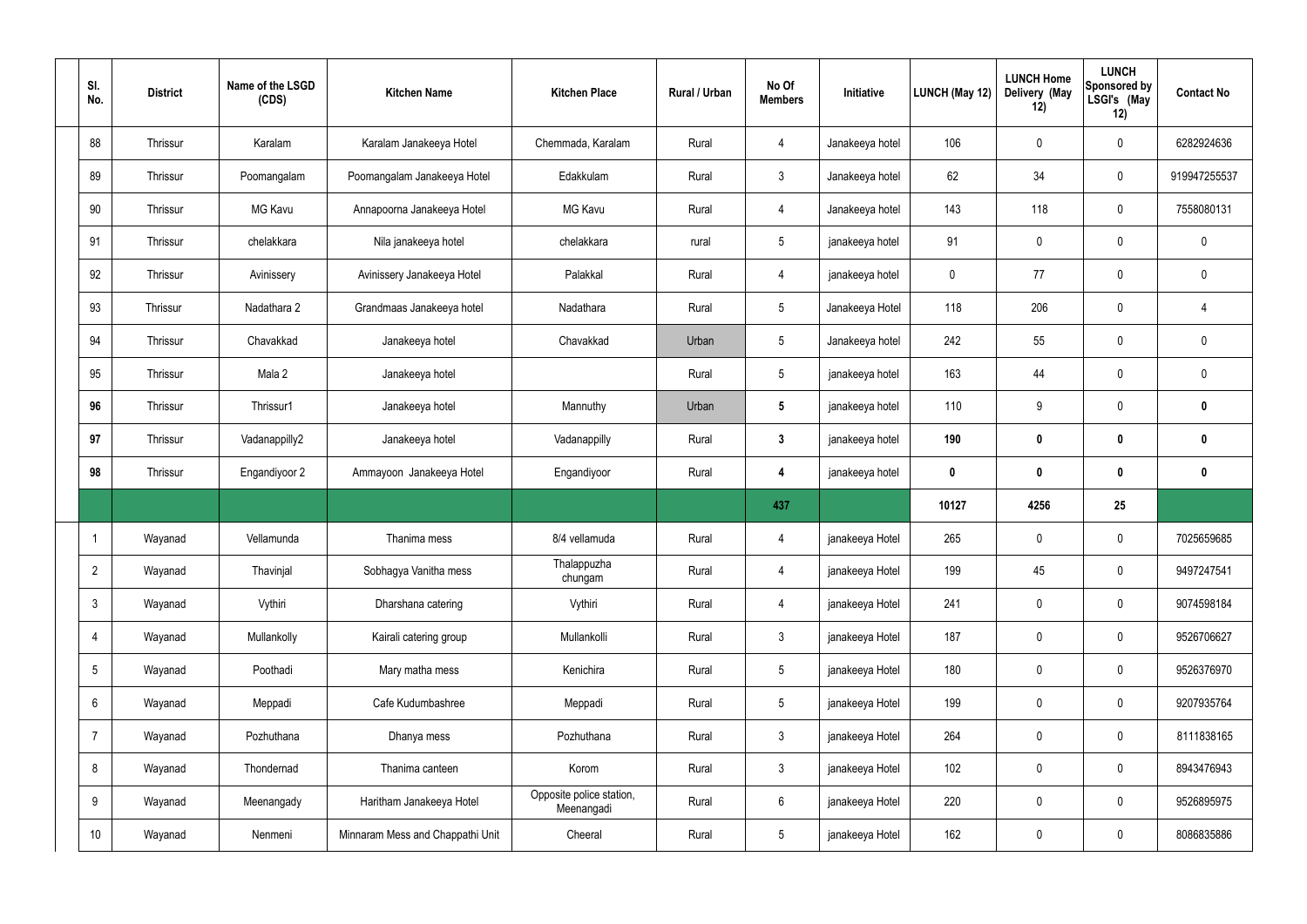|    | SI.<br>No. | <b>District</b> | Name of the LSGD<br>(CDS) | <b>Kitchen Name</b>          | <b>Kitchen Place</b>            | Rural / Urban | No Of<br><b>Members</b> | Initiative      | LUNCH (May 12) | <b>LUNCH Home</b><br>Delivery (May<br>12) | <b>LUNCH</b><br>Sponsored by<br>LSGI's (May<br>12) | <b>Contact No</b> |
|----|------------|-----------------|---------------------------|------------------------------|---------------------------------|---------------|-------------------------|-----------------|----------------|-------------------------------------------|----------------------------------------------------|-------------------|
|    | 11         | Wayanad         | Thirunelli                | Adigamanai Mess and Catering | Kartikulam                      | Rural         | $5\phantom{.0}$         | janakeeya Hotel | 0              | 0                                         | $\overline{0}$                                     | 9207406211        |
|    | 12         | Wayanad         | Mananthavady              | Dhanasree canteen            | Mananthavadi                    | Urban         | $5\phantom{.0}$         | janakeeya Hotel | 293            | 0                                         | $\mathbf 0$                                        | 9496997382        |
|    | 13         | Wayanad         | Ambalavayal               | Ruchi Catering               | kalathuvayal                    | Rural         | $5\overline{)}$         | janakeeya Hotel | 319            | 0                                         | $\mathbf 0$                                        | 9495084437        |
| 28 | 14         | Wayanad         | Kaniyambetta              | sree Vinayaka                | millumukk                       | rural         | $5\phantom{.0}$         | janakeeya Hotel | 188            | 0                                         | $\mathbf 0$                                        | 9061486938        |
|    | 15         | Wayanad         | Pulpally                  | Vinayaka catering            | Pulpally                        | Rural         | $5\overline{)}$         | janakeeya Hotel | 255            | 0                                         | $\overline{0}$                                     | 9947319307        |
|    | 16         | Wayanad         | Noolpuzha                 | Friends catering             | Naikketty                       | Rural         | $5\phantom{.0}$         | janakeeya Hotel | 275            | 0                                         | $\mathbf 0$                                        | 7558019388        |
|    | 17         | Wayanad         | Panamaram                 | Testy mess                   | Panamaram                       | Rural         | 4                       | janakeeya Hotel | 277            | 0                                         | $\mathbf 0$                                        | 9605814620        |
|    | 18         | wayanad         | Moopainad                 | vanitha mess                 | vaduvanchal                     | Rural         | $5\phantom{.0}$         | janakeeya Hotel | 226            | 0                                         | $\mathbf 0$                                        | 974596708         |
|    | 19         | wayanad         | Edavaka                   | <b>Teasty Mess</b>           | Irumbupalam                     | Rural         | 4                       | janakeeya Hotel | 189            | 0                                         | $\overline{0}$                                     | 9847842390        |
|    | 20         | wayanad         | kalpetta                  | shiya catering               | pallithazhe, kalpetta town      | urban         | $\mathbf{3}$            | janakeeya Hotel | 365            | 0                                         | $\overline{0}$                                     | 6282822890        |
|    | 21         | wayanad         | sulthan bathery           | preethis                     | near telephone exchange         | urban         | $5\overline{)}$         | janakeeya Hotel | 384            | 0                                         | $\overline{0}$                                     | 9961088393        |
|    | 22         | wayanad         | Muttil                    | swad cattering               | Muttil bus stand                | Rural         | $5\phantom{.0}$         | janakeeya Hotel | 235            | $\mathbf 0$                               | $\mathbf 0$                                        | 9074461322        |
|    | 23         | wayanad         | padinjarathara            | oruma                        | padinjarathara town             | Rural         | $5\overline{)}$         | janakeeya Hotel | 334            | $\mathbf 0$                               | $\mathbf 0$                                        | 9495814542        |
|    | 24         | wayanad         | kalpetta                  | Anjuse cattering             | kalpetta town                   | Urban         | $5\phantom{.0}$         | janakeeya Hotel | 415            | $\mathbf 0$                               | $\mathbf 0$                                        | 9745883809        |
|    | 25         | wayanad         | Thariyode                 | Haritham                     | kavumadham town                 | Rural         | 3 <sup>1</sup>          | janakeeya Hotel | 163            | $\pmb{0}$                                 | $\mathbf 0$                                        | 9074095457        |
|    | 26         | wayanad         | Mananthavady              | chothis mess                 | Kozhikode road,<br>Mananthavady | Urban         | $\mathbf{3}$            | janakeeya Hotel | 248            | $\pmb{0}$                                 | $\mathbf 0$                                        | 9947376596        |
|    | 27         | wayanad         | vengapalli                | Annapoorna                   | vengapalli town                 | Rural         | $5\phantom{.0}$         | janakeeya Hotel | 312            | 0                                         | $\mathbf 0$                                        | 7592831851        |
|    | 28         | Wayanad         | Kottathara                | Jyothi vanitha mess          | Venniyod                        | Rural         | 3 <sup>1</sup>          | janakeeya Hotel | 180            | 0                                         | $\mathbf 0$                                        | 9961844026        |
|    | 29         | Wayanad         | <b>Sulthan Bathery</b>    | Elite                        | Mysore road, Bathery            | Urban         | $\mathbf{3}$            | janakeeya Hotel | 389            | $\mathbf 0$                               | $\mathbf 0$                                        | 9778180571        |
|    |            |                 |                           | 755                          |                                 |               | 122                     |                 | 7066           | 45                                        | $\pmb{0}$                                          |                   |
|    | <b>29</b>  |                 |                           |                              |                                 | <b>TOTAL</b>  | 4638                    |                 | 13867          | 10186                                     | 95                                                 |                   |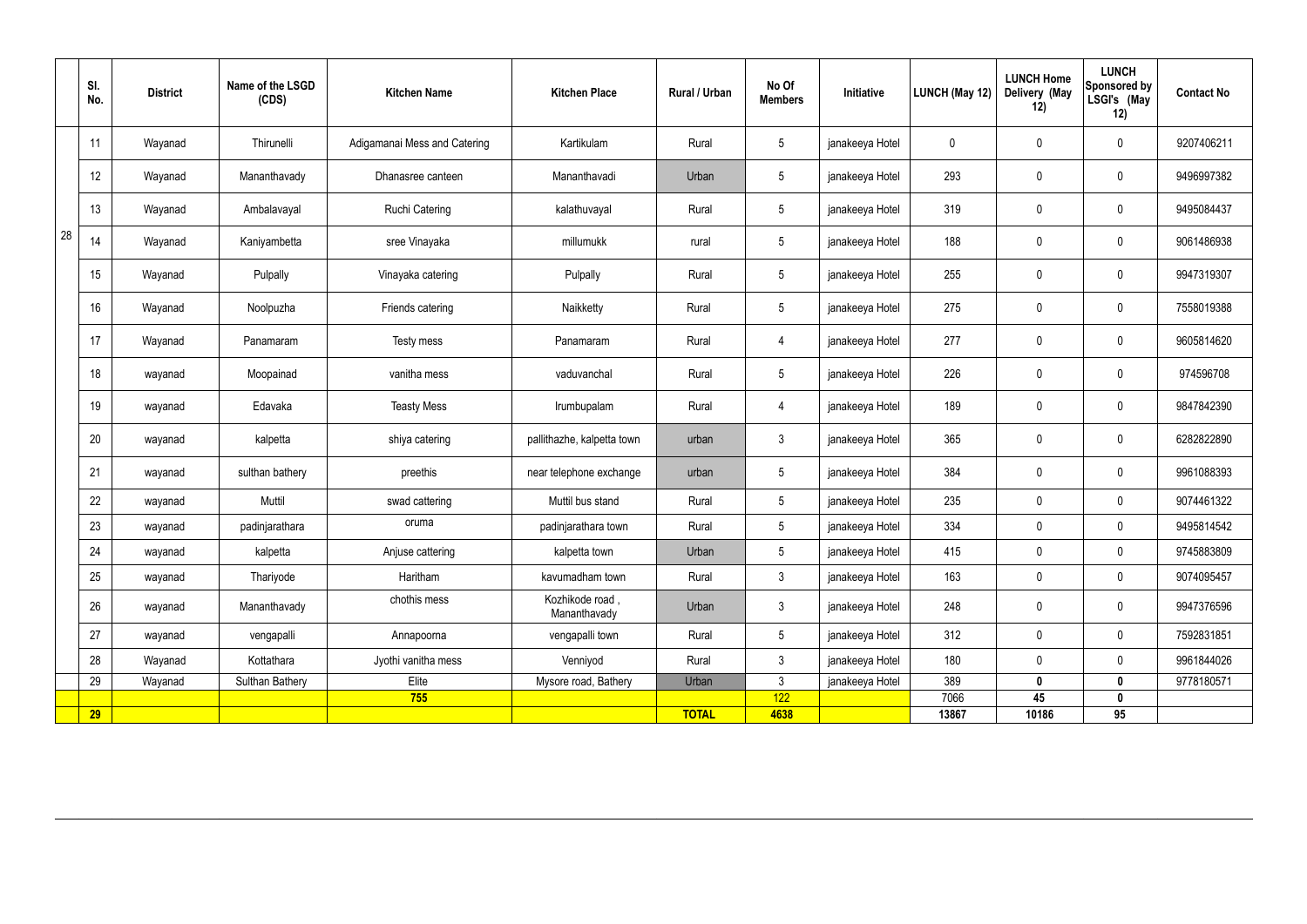| SI.<br>No. | <b>District</b> | Name of the LSGD<br>(CDS)                                                                        | <b>Kitchen Name</b>                                | <b>Kitchen Place</b>  | Rural / Urban                   | No Of<br><b>Members</b> | Initiative                                                           | LUNCH (May 12)                           | <b>LUNCH Home</b><br>Delivery (May<br>12) | <b>LUNCH</b><br>Sponsored by<br>LSGI's (May<br>12) | <b>Contact No</b> |
|------------|-----------------|--------------------------------------------------------------------------------------------------|----------------------------------------------------|-----------------------|---------------------------------|-------------------------|----------------------------------------------------------------------|------------------------------------------|-------------------------------------------|----------------------------------------------------|-------------------|
|            |                 |                                                                                                  | STATUS OF JANAKEEYA HOTELS FUNCTIONING IN DISTRICT |                       |                                 |                         | STATUS OF FOOD DISTRIBUTED THROUGH JANAKEEYA HOTELS AS ON 12.05.2022 |                                          |                                           |                                                    |                   |
|            | <b>District</b> | <b>Total</b><br><b>Janakeeya Hotels</b>                                                          | <b>Rural Units</b>                                 | <b>Urban</b><br>units | <b>STATUS OF</b><br><b>FOOD</b> | Home<br><b>Delivery</b> | Food Sponsored<br>by LSGIs                                           | <b>TOTAL Meals</b><br><b>Distributed</b> |                                           |                                                    |                   |
|            | <b>TVM</b>      | 110                                                                                              | 79                                                 | 31                    | 23,771                          | 75                      | $\overline{0}$                                                       | 23,846                                   |                                           |                                                    |                   |
|            | <b>KLM</b>      | 82                                                                                               | 72                                                 | 10 <sup>°</sup>       | 12676                           | $\overline{0}$          | 5 <sub>5</sub>                                                       | 12,681                                   |                                           |                                                    |                   |
|            | PTA             | 59                                                                                               | 54                                                 | 5 <sub>1</sub>        | 4485                            | 466                     | $\overline{0}$                                                       | 4,951                                    |                                           |                                                    |                   |
|            | <b>ALP</b>      | 89                                                                                               | 80                                                 | 9                     | 6344                            | 2205                    | 30                                                                   | 8,579                                    |                                           |                                                    |                   |
|            | <b>KTM</b>      | 82                                                                                               | 74                                                 | $\boldsymbol{8}$      | 195                             | $\overline{0}$          | $\overline{0}$                                                       |                                          | 195                                       |                                                    |                   |
|            | <b>IDK</b>      | 50                                                                                               | 49                                                 | -1                    | 6532                            | $\overline{0}$          | $\overline{7}$                                                       | 6,539                                    |                                           |                                                    |                   |
|            | <b>EKM</b>      | 115                                                                                              | 81                                                 | 34                    | 18271                           | 914                     | $\overline{0}$                                                       |                                          | 19,185                                    |                                                    |                   |
|            | <b>TSR</b>      | 98                                                                                               | 87                                                 | 11                    | 10,127                          | 4,256                   | 25                                                                   |                                          | 14,408                                    |                                                    |                   |
|            | <b>PGT</b>      | 102                                                                                              | 92                                                 | 10 <sup>°</sup>       | 13,618                          | 84                      | 16                                                                   |                                          | 13,718                                    |                                                    |                   |
|            | <b>MLP</b>      | 130                                                                                              | 108                                                | 22                    | 23,875                          | 5546                    | 17                                                                   |                                          | 29,438                                    |                                                    |                   |
|            | <b>WYD</b>      | 29                                                                                               | 24                                                 | 5 <sub>1</sub>        | 7066                            | 45                      | $\overline{0}$                                                       | 7,111                                    |                                           |                                                    |                   |
|            | <b>KKD</b>      | 107                                                                                              | 77                                                 | 30 <sup>°</sup>       | 31,306                          | 851                     | $\overline{7}$                                                       | 32,164                                   |                                           |                                                    |                   |
|            | <b>KNR</b>      | 92                                                                                               | 77                                                 | 15 <sub>1</sub>       | 18,478                          | $\overline{0}$          | 13 <sup>°</sup>                                                      |                                          | 18,491                                    |                                                    |                   |
|            | <b>KSG</b>      | 44                                                                                               | $38\,$                                             | 6 <sub>1</sub>        | 8387                            | $\overline{0}$          | $\pmb{0}$                                                            | 8,387                                    |                                           |                                                    |                   |
|            | <b>Total</b>    | 1189                                                                                             | 992                                                | 197                   | 185,131                         | 14,442                  | 120                                                                  |                                          | 199,693                                   |                                                    |                   |
|            |                 |                                                                                                  | 2268                                               |                       |                                 | 199,693                 |                                                                      |                                          |                                           |                                                    |                   |
|            | <b>Date</b>     | <b>Grand Total of meals</b><br><b>Distributed through</b><br>Janakeeya hotel as<br>on 12.05.2022 | Urban<br>units                                     | <b>Total</b><br>units | Rs. 20 /Lunch<br><b>Parcel</b>  | Home<br><b>Delivery</b> | <b>LUNCH</b><br>sponsored by<br><b>LSGIs</b>                         |                                          | <b>Total Meals</b>                        |                                                    |                   |
|            |                 | 992                                                                                              | 197                                                | 1189                  | 185,131                         | 14,442                  | 120                                                                  |                                          | 199,693                                   |                                                    |                   |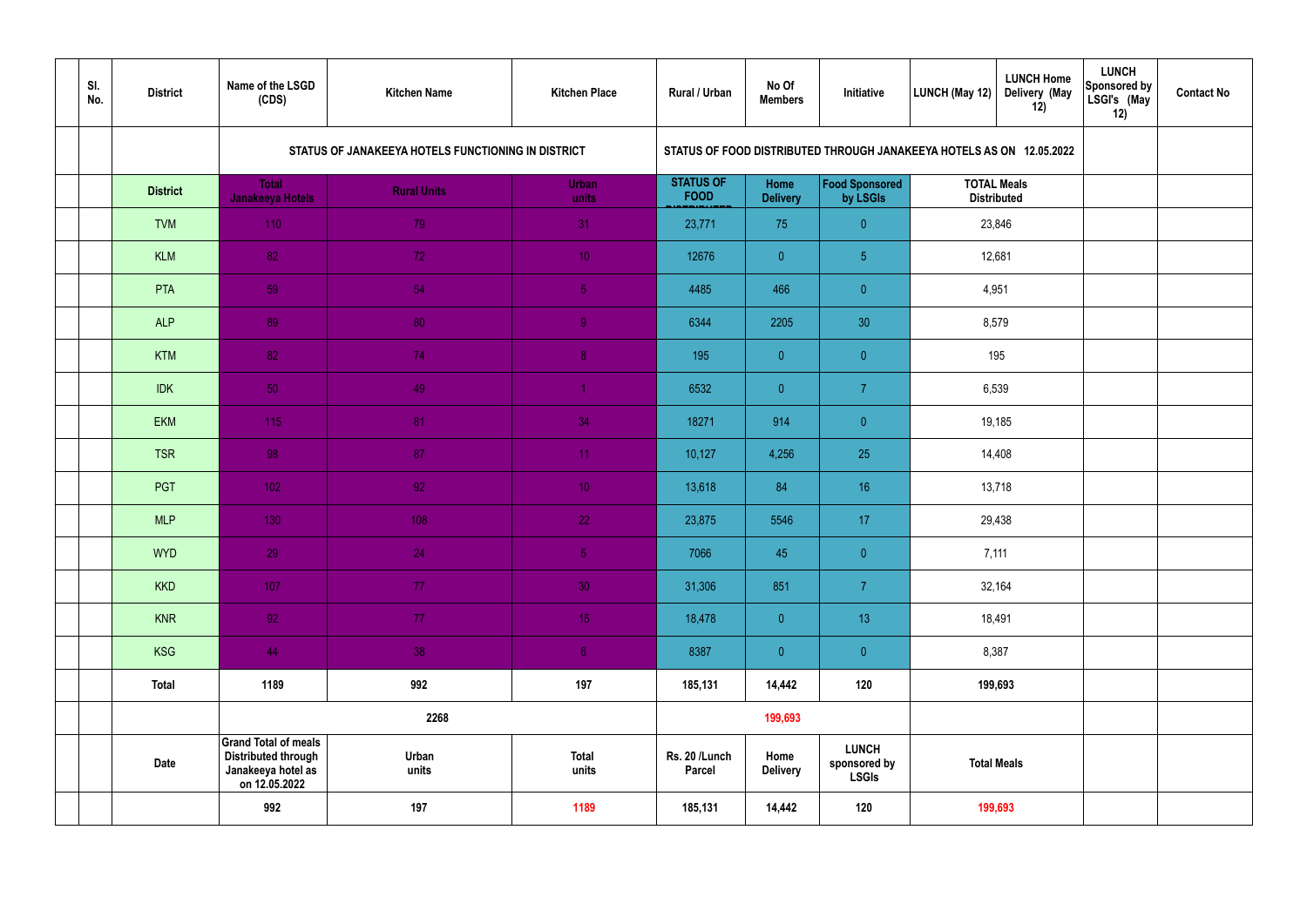| SI.<br>No. | <b>District</b> | Name of the LSGD<br>(CDS) | <b>Kitchen Name</b> | <b>Kitchen Place</b> | Rural / Urban | No Of<br><b>Members</b> | Initiative | LUNCH (May 12) Delivery (May | <b>LUNCH Home</b><br>12) | <b>LUNCH</b><br>Sponsored by<br><b>LSGI's</b><br>(May<br>12) | <b>Contact No</b> |
|------------|-----------------|---------------------------|---------------------|----------------------|---------------|-------------------------|------------|------------------------------|--------------------------|--------------------------------------------------------------|-------------------|
|------------|-----------------|---------------------------|---------------------|----------------------|---------------|-------------------------|------------|------------------------------|--------------------------|--------------------------------------------------------------|-------------------|

| Districts with same number of hotels<br>Each district use seperate cell for filling the                                                                                                                                                                                                           | tvm                                                                                                                                                                                                                                                                                                                                                                                                                                                                                                                                                                                                                                                                                                                                                                                                                                                            | Wayanad                                                                                                      | Alappuzha                     | Malappuram     | Kozhikode      | Thrissur       | Kollam      |               |  |
|---------------------------------------------------------------------------------------------------------------------------------------------------------------------------------------------------------------------------------------------------------------------------------------------------|----------------------------------------------------------------------------------------------------------------------------------------------------------------------------------------------------------------------------------------------------------------------------------------------------------------------------------------------------------------------------------------------------------------------------------------------------------------------------------------------------------------------------------------------------------------------------------------------------------------------------------------------------------------------------------------------------------------------------------------------------------------------------------------------------------------------------------------------------------------|--------------------------------------------------------------------------------------------------------------|-------------------------------|----------------|----------------|----------------|-------------|---------------|--|
| details)                                                                                                                                                                                                                                                                                          | Ernakulam                                                                                                                                                                                                                                                                                                                                                                                                                                                                                                                                                                                                                                                                                                                                                                                                                                                      | Kasaragod                                                                                                    | Kottayam                      | Palakkad       | Pathanamthitta | Ernakulam      | Kasaragod   |               |  |
| Districts with number of hotels increased                                                                                                                                                                                                                                                         |                                                                                                                                                                                                                                                                                                                                                                                                                                                                                                                                                                                                                                                                                                                                                                                                                                                                |                                                                                                              |                               |                |                |                |             |               |  |
| <b>Each district use seperate cell for filling the</b><br>details)                                                                                                                                                                                                                                |                                                                                                                                                                                                                                                                                                                                                                                                                                                                                                                                                                                                                                                                                                                                                                                                                                                                |                                                                                                              |                               |                |                |                |             |               |  |
| Districts with number of hotels with zero entry of<br>meals                                                                                                                                                                                                                                       | Thrissur(13)                                                                                                                                                                                                                                                                                                                                                                                                                                                                                                                                                                                                                                                                                                                                                                                                                                                   | Kasargod (3)                                                                                                 | Kottayam(7)                   | Alappuzha (59) | Malappuram(6)  | Kozhikode (04) | Kannur- (4) | Ernakulam(26) |  |
| Each district use seperate cell for filling the<br>details)                                                                                                                                                                                                                                       | pathanamthitta(24)                                                                                                                                                                                                                                                                                                                                                                                                                                                                                                                                                                                                                                                                                                                                                                                                                                             | Trivandum (13)                                                                                               | ERNAKULAM (99)   Palakkad(10) |                | Wayanad -1     | Idukki(39)     | Kollam (12) |               |  |
| New hotels started (numbers)                                                                                                                                                                                                                                                                      |                                                                                                                                                                                                                                                                                                                                                                                                                                                                                                                                                                                                                                                                                                                                                                                                                                                                |                                                                                                              |                               |                |                |                |             |               |  |
| New hotels started at (location)                                                                                                                                                                                                                                                                  |                                                                                                                                                                                                                                                                                                                                                                                                                                                                                                                                                                                                                                                                                                                                                                                                                                                                |                                                                                                              |                               |                |                |                |             |               |  |
|                                                                                                                                                                                                                                                                                                   | TVM-TVM cds 4IIjanatha ruchikkoottkottukal udayavembayam liyanavikulam, pazhayakkunnumelandoorkonam Chemmaruthi Dreams                                                                                                                                                                                                                                                                                                                                                                                                                                                                                                                                                                                                                                                                                                                                         |                                                                                                              |                               |                |                |                |             |               |  |
|                                                                                                                                                                                                                                                                                                   | kottayam - Akalakunnam, Ayarkunnam, chemp, kangazha, madappallly, melukavu, pampady, TV puram, Thalanadu, vechoor, vechoor                                                                                                                                                                                                                                                                                                                                                                                                                                                                                                                                                                                                                                                                                                                                     |                                                                                                              |                               |                |                |                |             |               |  |
|                                                                                                                                                                                                                                                                                                   | Alappuzha - Alappuzha North Alappuzha South Alappuzha South Alappuzha South Ambalappuzha North Ambalappuzha South Arattupuzha Arookutty Aroor Aryad Bharanikavu<br>Chenganoor Chennam Pallippuram Cherthala Municipality Cherthala Municipality Cherthala South Cheruthana Chettikulangara Chunakkara Ezhupunna Harippad Kadakkarappally Kainakary Kandalloor<br>Kanjikuzhy Karthikappally Karuvatta Kayamkulam West Kodamthurath Krishnapuram Kumarapuram Kuthiwathode Mannanchery Mararikulam North Mavelikkara Thamarakulam Mavelikkara Mavelikkara Mavelikkara Mavelikkara Kutara<br>Thekkekara Mavelikkara Thekkekara Nooranad Palamel Pallippad Panavally Pattanakkad Perumbalam Puliyoor Punnapra North Punnapra South Purakad Purakad Thaicattussery Thannermukkom<br>Thazhakkara Thrikkunnappuzha Thuravoor Vallikunnam Vayalar Veeyapuram Veeyapuram |                                                                                                              |                               |                |                |                |             |               |  |
|                                                                                                                                                                                                                                                                                                   | Assamannoor,Chendamangalam,cheranelloor,Edakkattuvayal,Edavanakkad,Keezhmad,Kochi East,Kochi South,kochiwest,kuzhuppilly,Kunnukara,manjalloor,Maradu,Paingottoor,Pootrikka, thrikkakkara west,<br>Thrikkakkara east.                                                                                                                                                                                                                                                                                                                                                                                                                                                                                                                                                                                                                                           |                                                                                                              |                               |                |                |                |             |               |  |
|                                                                                                                                                                                                                                                                                                   | Kozhikode-Atholi, Omassery, Puthuppadi, Chathamangalam (Today off)                                                                                                                                                                                                                                                                                                                                                                                                                                                                                                                                                                                                                                                                                                                                                                                             |                                                                                                              |                               |                |                |                |             |               |  |
|                                                                                                                                                                                                                                                                                                   |                                                                                                                                                                                                                                                                                                                                                                                                                                                                                                                                                                                                                                                                                                                                                                                                                                                                | Idukki - vattavada janapriya Konnathadi, friends Konnathadi, Vathikudy, Senapathy,Kumily, Kokkayar, Edavetty |                               |                |                |                |             |               |  |
| <b>Remarks</b>                                                                                                                                                                                                                                                                                    | Kollam:-Ittiva, , Oachira, Thodiyoor, , Thrikkaruva, Karunagappally, Perayam, Chirakkara-Bhoomika, Kalluvathukkal, Velinalloor-Mathruka, Kummil, Nedumpana, Kottamkara, JHs not opened today.                                                                                                                                                                                                                                                                                                                                                                                                                                                                                                                                                                                                                                                                  |                                                                                                              |                               |                |                |                |             |               |  |
| Pathanamthitta :Nedumbram, thottappuzhasherry,perunadu, naranamoozhi, pazhavangadi, Vallicodu, aruvapulam, Mylapra, thannithodu, konnni, kalanjoor, ezhamkulam, kodumon, erathu, enadimangalam,<br>kadambanadu, pallickal, thumpamon, Aranmula, adoor, pandalam, thiruvalla east, thiruvalla west |                                                                                                                                                                                                                                                                                                                                                                                                                                                                                                                                                                                                                                                                                                                                                                                                                                                                |                                                                                                              |                               |                |                |                |             |               |  |